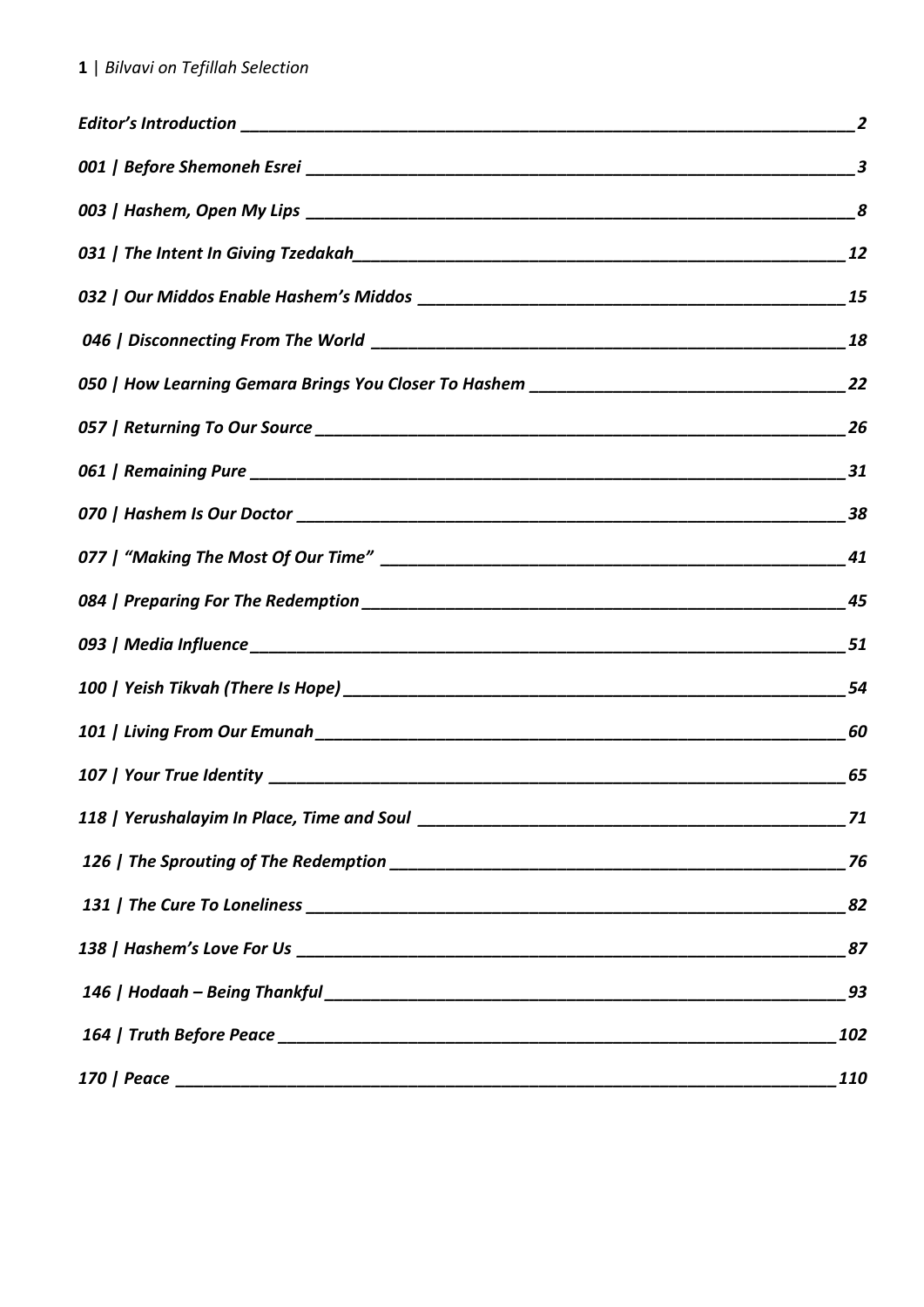# *Editor's Introduction*

<span id="page-1-0"></span>Many wonderful commentaries are available on *Shemoneh Esrei* (the silent prayer), which explain the meaning of the words and what to have in mind. This is certainly necessary to understand what we are saying when we *daven*. But we can still be left with a void after we *daven*, wondering why we don't feel connected to the prayers, even though we know the meaning of the words well. And we can also get caught up in trying to concentrate and not space out when we *daven*, which makes us forget the basic essence of prayer- to stand before the King, aware of His presence, and to pray to Him from our heart.

In this unique series of *derashos*, the Rav explains concepts of serving Hashem which can come alive and receive greater meaning, through the words of *Shemoneh Esrei* that we say. It also draws light on many important issues of *hashkafah* (Jewish thought) today about current events, which further awaken in us the words we are saying and how they express various issues we face, both on a personal scale as well as on the communal and global scale.

The Rav begins each shiur by first explaining the simple meaning of the words, based on *Chazal*, and then explains a deeper meaning. A discussion about a certain important topic then ensues, and finally the Rav concludes by going back to the words of *Shemoneh Esrei* and explaining it with the deeper meaning.

These *derashos* are not "what to have in mind" as you are saying the words. Rather, the *derashos* here serve to awaken our inner world to us through the meaning of the words that we say, thereby enabling us to pray more from our heart and stand before our King with greater awareness.

If the lessons here are internalized, you will see changes in your *daven*ing – inner changes. And it doesn't necessarily mean that you will be "*shuckling*" more or swaying more when you say the words. Rather, you feel the words coming alive in your heart – an inner experience that cannot be described in the written word.

There are 170 classes in this series. This PDF is a selection including the last *derasha*.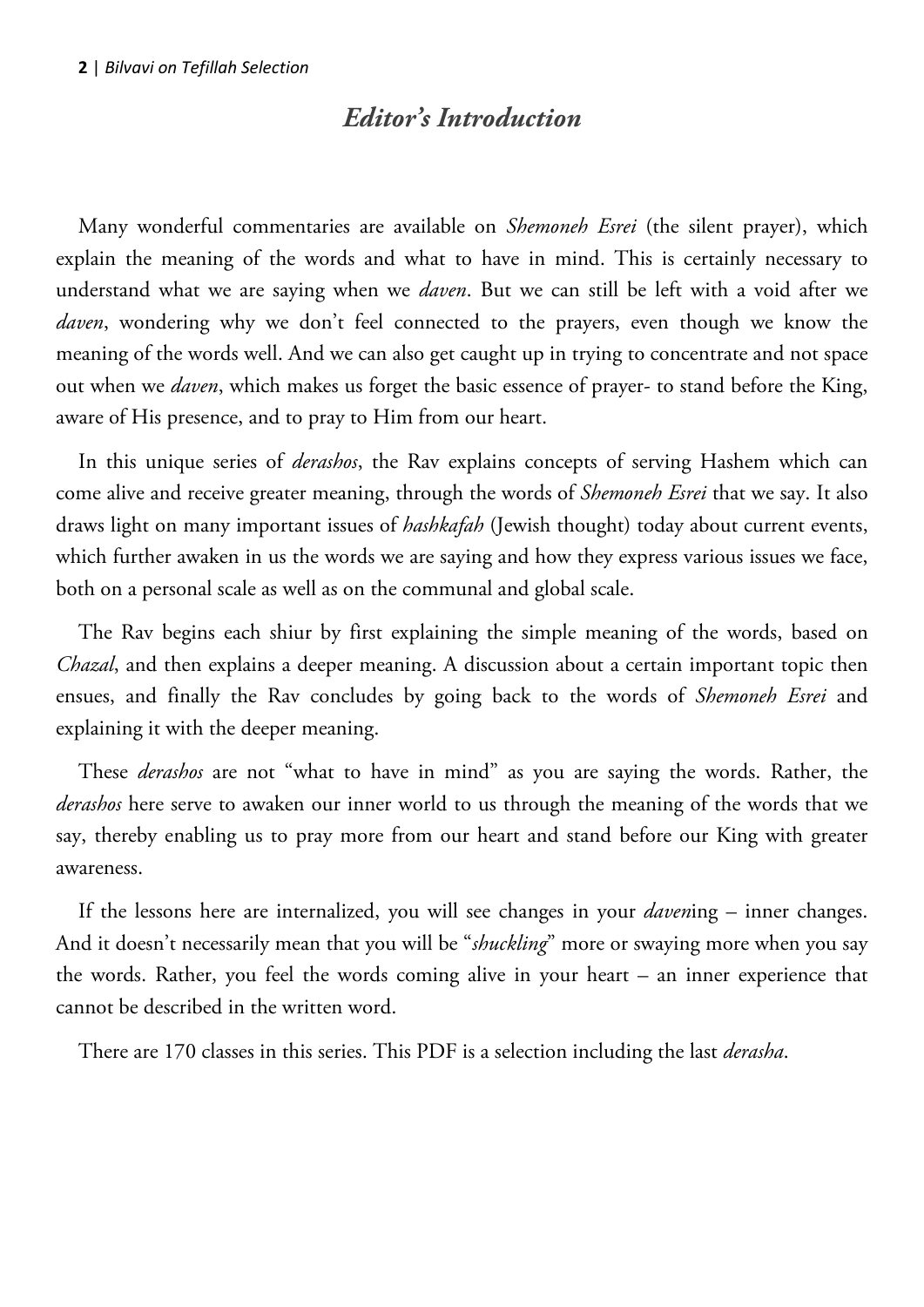# <span id="page-2-0"></span>תפילה 001 הקדמה *001 | Before Shemoneh Esrei*

## *Tefillah — A Ladder that Ascends to Heaven*

*Tefillah* (*daven*ing — prayer), in essence, is to ascend to the Heavens. It is something we do here on this Earth, but it reaches Heaven, like we find by the ladder of Yaakov's dream: "A ladder placed on the ground, and its head reached the Heavens."

We also see this from the statement of the Sages, that *tefillah* is "a matter that stands at the height of the world."<sup>1</sup> Tefillah is to ascend to the Heavens.

This doesn't mean, though that *tefillah* is only in Heaven! What it really means is that if one ascends to the Heavens, he will find *tefillah* there; in other words, just because *tefillah* is such a lofty matter doesn't mean that we can't reach it. We reach *tefillah* by ascending the "ladder" found even on our physical world, which we will see.

## *The Difference Between Torah and Tefillah*

We have two major vehicles that bring us close to Hashem — Torah and *tefillah*. What is the difference between them?

The sefer *Nefesh HaChaim* writes that learning Torah is called "*achdus hamochin*" (unity of the minds). This means that Torah is all-inclusive, because it is a power that comes and unifies things. Torah is all-inclusive in that it unifies the Heavens with the earth. *Tefillah* is also allinclusive — but from a different aspect: it unifies Earth to the Heavens. *Tefillah* is in essence a ladder that ascends to the Heavens, but it is footed on Earth. Torah was in Heaven, but Hashem brought it down to this world. *Tefillah*, however, is found on this world — but is ascends to Heaven.

*Tefillah* is like Yaakov *Avinu's* ladder: we begin from its foot here on Earth, and we ascend up it, step-by-step — until Heaven.

*Chazal* say that *tefillah* "stands" at the height of the world — and standing is *Amidah*, which is another term for the silent *Shemoneh Esrei*. This doesn't mean that *tefillah* stands in Heaven while the person praying remains here in This World. The opposite is true: *tefillah* is the ladder

*1 Berachos 6b.*

 $\overline{a}$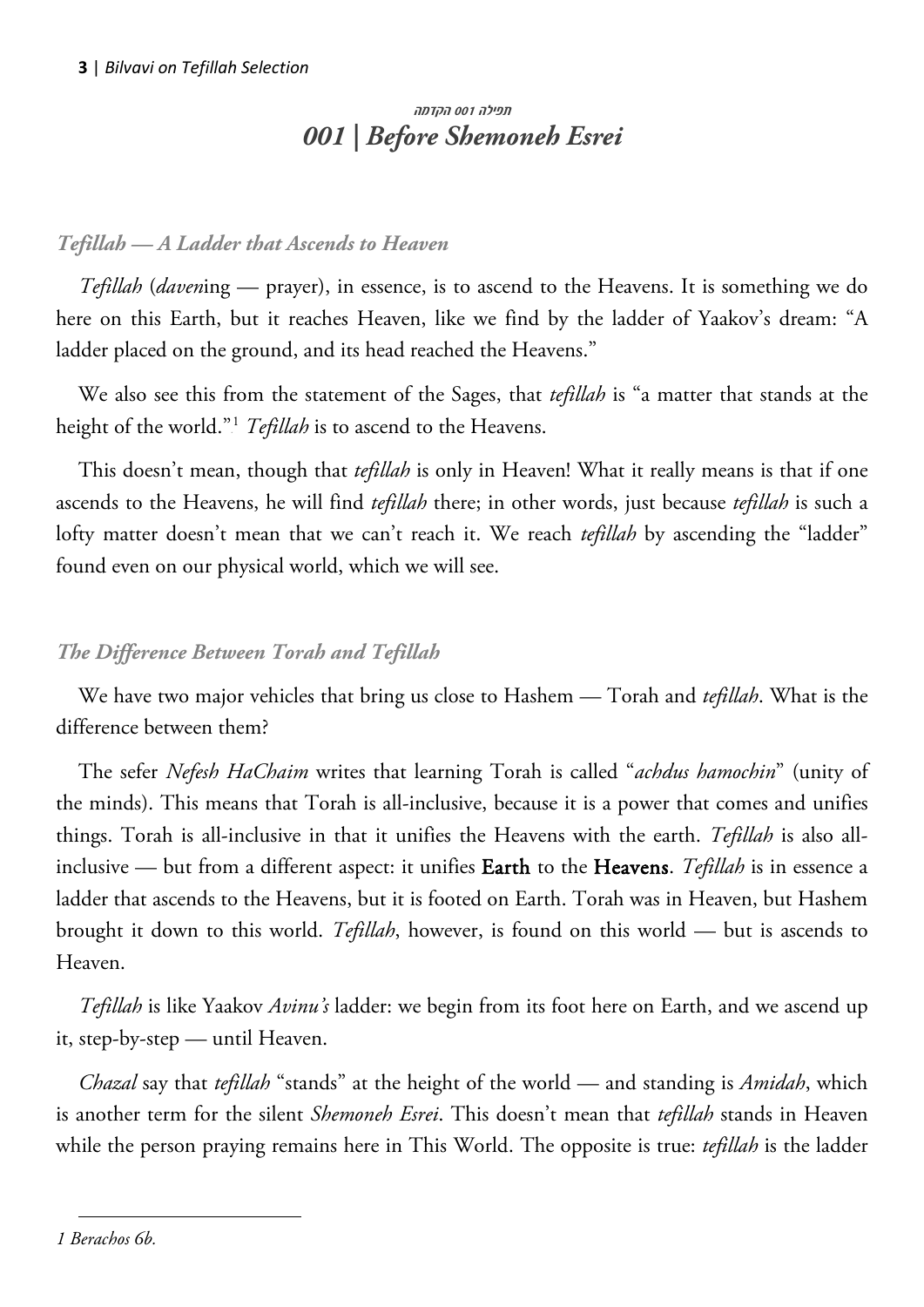that a person ascends on — until the person himself reaches Heaven. Through *tefillah*, a person climbs a ladder toward Heaven, and he is actually standing in Heaven and praying there!

This has to be. Only in Heaven can a person be standing "in front of the King." When a person *davens*, he is actually standing in Heaven — "in front of the King."

How do we get from Earth to Heaven?! If we are to climb the ladder toward Heaven, through *tefillah*, then our *tefillah* cannot just be a lip service we do. There must be a specific path to take through *tefillah* in order to get to Heaven, and it must be a step-by-step plan.

How do we ascend this ladder toward Heaven? Before we get to the top of the ladder which is the *Amidah*, the silent *Shemoneh Esrei* — we have to climb the beginning steps of the ladder. These beginning rungs of the ladder are the first three sections of *davening*, before we get to *Shemoneh Esrei*.

Our *daven*ing (before *Shemoneh Esrei*) is split into three sections:

- 1) The morning blessings and recitation of *korbonos* (sacrifices),
- 2) *Pesukei Dezimrah*,
- 3) *Shema* and its blessings.

#### *The "Actions" in Tefillah*

There are three parts that make up a person — actions, feelings, and thoughts.

The actions are things done with your physical parts, like your hands. The feelings are in your heart. The thoughts are in your mind.

The three sections of the *daven*ing, as well, are made up of these human forces! The beginning of *davening* is action. One gets up, washes his hands, puts on *tzitzis* and *tefillin* — these are all actions. Then he sacrifices *korbonos* (which he recites). This is action manifest in our *tefillah*.

The better one's actions are, the higher level his *tefillah* will be. It is written, "All my bones shall speak of You." But if a person sins, the sins are entrenched in his bones, and his bones cannot speak of Hashem.…

*Pesukei Dezimrah*, as well, consists of actions — the action of purifying oneself more and more. The purer one's actions are, the more worthy his *tefillah* will be — and it can be said of him that his "mouth and heart are equal."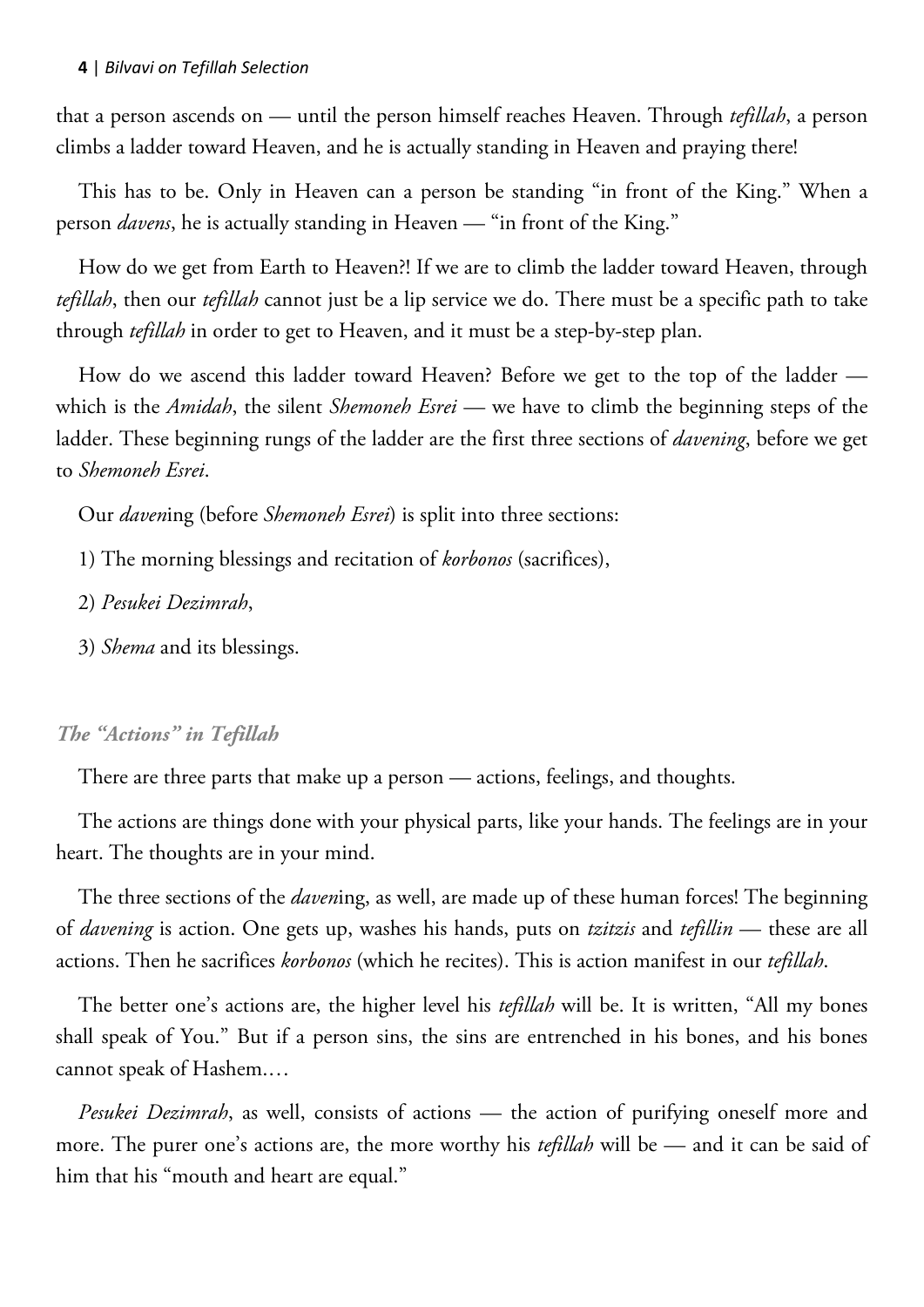The Arizal writes that one should do *teshuvah* before he *davens*. Why is this? The depth of this is so that when one *davens*, it can truly be said of him that "All of my bones speak of You,*"*  because he has purified himself through doing *teshuvah* beforehand.

In *tefillah*, we make requests of Hashem. Why do we request something? Because we want to change our situation. This is actually the soul's desire to change situations — a form of action. This force in our souls comes from the aspect of action within us.

This shows us that *tefillah* is not just saying words — it is in essence a desire for change.

## *The "Feelings" in Tefillah*

The second section of *daven*ing is *Pesukei Dezimrah*. After we have hopefully changed our actions by purifying them, the soul now wants to change and purify its feelings. This is a desire for a "pure heart," as it is written, "A pure heart Hashem created in me." After purifying the actions, the next level is to break his "heart of stone" and to instead have a "pure" heart.

In *Pesukei Dezimrah*, we sing Hashem's praises. In essence, this is the soul itself singing to Hashem. Why is the soul singing now? Because it now feels what it wants; we sing when we feel that we have attained what we wanted. *Pesukei Dezimrah* is not just saying over Hashem's praises, saying one *Hallelukah* after another. It is the soul's song to Hashem — an expression of purifying the feelings.

*Pesukei Dezimrah* also isn't to reflect on Hashem's praises. It is to reach a state that one's feelings are dedicated to Hashem. When one overcomes bad *middos*, such as overcoming an evil desire or overcoming arrogance — the soul sings from this. The soul is singing because now Hashem can be found nearby, with the person who overcame the bad *middos* — the feelings have been purified.

To summarize: first, a person purifies his actions (by avoiding sin), which is in essence the soul's desire to change. After this, a person sings a song of longing from his soul — *Pesukei Dezimrah.* Through this, a person sings the true song — a song of praise to Hashem.

#### *The "Thoughts" in Tefillah*

The third section of *tefillah* is *Shema* and its blessings. This is the aspect of the "mind" in *davening* — purifying the mind and thoughts. It represents the step that comes after one has purified his actions and feelings.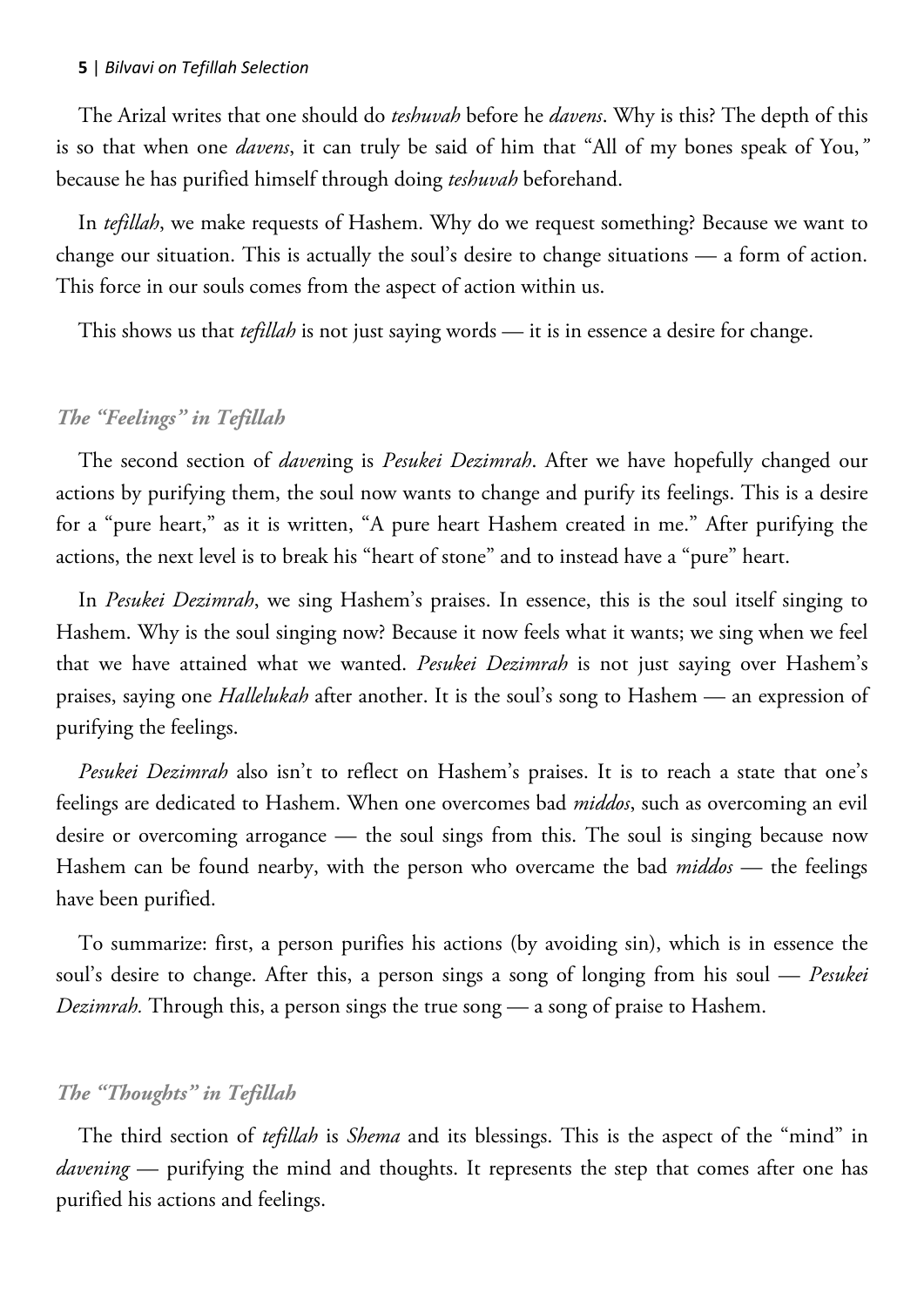In this part of the *davening*, we ask Hashem to enlighten our eyes to the Torah, and we include the *Ahavah Rabbah* prayer — which speaks of Hashem's love to our people. All of these prayers are, in essence, sanctifying our thoughts. We are not just mentioning here that we want to always think thoughts of learning Torah (we wish that too!). It is rather a different request we are asking Hashem to help us live in the world of thought, which is in essence the Torah. It is written, "And you shall be immersed in it day and night." This means to actually live in a world of thought — which is Torah.

The blessings that precede the *Shema* help us reach the level of sanctifying our thought — and to pray from there onward.

A person climbs this ladder of *tefillah* — first through actions, then through feelings, and then the person reaches the thoughts. These are thoughts that are in essence a desire, from our intellect, to long for Hashem.

## *Climbing the Ladder — Within*

But one has to understand that he climbs the ladder within *himself*. Yaakov *Avinu*, who dreamed of a ladder, represents the ladder. This means that he himself was a ladder, climbing it within himself.

Thus, if a person's actions, feelings, and thoughts are not worthy, and they don't match up to his prayers, it is like what is written of Haman: "And he came to the king in sackcloth." A person can't stand in the King's court wearing dirty clothing. Sins are like coming to the King with dirty clothing.

But if one's conduct matches his prayers, it is then that he can enter the King's court.

## *Shemoneh Esrei: Entering the King's Court*

If we accomplish these three steps, we can now proceed to the next part of our *avodah* here: *Shemoneh Esrei*.

Reb Chaim Soloveitchik<sup>2</sup> zt"l said there are two aspects of concentration in *tefillah*: 1) the actual meaning of the words, and 2) standing in front of the King.

Let us explain more the meaning of his words.

 $\overline{a}$ *2 Chiddushei Reb Chaim HaLevi, Hilchos Tefillah*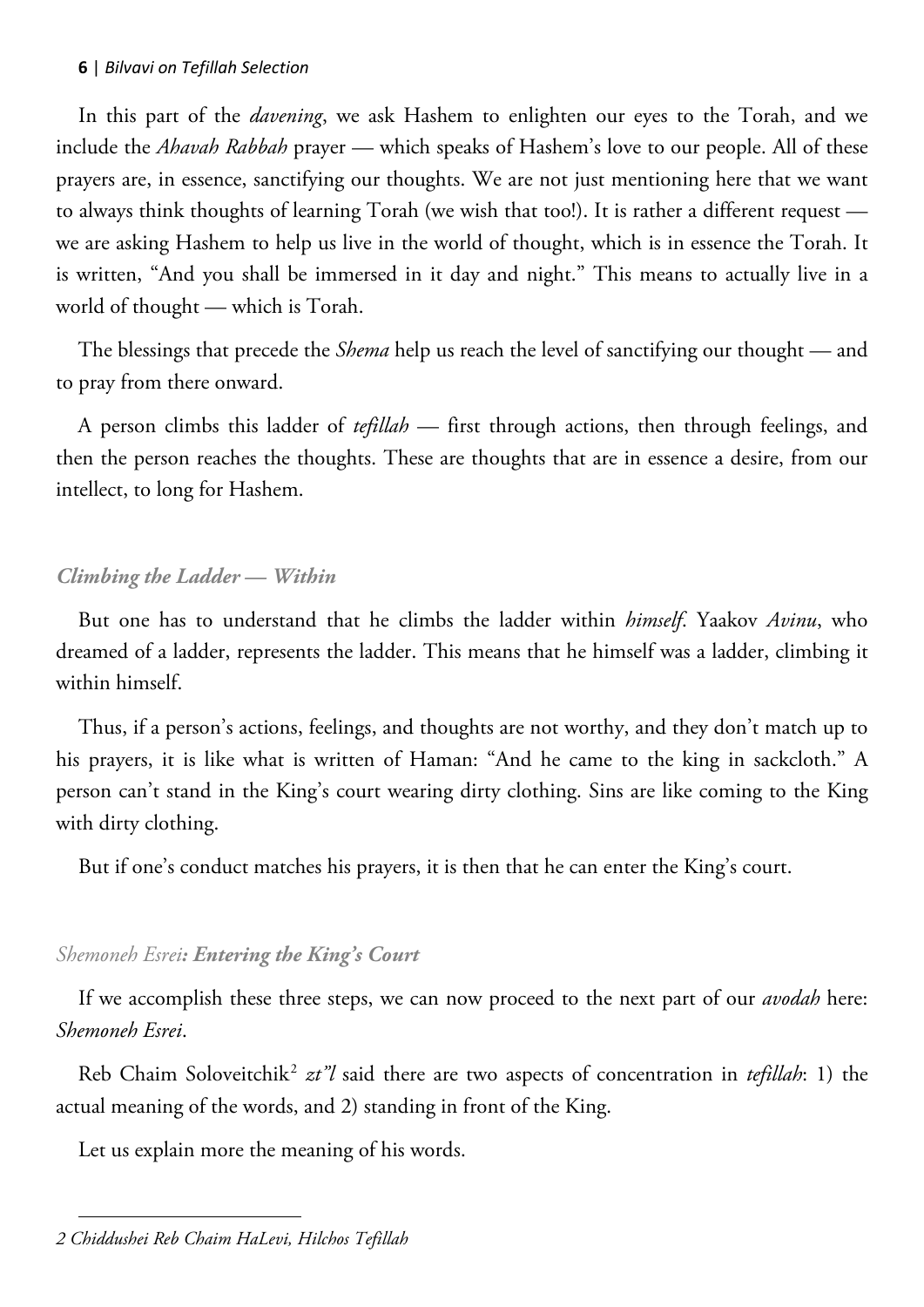Until now — the three sections preceding the *Shemoneh Esrei* — a person feels that he is here on this Earth, while Hashem is in Heaven.

But in *Shemoneh Esrei*, there is *amidah* — standing in front of Hashem! This is where a person actually feels that he is in front of Him. It is to literally be "*nochach*" — opposite of Hashem — as real as can be. In *Shemoneh Esrei*, we are not on this world — we are with Hashem, in Heaven, as we stand in front of Him.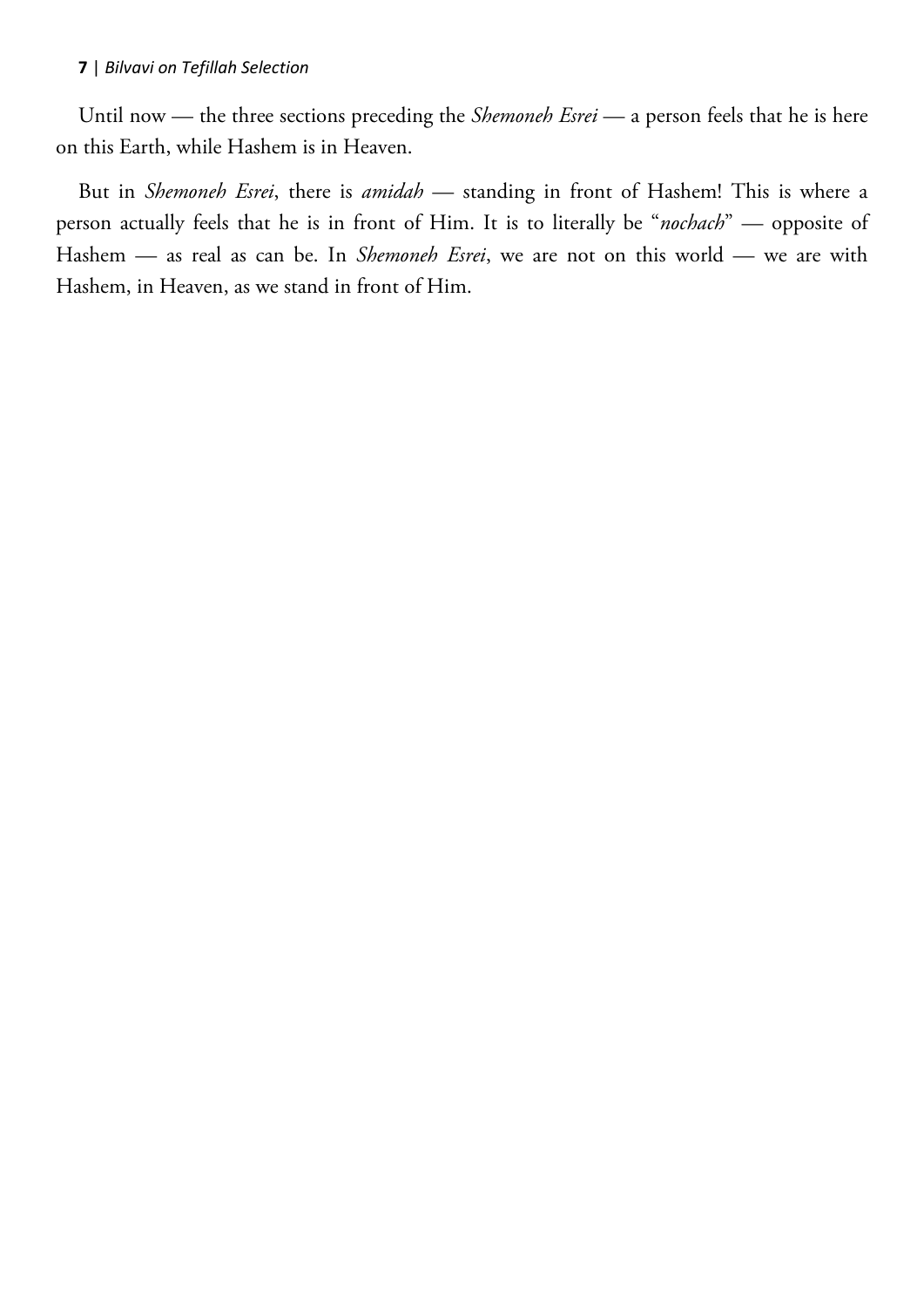# <span id="page-7-0"></span> תפילה 003 א.שפתי.תפתח.ופי.יגיד.תהלתך *003 | Hashem, Open My Lips*

## *What Are We Asking Permission For?*

In all of *Shemoneh Esrei*, there are no private prayers. We either praise and thank Hashem, or we ask for general requests that affect the public. But in the beginning of *Shemoneh Esrei*, there is a personal prayer — "*Hashem, open my lips*."

We don't start *davening* in *Shemoneh Esrei*; we *daven* as soon as we get up, saying *Modeh Ani*. So why do we have to ask Hashem in the beginning of *Shemoneh Esrei* to open our lips, if we have already been *davening* as soon as we got up?

The answer to this is as follows: Rabbi Chaim Soloveitchik *zt"l* said that there are two aspects of concentration in *tefillah*: to know the meaning of the words, and to "stand in front of the King." We only stand in front of Hashem in *Shemoneh Esrei*, and this is why *Shemoneh Esrei* is called the "*Amidah*." This is a unique level, the level described by the Rema in the beginning of *Shulchan Aruch*: "

A person's movements are not the same as when he sits in the King's Palace." Of course, Hashem hears us even when we aren't actually standing in front of Him. But in *Shemoneh Esrei*, we stand in front of Him — we are in His place.

Before *Shemoneh Esrei*, we are talking, and Hashem is listening. We don't need to be in Heaven in order to talk. But when we stand in front of Hashem, we are in His place — and it is really unbefitting for us to talk now. This is why we ask Hashem to open our lips — to give us permission to talk. We are not merely asking for permission to talk; we are asking for permission because really, this isn't the place to talk.

## *"And Let My Mouth Speak of Your Praises"*

Then we ask, "And let my mouth speak of Your praises." We are asking that all of our talking now should come from a lofty place, not from ourselves. We are asking Hashem to "talk" specifically because of Hashem's ability to let us talk here, and our talking now is not of the same source that we are used to.

We are not talking like we are used to.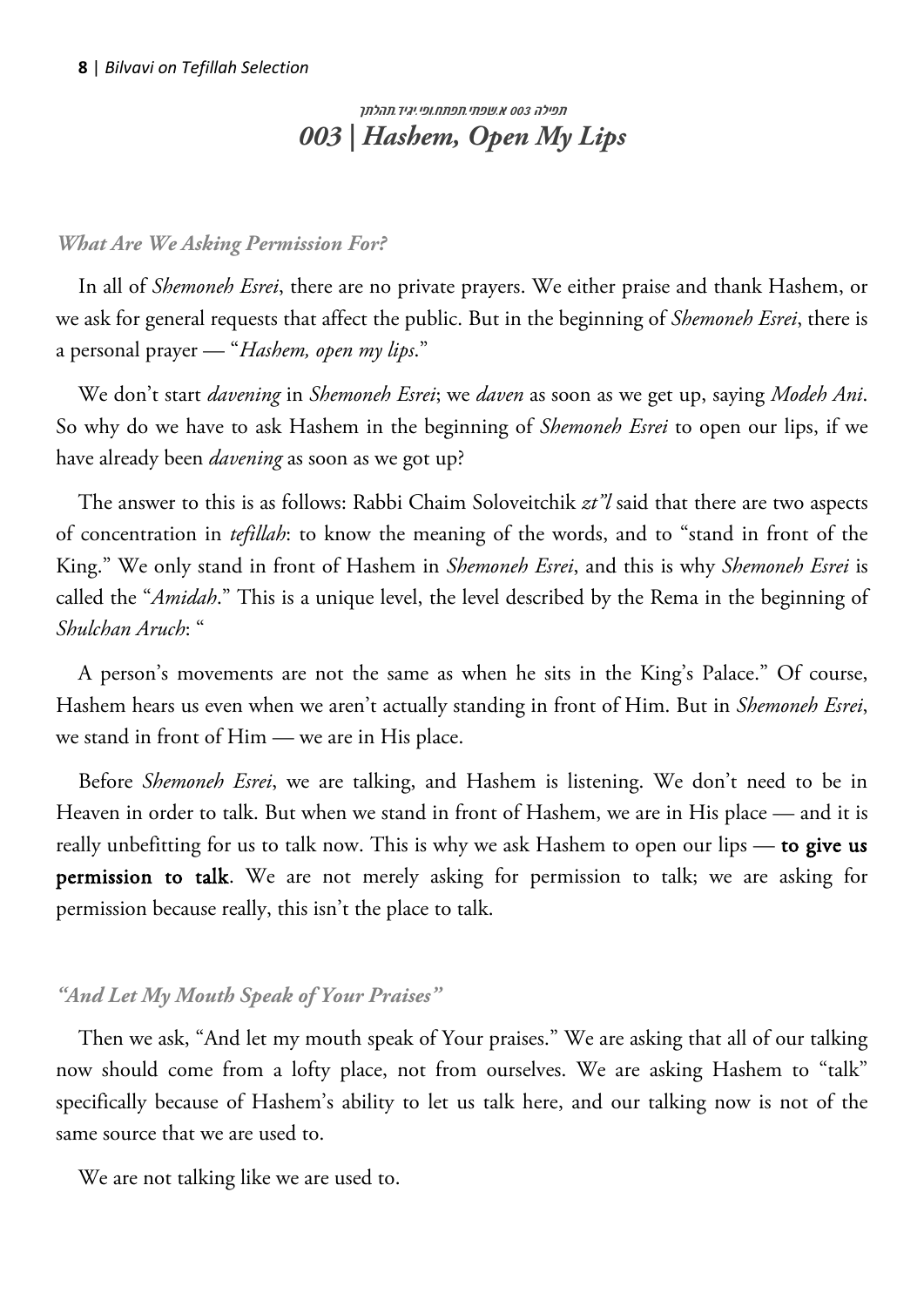## *Shemoneh Esrei Is to Daven for Klal Yisrael*

When we *daven* for personal requests, we are *davening* from only a private aspect in ourselves. We are *davening* each for our own personal welfare. When we request things from Hashem for ourselves, we are only using the outer parts of our soul.

*Shemoneh Esrei,* though is a prayer for the public. It is a prayer that emanates from a deeper place in our soul. Even the *chazzan's* repetition of the *Shemoneh Esrei* is not personal, because it is only to fulfill others' obligation. *Shemoneh Esrei*, by essence, is not personalized — it is about praying for others.

Why is there no requirement for the *chazzan* to repeat *Pesukei Dezimrah* and the blessings of *Shema*? It is because there are two kinds of praying with the public (*tefillah b'tzibbur*): Praying silently with the public, and praying loudly with the public. Even when one prays *Shemoneh Esrei* alone, he is still praying a public prayer; it's not individual. Every *Shemoneh Esrei* is a public prayer.

There are two kinds of *tefillah* we find in *Tehillim*: *tefillah l'oni* (the poor person's prayer), and *tefillah l'Moshe* (the prayer of Moshe). These are two unique ways of *davening*.

*Pesukei Dezimrah*, the blessings of *Shema,* and the *Shema* itself are like the prayers of a poor person, who prays for himself. But *Shemoneh Esrei* is like the prayer of Moshe — Moshe represents the entire nation of Yisrael. Moshe's prayer is in essence a prayer on behalf of all of Klal Yisrael; he didn't pray for himself.

If one only *davens* for himself and is only worried about himself, he cannot enter the King's Palace in *Shemoneh Esrei*, because he's not really utilizing the idea of *Shemoneh Esrei*. *Shemoneh Esrei* is to *daven* on behalf of the Jewish people, to think about others — and it is not about oneself.

"Hashem, open my lips*.*" What are we really asking? We are asking Hashem for help that the *tefillah* that we are now *daven*ing — *Shemoneh Esrei* — should be a prayer for Klal Yisrael, not for ourselves. It is not about me; it's about *Klal Yisrael*.

## *Summary of the "Hashem, Open My Lips" Prayer*

We have mentioned two reasons why we ask Hashem that He open up our lips. 1) Because really we have no permission to speak in Heaven, and we are asking permission. 2) We are asking to be helped that our prayers come from a truthful part of our soul, an inner part - a concern for *Klal Yisrael*, not for our own self.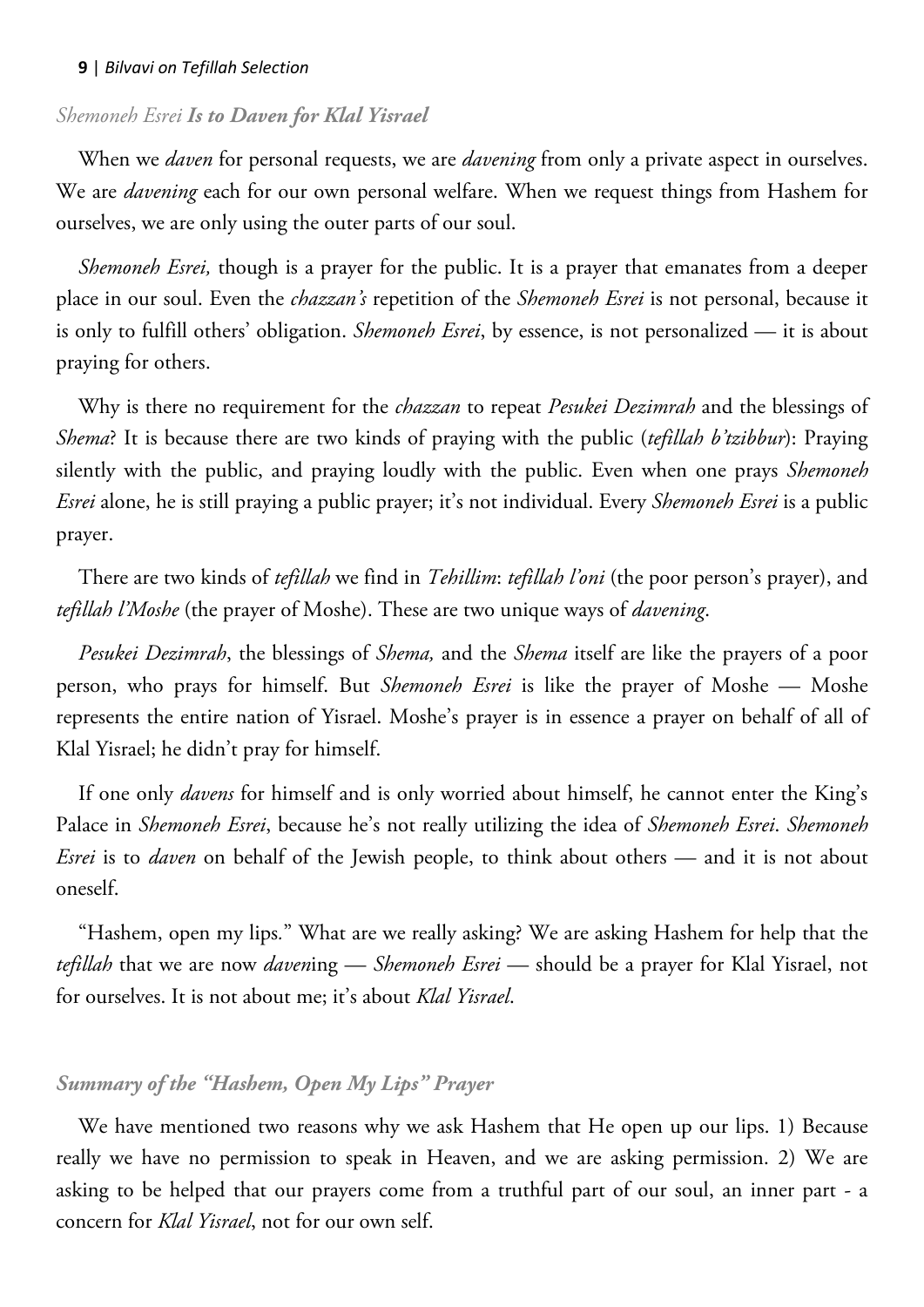## *Two Ways to Understand How We Relate to Hashem*

The kind of understanding of *Shemoneh Esrei* that we have just given applies to one who serves Hashem with *daas* — intellectual awareness of Hashem.

But there is an even simpler way to understand it: because we need to have a palpable kind of *tefillah*, a real sense of what it is.

*Tefillah* is how we perceive life! Hashem created the world and all of Creation. He created two kinds of ways in which we can perceive Him:

- 1) That He is "*Kel Mistater*" a "hidden Almighty."
- 2) *V'Shochanti B'tocham* "And I will dwell among them."

The fact that He is a "hidden Almighty" means for us that we know there is a Creator, and that He resides in Heaven while we are here on Earth. This represents the understanding based on our *daas*.

But there is also a view of "And I will dwell among them." This means that one literally feels Hashem's existence, and that he can feel it no less than the sunshine. It is a very real sense. This feeling is granted only to one who truly seeks Hashem.

*Tefillah* is not defined as requests from Hashem. What we need and request are merely a means to achieve a greater goal. *Tefillah* does not exist to thank Hashem for everything and give praise to Him; that is also just a part of what *tefillah* is.

The essence of *tefillah* is to utterly realize *Who* we are praising, and from *Whom* we are asking. Although we give thanks and praise to Hashem, *"lehodos u'lihallel*," this is not the purpose. The purpose of thanking and praising Hashem is to realize to Whom we are thanking and praising.

When we request something of Hashem, or when we thank Him, it is only a means to a greater goal. It is not a purpose unto itself. The goal of all requests and thanks to Hashem is to come to a palpable sense of Hashem's existence. This is really why we ask that Hashem open our lips — we are asking that we should realize that until now, all of our *tefillah* was only a means to a greater purpose, and that now in *Shemoneh Esrei*, all of our *tefillah* should come from a sense of Hashem's existence, the level of "standing before the King."

## *With What Mindset Are We Davening Shemoneh Esrei?*

To give an example of this, when one *daven*s *Refaeinu* — "Hashem, heal us" — what is the purpose? Is the purpose to ask that all of the sick be healed? Or to realize that Hashem is the true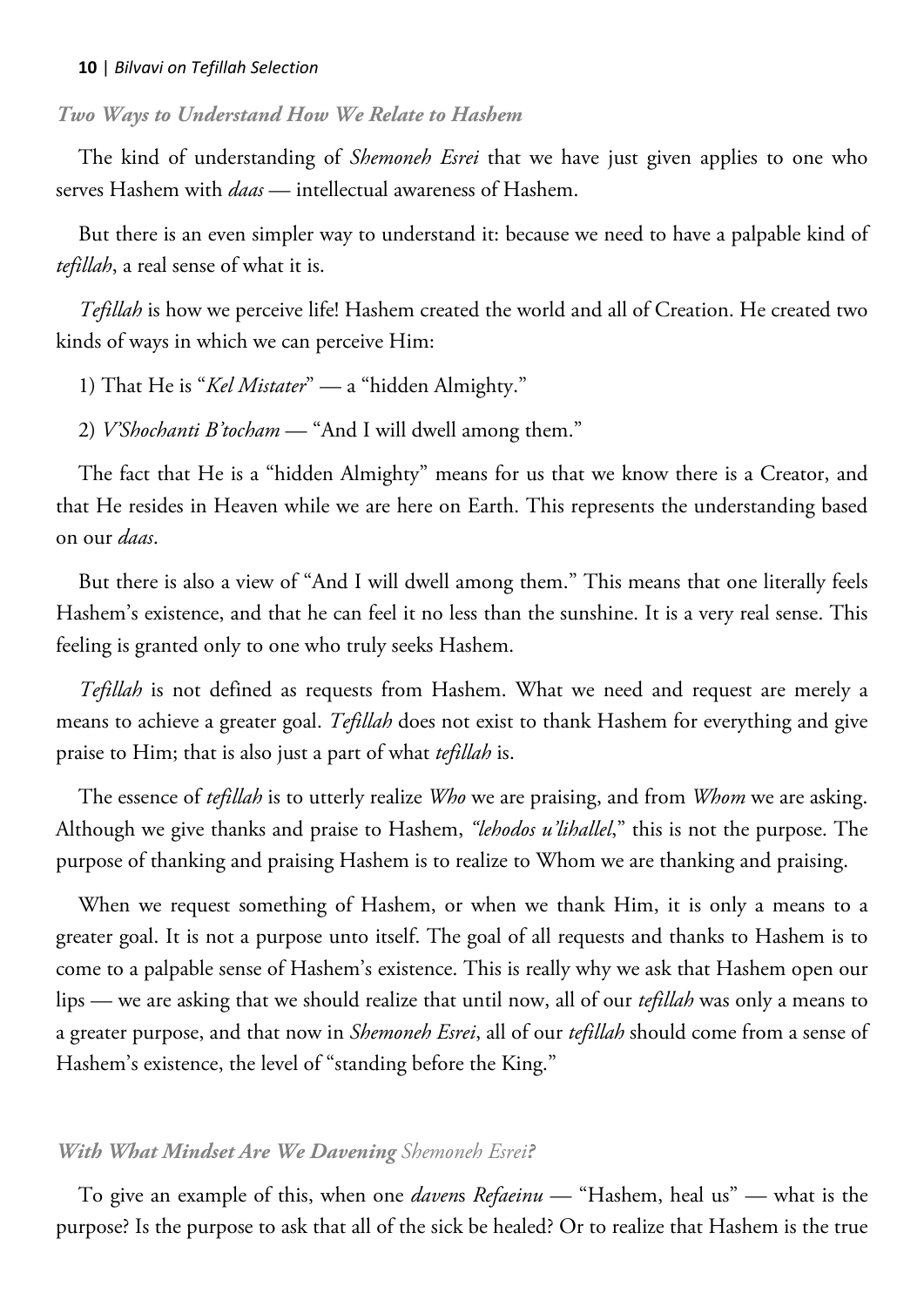Healer of all? The purpose of this *tefillah* is not that He heal the sick. It is to reveal to all who the true Source of healing is: Hashem. That is what *Refaeinu* is about!

Some people are *davening Shemoneh Esrei*, but they are still on the level of the morning blessings. They are not *davening* from an inner place in their soul; they are only *davening* for themselves.

#### *The Intellectual Approach and the Simple Approach*

A person needs to clarify for himself what life is. In the outside world, the meaning of "life" is hidden to us. But the meaning of life can be clarified in the inner place of the soul.

The holy *sefarim* mention that there are two general ways to serve Hashem — through *daas* (lit. intellectual awareness) or through *p'shitus* (lit. simplicity). The ways to serve Hashem with *daas* are mentioned in *sefer Derech Hashem* and *Daas Tevunos*. But there is another way to serve Hashem — through the way of *p'shitus*. This means to live with a real sense of Hashem's existence.

#### *How Do You Come to Really Feel Hashem?*

The tools to achieve this are toiling to our utmost in Torah. When a person is connected to Torah and *mitzvos*, he will definitely come to have this real sense. But if one doesn't really feel Hashem's presence in life, it is a sign that something is missing from his learning and his *mitzvos*.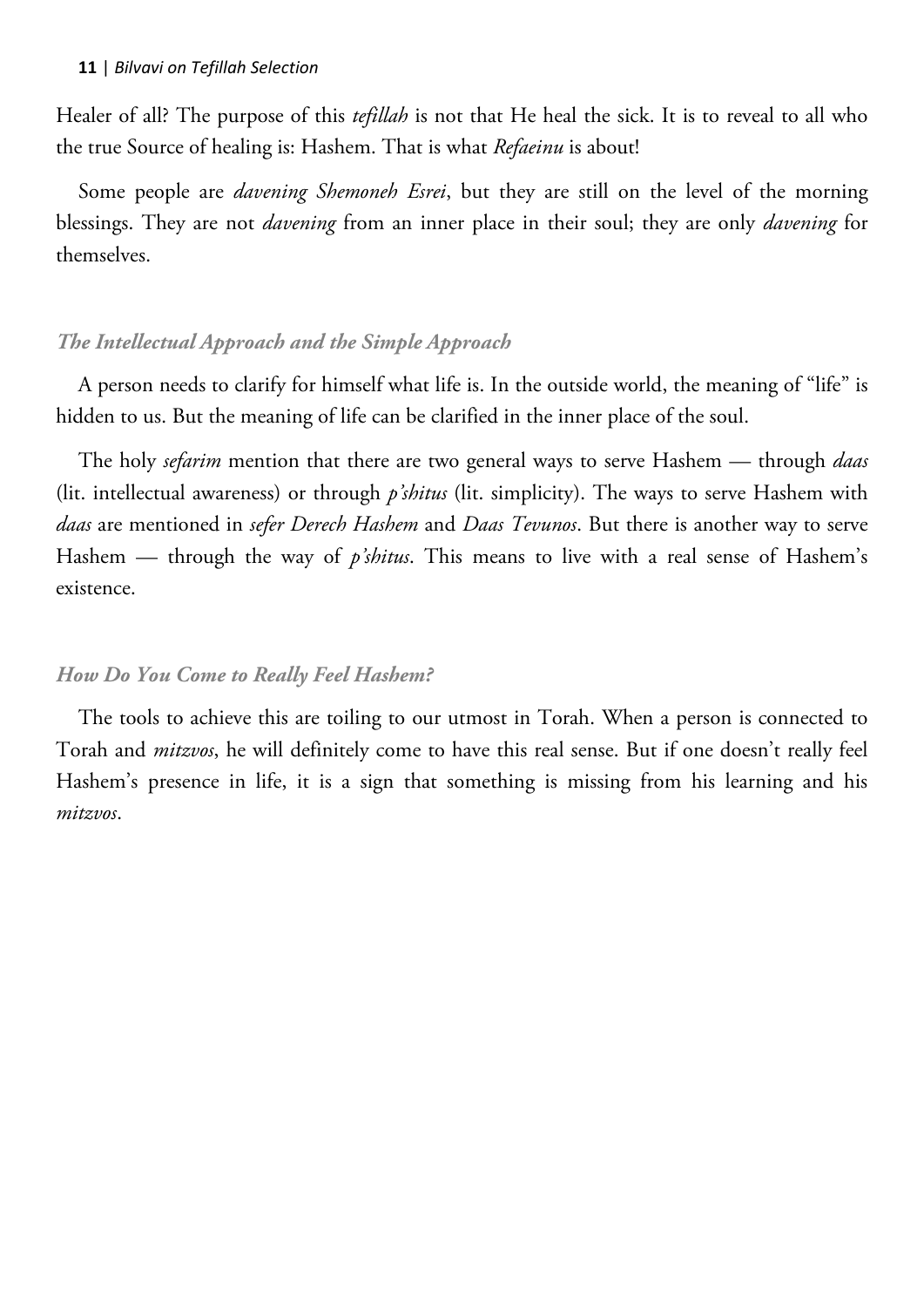# <span id="page-11-0"></span> תפילה 031 מגן.אברהם.סוף.ברכה.ראשונה *031 | The Intent In Giving Tzedakah*

## *The "Shield of Avraham" –In Avraham Avinu's Merit of Tzedakah*

The end of the first blessing of *Shemoneh Esrei* concludes with *"אברהם מגן ,'ה אתה ברוך"* "Blessed Are You, Hashem, Shield of Avraham." Our *Chazal* reveal to us that the fact that Hashem is our Shield is not just the end of the first blessing of *Shemoneh Esrei*; it is a reality that applies to all the generations.

Hashem made a promise to Avraham that He will protect him, due to the merit of his great *chessed* and *tzedakah* which he did for the world. This carries over into all the future generations, throughout all the exiles we go through.

In particular, the power of *tzedakah* is enjoying much abundance in our generation; there is much *tzedakah* being given, much more than in the previous generations. This is not by chance. Our *Chazal* already revealed a long time ago that in the final generations, there will be more *tzedakah* given.

Let us reflect into what's going on in our times, what we are missing, and what is needed to be added on.

## *Our Tzedakah Upholds The World*

There are three pillars that hold up the world – Torah, *Avodah (Korbonos)* and *Chessed* (kindness). *Chazal* state that "Torah will be forgotten" in the future generations. Our *Avodah* as well, our *Korbonos*, are not here with us in exile. But our pillar of *Chessed* always remains. So although our Torah and our *Avodah* has weakened in the exile, our *Chessed* still remains strong.

When a person gives *tzedakah* or does a *chessed* for someone, even if he doesn't have the best intentions, *Chazal* say that he still gets rewarded, because someone still received from him. Therefore, *chessed* and *tzedakah* doesn't require as much holy intentions as our Torah and Avodah does. The reason for this is because *chessed* nourishes other people, whether we do it with intention or not. Thus, the merit of our *chessed* always remains strong.

It's unbelievable how much *chessed* and *tzedakah* is going on in the world. If not for *tzedakah*, we couldn't survive. The Torah and *Tefillah* going in the world are also unbelievable, but Torah and *Tefillah* require purity of heart in order to really protect us. But our *tzedakah* always remains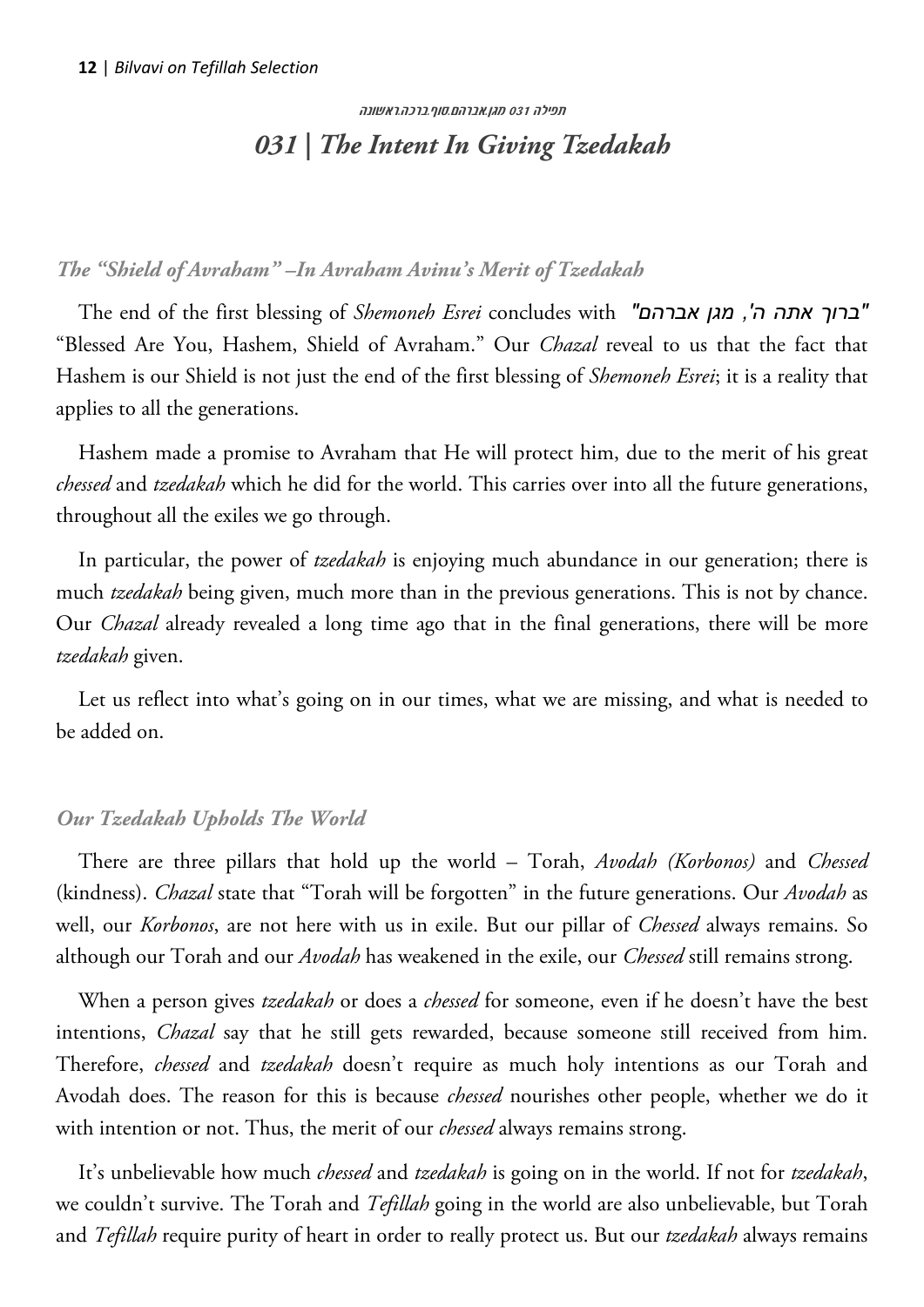pure, because it doesn't require holy intentions; as long as we just give *tzedakah* to others. *Tzedakah* upholds the world even when we give it *shelo lishmah* (ulterior motivations).

### *The Problem That Results From Giving Tzedakah "Shelo Lishmah"*

However, this creates a problem. If our entire *tzedakah* is always *shelo lishmah*, then it follows then that *shelo lishmah* is upholding the world. If our *shelo lishmah* is keeping the world alive – if we are only giving *tzedakah* because we want reward, such as *parnassah* and *shidduchim*, etc. – then our entire existence is being sustained by *tzedakah* that is being given *shelo lishmah*. If *shelo lishmah* is running the world, then our entire life is turning into *shelo lishmah*….

Again, to emphasize, the amount of *tzedakah* in the world is amazing. I do not mean *chas v'shalom* to invalidate this. But we have to know what our *tzedakah* is missing these days. If the reason in giving *tzedakah* is only to get rewarded, then the entire world is thriving on *shelo lishmah*, which is not a true kind of life.

This is also the root of the misguided thinking in today's times. In the last 10 or 15 years, the world of *tzedakah* has grown amazingly, but, this takes its toll on our clarity of "things.". When there is a lot of *tzedakah*, and it's all being given *shelo lishmah* – and this is what is supporting the Torah – then there will be a lot of *tzedakah* in the world, but not much Torah. Our Torah learning loses its worth when it is being supported entirely by intentions that are *shelo lishmah.*

To give an example, much of the money going through the *tzedakah* organizations is not always being given out according to *Halacha.* People aren't so careful with how they give out the *tzedakah* money.

#### *Uncovering A 'Spark of Lishmah' In Our Acts*

What should we do about this?

We can't change the generation. But each of us, on our own personal level, can make the following reflection. Each of us has an ability to act either *lishmah* or *shelo lishmah*. *Chazal* say to act *shelo lishmah* and eventually we will arrive at *lishmah*; Rav Chaim Volozhiner explains that this is true only if we have a "spark of *lishmah"* even within our acts of *shelo lishmah.*

Therefore, practically speaking, every person should do the following exercise. Try giving just one shekel as *lishmah,* in every donation that you give. Give one *shekel* purely for the sake of giving *tzedakah*, and not because you want *zechusim* (merits), and not even for another person's *zechus.* Don't give it for any *zechusim*. Just give it purely for the sake of giving *tzedakah*.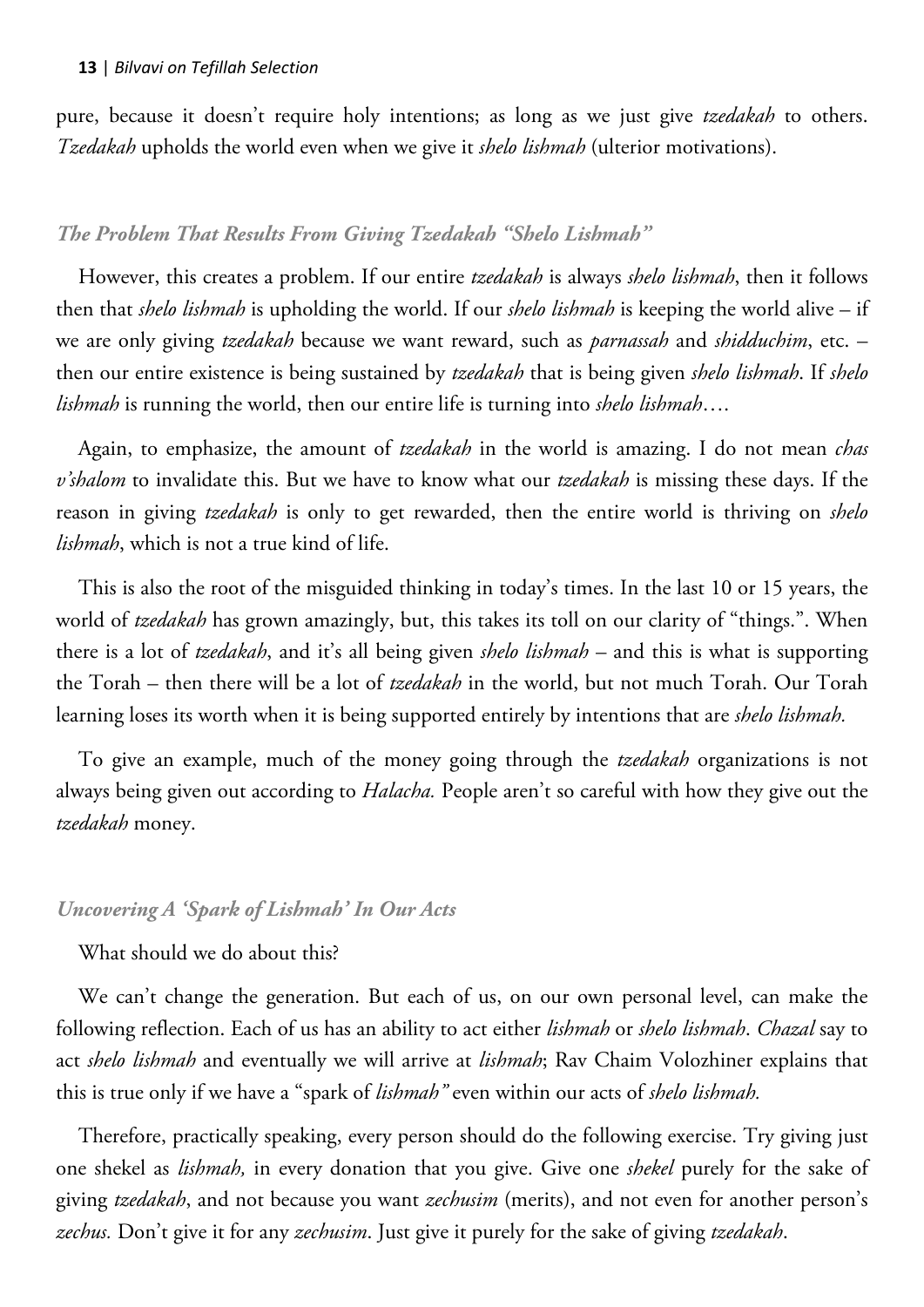We don't mean to suggest that for every donation you give that you should give half of your donation *lishmah*; that is too much of an undertaking. That is only for rare individuals to practice. Instead, just give one *shekel* from the pile as *lishmah.*

The more you get used to this, the more you will weaken your *shelo lishmah* when you give *tzedakah*. You will begin to notice your intentions and become more aware of what it means to really give. You will feel uneasy at giving your *tzedakah* because you want to get rewarded for it – and you will naturally start giving it more with more intentions of *lishmah*. The more we give a little bit of our *tzedakah* to go for *lishmah*, the more we uncover the inner point of our heart which is the power to act *lishmah.*

We should also try to take this point of *lishmah* and carry it over into our Torah learning as well, that we should try to uncover just one small spark of *lishmah* in all that we do.

May we all merit to "return with *tzedakah*" – with the coming of *Moshiach* speedily in our days.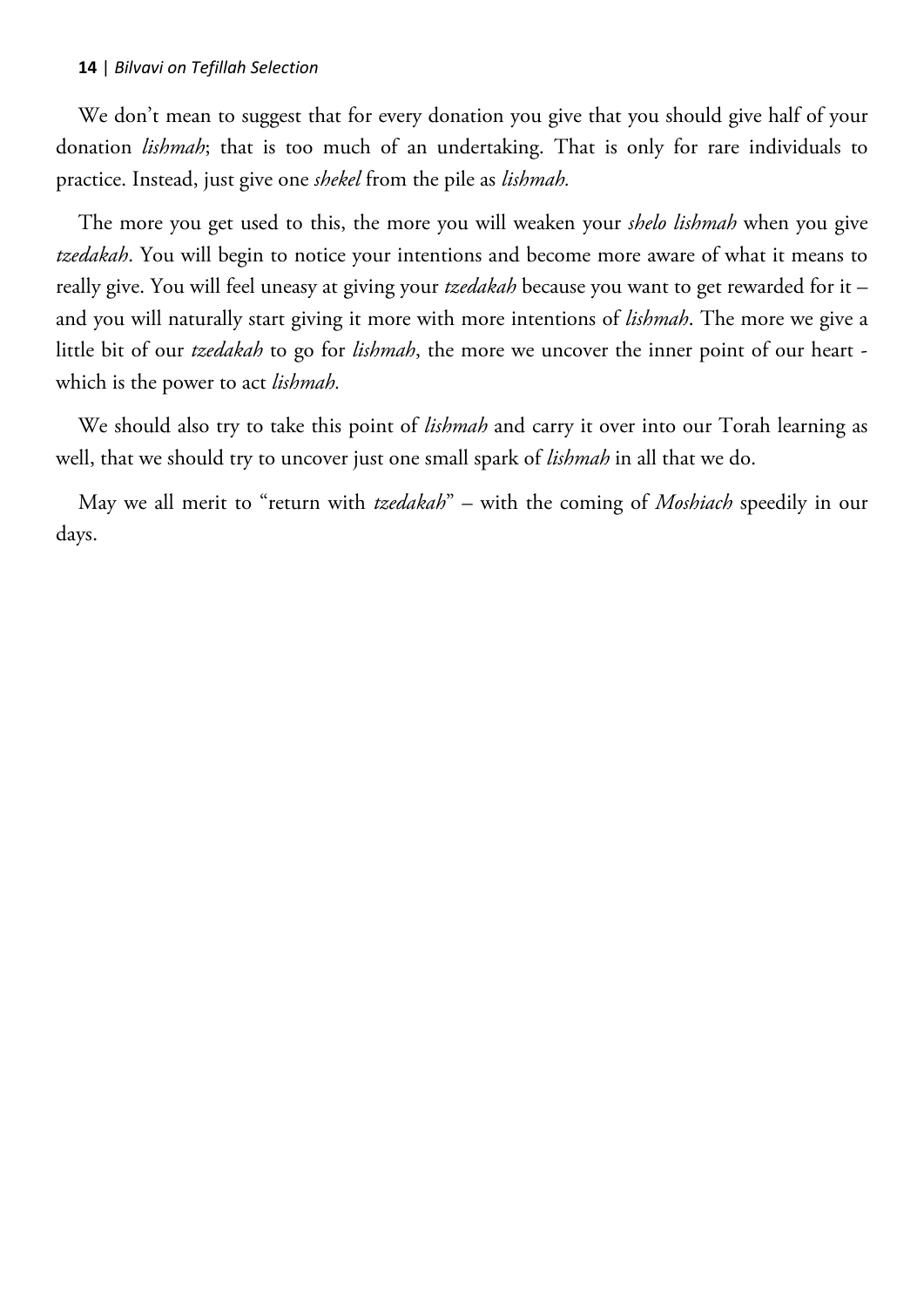# תפילה 032 – אתה גיבור *032 | Our Middos Enable Hashem's Middos*

## <span id="page-14-0"></span>*Hashem's "Might" – His Attribute of Judgment*

The second blessing of *Shemoneh Esrei* starts with **לעולם גיבור אתה "**-" You, Hashem, are eternally mighty." Later in the blessing we praise Hashem for His kindness and mercy, that He supports the world through His kindness and revives the dead. What does the beginning of the blessing have to do with the end of the blessing? What does praising Hashem's strength have to do with His kindness and mercy upon Creation?

The Midrash reveals that first Hashem wanted to create the world with *middas hadin* (the attribute of judgment) and He saw the world wouldn't last, so He "included" in it the *middas harachamim* (attribute of mercy). The Sages also state that the way a person acts is the way Heaven deals with him. If someone acts merciful, Hashem is merciful towards him; if he is not merciful to others, he does not merit Hashem's mercy.

However, just because Hashem created the world with *middas harachamim* doesn't mean that Hashem stopped using the *middas hadin*. The *middas harachamim* was "included" into Creation, but it didn't cancel out the *middas hadin*.

That is the meaning of גיבור אתה – first we praise Hashem's *gevurah*\strength, which is describing His *middas hadin*, and then we praise His kindness and compassion, which is His *middas harachamim.*

## *Our Middos – The Tool to Receive Hashem's Sustenance*

There are all kinds of *middos*. Our "*middos*", our behaviors, are not the same as the 13 "*middos*" of Hashem and the 13 "*middos*" which the Torah are expounded with. Rather, our *middos* are a tool to contain the 13 *middos* of Hashem and His Torah. If we have good *middos*, Heaven deals us with accordingly, as we brought earlier from *Chazal*.

Our avodah with our *middos* is not just to fix our bad *middos* and use our good *middos*. That is just the superficial perspective. It is also superficial if a person thinks that "Hashem will hopefully purify my *middos*." Fixing our *middos* is not just another subject we add to our list of learning Torah and doing mitzvos. Rather, it is part of the general picture of our life's mission; it is not just another subject of our life.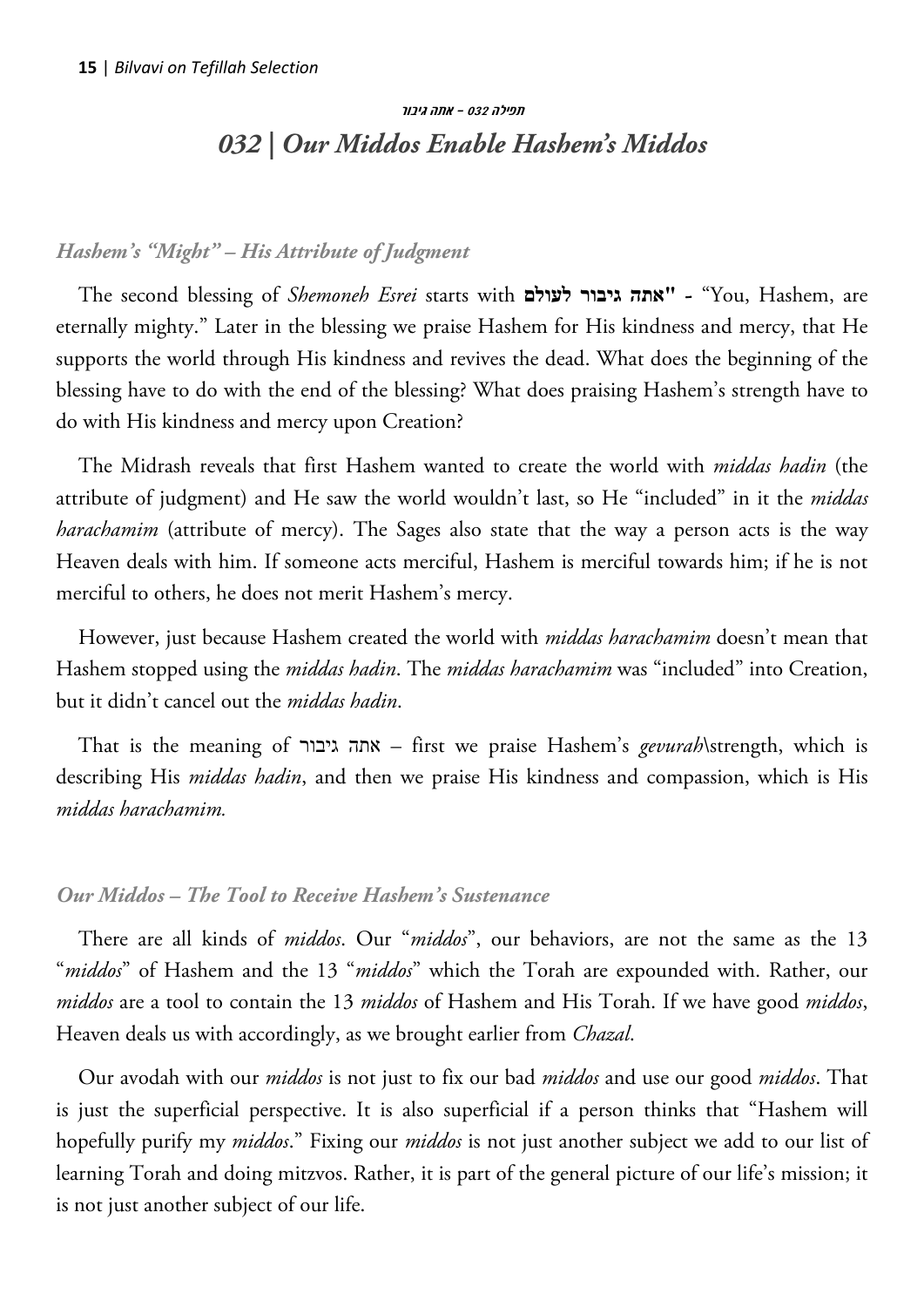To illustrate, when we are missing something in the house, we still realize that we have a house, and it is just that the house is missing something. If the house is missing the door, this is unpleasant, but the house is still livable. But if our house is missing a roof, we are not just missing a roof; we basically don't have a house. Without a roof, a house is unlivable.

Fixing our *middos* is therefore not just "another" part of our life. When a person doesn't take out the garbage, the house begins to smell bad. Neglecting to take out the garbage is not just a lack of a certain detail in one's life. It ruins the whole house. In the same way, fixing our *middos* is necessary in order to live our life. It is not just another one of our obligations in life.

Through having good *middos*, Hashem's good *middos* are able to shine through to us, and then our Torah learning will look different. When a person learns Torah but he doesn't work on his *middos*, it might seem like he's learning Torah, and he's just missing good *middos*. But the truth is, his bad *middos* are preventing him from having success in his Torah learning. Without good *middos*, a person doesn't receive Hashem's mercy.

All success that comes to us can only come through Hashem's *middos* which are being channeled down to us from Heaven. Anything we see or sense can only be enabled through Hashem's *middos*, which keep the world going. Therefore, if a person doesn't seek to purify his *middos*, he is missing the tool to receive Hashem's *middos*, and his life will be very shaky.

Whatever we do, without exception, depends on Hashem's *middos*. Therefore, if we do not have the tool to receive Hashem's *middos* – in other words, if we don't have good *middos* - we won't succeed in our life.

When a person gets angry, he can feel it very strongly. But there is more to the *middos* than the emotional response that we feel from them. A good *middah* means that Hashem's good *middos* are being channeled into us, and a bad *middah* is the absence of this.

It is not only our *middos* which get affected by this concept, but even our actions can only be enabled by Hashem's *middos*. When we eat breakfast, we can only do so because of Hashem's *middos* of mercy that allow us to do anything and have it good. (The source for this concept is in *sefer Chovos HaLevovos* (*Shaar Yichud HaMaaseh, Chapter 5*)

We must come to an inner recognition that our *middos* are constantly at work, and therefore, we must constantly work on them to fix them.

If a person's *middos* are left unfixed, he won't be able to properly understand the Torah. Working on our *middos* is thus not a 'separate' issue from our Torah learning. It has direct ramifications on our understanding of our learning. Everything is enabled through *middos*, thus,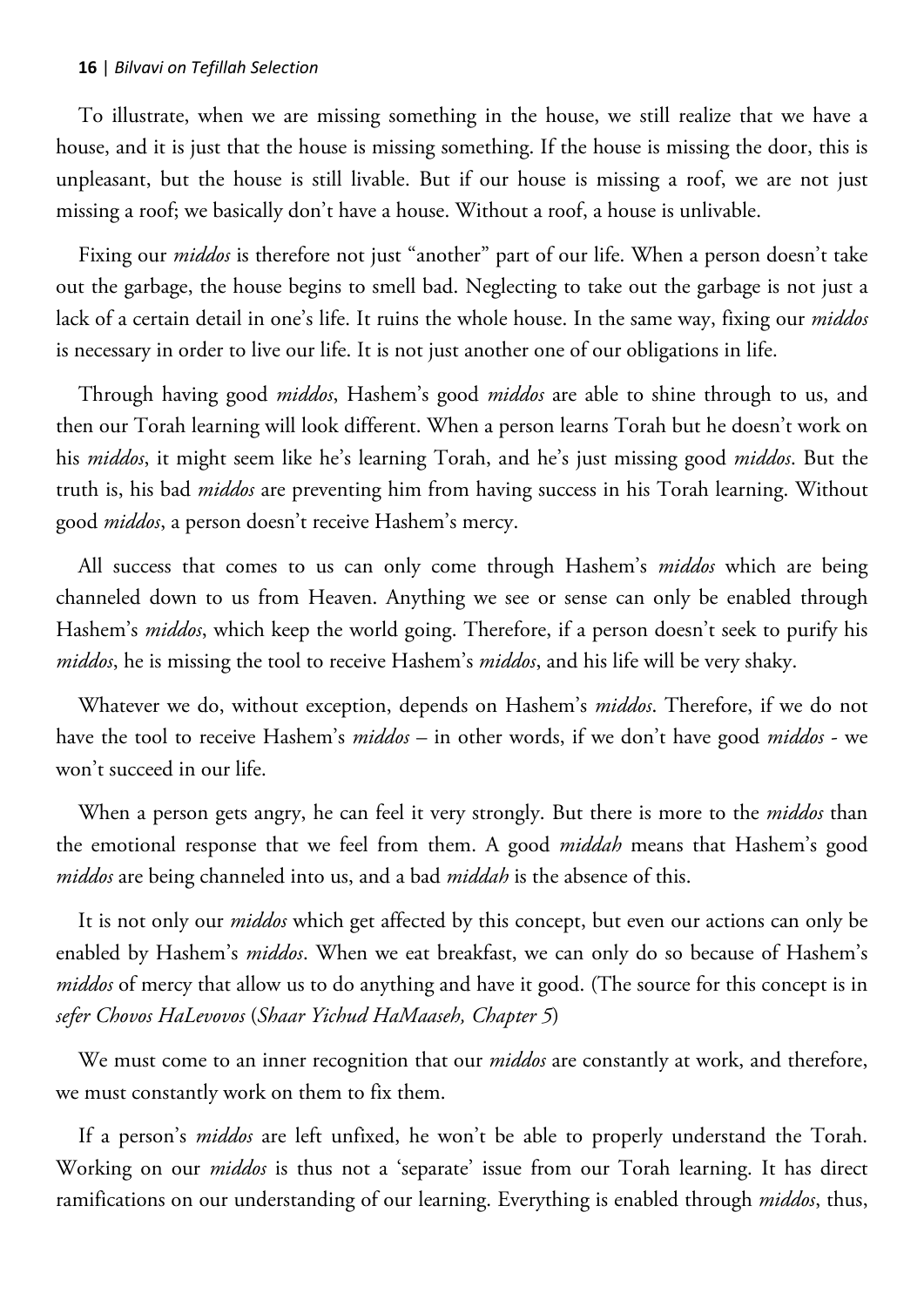we cannot succeed in our learning if we don't have good *middos*. Our tefillah and our chessed as well is affected by our *middos*, because every single action we do is affected by the *middos*.

If a person doesn't work to fix his *middos*, he might think he understands his learning, but his learning is all superficial. His Torah learning is like Achitophel and Doeg, of whom the Sages said that they only learned Torah externally and superficially. Bilaam also knew a lot of Heavenly secrets, but all of his vast knowledge about spirituality was impure, because he did not purify his character.

If Hashem's *middos* are working for us, we will succeed with our actions and understand our Torah learning. But this is only if we have good *middos*, when we seek to purify our *middos*.

## *In Conclusion*

This is the meaning of גיבור אתה – when we realize the *middas hadin* of Hashem, that Hashem only sustains us when *we act accordingly* [by having good *middos*] we can then merit His mercy, which we describe later on in the blessing.

The Vilna Gaon said that if a person doesn't break his bad *middos*, there is no point in living. What does this mean? Isn't the main thing on this world to learn Torah? But the depth of this is that if a person doesn't fix his *middos*, he doesn't really understand the Torah and he can't be close to Hashem. Maybe he will know a lot of Torah, intellectually, but he doesn't really understand it, because without good *middos*, a person is missing the tools that enable him to understand the Torah.

May we merit to fix our *middos*, whereupon Hashem shine His *middos* into us. May we merit to connect ourselves and cleave to the *middos* of Hashem, which will give the tools to reach any success.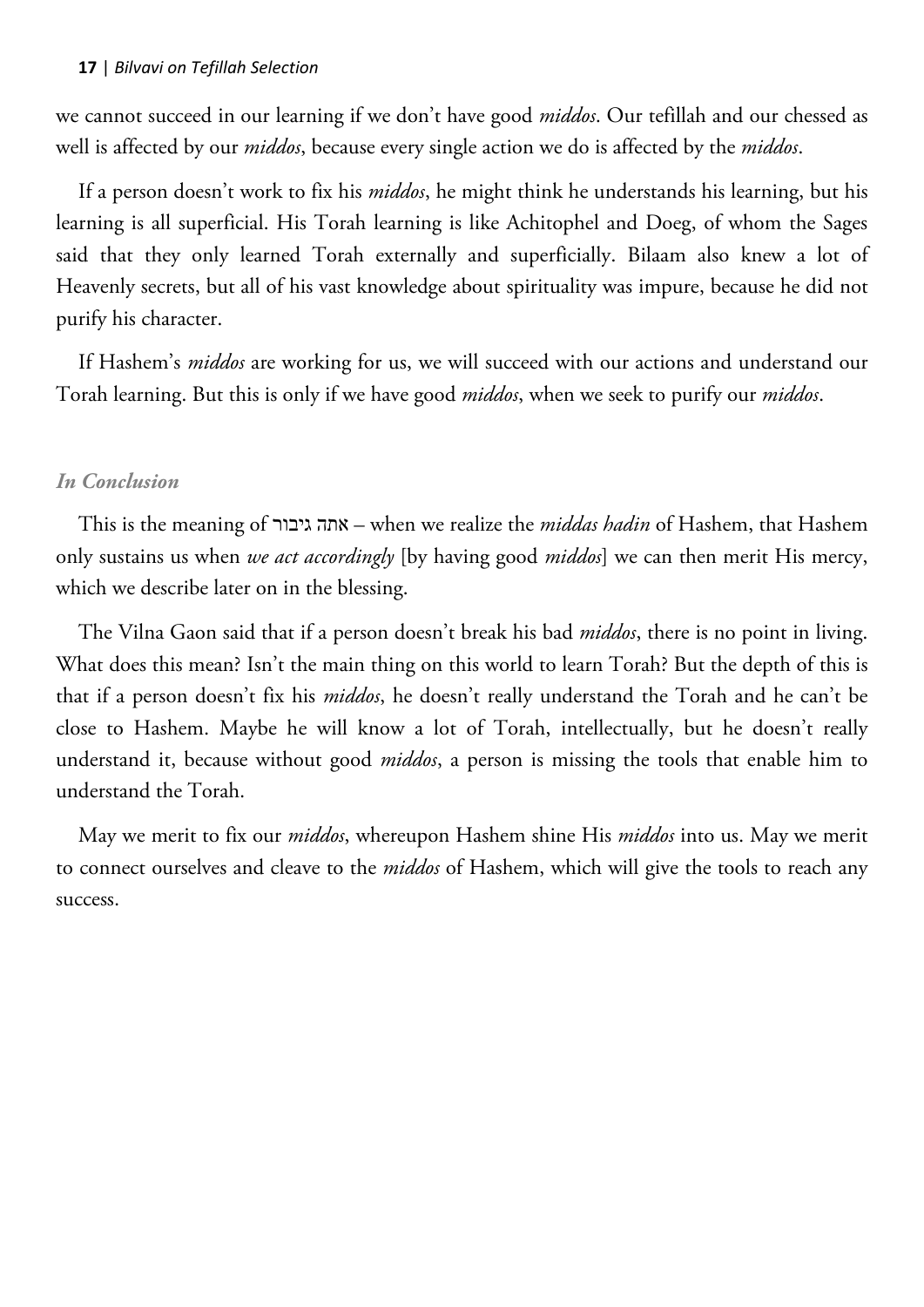# <span id="page-17-0"></span>תפילה 046 אתה.קדוש *046 | Disconnecting From The World*

## *A Relationship of Both Awe and Love*

The third blessing of *Shemoneh Esrei* begins with **קדוש אתה**," You are holy."

Hashem is totally separate from this world. We have a mitzvah of *"You shall be holy, for I am Hashem." Chazal* say that this possuk would imply that maybe we can become as holy as Hashem. For that reason, Hashem said *"For I am Hashem",* which implies to us that Hashem's holiness is way above any of the holiness we can reach. Hashem is completely removed from this world.

There are two aspects in our relationship with Hashem: to have *yirah* (awe) of Him, which means that we realize He is separate from us and totally removed from us, and that nothing comes close to His holiness. At the same time, however, we are also able to having a loving relationship with Hashem and talk to Him as if He is a friend, as the *Mesillas Yesharim* states [based upon the words of *Rashi* to *Shabbos 31a*].

So on one hand, Hashem is "holy" and thus completely separate from this world, yet at the same time, we are able to have a relationship of love with Him.

Although we need both aspects in our relationship with Hashem (fear and love), we will mainly discuss here the second aspect of our relationship with Hashem, which is that we can relate to Hashem as a loving 'Friend' that the *Mesillas Yesharim* describes.

## *Disconnect So You Can Connect*

In order to enjoy a close relationship with Hashem, we need to sanctify ourselves on this world. Later in the blessing we say, **סלה יהללוך יום בכל וקדושים**" – And the holy ones praise You, every day." We are called the "holy ones", for we are designated for Hashem; we are meant to sanctify ourselves to Him.

But if a person is too attached to the materialism of this world, he won't be able to talk properly with Hashem and relate to Him as a Friend. Just as Hashem is separate from this world, so must we separate ourselves from our connection to the materialism of this world, in order to talk with Him.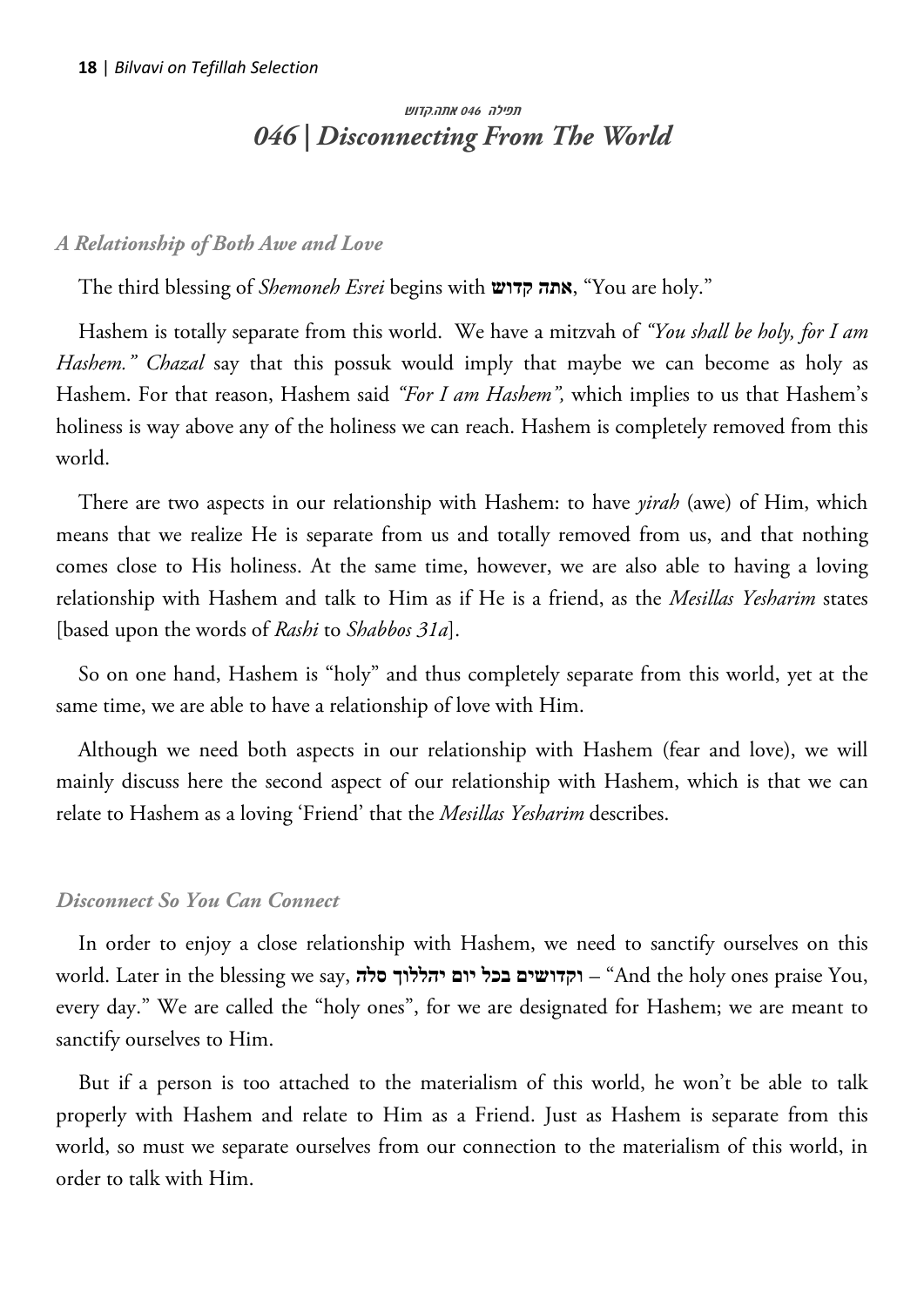Besides for the fact that we need to disassociate ourselves from this materialistic world, we also need to separate ourselves internally from this world – we need to enter the depths of our soul, the "Jew" within us, and be apart from the very outlook that society has.

We all have things on this world we worry about, such as our families and our livelihood, and we need to take care of what we needs to be taken care of, but, in our inside, we must feel like we are a stranger towards this world.

#### *Two Kinds of Separation We Need*

In the later generations, and especially in our generation, people are too connected to the world. People these days are connected to the world on a constant basis – much more than in the previous generations - and it has attached people way too much to this world.

That is one aspect of the problems today: the attachment to materialism of this world. Because people are attached to materialism, they find it very hard to fulfill the mitzvah of *"And you shall be holy."*

But in addition to this problem, the constant connection to this world makes a person feel an inner contradiction. The soul inside us feels the truth, and it feels contradicted by the lifestyle of the generation. Our soul, deep down, feels that the way that the world lives now totally goes against who we really are. So besides for the problem of being attached to materialism, the light of our soul is being prevented from access.

#### *Feeling Like A 'Stranger' Towards This World*

We must clearly be aware that the way of life in the world now contradicts who we really are deep down. If someone in this generation doesn't feel how this world is not his real place, there is no way for him to get in touch with the light of his soul.

We are not talking about having high aspirations to grow in spirituality. We are talking about something else entirely: we must feel like strangers towards this earth (as is it written, "*I am a stranger in this land*"), that this place is not our real place!

You don't have to be on such a high level these days to realize how the current lifestyle contradicts how our soul deep down wants to live like. The whole situation today is like an exile to our soul. Our soul was already in our exile by having to be in our body, but now it is in a whole new profound kind of exile. We need to feel like we are a **stranger** to this earth!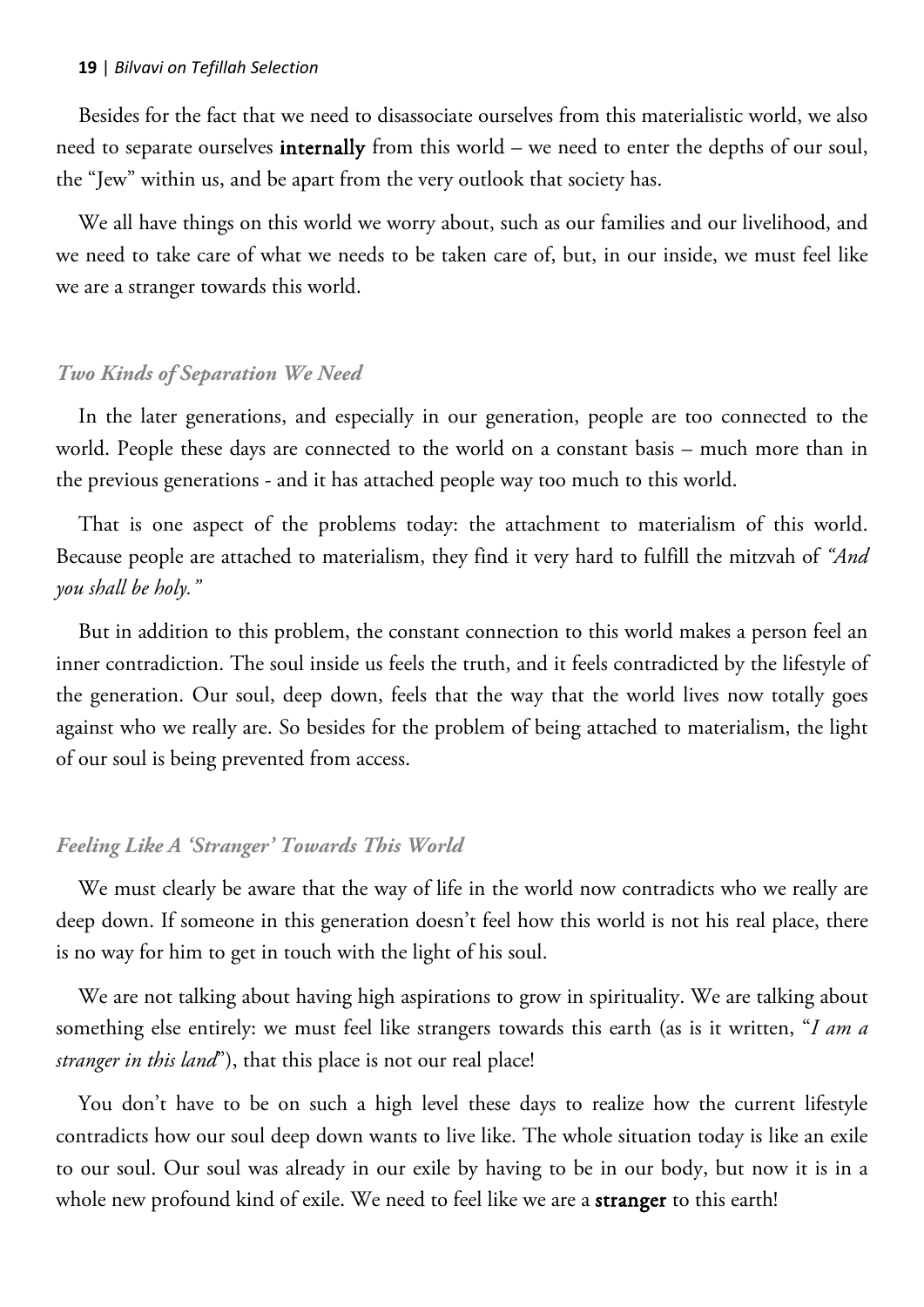To illustrate, if a Jew who keeps Shabbos goes to a place where people openly profane the Shabbos, he feels like he is in a strange place. In the same way, we must feel like we are a *stranger* towards this earth.

Of course, we all have ups and downs in our spirituality, but whatever the situation, we must realize that we do not have any connection whatsoever to this world.

#### *Becoming Holy: Two Requirements*

This is the meaning of how we fulfill the *mitzvah* of *"And you shall be holy"*. There are two aspects to how we separate ourselves from this world and become holy.

Each person, in his unique way, can sanctify his life, by not indulging; as we know that this *mitzvah* entails for a person not to fulfill all his permitted desires and live an indulgent kind of life.<sup>3</sup> But besides for this, we need to sanctify ourselves by separating ourselves from society and not feel like we are a part of it.

Once you feel like you're a "stranger" towards this world, you have begun to redeem your soul. It will feel painful, of course, because you will feel like you're apart from everyone. But the words of the Rambam are famous: that we need to separate from society, when society is evil (except for rare individuals, who can be connected with society yet still remain deeply attached with Hashem), and we need to be prepared to go into the desert if we must.

#### *'Ahavas Yisrael' Required*

We will emphasize, however, that this should not compromise on our love for other people. We must love everyone in the Jewish people (except for members of the *Erev Rav*). But we must still be able to separate from society, at the same time.

#### *A Time For Serious 'Hisbodedus'*

 $\overline{a}$ 

This is the main kind of *hisbodedus* (solitude) that we need these days.

This is not about doing *hisbodedus* in a forest; there are people who do *hisbodedus* in the forests, yet they are still very connected to this world…

 $3$  See Ramban in the beginning of Parshas Kedoshim (Bamidbar 19:1)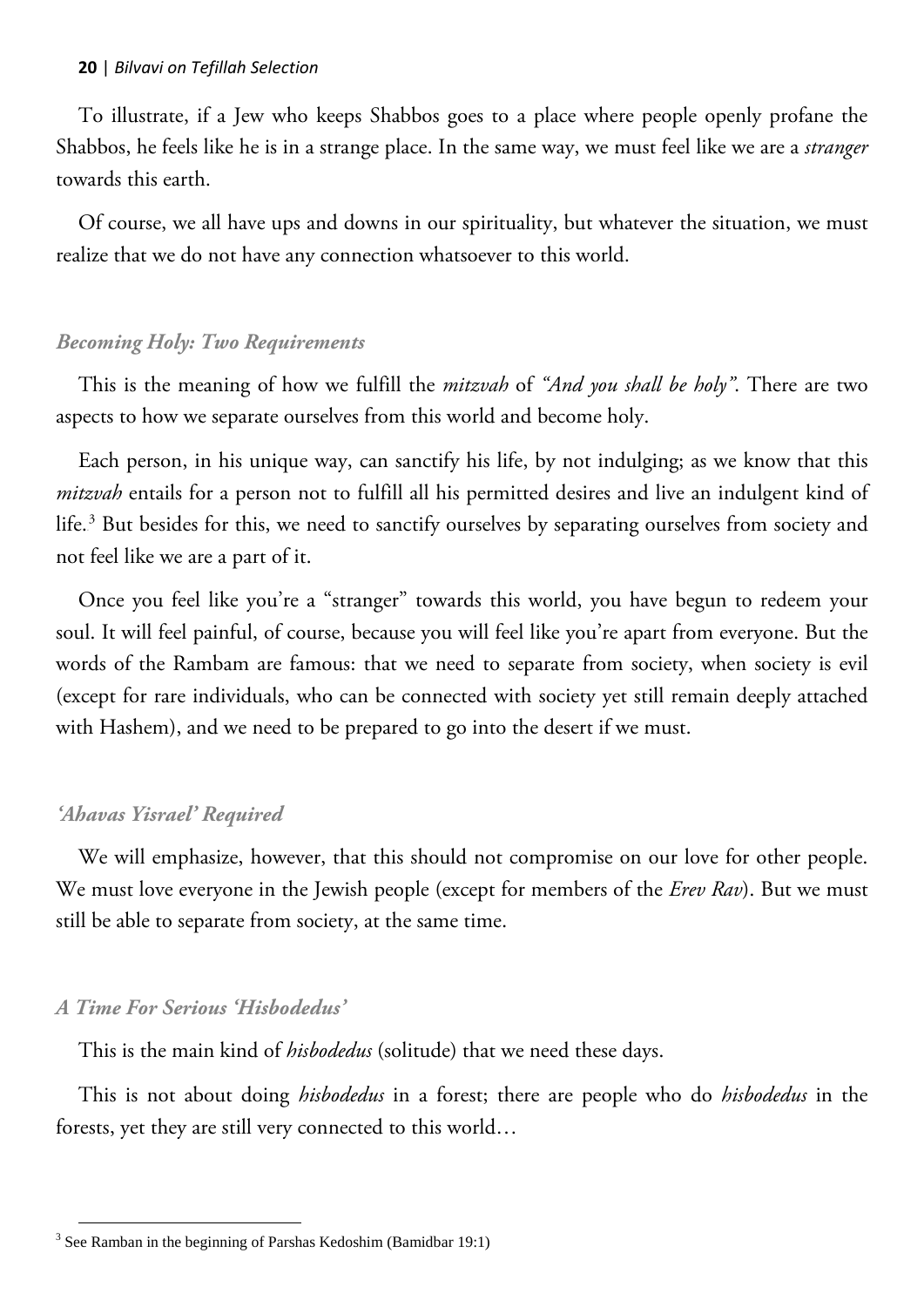(The Alter of Kelm once made a sharp statement: The whole world consists of fools, and the wise people of the world are like 'strangers' here.)

## *The Two Aspects of Reaching Holiness*

So in order to reach holiness in our times, there are two layers to this – an external layer and an internal layer. The external layer of sanctity is to avoid indulgence in materialism. But the inner layer of how we sanctify ourselves is to feel separate and apart from this world.

## *To Be 'Alone' With Hashem*

Most people in our times (except for some rare individuals, as we mentioned) need to separate from society (along with having a love for all Jews) in order to have a true relationship with Hashem. We must feel that Hashem is like a friend that we can talk to. We need to sense Hashem's existence in our lives.

The more inner solitude we have, the closer we are to attaining sanctity. Reb Yisrael Salanter wrote that our greatness is reached in our inner world of solitude (*hisbodedus*).

Of course, we need to help others, and we were created to help people, as Rav Chaim Volozhiner writes. However, helping people is only the outer layer of our existence. Our true greatness is reached when we are in solitude, when we are separated from the world.

The *mitzvah* to sanctify ourselves – "*And you shall be holy*" - is essentially for us to build within ourselves a place in which we can live apart from society. Of course, we need to go out into the world sometimes to take care of our needs. But in essence, we can live in an inner place in our soul.

Otherwise, a person is enslaved to the world in a personal kind of exile. When a person is able to live in his soul, he has a personal redemption – he goes free from the 'jail' of the body.

There is a kind of life a person can live in which he lives "alone", separate from society. May we merit to sanctify ourselves - along with loving others - so that we can bond with Hashem.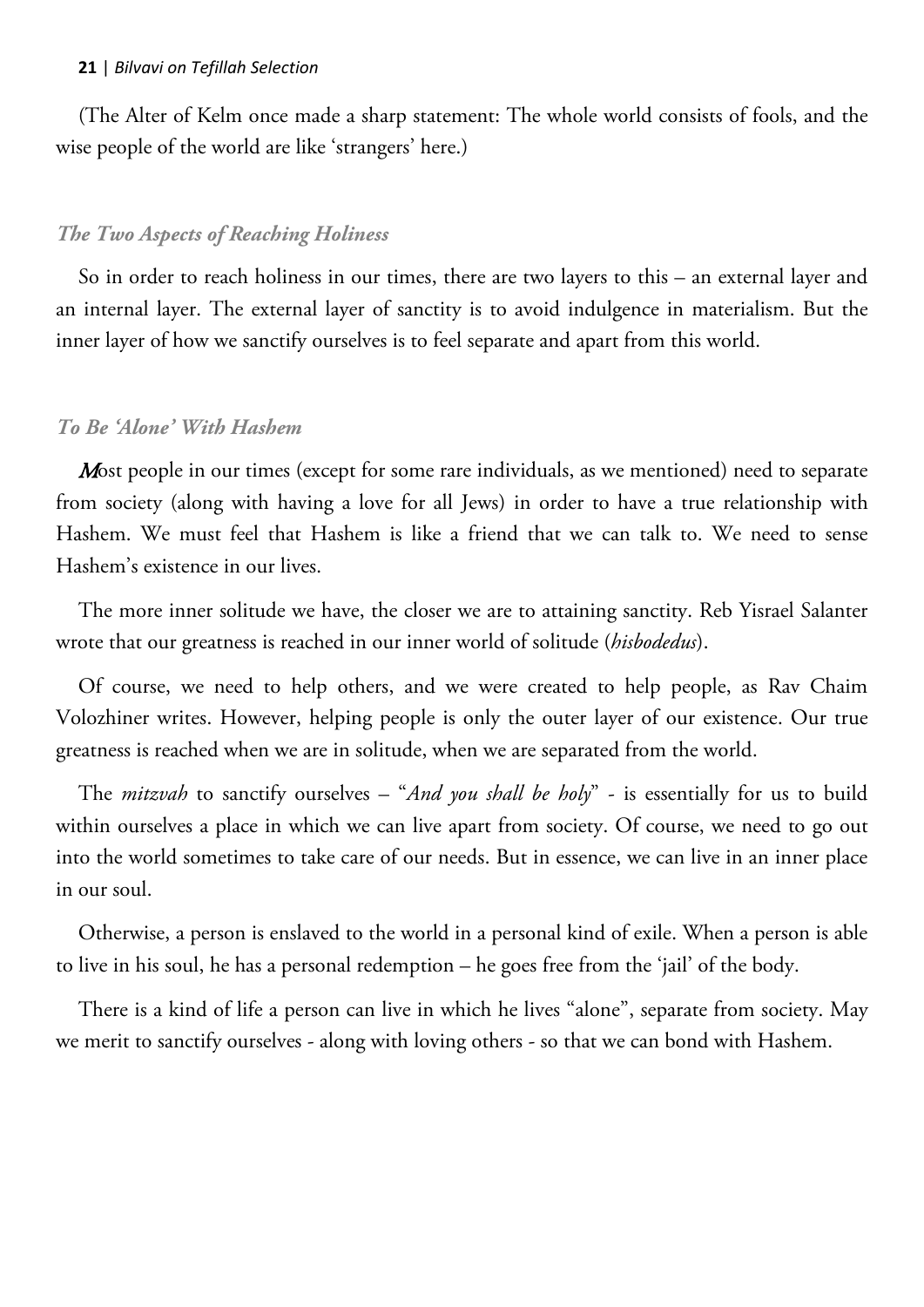# <span id="page-21-0"></span>תפילה 050 אתה.חונן *050 | How Learning Gemara Brings You Closer To Hashem*

## *דעת לאדם חונן אתה" –You bestow man with understanding."*

We are talking to Hashem in first-person, "You", just as we said in the previous two blessings of קדוש אתה," You are holy" and גיבור אתה," You are mighty." This is because when a person *daven*s to Hashem, he should talk to Him no less than how he talks to a friend, as the *Mesillas Yesharim* says, that when we *daven* to Hashem, it is as if a person is talking to his friend.

In this blessing, we ask Hashem for understanding in Torah. The Torah is the *bris*, the covenant, which Hashem made with us. Through the Torah, we are connected to Hashem. "Hashem looked into the Torah and created the world." Our whole existence is due to the Torah. Everything stems from Torah; there is nothing in Creation which did not come from the Torah. Hashem is revealed to us through the Torah.

However, there are levels to this revelation. A person who learns Torah on a lower spiritual level does not attain as much revelation of Hashem as a person who learns Torah on a higher spiritual level.

Many times I hear the question (often from *baalei teshuvah*): "How is it possible to become close to Hashem through learning the discussions of Abaye and Rava [in the Talmud]?" People understand that learning *Gemaras* that have to do with *Halacha L'Maaseh* bring you closer to Hashem, because this is a kind of learning that affects how you act and causes you to live in the right way. But when it comes to learning *Gemara* that doesn't have to do with *Halacha*, people have a hard time wondering how it can lead a person to reach love of Hashem through debating a piece of *Gemara*.

If a person learns Torah and tries as hard as he can according to his natural abilitiess in addition to exerting himself a bit more than usual, then he can reach the spiritual light of Hashem, contained in the Torah. The light of Hashem is in the Torah, but it is hidden. When someone only enters a little bit into learning the Torah, he doesn't see Hashem's light in the Torah. If, however, someone lives a life of purity and holiness, and learns Torah properly, entering fully into it, he can reach the light of Hashem through learning the Torah since. his soul enters the Torah.

If someone learns Torah in a superficial manner, maybe he will end up "knowing" a lot of Torah, but it's purely an intellectual thing by him. But when someone lives a life of holiness,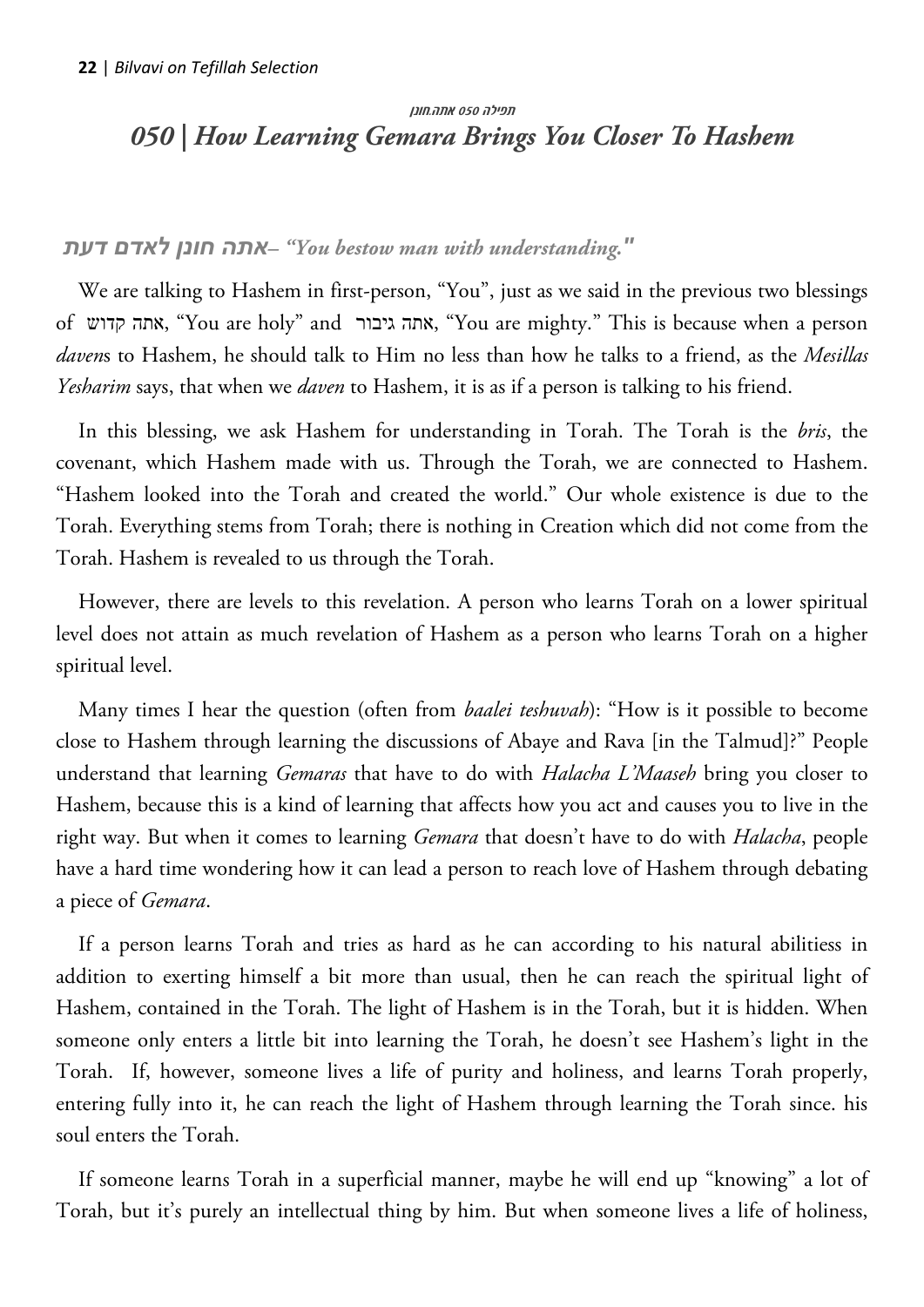and he learns Torah with *temimus* (earnestness) – he merits to see the light of Hashem through his learning.

When a person is at the beginning of his way, he cannot see the light of Hashem through his learning. The only way to get there is to learn Torah *lishmah*, as the Chazon Ish writes. It is difficult at first, because the person doesn't experience any spiritual light through his learning. If he perseveres, however, to learn Torah *lishmah* with extra exertion to enter the depths of Torah, then he will merit the Torah's light. A person has to fully enter the Torah, not just to "partially" enter it; as the Kotzker Rebbe said, Torah learning is like entering the *mikveh*. Either you're in it totally, or it's as if you're not in it.

A person has to enter his Torah learning, with his whole heart and mind, and then he will reach the spiritual light contained in the Torah. If a person is learning Torah and he doesn't feel like he is getting closer to Hashem, then his motivations need to be examined. [He will need to ask himself: "Why do I learn Torah?" Because it's intellectually stimulating? Because he gets honor from it? Some other reason? He has to examine what his motivations and then purify them [by seeking to learn *lishmah*].<sup>4</sup>

If someone learns Torah earnestly way, he will without a doubt be able to come to have a palpable sense of Hashem in his life.

However, this must be clarified. There are parts to the Torah in which a person can clearly recognize Hashem in it, and there are other parts to the Torah in which a person will have to work hard to see Hashem in it. When a person learns matters of *Agadta* (homiletics),<sup>5</sup> it is easier to come to the spiritual light of Hashem contained in the *Gemara*. But when a person learns the discussions of Abaya and Rava in the *Gemara*, it is harder to arrive at the spiritual light of Hashem through these kinds of *Gemaras* – it takes exertion on our part.

If a person doesn't exert himself enough to understand the in-depth discussions of the *Gemara*, he will not be able to understand *Agadta* either. He might think he understands *Agadta* – but he doesn't. He will fool himself and think that he has come to a clear recognition of Hashem from the *Agadta* he learns. His knowledge of *Agadta* will be only superficial, because he has not worked enough to understand the words of Abaya and Rava.

There are people who love to learn *Agadta* all day. Indeed, *Chazal* say that "The words of *Agadta* pull the heart." Learning matters of *Agadta* touches our heart, but if a person learns *Agadta* all day and he never learns in-depth *Gemara*, he is very mistaken. He might think that he

 $\overline{a}$ 

*<sup>4</sup> See the series Getting To Know Your Torah and the series 48 Ways of Torah.*

*<sup>5</sup> The parts in the Gemara which relate either stories or lessons about self-improvement*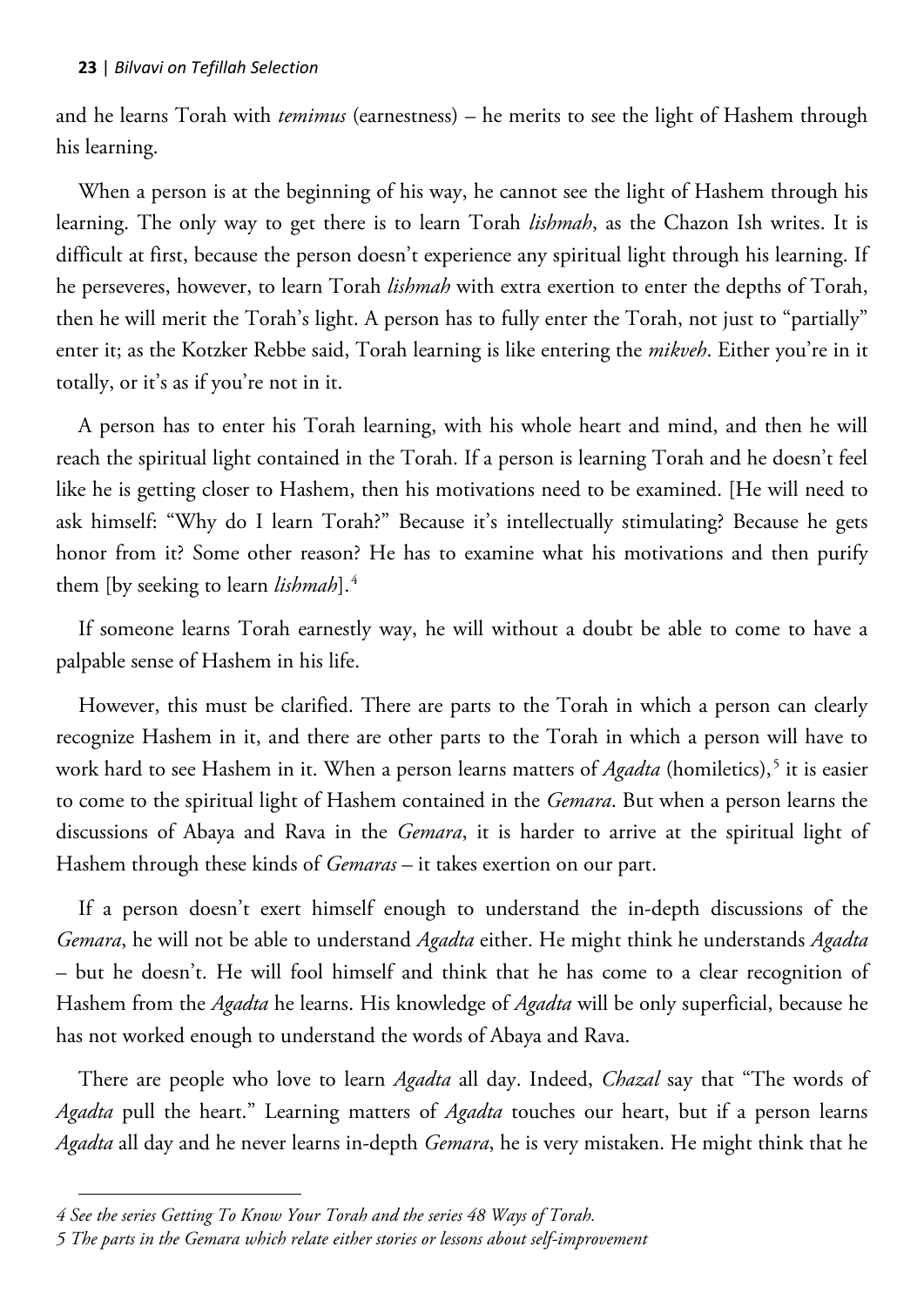is coming closer to Hashem through this kind of learning. In fact, there are even people who have written sefarim on matters of *Agadta*, but that doesn't mean they understand matters of *Agadta*, because some of these people don't learn enough in-depth Gemara. Because they haven't exerted themselves to understand the difficult tractates of *Gemara*, their knowledge about *Agadta* is superficial.

Similarly, there are people who exert themselves in the study of Mussar, but they overdo it. Often people who spend a lot of time learning Mussar are trying to acquire levels that are beyond their current reach, and they are convinced that this is how they will become close to Hashem. This is a mistake. In order to arrive at inner understandings about Hashem, we need a lot of exertion in the words of the *Gemara*, to learn the words of Abaya and Rava in-depth; to enter into it totally.

Of course, *Agadta* matters discuss spirituality, and therefore the light of Hashem is contained in them, as we have mentioned earlier. But at the beginning of a person's way in learning, a person cannot see this spiritual light through learning *Agadta*, and his understanding of *Agadta* matters is superficial, because he hasn't yet exerted himself to understand *Gemara*. In order to really recognize spiritual matters, a person needs to develop the power of *hakarah,* which the *Chovos HaLevovos* describes as something that takes a lot of exertion to acquire. Thus, without exerting ourselves properly in in-depth *Gemara*, we can't come to have proper recognition of deep, spiritual matters.

When a person hears a *mussar shmuess* (lecture on self-improvement), the most this can do for a person is to cause him to have a hisorerus (awakening). But it can only awaken a person temporarily. What a person really needs is that his heart should become opened to the Torah, and then he will be able to really learn it and enter it fully. We *daven* in the end of *Shemoneh Esrei*, *"Open my heart to Your Torah."* When we merit to have our hearts opened to the Torah, we begin to revel in the intellect of Torah, as the Chazon Ish describes an endless kind of joy.

When a person begins to enter his learning, he will begin to feel a small degree of recognition towards spirituality. But it will only be superficial; he has barely begun to scratch the surface. There are levels upon levels to how much we can deepen our understanding about spiritual matters. There are *chadrei halev*, "rooms in the heart", in which we can go deeper and deeper. The deepest part of our heart contains our *daas* of the heart.

As long as these "rooms of our heart" are closed from us, a person does not really understand what spiritual matters are. The most he knows of is inspiration from a *mussar shmuess,* feelings of elation, and *tefillos*. He thinks that is there all is to spiritual matters. He is unaware that there are levels upon levels of understanding towards spiritual matters. He has no idea about what *chadrei*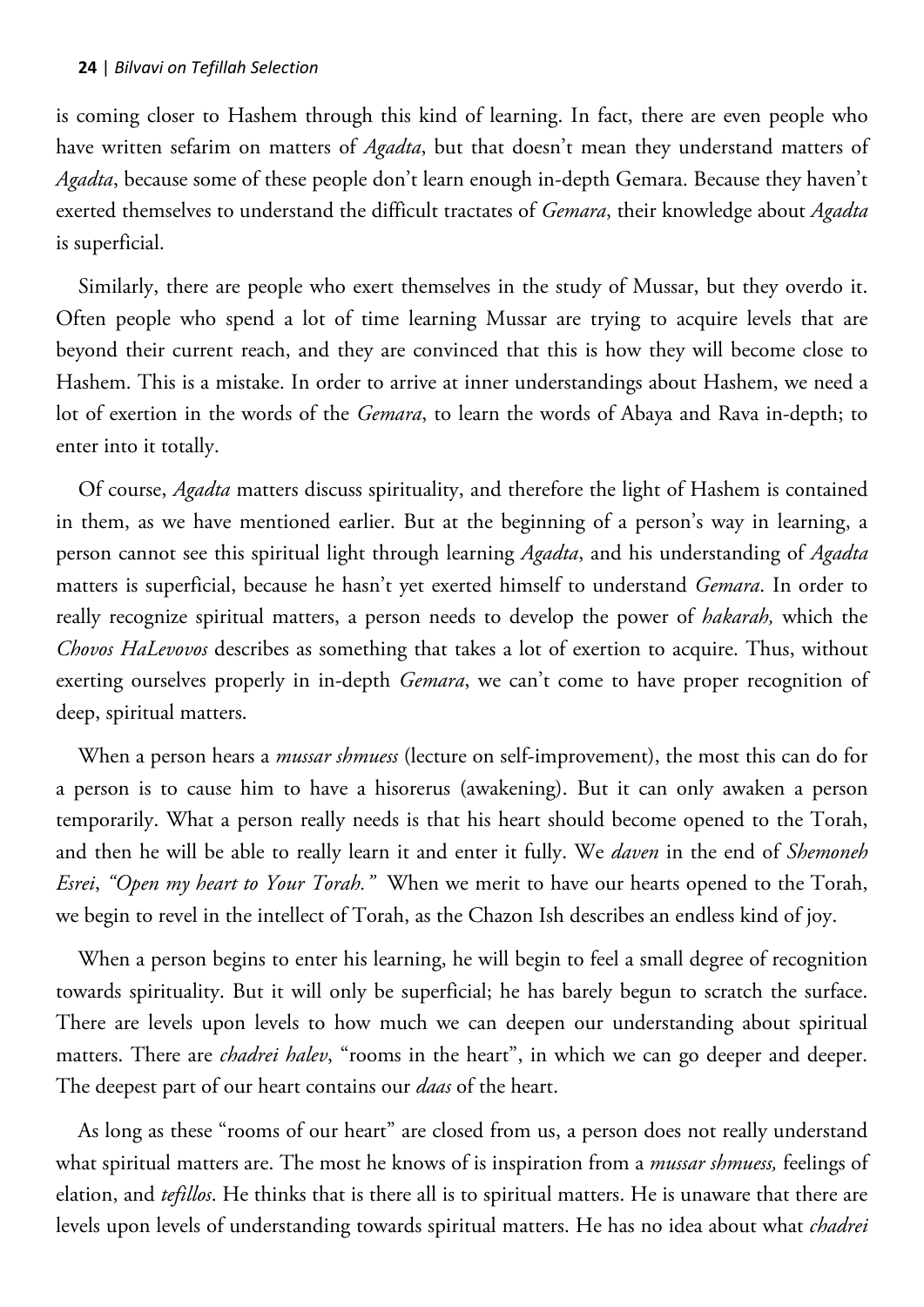*halev* are. He thinks he understands spiritual matters from the knowledge in his head about these matters, or from the *tefillos* he *davens…*

It is written, *"And you shall know today, and you shall place the matter on your heart."* We have an avodah to internalize matters and let them settle "on" our heart, as opposed to just letting them remain as intellectual matters. The Kotzker Rebbe pointed out that there is also a *possuk*, *"And you shall love Hashem with all your heart*" – we need to let spirituality enter into our heart, not just to be *"on"* our heart.

Of course, if it's "on" our heart and not yet "in" our heart, it's wonderful too. It is very commendable to have feelings for spirituality, even if we don't understand the depth of these matters. But we should not remain with just inspiration and feelings. We need to let these matters penetrate into our heart.

*Chazal* say that in the future, all *tzaddikim* will point to Hashem and say, "This is my G-d." When a person reaches the depths of his soul, the innermost chamber of his heart, he can clearly recognize the One who created this world.

So when we learn Torah, we must realize that we do not learn alone. We are with Hashem, and we need to incorporate Hashem into our learning. The *sefer Nefesh HaChaim* writes that as a person is learning Torah, he should temporarily take his mind off Hashem, and instead just learn. However, when a person finishes learning and he gets up from his seat after closing the *Gemara*, does he return his thoughts to thinking about Hashem? That is the question. If he doesn't, then even the *Nefesh HaChaim* would agree that such a person needs to think about Hashem even as he is learning the *Gemara*. A person who can't return to thinking about Hashem after he's finished learning is not only disconnected from the Torah he learns, but he's totally disconnected from Hashem in his life.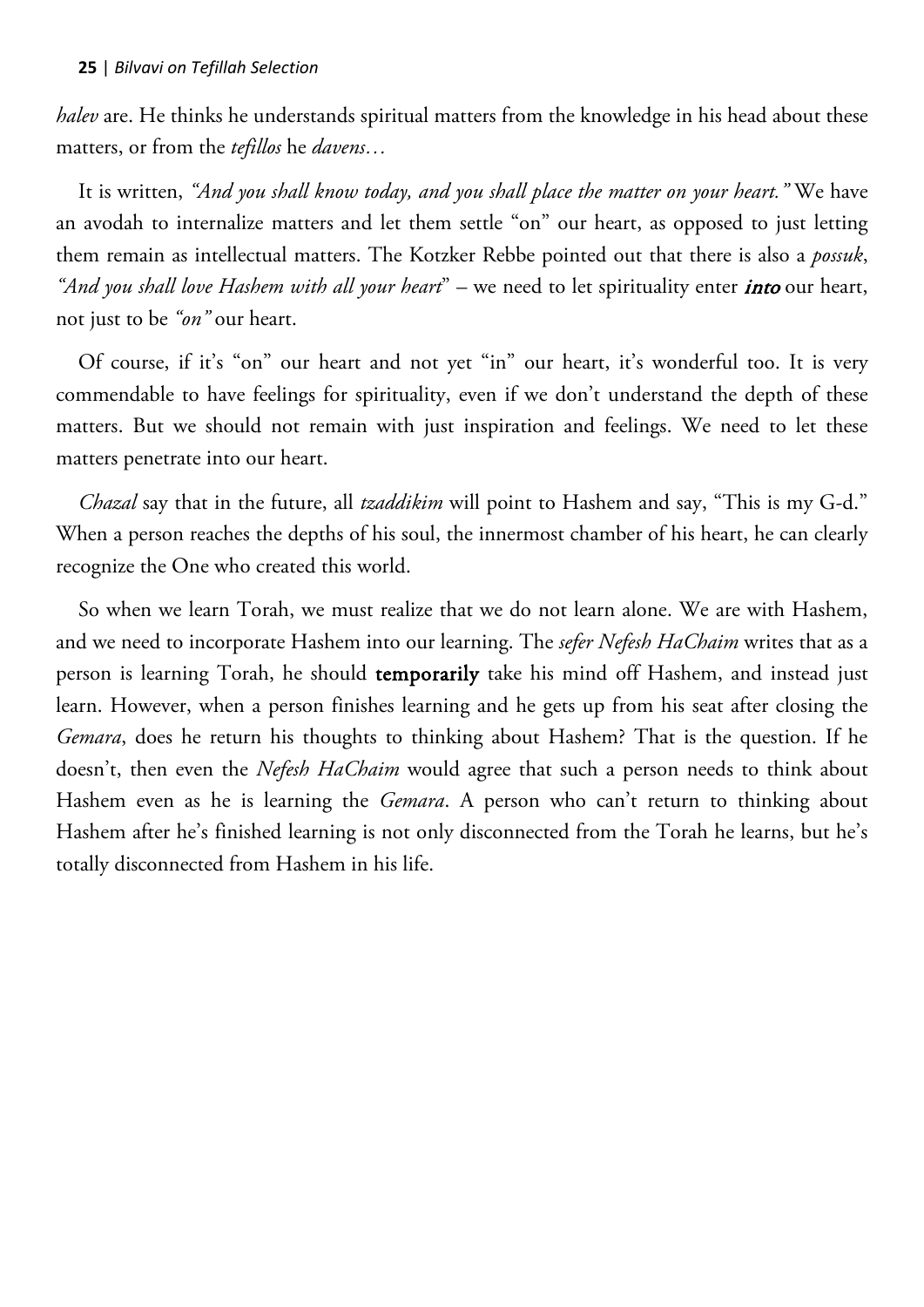# <span id="page-25-0"></span>תפילה 057 השיבינו.לקבה.ולתורה *057 | Returning To Our Source*

*Teshuvah - Returning To Hashem Through Abandoning Past Sins*

**"לתורתך אבינו השיבנו"**-" Return us, our Father, to Your Torah."

When a person sins, (*rachmana litzlan* – May Hashem have mercy upon him), there are three aspects of *teshuvah* that he needs, as we say in this blessing of *Shemoneh Esrei*. Besides for the fact that he has sinned against Hashem, he has also distanced himself from the Torah.

Thus, when we seek to do *teshuvah*, not only do we ask Hashem to return us to Him, but we also ask to be returned to the Torah, that we should once again keep the Torah. The final step of the *teshuvah* is when we merit a "complete *teshuvah*" – **לפניך שלימה בתשובה החזירנו**.

So first, we ask Hashem to return us to the state in which we recognize Him as our Father. **אבינו השיבנו**. Then, we ask Hashem that we be returned to His Torah. **לתורתך אבינו השיבנו**. We can then merit to come to a "complete" *teshuvah*, which this blessing of *Shemoneh Esrei* .**החזירנו בתשובה שלימה לפניך** – with concludes

*Teshuvah* is to return. To where are we returning to? To Hashem.

## *Returning To The Proper Path In Life – To Abandon The Indulgence In Permissible Desires*

On a more subtle note, even if we wouldn't sin, we still need to do *teshuvah*, because even if a person doesn't sin, he can still be far from Hashem. The essence of *teshuvah* is to return to our Source, even if we haven't sinned. This is because a person can still be distanced from Hashem even if he doesn't sin.

For example, there is a concept of "a disgusting one who acts within the permission of the Torah."<sup>6</sup> When a person lives for his body and not for his soul, he indulges in physical pleasures that are not prohibited by the Torah. Although he hasn't sinned, he has indulged in his body, and he needs to abandon this situation - as well and return to his source, his soul's source, which is Hashem and the Torah.

When a person sins, the sin puts constraint on his connection with Hashem; that is very clear. But even if a person doesn't sin, and even if he has done *teshuvah* over the sin, he can still be

 $\overline{a}$ 

<sup>6</sup> See *Ramban* to *Parshas Kedoshim 19:1*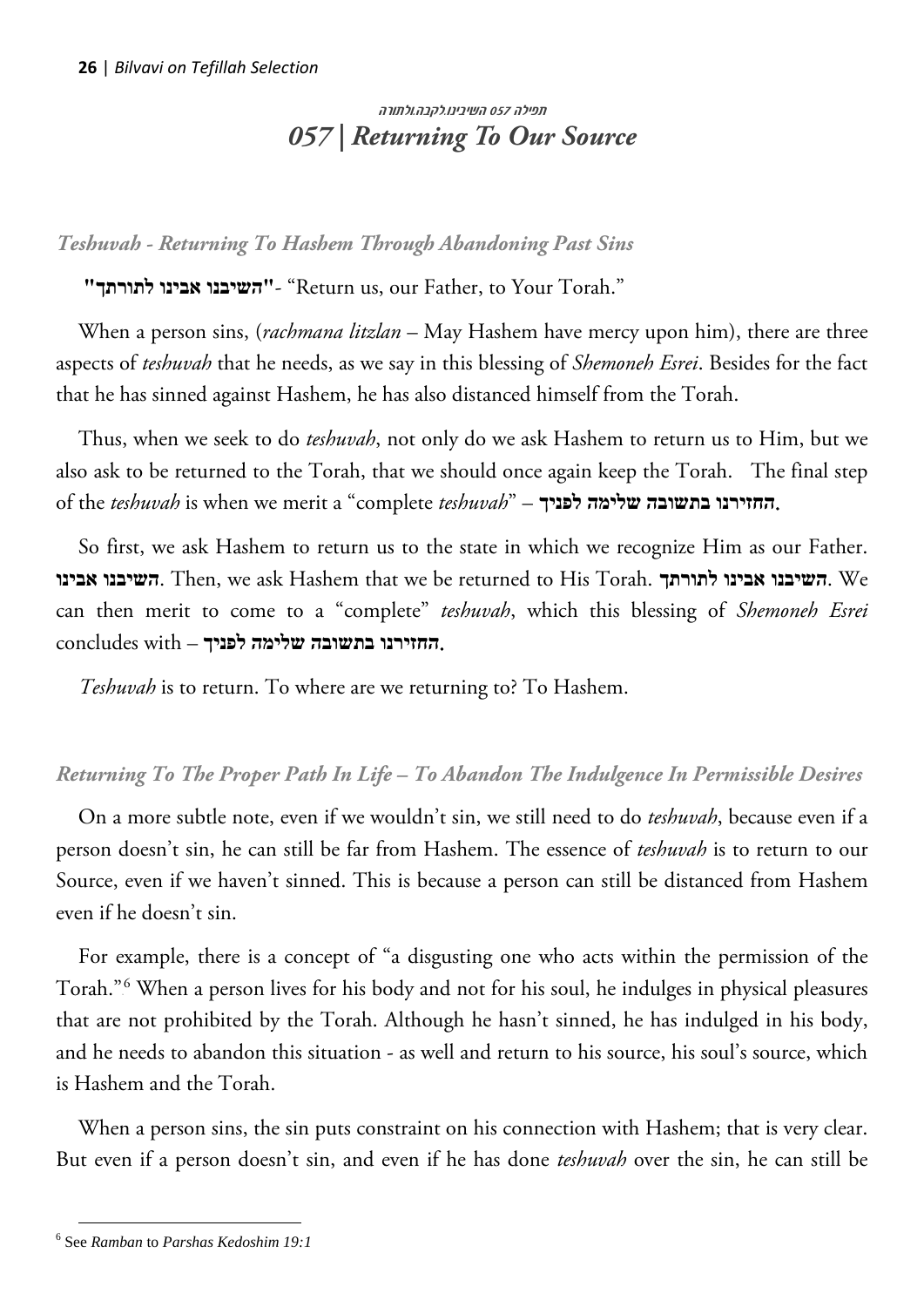heavily attached to materialism, and this will prevent a person from connecting himself to Hashem.

# *Living A Life of The Soul*

*Rabbeinu Yonah* in *sefer Shaarei Teshuvah* writes that a person needs to to abandon his improper path, in order to do *teshuvah*. This can even be referring to a kind of person who lives religiously, but his soul is not revealed in his life. He does not feel his soul, and instead he lives life through his body. Although he puts on his *tallis* and *tefillin* in the morning, it's only on his body, because he lives and experiences life entirely through his body.

*Teshuvah* is not just about leaving our sins; it is about abandoning the very path a person is at [initially] in his life, which is heading towards materialism.

## *The Root of A Life of Soul: Realizing That Hashem Is Our Father*

**לעבודתך מלכינו וקרבנו לתורתך אבינו השיבנו***"* – *Return us, our Father, to Your Torah; and draw us close, our King, to serve You."* After we return to keeping the Torah, we can return to serving Hashem. But the very first thing we need to realize that Hashem is our Father - and that we are His children. The blessing starts out with the words **אבינו השיבנו** -" Return us, our Father." That is the first thing we need to realize: Hashem is "our Father".

If a person doesn't realize this, he is saying words that aren't truthful to where he is right now; his mouth and heart are not in line with each other. Although *Chazal* established that we all say this *tefillah* in *Shemoneh Esrei*, if a person doesn't realize the truth of what he is saying, from a deeper perspective he is saying something that's not true to his life.

## *Getting In Touch With Your Inner Soul's Desires*

So a person must ask himself how much he is in touch with his soul in his life. How can one recognize it? Our soul loves spirituality – such as Torah, mitzvos, and connecting with Hashem. By contrast, our body loves This World and its desires.

For example, let us examine the emotion of love which we are familiar with. What do we love? Is our love only being experienced through our physical desires? Desire [by itself] is not the same thing as love. On another note, if we "love" something of This World, that's not "love" – it is simply desire.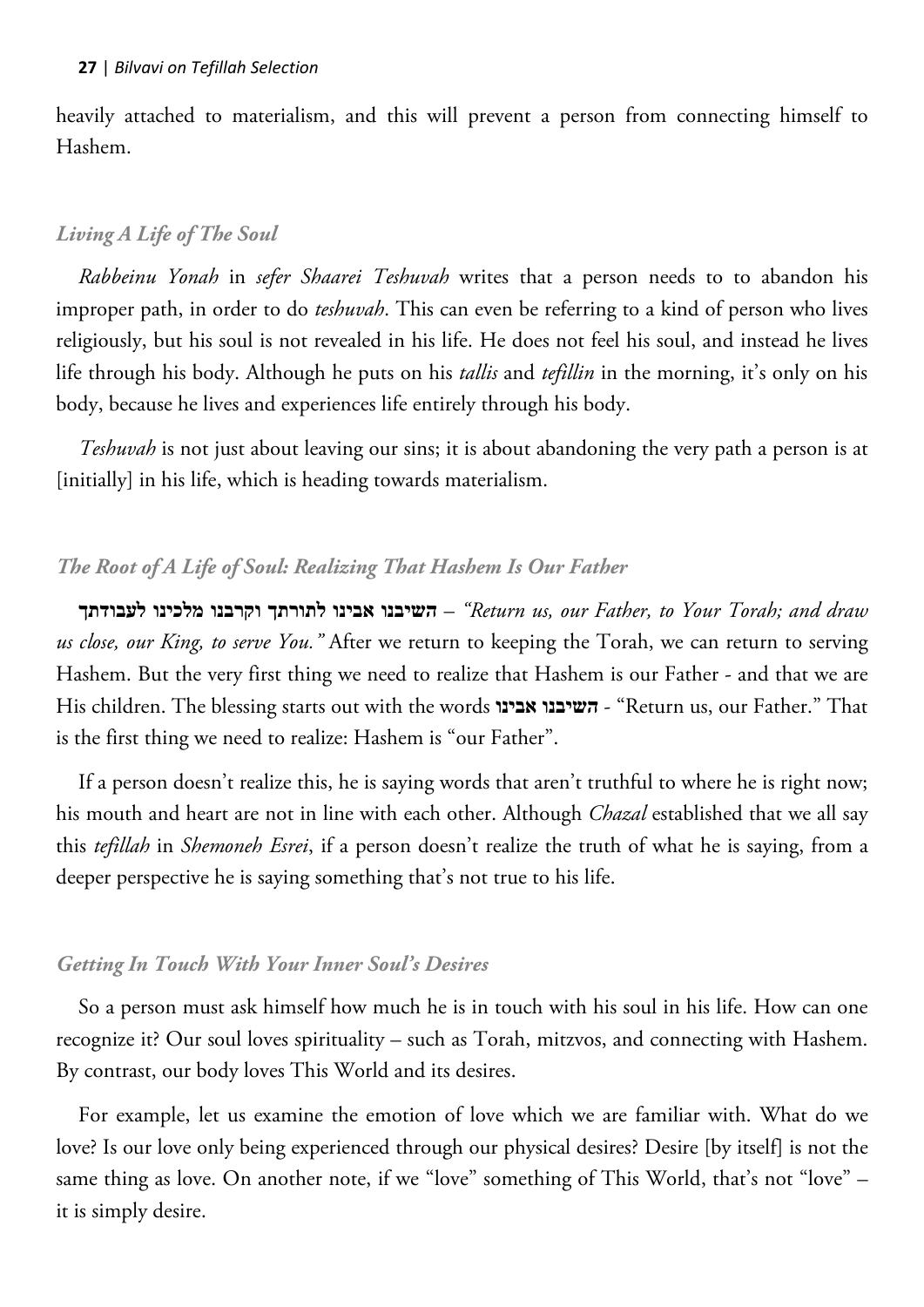## *Teshuvah – Repenting and Returning*

The first part of *teshuvah*, simply, is to repent from our sins. That is the obvious part. But in addition, we need to uncover the deeper aspect of *teshuvah*, which is that we must realize that we are returning to our Source: our Father.

Ask yourself the following: If we would be given more life on this world, would we stay here so we can do more mitzvos? Or we would we want to stay here so we can continue to enjoy this world's pleasures…?

*Teshuvah* is a deep power in our soul, to wish to return, to our point of origin. When a person learns Torah and does mitzvos, he can still be living a life of the body…. even if he still sits in *yeshivah* for many years and always learns Torah every day!

The deep aspect of *teshuvah* is to realize that we are children of Hashem, that we are a *neshamah* (Divine soul). And just as the body enjoys the pleasures of this world, so does our *neshamah* yearn for Hashem, for Torah, and for mitzvos.

## *Our Avodah: Revealing Our Neshamah*

But we do not need to "acquire" an enjoyment for Hashem and for Torah; it is already there in our soul! The problem is that the soul isn't often revealed, because the body is initially dominant on a person, and it is concealing the soul.

Therefore, our *avodah* is thus not to acquire our spiritual feelings. Rather, our *avodah* is to reveal our *neshamah*, from its potential state into its active state - and then we will naturally love Hashem and Torah, as an automatic result.

## *Yearning To Live A Life of Neshamah*

People who are able to sit and learn their whole life and to love learning Torah are able to do so not because they always have the answers to all their questions when they learn. It is rather because they have succeeded in uncovering their natural yearning for Hashem and for his Torah.

Therefore, we must be aware when we do *teshuvah*, that we need to return to our original Source, the way we were originally, when we were pure. To illustrate, a child cries when he is looking for his home. Why does he cry? It is because he yearns to return to his home, to his source.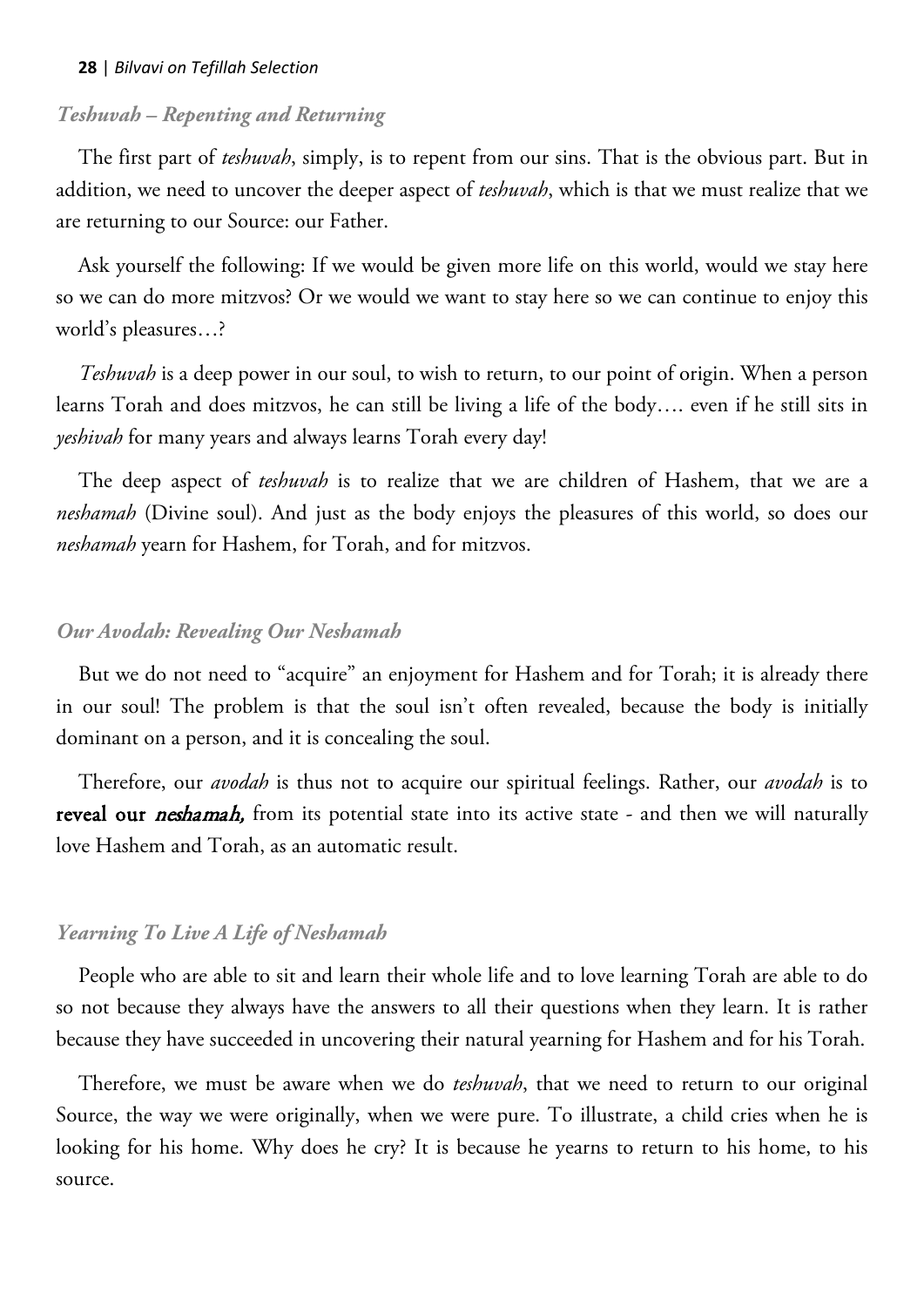If a person lives life through his body, even if he learns Torah and does mitzvos, he lives an animalistic kind of existence. One must reveal the light of the *neshamah* in his life.

That is all part of the *teshuvah* process that one needs to do, in addition to how he needs to abandon sin. If a person doesn't have a constant yearning to return to his soul, if he doesn't feel a burning kind of desire of his soul to return to Torah and to do Hashem's will - then he has to do *teshuvah* exactly about this problem!

One needs to yearn to return to an inner kind of life in which he recognizes that his soul is his true source, wishing that he could return to his original state of purity.

#### *The Main Kind of Teshuvah That Is Needed In Our Times*

Most people in today's world are not entrenched in sin - rather, the main problem we see today is that people are simply entrenched in a "body" kind of life.

*Teshuvah* is not about learning "more" Torah and "doing" mitzvos. It is about living a life of *neshamah*. It is that when we go to sleep at night, our *neshamah* continues to yearn for more closeness with Hashem and with Torah. It is that when we get up in the morning, we feel this yearning of our *neshamah,* and that we continue to feel this yearning even as we walk in the street.

Therefore, besides for doing *teshuvah* for our past sins, an essential part of our *teshuvah* is that we need to search for an inner kind of life, in which we feel ourselves yearning to return to our original purity.

Do any of us want next year to the same as this year? If we want next year to really be different than this past year, we must have a constant yearning every day and all the time to live a life of yearning for Hashem, for Torah, and for mitzvos.

## *Letting Go Of This World*

To help give yourself an idea of how you can work on this, each of us should imagine what the day of death will look like, when our soul will leave our body.

If we always think about this – in a serene way of course, and not to be sad or morbid about it – we can begin to feel that our *body* is *not* who we *are*. We will then be able to feel that our real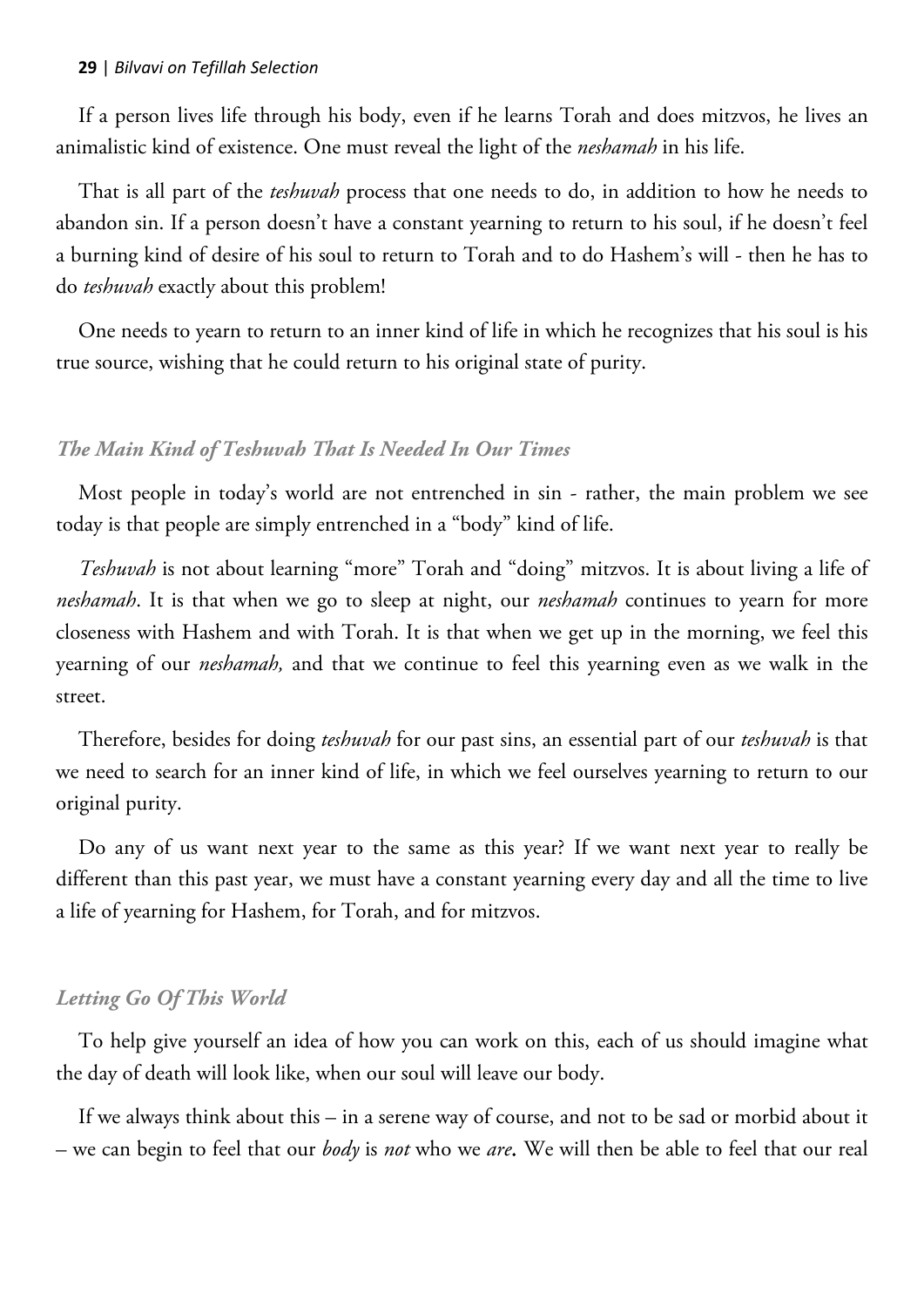self is our *neshamah*. One day, we will leave our body. Thinking about this will help you realize the inner world that is going on inside of you. $^7$ 

We must realize that the kind of world we see in front of us - even though there is much Torah and mitzvos today - is a lifestyle that is centered around interests of the body. We need to uncover the perspective of our *neshamah* and experience life through it. Of course, this will involve a lot of *avodah* to get there, but this is the root that we can uncover and be in touch with.

## *In Conclusion*

May we merit from Hashem to understand that there is a kind of inner life we can live, in which we can return to our Source - to merit to return to our Father, and thereby come to have complete *teshuvah*.

 $\overline{a}$ *7 For more details, see Bilvavi Part 4, Chapter 5 – Calmly Letting Go Of This World*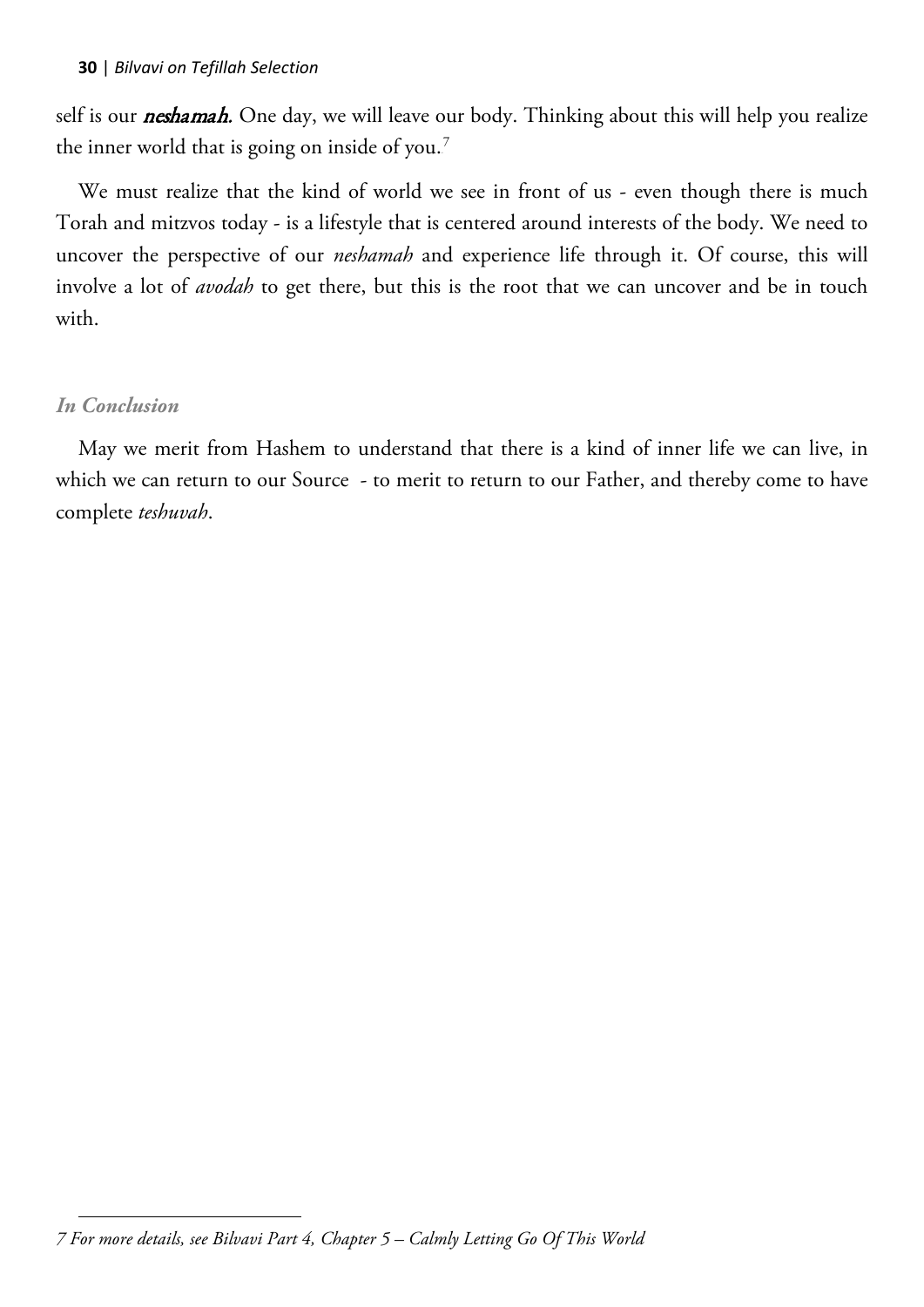## <span id="page-30-0"></span> תפילה 061 סלח.לנו *061 | Remaining Pure*

#### *Why We Ask To Be Forgiven For Sin*

**אבינו לנו סלח**" – Forgive us, our Father." We are asking Hashem for forgiveness in this blessing of *Shemoneh Esrei*.

As we know, the words of *Shemoneh Esrei* were composed by our Sages, the Men of Great Assembly, who were prophets. If so, we are saying words that they composed, which apply to all the generations, for these words were composed with prophecy to all the future generations. When we say these words, when we ask Hashem for forgiveness from our sins, we need to know why we need to say it – why the Sages enacted that we say all these words – and in addition, we need to know the personal motivations inside us as we say these words.

Why do we ask Hashem to be forgiven? What are our intentions as we say these words? Simply, it is because after committing a sin, we must recognize that there is retribution for each sin, unless we are forgiven. We have to be aware that there is Authority who rules over us.

#### *Sin Harms Our Relationship With Hashem*

But the deeper understanding is: because sin distances us from the Creator.

It is written, *"Their sins separated them."* Our sins damage our relationship with Hashem, and that is why we need to be forgiven, so that the effects of the sin should be removed. Thus, our prayer for forgiveness should be emanating from our soul's yearning to improve our relationship with Hashem.

When a son rebels against his father, if he is a good son, it hurts him that he has pained his father. In the same way, it should hurt us that we have sinned and rebelled against our Father.

#### *Sin Hurts Our Very Soul*

There is yet an even deeper understanding of why we ask Hashem to be forgiven from sins.

We say in the blessing of *Elokai Neshamah* in the morning, *"The soul You placed in me is pure.*" Our soul comes from a pure place, and it yearns not only for our Creator, but it also yearns to dwell in purity, because that is its nature. Our soul has been carved out of the Throne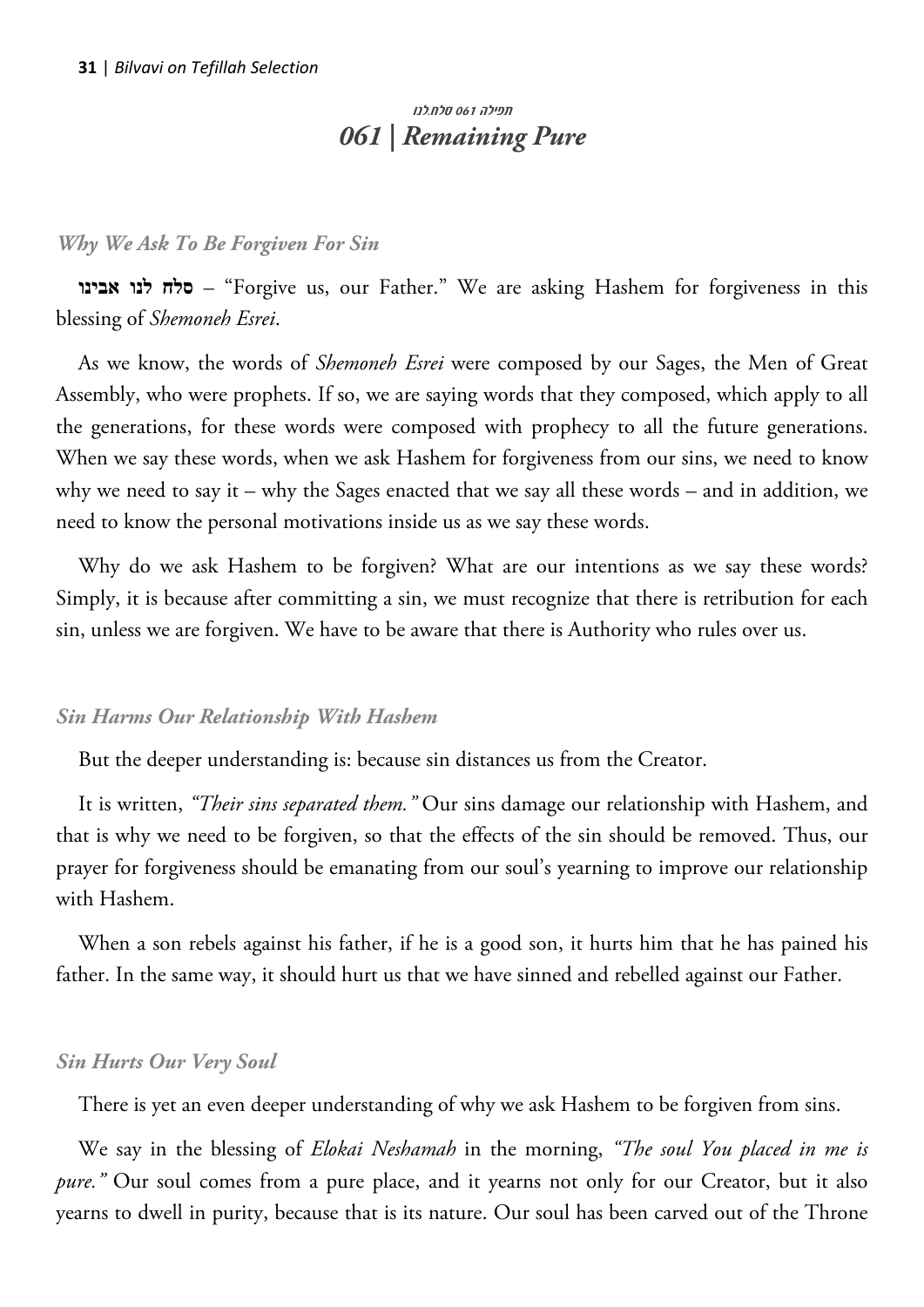of Glory. When it becomes dirtied from sin, it really recoils in disgust from this, because since it comes from a pure place, from Heaven, it is disgusted when it comes into contact with the spiritual muck created from a sin.

If a person sins, *chas v'shalom,* he should feel pained at this, no less than if his hand has been cut off. It should feel painful to the person, for the act of sin has removed him from his real place.

On a deeper level, if someone feels the light of his soul - the holiness of a Jew, the fact that his soul is pure and from Above, a piece of Hashem – the very fact that he is on this world will be painful to him! Our soul feels like it has been exiled to this world. The fact that our soul is here on this materialistic world is an exile to our soul, for our soul has been placed into our physical body, and this enough is already very painful to our soul.

If someone doesn't feel his soul, this doesn't bother him. He doesn't notice how the situation of this world is really a contradiction to the soul's nature.

But the more a person feels that he is a soul, the more it bothers him that there is this contradiction taking place: he has been placed in a body, with its desires for this materialistic world, which contradict the spiritual yearnings of the soul. When a person commits a sin, *chas*   $v's$ *halom*, a spirit of impurity surrounds him<sup>8</sup>, and the more a person sins, the more and more the soul feels pain that it has been contradicted, again and again and again.

If someone doesn't feel his soul at all, then he isn't bothered after he commits a sin. But a person who does feel his soul feels an inner disturbance after he commits a sin. For this reason, the greatest *tzaddikim*, who are much more in touch with their souls, can feel a much more acute suffering after a sin that is committed even unintentionally, because they are very aware of what is taking place in their souls.

Thus, when we ask Hashem for forgiveness, one of the reasons for this is because we have an inner yearning for purity. A hint to this is that the Hebrew word for "forgive", "*selach",* has the same numerical value in Hebrew as the word "*tzach"*, which means "pure".

## *Examples Of Things That Contradict The Purity of Our Soul*

Our soul can feel all kinds of contradictions on this world.

 $\overline{a}$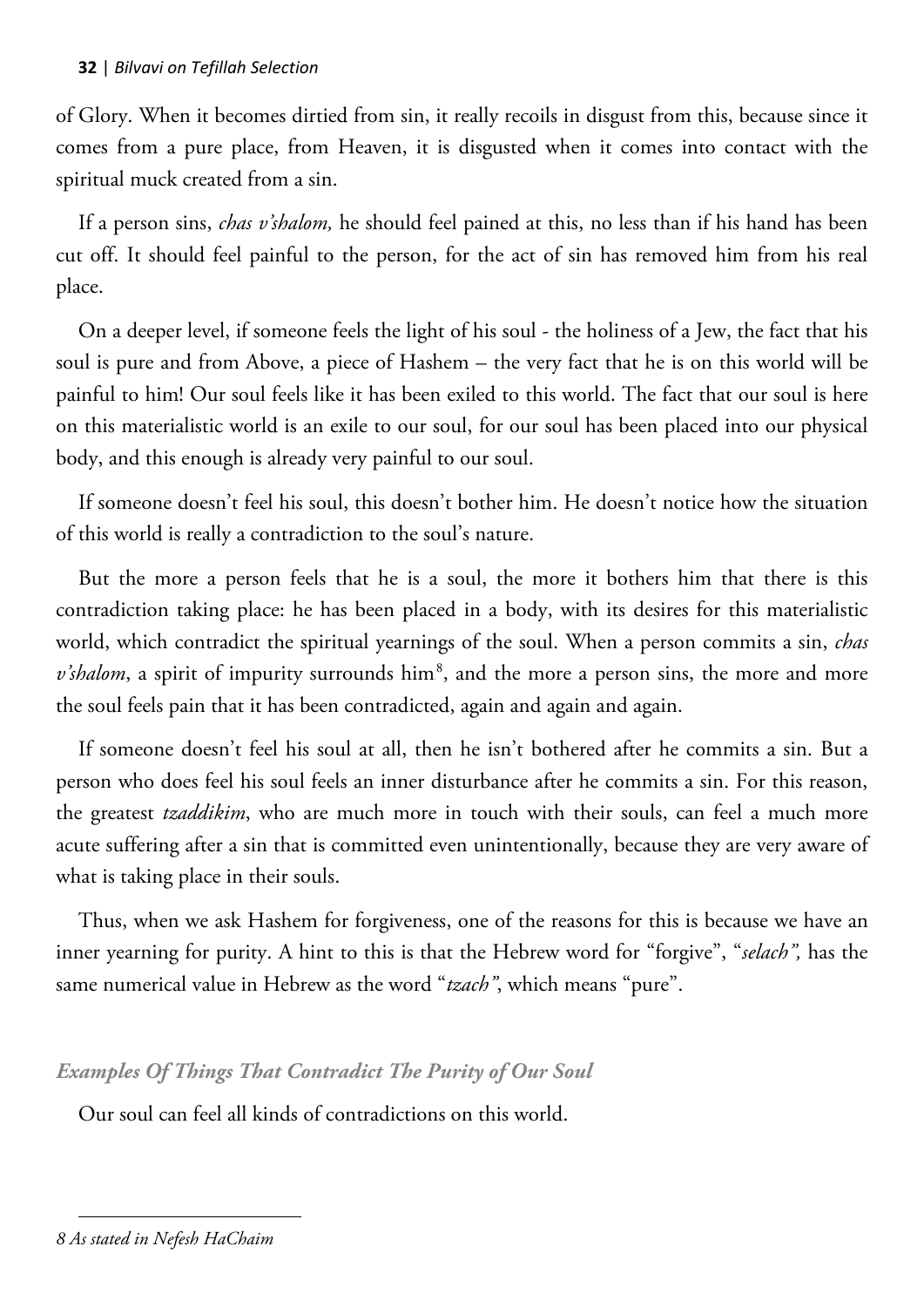One example is when a person indulges in permitted pleasure; this is called a "disgusting one who indulges within the permission of the Torah." When a person indulges in desires, even desires that are permissible and not forbidden by the Torah, his soul can feel disgust inside at this.<sup>9</sup> This is a simple example of materialism that makes our soul inside recoil.

But in our generation, there is a new kind of problem, in which our surroundings engage in certain actions that might be deemed as a '*mitzvah'*, but the person can sense that if he does such an act, it furthers him from holiness. There are things which other people do that appear to be fine, but just because others are doing it, that doesn't mean it is fine for everyone else to do.

When a person only has intellectual prowess and he doesn't develop his soul's sensitivity, he won't be sensitive to things which harm his soul. Besides for how we must learn Torah in-depth, we also need to develop our soul's sensitivity to feel what is holy and what isn't, what is true and pure, and what isn't.

Our soul can become sensitive to what truth is; even if we are not prophets, we are called "sons of prophets", which implies that our soul can still have an inner sense for what the truth is - and what isn't.

### Stayi*n*g Away From Machlokes\Arguments

We are living in a very confused generation.

*Chazal* say that "each day is more cursed than the day before it"; if this was true about previous generations, how much more so does it apply to our current generation.

*Chazal* say that when in doubt, one needs to make for himself a Rav. It was always hard to choose a Rav, but nowadays people have a much harder time finding a Rav, because people don't know who to ask in the first place about who should be their Rav! How do you choose a Rav in the first place to tell you who should be your Rav, when there is no Rav to ask about this in the first place….?

If someone searches for purity in his life, he will recoil from any *machlokes*\arguments that are not for the sake of Heaven, *rachmana litzlon* (May Hashem have mercy on us).

In every argument that takes place, there are elements of *lishmah* (pure motives) and *shelo lishmah* (ulterior motives). (If someone never argues with any pure motives at all, his soul is from the Erev Rav<sup>10</sup>). Most people, when they engage in arguments, are doing so with both kinds of

 $\overline{a}$ 

*<sup>9</sup> See Tefillah #057 – Returning To Our Source*

*<sup>10</sup> Editor's Note: The Vilna Gaon in his commentary to Tikkunei HaZohar says that one of the signs of Erev are instigators of strife who enjoy strife and do not yield from it.*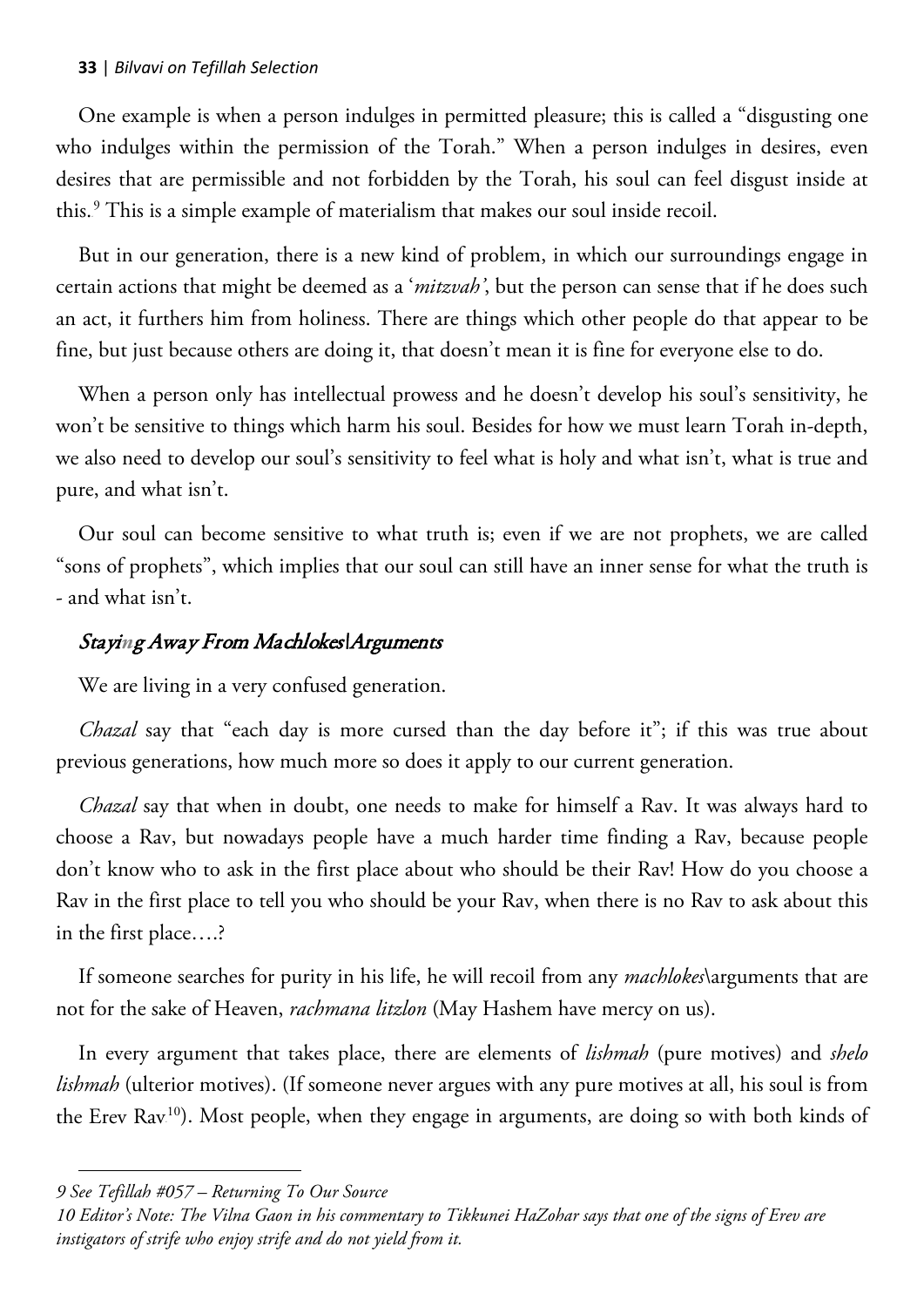motivations together: there are elements in it that are for the sake of Heaven, and there are also elements involved that are not for the sake of Heaven. But a person who searches for truth should avoid any argument altogether, for all arguments contain some ulterior motivations.

There is no such thing as a *machlokes* that is totally "*l'sheim shomayim"* (for the sake of Heaven); since this is case, there is no justification for entering into a *machlokes*, because nobody can say that they get into a *machlokes* that is purely "*l'sheim shomayim"*.

### *The Danger of Entering Machlokes Today*

Every *machlokes* is a mixture of both good motivations and evil motivations contained in it, since every *machlokes* has in it elements of both *lishmah* and *shelo lishmah*. But when someone enters a *machlokes*, there is no telling of what will be his end! Anyone who enters into a *machlokes* and becomes involved with it, no matter which generation he is from, is entering a mixture of good and evil, and he is danger of being swept up by the evil motivations involved in it.

Even in previous generations, if a person ever entered a *machlokes* with motivations that were *l'sheim shomayim,* he still lost out from this, losing both this world and the Next World. A person who entered fiercely into a *machlokes* would be swayed by the evil motivations involved in it and lose all of his spiritual levels in the process.

And this is yet referring to a kind of *machlokes* that also had in it some elements of *lishmah*! How much more so does it apply to a modern-day *machlokes*, where there is mostly *shelo lishmah* within the *machlokes*.

#### *Avoiding 'Shelo Lishmah' In Our Mitzvos*

*Chazal* say that everything on this world is a mixture of good and evil, and it is mostly evil. Therefore, in anything you encounter, see how everything on this world is a mixture of good and evil, and try to separate yourself from the evil. If you notice something that it is definitely a sin or if it seems like a sin, stay away from it; that goes without saying.

Even when you do a *mitzvah*, we should notice how some of our motivations are *shelo lishmah* and try to do it a little more *lishmah.* This doesn't mean that you shouldn't do the *mitzvah, chas*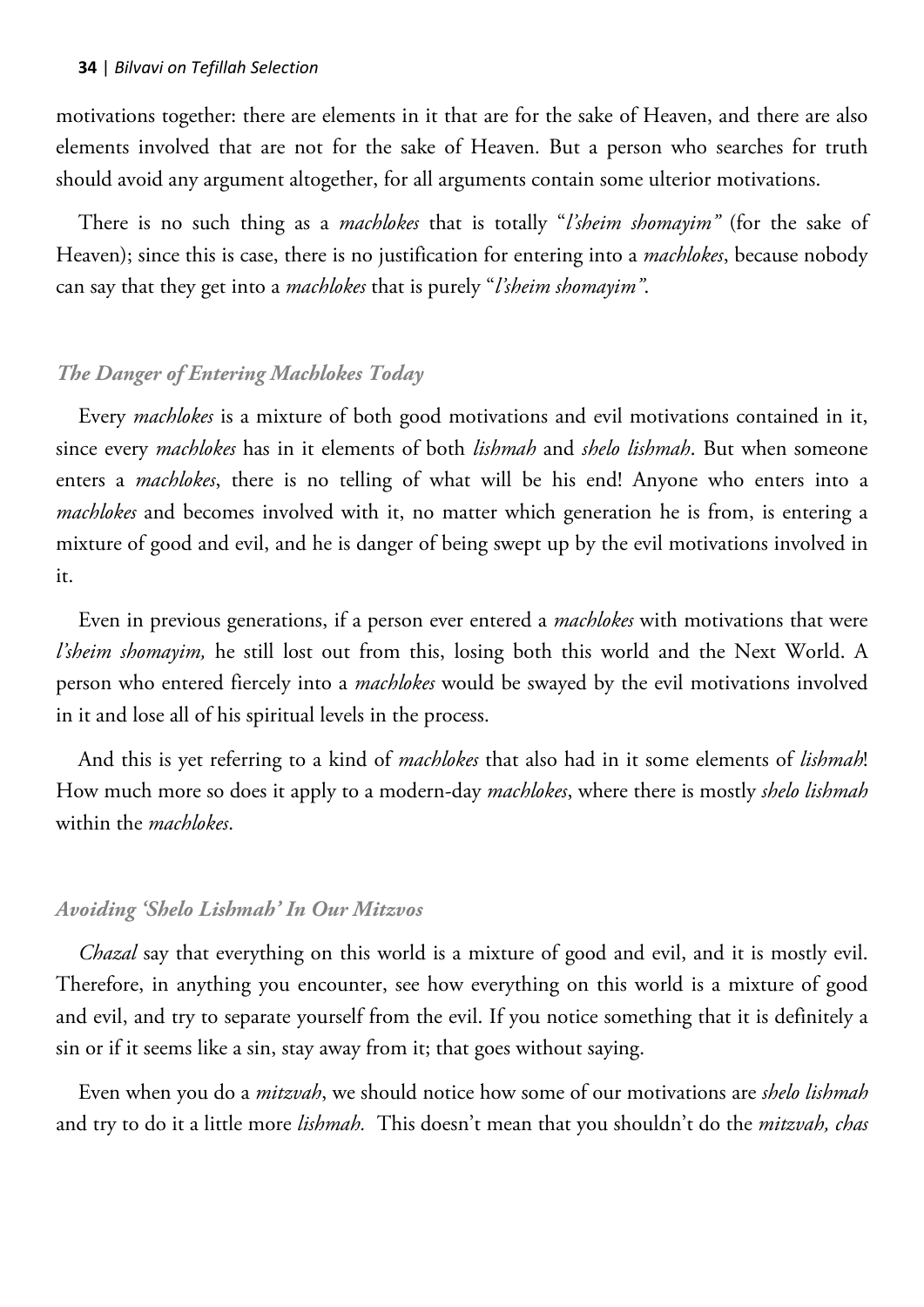$\overline{a}$ 

*v'shalom*. Do the *mitzvah* regardless, but just try to become aware of how there is *shelo lishmah* involved in it, and try to increase the element of *lishmah* in it.<sup>11</sup>

## *Avoiding The "Mixture of Good and Evil": Staying Away From Machlokes*

To give an example of how far this concept goes, *Chazal* say that Hashem was angry with Avraham *Avinu* for taking Lot with him, because Lot's shepherds caused *machlokes* with his shepherds, and therefore he was an indirect cause for the *machlokes*.

*Chazal* explain that Avraham *Avinu* took Lot with him because he saw that Moshiach would come from him. Here we see an example of a mixture of good and evil in one act. It was good that he took Lot with him, because Lot is the ancestor of Moshiach, but at the same time, Avraham *Avinu* is also criticized for taking Lot with him, because Lot's shepherds caused *machlokes.* 

*Chazal* criticize Avraham *Avinu* for this! How much more so should we avoid arguments that contain ulterior motives, such as to tell *lashon hora* (gossip) "for the sake of Heaven" - even when it follows all the rules of "*toeles"* in *sefer Chofetz Chaim*).

When a person enters a *machlokes* for the sake of Heaven and he gets involved with all the *lashon hora* and *machlokes* there, even when he's technically not transgressing the *halacha*, how can he know if he is doing this all for the sake of Heaven?! People usually do not stop to consider if they are saying *lashon hora* or getting involved in a *machlokes* for the sake of Heaven. And if anyone does stop to think about it and he thinks that he's doing it entirely for the sake of Heaven, he is totally delusional.

Shamai and Hilel always argued, but *Chazal* say that they only argued for the sake of Heaven. However, their students misinterpreted their teachers' arguments, and because of this, many arguments entered into the Jewish people. Here we see that even a *machlokes* that was purely for the sake of Heaven eventually evolved into a *machlokes* that wasn't for the sake of Heaven [in the later generations]. How much more so it is a problem when it's a *machlokes* that resembles the *machlokes* of *Korach* and his colleagues, whose intentions were not for the sake of Heaven….

The Sages.<sup>12</sup> say that in the era preceding Moshiach, "the wisdom of scholars will rot." Why? The Sages explain elsewhere that even though jealousy of scholars is a good quality, still, "jealousy makes the bones rot". This is because if the jealousy isn't coming from a pure place in

*11 See Bilvavi Part 2: Chapter 27, Bilvavi Part 4: Chapter 12: Beginning To Act Lishmah and Bilvavi Part 6: Chapters 6-7. 12 Sotah 49a*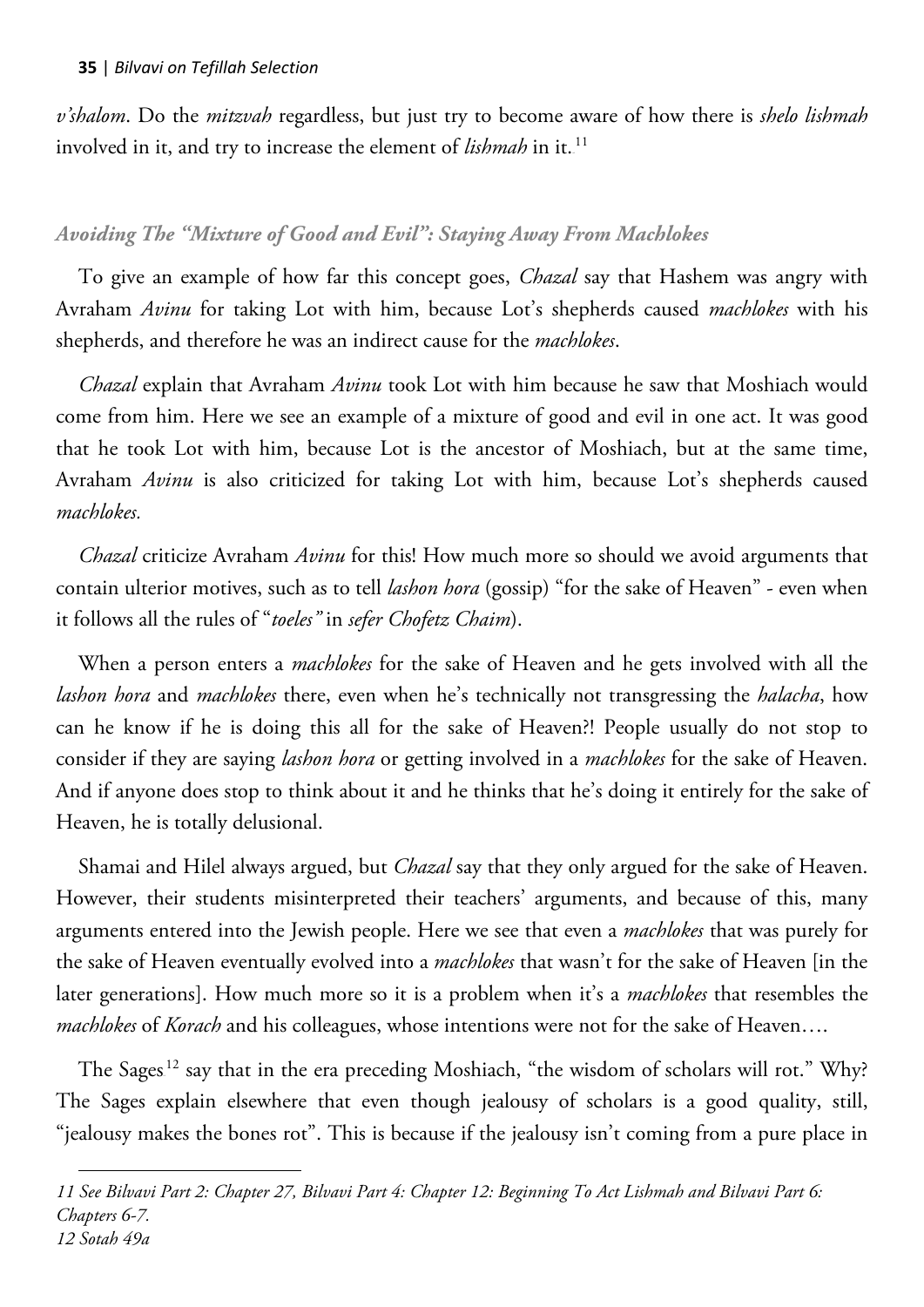the soul, it is infected with impure motivations, and it instead becomes detrimental to one's Torah wisdom.

## *Immerse Yourself in Torah, and Don't Be Involved With The World!*

A person who avoids arguments, even arguments that are for the sake of Heaven, lives an elevated kind of life. This is someone who searches for truth.

When someone really searches for truth, he wants peace as well, and this involves a yearning to dwell in a world of purity and pleasantness. He wants the revelation of Hashem to fill the entire Creation, and thus he yearns for pleasantness, and he recoils from what goes on outside the world of Torah.

When someone doesn't work on this point, he enters into arguments and gets caught up in the external aspects of the arguments.

A person needs to able to run away from the superficiality of the outside world, and enter into the inner world of Torah and keep himself immersed there. Therefore, if you seek truth, don't get involved with what goes on in the world. Live instead in an inner world that is apart and sheltered from all of this; all of the strife that takes place in the world outside of our Torah learning should feel painful for you to hear about.

Whenever you have to leave the world of Torah and go out into the world for anything, it should feel painful to you. In fact, these days, going out into the world that is outside of our Torah is as dangerous to the soul as death.

Immerse yourself in Torah, in your mind and heart, and make sure you are deeply connected to it. Identify yourself as mainly living in your Torah learning – and make sure you have *Ahavas Yisrael* too – but don't involve yourself with what goes on outside the world of Torah. Otherwise, your soul is in mortal danger from what goes on in this world.<sup>13</sup>

## *In Conclusion*

 $\overline{a}$ 

This is the meaning behind our prayer of **לנו סלח** - we ask Hashem for forgiveness from sin, because it is our soul's wish deep down to be able to live in a pure world, a world of pure spiritual light in where there is no darkness.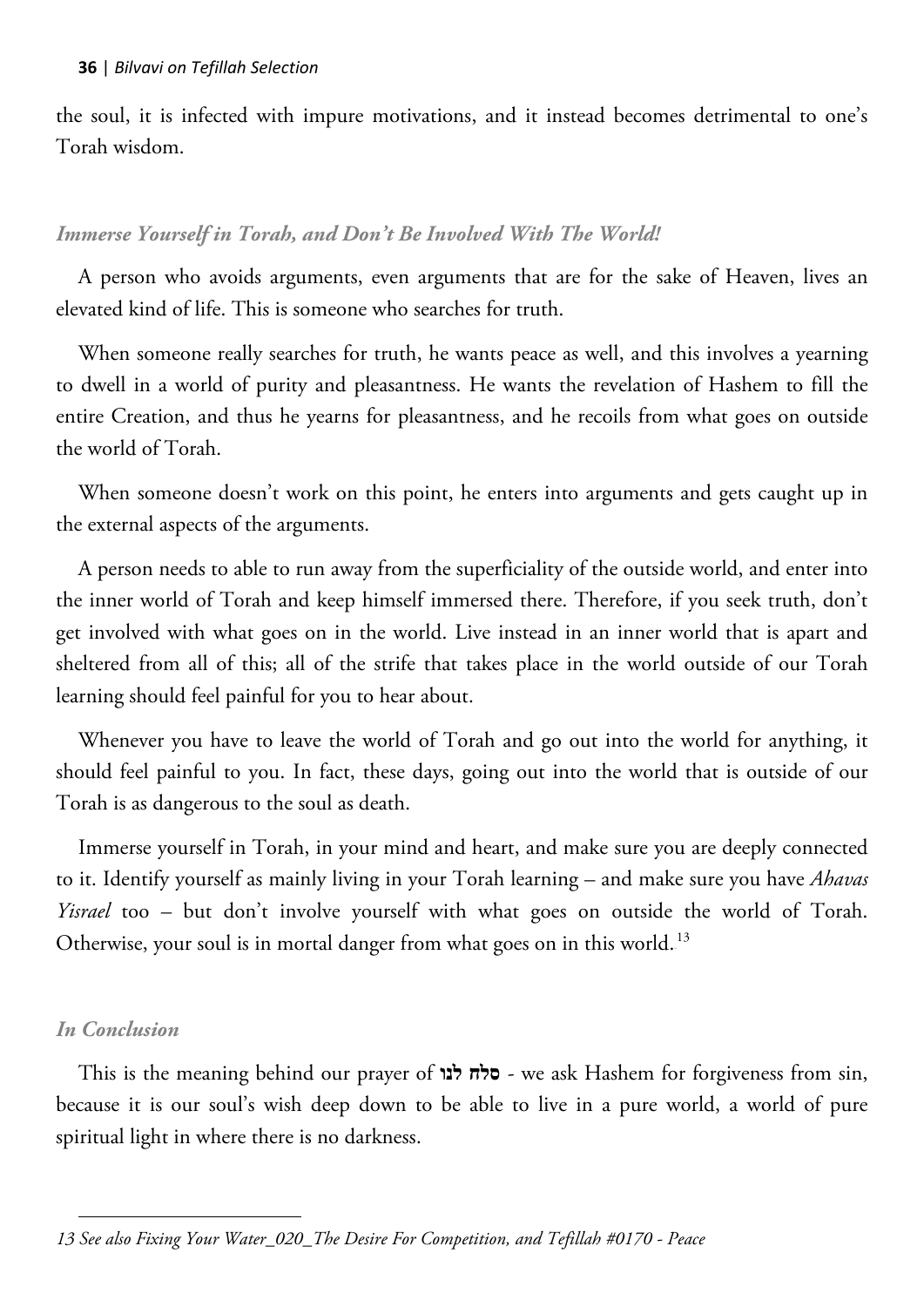May we all merit to desire this inner world, to realize how lowly the outside world is - and that going out into the world is like walking into a dangerous place. Wherever we go today in the world, outside the inner world of Torah, it is a dangerous place to walk in – simply put. May we all merit to live in an inner world, and may Hashem remove the impurity from the world and its place return His light to it, whereupon a *"new light shall shine forth on Zion."*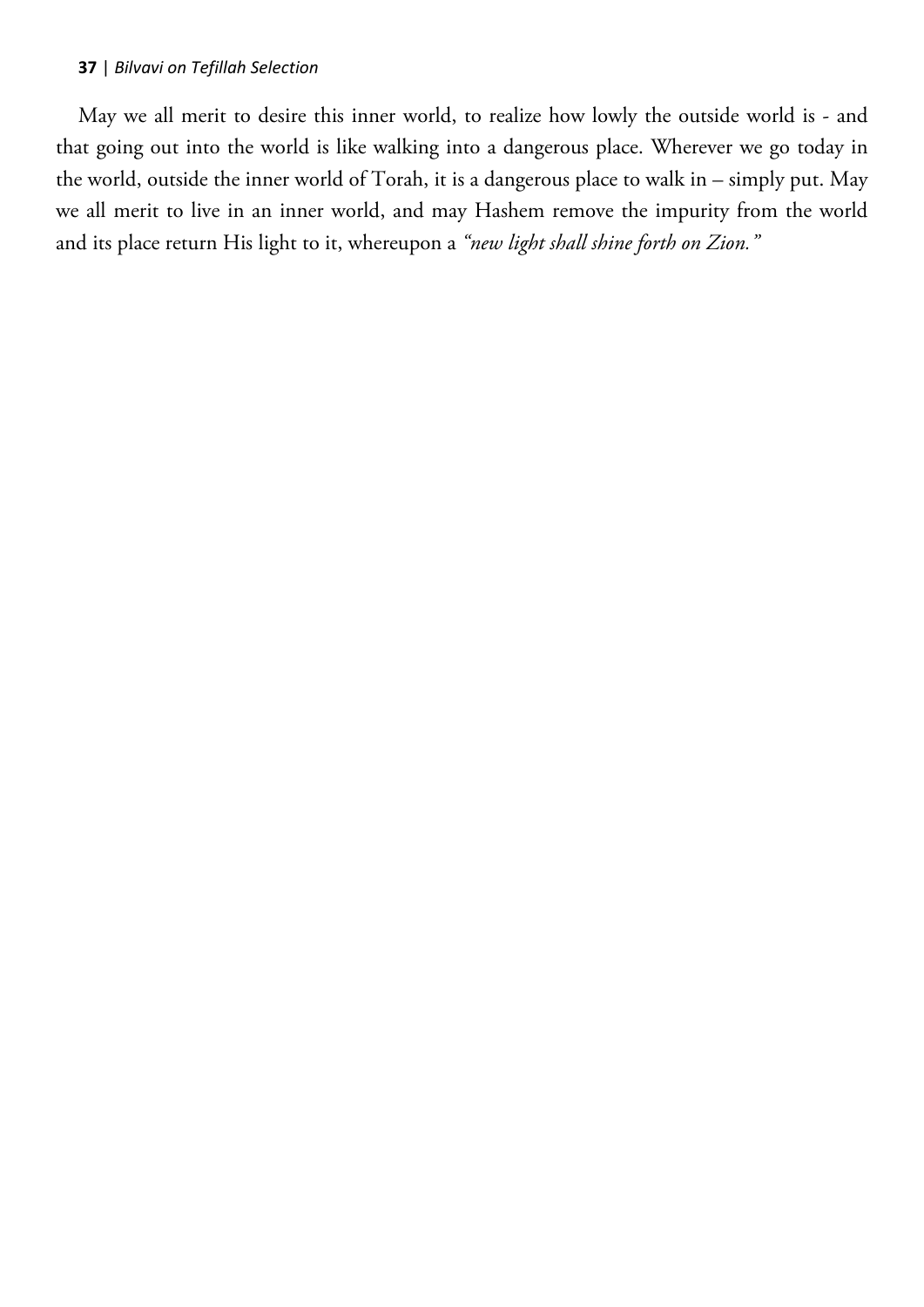# תפילה 070 רפאינו *070 | Hashem Is Our Doctor*

### *The Source Of A Sickness*

**"'ה רפאינו"**. We ask Hashem in the "Refoeinu" blessing that we should be healed.

The Sages state that Hashem gave permission to doctors to heal. The Ramban says that not only should a sick person ask Hashem to be healed, but even doctors, who have permission from Hashem to heal, also need to *daven* for special help. Just because Hashem gave us permission to heal doesn't mean that we don't need to turn to Hashem for help. Rather, we are supposed to include Hashem in our healing process.

If a person gets sick, and he goes to the doctor – and he doesn't turn to Hashem for help – on this, it does not apply that "permission is given to go to doctors." The permission given to doctors to heal is only if a person includes Hashem in the picture; otherwise, permission is not given to the doctors to heal. This is relevant for all people: we must all know how to approach sickness. We must recognize the Source of the messenger being sent to heal us. Without recognizing that it is Hashem who heals us, that Hashem is our true Doctor,

When a person gets sick, he tends to be busy with doctors and call them all the time. But this comes from a lack of recognition of Hashem. The person forgets that it is Hashem who made him sick; if he would feel that way, he wouldn't be so busy talking to the doctors. He would get busy talking to Hashem. "*Refoeinu*, Hashem."The first thoughts a person has when he gets sick is, "I'm sick. I need a doctor; I must find the best doctor…"

**Before** a person gets sick, though, he should be know what the proper attitude to have is. He shouldn't wait until he gets sick in order to work on this concept. The proper attitude has to be developed already before he gets sick, so that he will be able to deal with it in the proper way when it comes. And because getting sick is such a common occurrence, we must all inevitably prepare for it, especially in today's generation, where there are so many people getting sick.

Our first thoughts should be instead, "Who made me sick? Hashem."

### *Sickness - A Reminder To Rectify Our Sins of Chilul Hashem*

The word sickness is *choli* in Hebrew, which comes from the word *chalal*, empty space. This hints to us that sickness comes when there is a lack of connection with Hashem. *Choli* also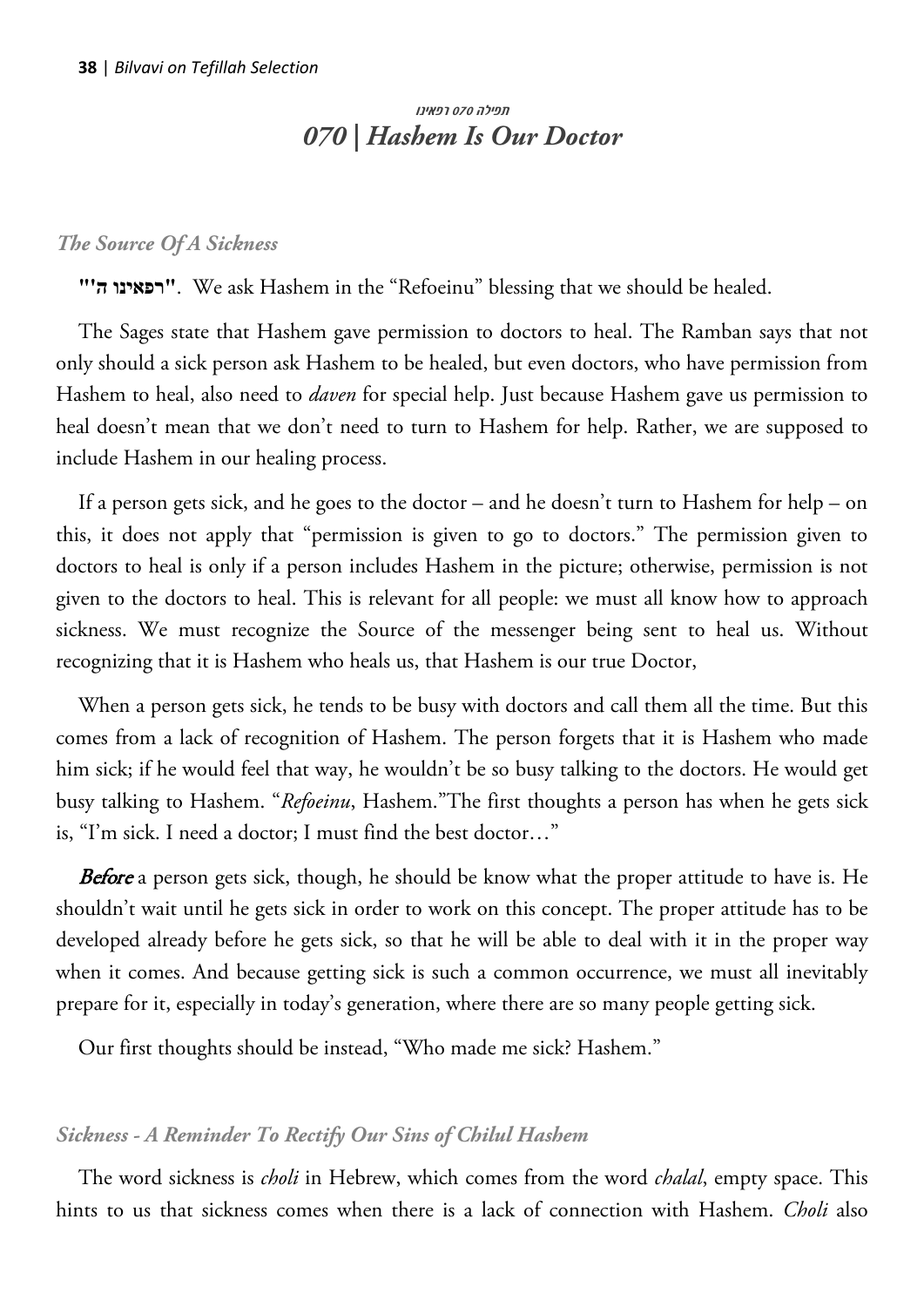comes from the word *chilul*, which hints to the idea of *Chilul Hashem.* In other words, when a person gets sick, it's a reminder for him to rectify the sin of *Chilul Hashem*.A person should know this *before* he gets sick. One should reflect with himself and realize that it is Hashem who is behind everything. The more he reflects like this, the more he will be able to feel, in his heart, this knowledge. He will then realize that it is not his job to talk with doctors all the time, but instead, that he should speak with Hashem.

When a person is sick and thoughts come into his head, "What will be with me??" he should put aside these thoughts. Instead, he should think about the source of his sickness, which comes from *Chilul Hashem.* These words are meant for someone who lives with Hashem in his life. This is what a person should think if he gets sick: that it is coming because of a certain *Chilul Hashem* going on in his soul. Just like there can be a *Chilul Hashem* in public, so can there be a private *Chilul Hashem* taking place inside one's own soul. (*Chilul Hashem* is the worst sin – and by contrast, *Kiddush Hashem* is the greatest mitzvah.)

So before a person gets involved with doctors, he should build within himself the attitude that sicknesses come on a person when there is some *Chilul Hashem* going on in his soul – when there is a certain lack of connection with Hashem. He can then realize Who gave him the sickness and come to be more appreciative of everything he had until now, and he comes closer to Hashem through the sickness.

## *Stage One Is Emunah, Stage Two Is Tefillah*

Before we *daven* to Hashem, though, we first need to make sure that have deep *emunah* in Hashem, that we recognize that it is Hashem who sent the sickness, and that it is up to Him to take it away. Tefillah is already the second stage. Before we *daven* to Hashem, we need to have *emunah* already planted in us, and from that, we will be able to *daven* in a deeper and truer way. So before we proceed to *daven*, we must reaffirm our emunah, and tell ourselves that since Hashem is the source of everything – and He made me sick too – He can do anything, and He can take the sickness away as well.

Although a person gets sick due to his own negligence (like if he gets a cold, it was because he should have bundled up more, as the Gemara says), still, when a person gets sick, it is not his avodah to think about how it happened and what caused it, but it is rather his avodah now to turn to Hashem. He must first strengthen his deep emunah in Hashem, and then *daven* to Him to be healed.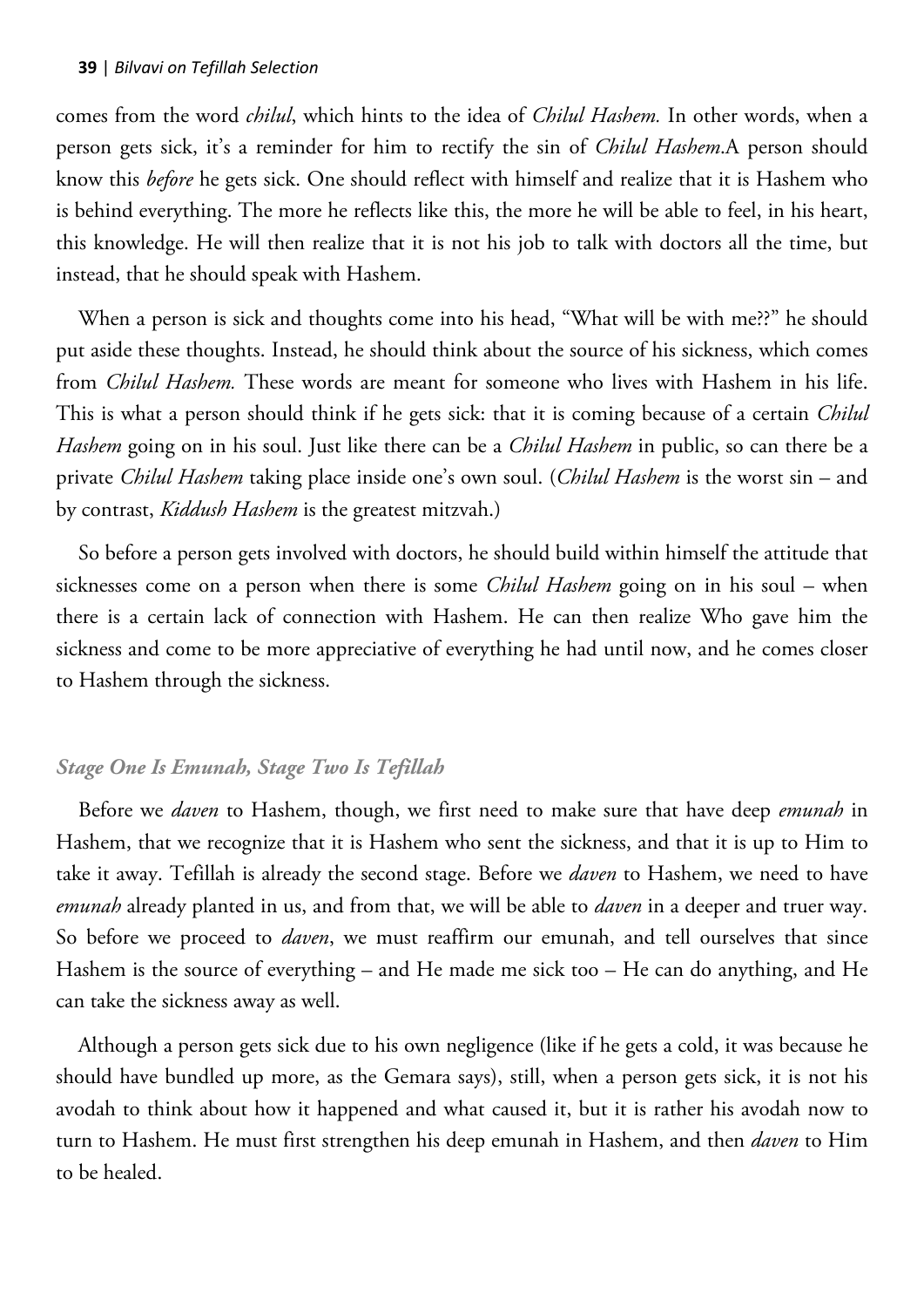These words are a description of an inner kind of life. When a person gets sick, he tends to focus on his body and what will be with it. But the real attitude to have is to focus on the source of the sickness. A person has to learn how to change his attitude towards sickness. We must gain a more mature perspective on how to look at it. The way we looked at things when we were 20 years old should not be the same as we look at a situation when we are 30 years old.

Sickness is a very big part of our life, especially in our generation, when there are so many people becoming sick. It is very relevant to our avodah, and thus we must have the proper perspective towards it. If we ever get sick, we must not get caught up in thinking about the physical aspects of it and what will be with our body; we should instead turn to Hashem and realize that only He can heal us, while at the same time taking care of ourselves and doing what we have to do.

Often, there is a lot more going on to the sickness that cannot be seen with the human eye of the doctor. A person might be going to doctors for 2-3 years not knowing what is wrong with him, and finally he can discover that he has some problem which is probably untreatable. There can be a lot going on under the surface which even the doctors can't figure out. From the world of doctors, we can all realize that it will do us nothing to become dependent on doctors. The doctors don't always know what to do, and by the time they find out what to do, it can already be too late from them to treat it.

Should we remain confined to the doctors' limited power to heal? We can turn to Hashem, the true Healer of us all, and He can help us. From that, we are able to accept the illness with love. The more we feel like we depend on doctors, the less we turn to Hashem, and then we are at the mercy of the doctors. This is not the way a Jew lives. We can go to doctors of course and do what we have to do, but we must not confuse our priorities. We must realize that the main doctor here is Hashem.

So if we get sick, our avodah is that first we must strengthen our *emunah*, that is it Hashem who gave us the sickness (and going to the doctor, of course). After working on that, we can turn to Hashem in our *tefillos* and ask Him to be healed. Our *tefillo*s will then be coming from a place of *emunah*. After that, one will be able to accept the illness with love, for he recognizes that it comes from Hashem.

If a person works on this practically, many times he will discover that his illness will begin to go away!

May we merit the promise of Hashem, *"All of the illnesses which I placed upon Egypt, I will not place upon you, for I am Hashem, your Healer."*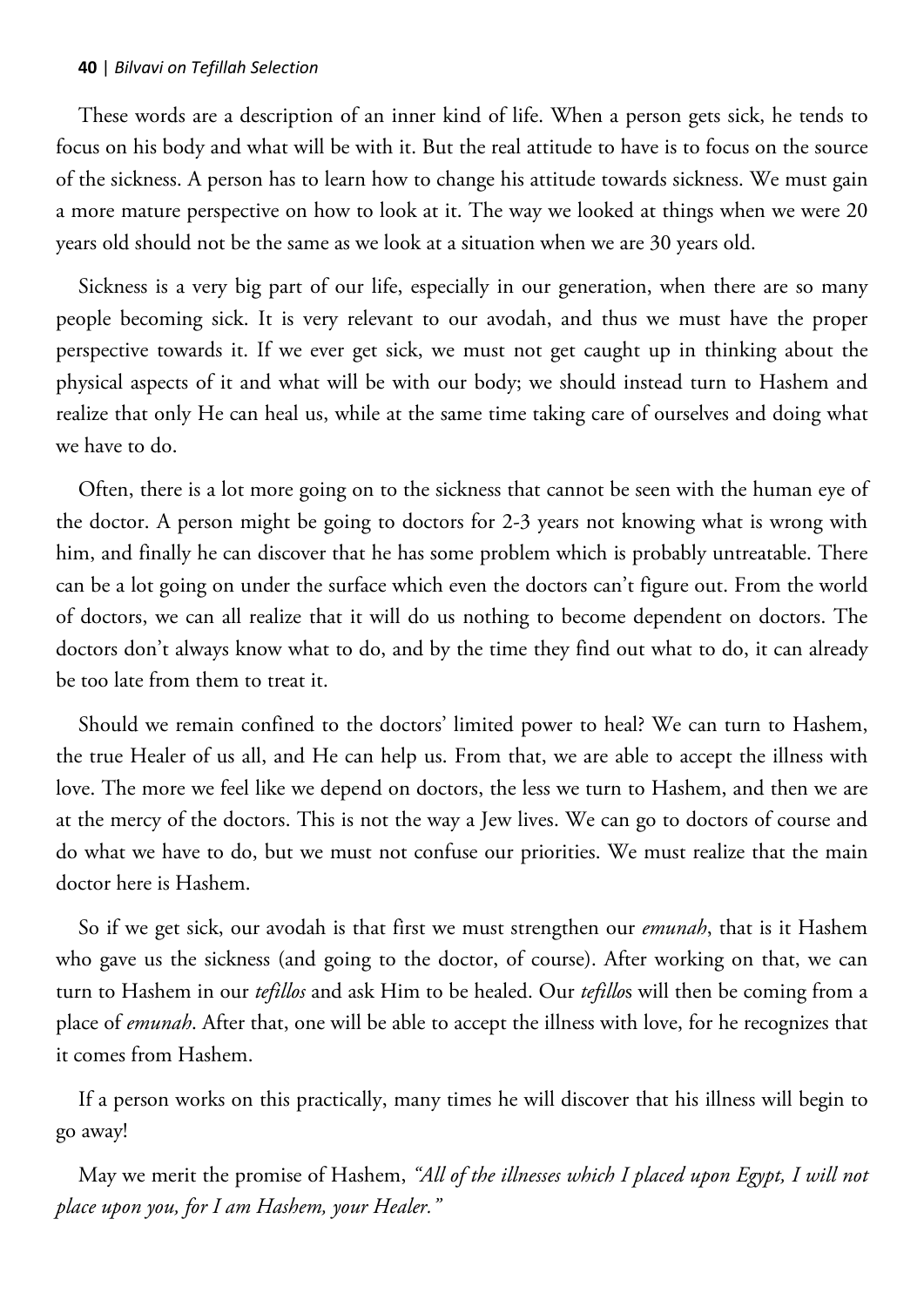# תפילה 077 ברך.עלינו.שנה.שינוים *077 | "Making The Most Of Our Time"*

## *A 'Blessed Year': Is This A Blessing Merely About Grain?*

**זאת השנה את אלוקינו' ה עלינו ברך**" – Bless upon us, Hashem, our G-d, this year." This blessing is called *Birkas HaShanim* (the blessing for a good year) by *Chazal*.

It seems in this blessing like we are just asking Hashem for grain and for rain in its time (which implies our source of livelihood), as we ask for later in the blessing, **תבואתה מיני כל ואת לטובה**. But in the beginning of this blessing, first we ask Hashem to give us a year of blessing. So it must be that first we are asking for a good year in general - besides for how we ask to have blessed grain and rain.

Let us try to understand what this is – why we first ask for a blessed year in general, and why we ask that our grain should be blessed and that we should have proper rain in its time.

*Chazal* say that there are four kinds of Rosh HaShanah – for grain, for water, for trees, and for people. Although our livelihood is decided on Rosh HaShanah, there is a separate Rosh HaShanah for grain, water, and trees. In this blessing of *Shemoneh Esrei*, we ask that the grain and water should be blessed.

Why are we asking specifically for blessed grain and water, though? Isn't this already included in asking for our livelihood, which is what we ask for in the beginning of this blessing that we should have a blessed year in general?

## *Time and Above Time*

In order to understand this, we need to understand what time is about.

In the Jewish people, there is a concept of *Rosh Chodesh*, the new month; and there is also *Rosh Chodesh Nissan*, which is called *Rosh L'Chodashim,* the head of all the months.

In Creation, there was always a concept of time. In the original state of Creation, there would have been only six days, and on Shabbos, Adam would have entered the eternal *Olam HaBa*. Each day represented a thousand years of Creation; the *sefarim hakedoshim* state that a day of Hashem equates to 1,000 years of a man's life. Thus, our entire 6000 years of this world, which represent the 6 days of the week, were all encapsulated into the original 6 days of Creation. The plan was for Adam to enter the 7<sup>th</sup> day of Shabbos.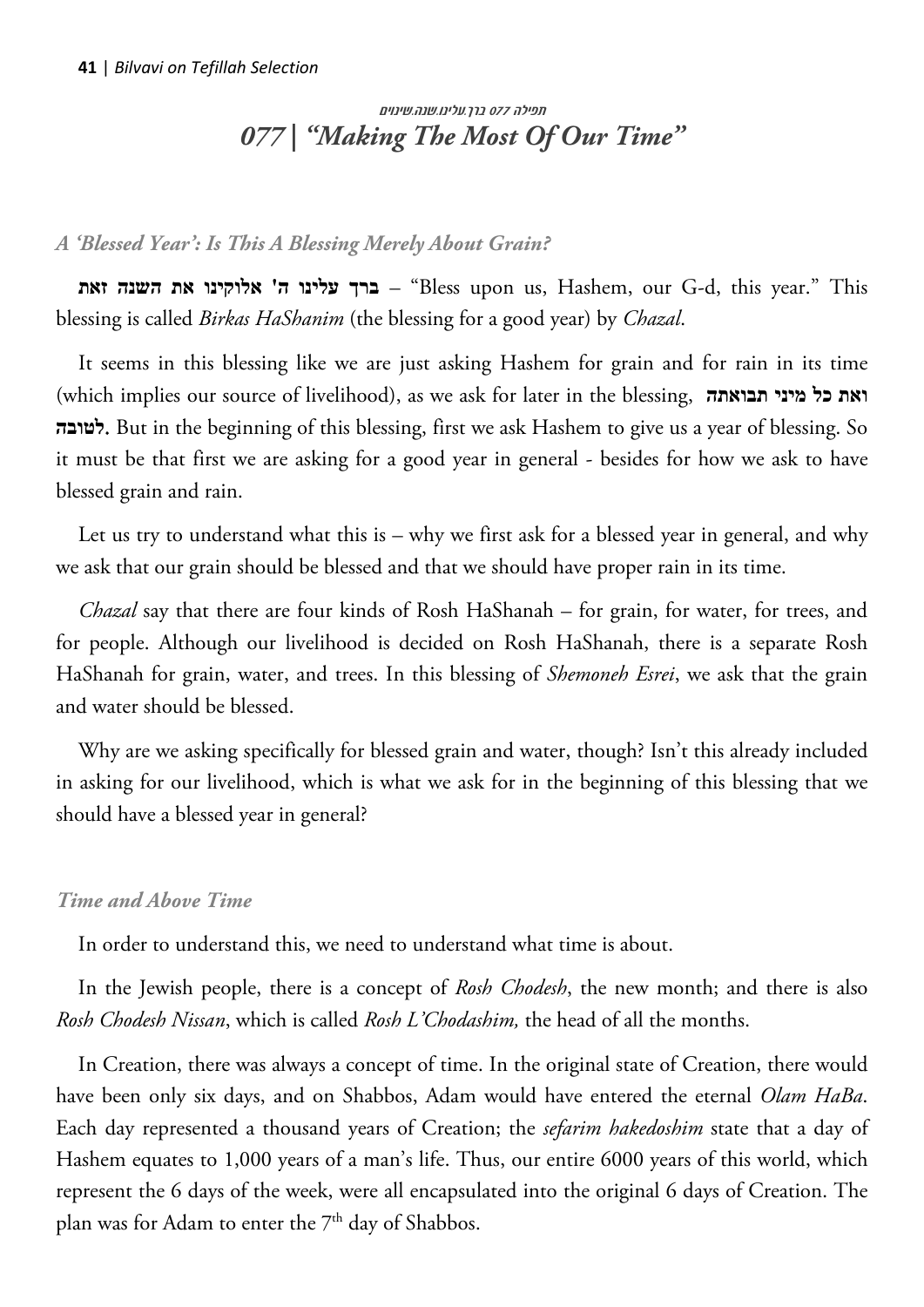When Adam sinned, the original concept of time disappeared, and a new kind of time began, in which there are years. Our entire mode of time became demoted from Heavenly time, which is to have 6 days, to human time, which takes up 6000 years. Before Adam's sin, there were only "days", and no years [and no months]. So whole the concept of "years" came about entirely through sin. If not for the sin, there would be no concept of "years", because in the original concept of time, there was only "days".

Thus, when we ask Hashem in this blessing for a "blessed year" – and then we ask for blessed grain and water in its time – we need to realize what a 'blessed year' implies, what 'time' is. We must have the proper perspective towards time. A Jew really lives in a whole different plane of time than a gentile. *Rosh Chodesh* is called *lachem,* "for you", and not for the gentile nations of the world. The Jewish nation's calendar goes by the moon, and the non-Jews go by the sun. This is not just a difference in the calendars. It shows that we live in a whole different plane then they do.

When we *daven* in **עלינו ברך** for a blessed year, we must know what we are asking for, or else this is an empty request. We are really asking to become connected to what the year is – in other words, to understand how to view time. We need to realize that although we live in time, we are really above the current time, because deep in our soul there is a place that lives in the state before Adam's sin, which was above all current time, where there are no 'years' at all – where we are not ruled by whatever the time brings.

#### *In Time, But Above It*

Now let us try to understand this in a way that we can draw this closer to our soul so that we can apply it to ourselves.

The Jewish nation is capable of sanctifying time. *Beis Din* each month would sanctify the moon; in the *Shemoneh Esrei* we *daven* on Yom Tov, we mention how the Jewish people has the special ability to sanctify time. The gentile nations, by contrast, are bound to time; they are below time and not above it, therefore, time rules over them. But a Jew, deep in his soul, is above time; "*Mazal* (the astrological signs of the Zodiac) do not apply to Yisrael". A Jew is really above time, but he has to get his sustenance from this lowly earth, which is within time; all the produce in the earth depends on certain times of the year for it to grow and sprout. But although a Jew is sustained and fed by the times of this earth, in essence he is still above time, and the sustenance is merely coming to him in the 'garment' of time.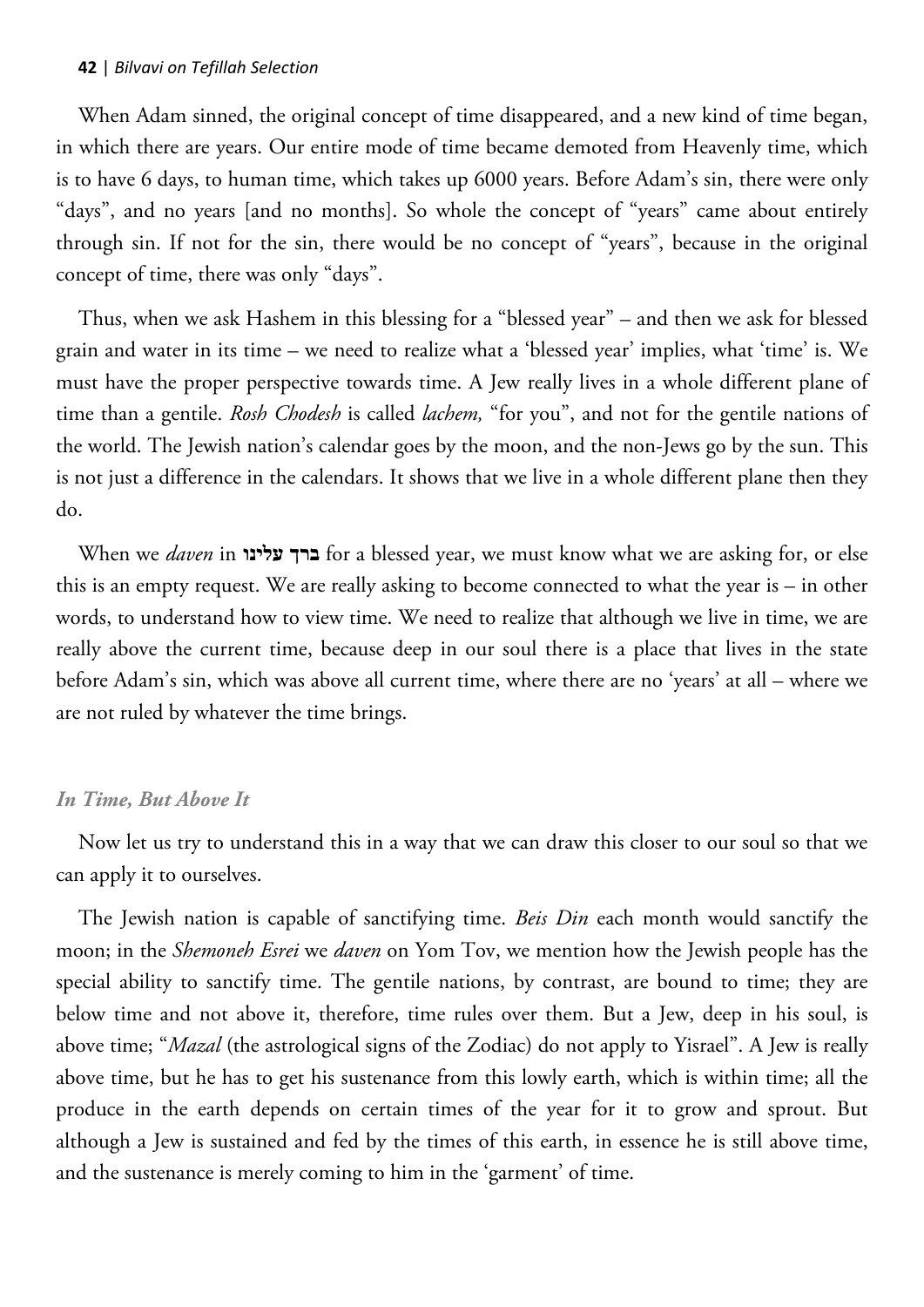There are two ways how a person can live his life: to identify himself as part of time, or as part of a place. We find in *Chazal* that there are certain auspicious times of the year, such as what month it is or what Yom Tov it is. We also find that *Chazal* attribute importance to places that people came from, for example, that different areas in Eretz Yisrael have different advantages. These are two deep points about our soul – the concept of time, and the concept of a place.

However, in the innermost depths of a Jew's soul, there is a point that is above both the current time and place. Hashem is forever, and so is the soul of a member of Yisrael forever, because Hashem and Yisrael are one and thus interconnected. Therefore, although we live in a world of time and thus we have to deal with time, time is really like a 'garment' we wear, but it is not our essence. Our essence is to be above time. The proof to this is that the Jewish people have the power "to sanctify the times".

So a person is *daven*ing in *Shemoneh Esrei* by **עלינו ברוך** that Hashem should give him a blessed year. What is his perspective towards these words of *Shemoneh Esrei*? One must not think that he is bound to time, to the year 5774 that he is in. Your soul is eternal! It is not bound to the year you are in! Thus, even if the year will not be blessed, that does not mean that all is lost, because Hashem can take you out of that situation too!

The *sefarim hakedoshim* state that even if a person's soul ends up in *She'ol* (the lowest abyss of Gehinnom), Hashem can take him out. A similar concept is expressed in the statement of *Chazal* that "Tisha B'Av is destined to become a *moed* (festival)", and the depth of this is that even the worst time possible will eventually transform into a good 'time' – it will be a revelation of how we are not bound to 'time'.

#### *Experiencing Time*

Therefore, if a person feels that he can only connect to Hashem through certain times of the year, that he can only have a relationship with Hashem through certain auspicious times of the year when all is good, then his connection with Hashem is sorely lacking. Such a person, when he asks Hashem for a good year, thinks that he is bound to this year, and he views time with the same perspective of a non-Jew's time. A Jew must realize that he is above regular time.

The true perspective is that indeed, we need to experience time, but in the right way - to experience the holiness of Shabbos and Yom Tov. Most people don't feel the holiness of a special time; they don't feel the holiness of Shabbos, and all they feel during Shabbos and Yom Tov are superficial pleasures of nice clothing, good food, and a pleasant atmosphere. This is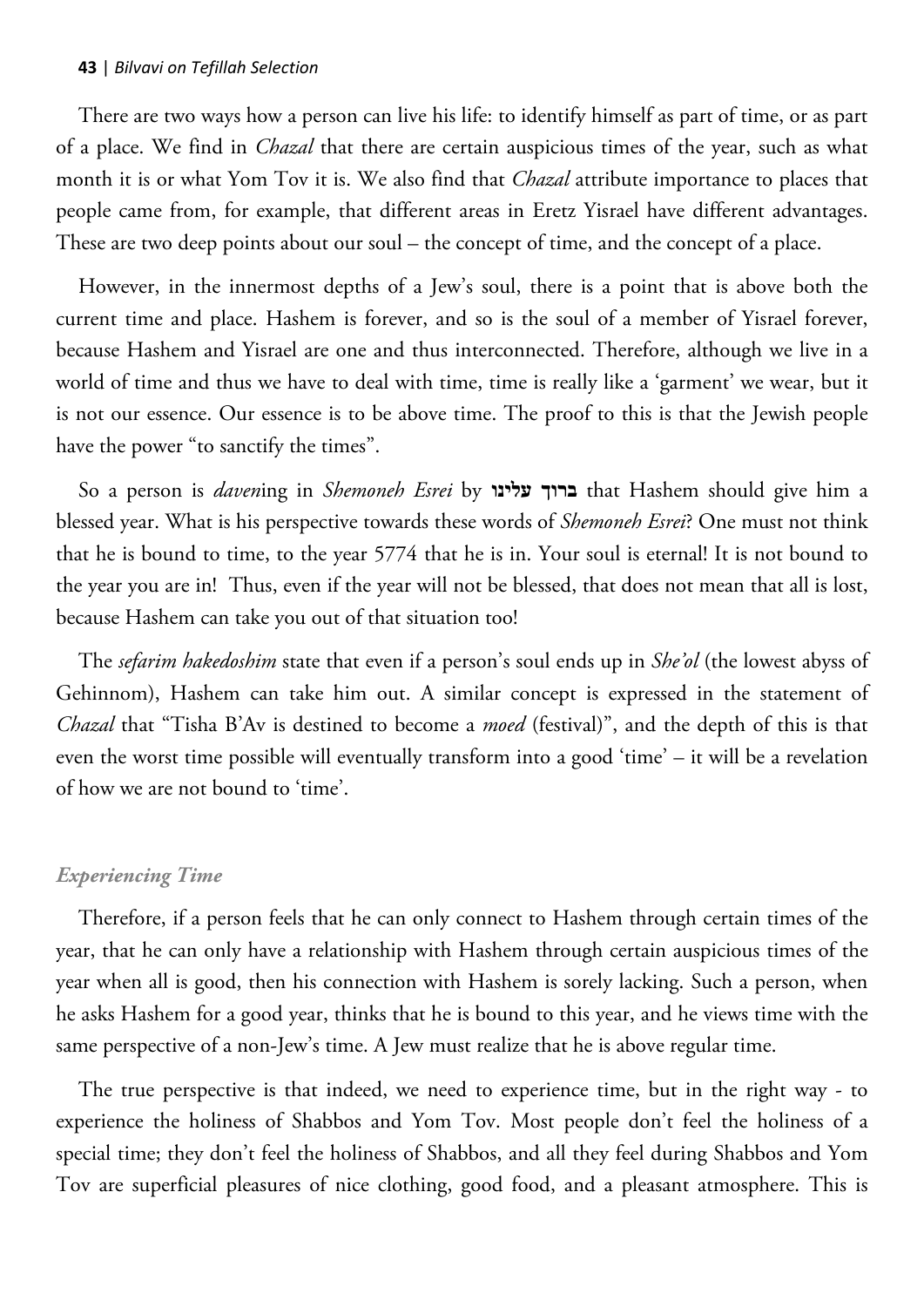because most people think they are bound to time, therefore, time rules over them and constricts them - so they aren't able to really experience what is contained in a time.

Thus, when we ask Hashem for a blessed year, it is because we want to become connected to what the year is, to connect to time in the correct way. A person might *daven* this blessing his whole life and think that it's about *daven*ing for grain and rain. He never became aware of what he was really asking for in this blessing.

### *Dealing With Changes*

We must therefore be aware that we have two parts to us.

There is a part in us that is not bound to anything on this world. *"You are children to Hashem*" – we are always connected to Hashem, no matter what situation we find ourselves in. This is the deep part of our soul.

On the outer layer of our soul, we go through various times and changes. The word *shanah*, year, is from the word *shinuy,* change. With each year that goes on, the world completes its cycle and repeats the cycle, but in addition, each year brings new changes. No matter what changes we go through, we ask Hashem that we remain connected with Him. This is the implication of what we ask for in this blessing of **הזאת השנה את עלינו ברך**.

It is written, *"A tzaddik falls seven times and rises."* If a person loses his connection with Hashem when he goes through changes, he will keep getting disappointed and frustrated at himself for failing. But if he remains connected with Hashem in spite of changes, he will find the strength to get up no matter how many falls and turbulent changes he goes through.

When a person *daven*s for a good *shanah*\year, he might feel very disconnected from this blessing, feeling like "What does this have to do with me? It must be some deep matter that *Chazal* discuss." But the meaning is to connect to Hashem no matter what you go through in this *shanah*, whether it's summer or winter.

As for the rest of the year – having blessing in our grain and having proper rain its time – those things will be blessed as a result of a "good year", of utilizing time as well as realizing that we are not bound to time. But the essence of a "good year" is when we can remain connected with Hashem no matter what we go through in this *shanah*, no matter how much *shinuy*\changes w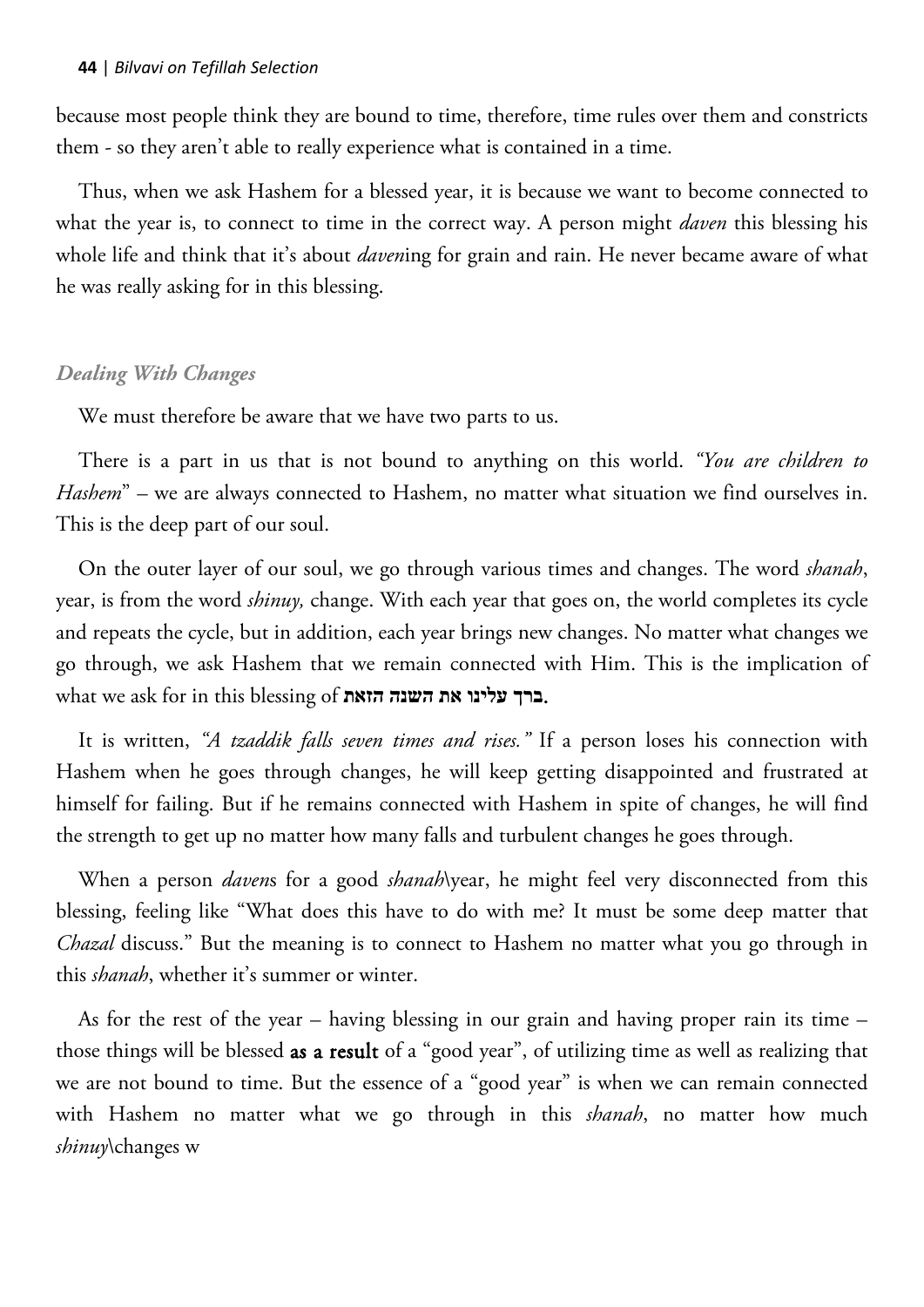# תפילה 084 תקע.חיבור *084 | Preparing For The Redemption*

### *The Two Aspects of Exile*

**בשופר תקע** – We ask Hashem in this blessing of *Shemoneh Esrei* to "blow the shofar" and herald the redemption.

To give a general description, there are two parts to our exile. The first aspect of our exile is that we are subservient to the nations of the world; that the nations have jurisdiction over us. There is another aspect of exile, which is that we were exiled from Eretz Yisrael and dispersed throughout the countries of the world.

The first part of this blessing of *Shemoneh Esrei*, in which we ask Hashem to blow the shofar, is a request to Hashem to take away the jurisdiction of the nations over us. In the second part of the blessing, we ask Hashem to gather in the exiles, and this is a request to end the second aspect of our exile, which is the fact that we have been exiled from the land of Eretz Yisrael and spread out throughout the world.

### *The Concept of Blowing The Shofar*

Let us reflect, with the help of Hashem, into the first part of this blessing, in which we ask Hashem to take away the jurisdiction of the nations on us.

There are a few times when we blow shofar. We blow shofar on Rosh HaShanah. We would blow shofar on the year of *Yovel* (Jubilee), in which all slaves would go free. There was a blowing of the shofar in the desert when the camps would gather together; in these instances, the shofar serves to create a musical sound. But generally speaking, the shofar serves to return something to its root. The shofar is blow to awaken us to *teshuvah*, to awaken us to return to our root. Shofar is about returning something to its point of origin. Thus, the shofar in the future will return everyone to their root. We will blow with the shofar, and this will gather together all the exiles, and return us all to our root, to freedom.

Here we will not speak about the shofar of Rosh HaShanah, but rather when the shofar is blown to bring about freedom, which will be the blowing of the shofar that heralds the redemption. The word "blow" is *tekiah* in Hebrew, which can mean to "establish." A *tekiah* is about establishing permanence. It disconnects something from where it is and returns it to the place where it belongs. The concept of *tekiah* is about creating a connection – to connect us to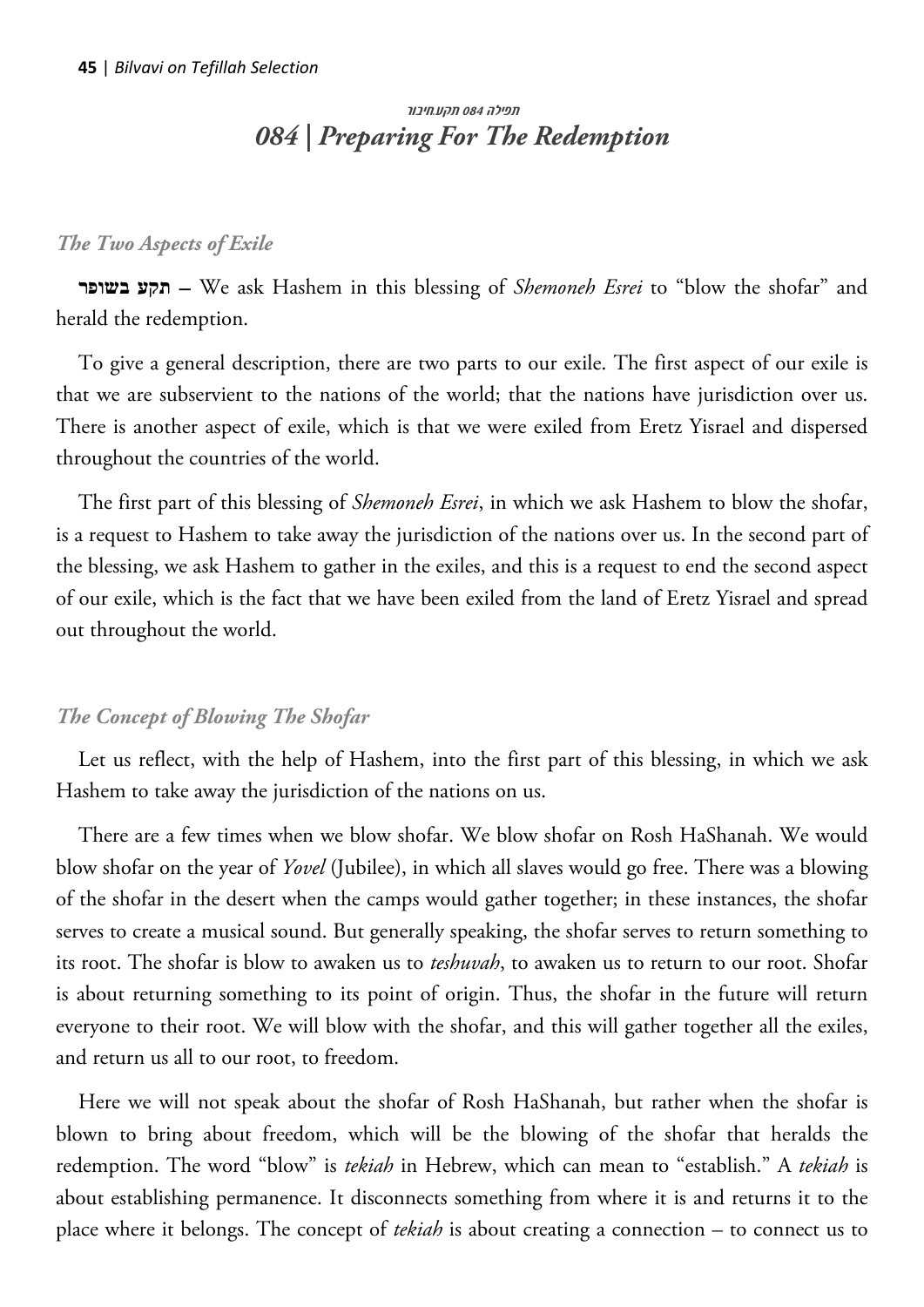good. In order for us to be connected to good, though, we have to first be disconnected completely from the previous source. When we are subservient to the nations in exile, when we are connected to things that are improper for a Jew's soul, we need to be severed from this.

The *tekiah* of the shofar in the future will disconnect us from the situation of exile, and return us to our root. First we will be disconnected from the influences of the exile on us, and then we will be moved to teshuvah, where we will return to our root.

So a *tekiah* is about disconnecting us from where we are not supposed to be, to the place that we are supposed to be. The *tekiah* of the shofar serves to totally disconnect us from an improper place and to restore us back to good. In order for the disconnection from evil to be a real disconnection, it has to be a total disconnection, and only then can we be reconnected to our source. Only a *tekiah* which causes a total disconnection from evil can be considered a true *tekiah*, because the whole point of a *tekiah* is to totally disconnect us from what is improper; if it doesn't accomplish a total disconnection from evil, the *tekiah* has not served its purpose. If a *tekiah* just inspires us but it doesn't cause us to be totally moved, the *tekiah* was pointless.

So in order for the *tekias shofar* in the future to be a true *tekiah* that will remove us from evil, we have to already disconnect ourselves from this world beforehand. Our earlier Rabbis wrote that if we want anything to work for us, we need to cause an awakening down here on this earth, in order for Hashem to channel down any Heavenly sustenance. This is the general concept of *Tefillah* (prayer) – whenever we need something from Heaven, the only way to get it is by awakening it down here on this earth, which we can accomplish when we *daven* for it.

Thus, in order for us to merit the *tekias shofar* of the future, which will disconnect us from the exile, we need to do our part already here on this earth, which is by working to disconnect ourselves as much as we can, from the current lifestyle.

The outcome of this discussion is not that you should take a shofar and blow it now so you can disconnect yourself from the lifestyle of exile. That is clearly not the intention of *tekias shofar*. Rather, *tekias shofar* is a lesson that tells us that we need to disconnect ourselves from anything improper that we are connected to on this world, and to instead connect ourselves totally with Hashem.

### *Do We Really Want The Redemption?*

We *daven* in *Shemoneh Esrei* for the redemption. What are we *daven*ing for? Why do we want the redemption? So that we will all sit under the fig trees and relax? Are we hoping for things that are frivolous…?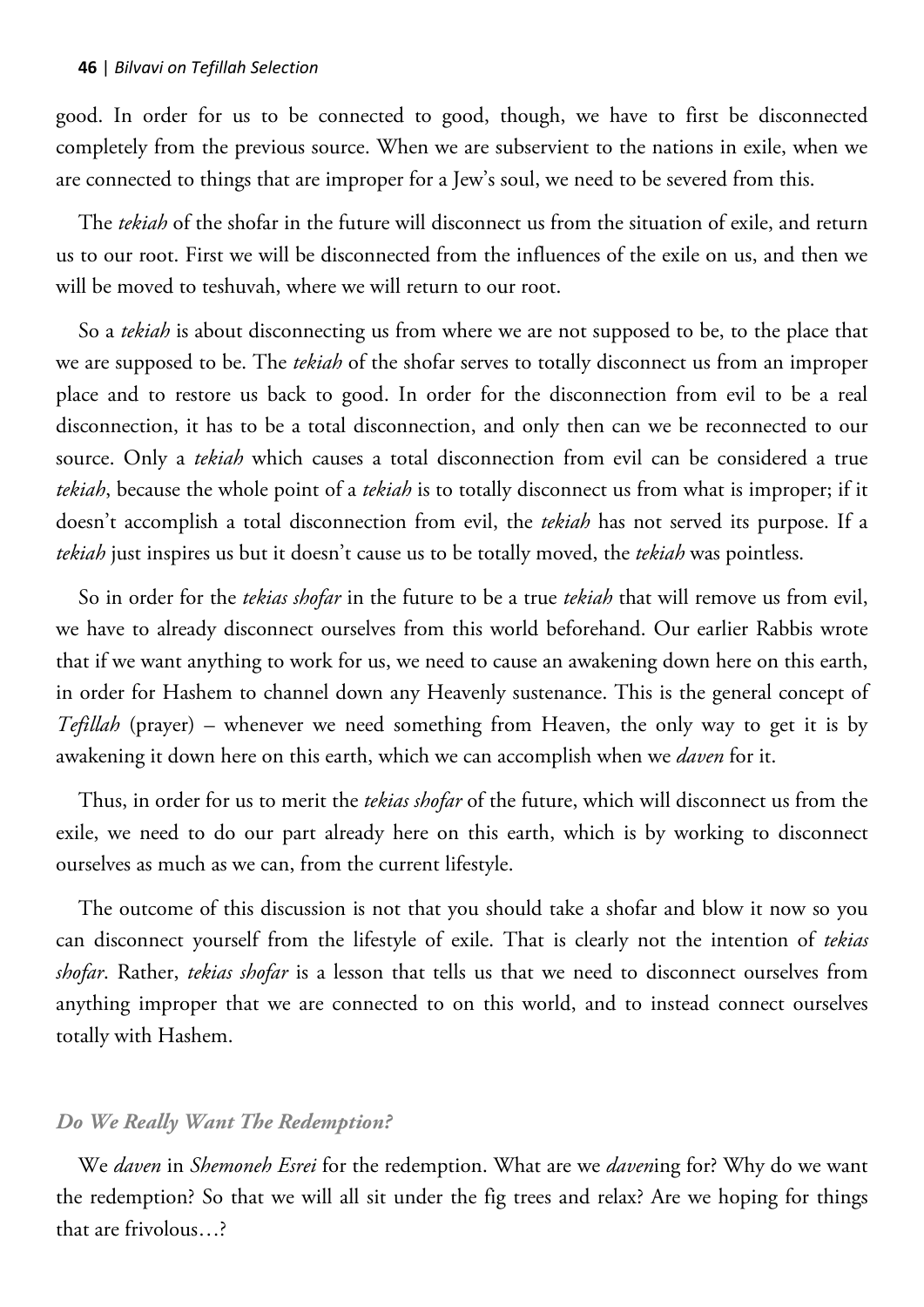*Chazal* say that the reason to await the redemption, which all the righteous people awaited for and desired, is solely because it will be a time in which we can learn Torah with no distractions. According to one opinion in the Gemara, nothing will change in the future except for the fact that we will be able to be free from the jurisdiction of the nations. Even according to this opinion, the reason why we should want the redemption is not so that we will be free from the rule of other nations. The point is that we will be able to sit and learn Torah peacefully without having to deal with the other nations.

Is a person awaiting the redemption because he's stressed out from life? Does a person really yearn to live in a world which will entirely be about doing Hashem's will? If a person doesn't yearn for the redemption for this reason, his heart inside is not matching the words being uttered in his lips when he *daven*s for the redemption. He is *daven*ing for something he doesn't really want.

Imagine in if a person would be given the choice right now to live with no stress from life, and to instead just sit and learn Torah be entirely immersed in doing Hashem's will. What would he choose? If a person feels "Yes", then his prayer for the redemption is an earnest prayer. But if a person has no desire for such a life, and he simply wants to be free from the stresses of life, he is not directing his soul to the redemption. His soul isn't prepared to disconnect from this world, and thus he won't be able to connect with Hashem. Our prayer for the redemption needs to be coming from a truthful place in ourselves. It has to be something we wish for, something we hope for.

When we ask Hashem to blow the shofar and gather in all the exiles, we need to clarify what's going on inside of us. Of course, even if one doesn't make this inner clarification, he is still obligated to *daven* in *Shemoneh Esrei* for the redemption. But this doesn't exempt us. One needs to make sure his prayers are truthful and thus ask himself if he really wants what he *daven*s for.

It's very possible that a person is always *daven*ing for the redemption, but deep down, he doesn't want it! It's tough to admit this. A person can *daven* and *daven* for the redemption, but his soul does not want the redemption. Is he really ready to connect to that world of the future? Does he really want it…?

### *This World – A World of Many Desires*

There is a major difference between this world and the Next World (of the future). What is the difference between physical existence and spiritual existence of the Next World? The Jewish nation is "*a nation that is scattered and individual among the nations*" (as Haman said), and this is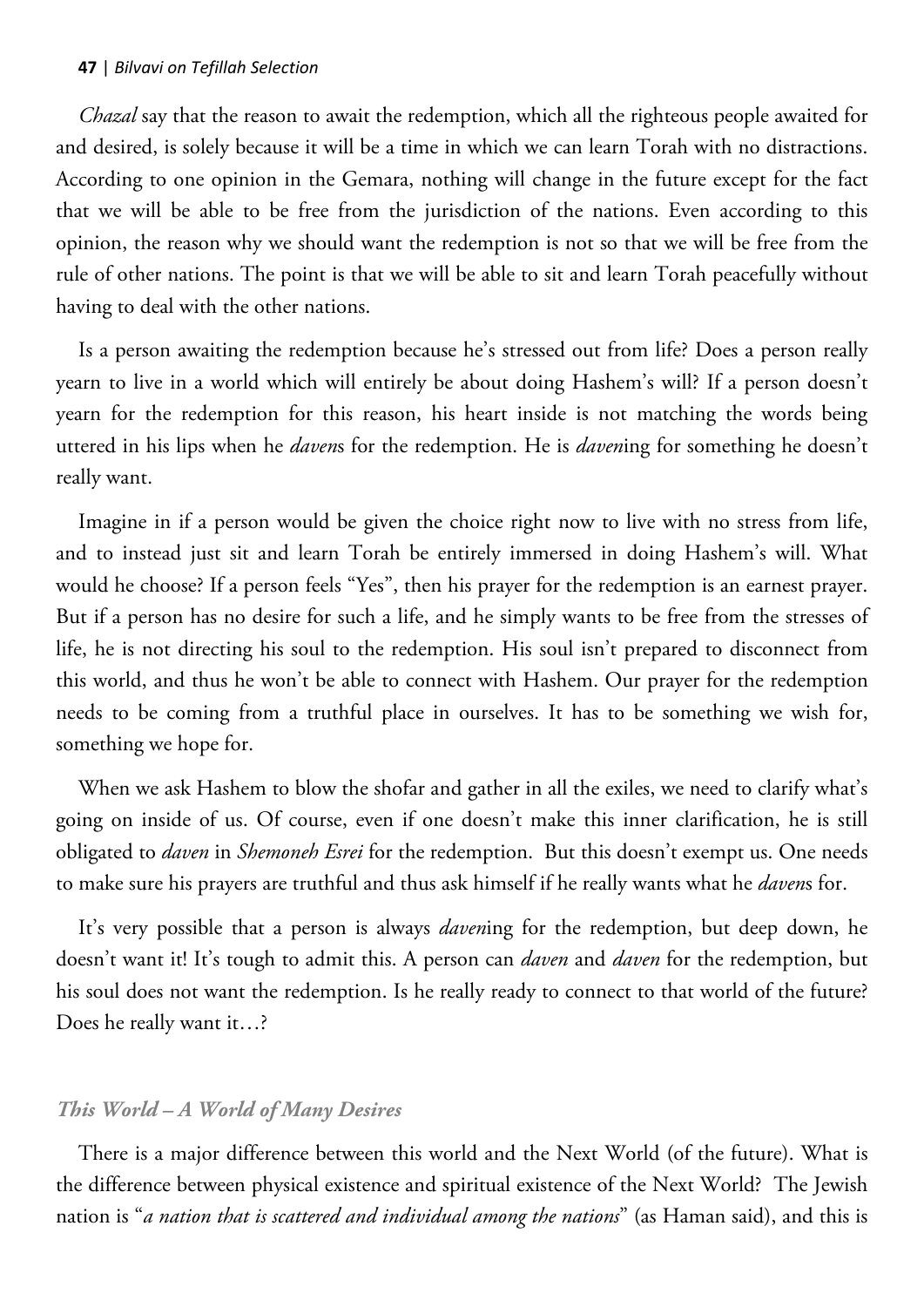true not only with regards to the general whole of the Jewish people, but it is also true within one's private soul as well, that a person's soul can be scattered inside. One's actions can be connected to many things; he speaks about many things he wants; he has many desires that he feels connected to. All of this scatters the soul inside. That is a description of This World – the constant chasing of various desires that people feel so connected to.

In the Next World, there is only one desire alone that people will have. People there realize that besides for Hashem, there is nothing else to want. In the Next World, it is revealed that we have one desire alone: to desire our Father in Heaven. "We have only one heart, directed toward our Father in Heaven." This is the inner way to define the difference between This World and the Next World. The Next World is not just about reward; that is just the superficial understanding. The reward of the Next World is that we get to leave a viewpoint of disparity and instead attain the perspective of oneness, to leave all the many desires and instead connect to the one desire of our soul. If someone on this world is truly connected with Hashem, he lives a paradise-like kind of existence – he is called a "*ben olam haba"*. It is possible for a person already on this world to live in a world that resembles the Next World.

The *Chovos HaLevovos* warns that a person needs to avoid *pizur hanefesh*, a "scattering of the soul". A person's soul can be scattered inside due to the many varying desires that a person is pursuing, and this can even be due to spiritual desires. As the generations go on, the *pizur hanefesh* in the world increases. In our generation, the amount of *pizur hanefesh* is astounding. There is almost no time for people to reflect about their priorities. It used to be that a person would sit calmly and reflect on his priorities. The whole lifestyle of today's generation, especially in the last couple of years, does not allow for any calmness in a person's life. The lifestyle of today is the antithesis of *yishuv hadaas*.

### *Cellphones and Gadgets*

A cellphone in your pocket might have a *hechsher* on it, but it can still cause so many spiritual problems, besides for problems of *bittul Torah*, and a threat to your holiness and modesty. The very fact that there is a cellphone in your pocket already disconnects a person from being a *ben olam haba*. It is such a sickness. It's an issue of *bittul Torah*, and not only in regards to taking away time from your learning; it takes away a person's very connection to the Torah!

All the many kinds of gadgets today, whether they are in our pockets, or whether they surround us wherever we go, take us out of a life of concentration. They make our soul scattered inside. Even if a person claims that he has a cellphone in his pocket all the time so that he can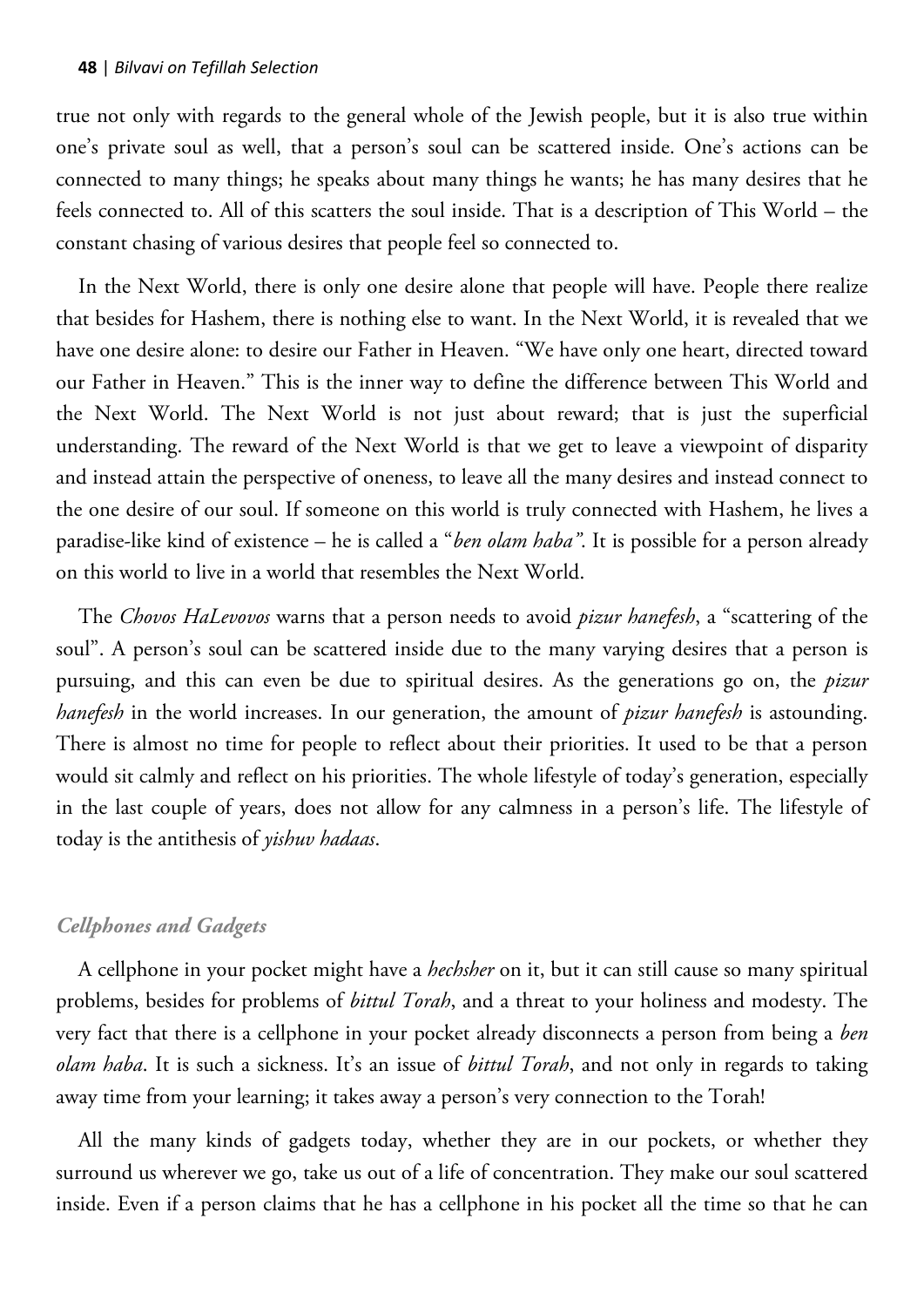help people, is it really because he loves others so much? And how much of his spirituality is he losing in the process?

## *Disconnect, So You Can Reconnect*

 $\overline{a}$ 

The Next World will be one thing alone – the recognition and desire for Hashem. It will be the total opposite of today's world, which is all about so many different desires that people have. The redemption will be the situation of the Next World – the entire redemption will be a redemption from our current situation, in which people are scattered inside themselves. The redemption will take us and return us to the situation of wanting only one thing alone: Hashem.

It is impossible for anyone to change the generation and the lifestyle that the world is living. But each person, on his own, can search for truth, for closeness with Hashem, and realize how much *pizur hanefesh* surrounds us. A child born into today's generation is being born into a world of tremendous *pizur hanefesh*. And those who have been around before the new generation have also entered a lifestyle of total *pizur hanefesh* as well.

If one's soul doesn't yearn for the general redemption, as well as a private redemption – in other words, if one's soul doesn't have a yearning to live in a pure world where there will only be Hashem and His Torah – then he needs to unify his desires into one desire alone: to desire the situation of the Next World, and to leave all the many scattered desires behind. We must desire to live in a world of oneness, and if not, we won't be able to live in the future times, where there will only be Hashem with His Torah!

Without this desire to live in a world of oneness, maybe a person will still have a will for holiness, but he hasn't yet programmed himself to live in a world in which there will be only one desire alone: Hashem.

In order to merit the redemption, we need to prepare ourselves and make ourselves into a container that will receive its light. This is by disconnecting from all that we are connected to on this world, and by inwardly connecting ourselves to the pure state of the future. Even if a person feels that this is too hard and that he can't change his lifestyle, this does not exempt him from having the aspiration. He has to try his hardest.

One should therefore set aside time, an hour or two a day – each according to his ability – and during this time of solitude, *disconnect yourself* from the entire world.  $^{14}$ Unless there is a life-threatening situation, you must connect yourself to one thing alone, during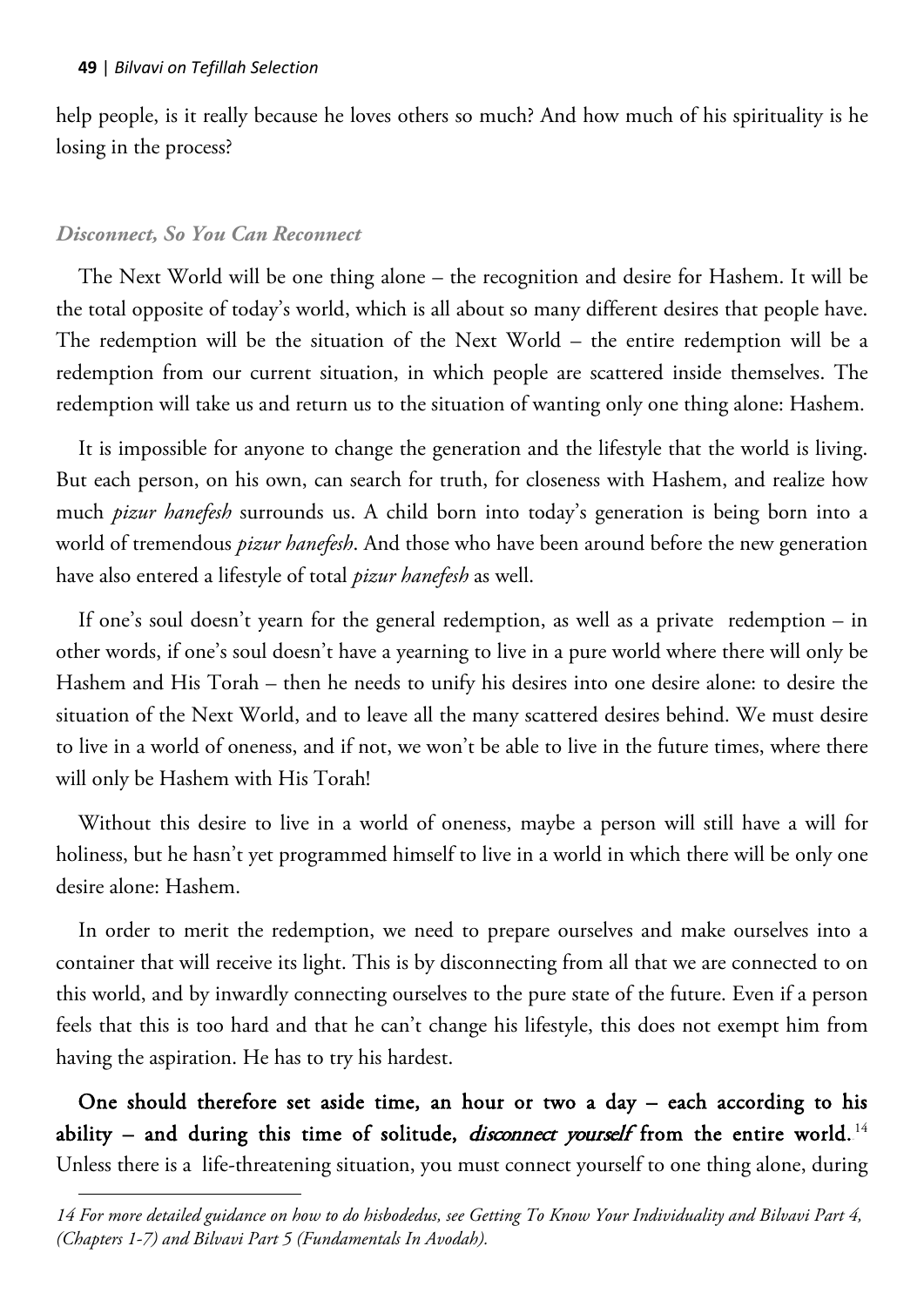this time of solitude every day that you set aside for yourself. Don't do anything during this time of solitude and just connect yourself, totally, to the Creator. For anyone who searches for Hashem in his life, this is the essential ingredient he needs: to have this time of solitude every day, totally disconnected from the world - and totally connected with the Creator.

If a person does this and sets aside time every day for this reflection, he will receive great *siyata*  d'shamaya in his life and see tremendous growth. If a person doesn't have times of solitude every day with the Creator, it is almost indefinite that he will be swept up with the dismal situation of this generation.

Through doing this, by setting aside times of solitude every day in which we disconnect from the world and instead connect ourselves as much as we can with *HaKadosh Baruch Hu*, we are doing our part on this earth, which awakens all Heavenly blessing. That will awaken the great light of the redemption that will come to the masses, where we will all hear together the great *shofar* blow of Moshiach. *Amen v'amen.*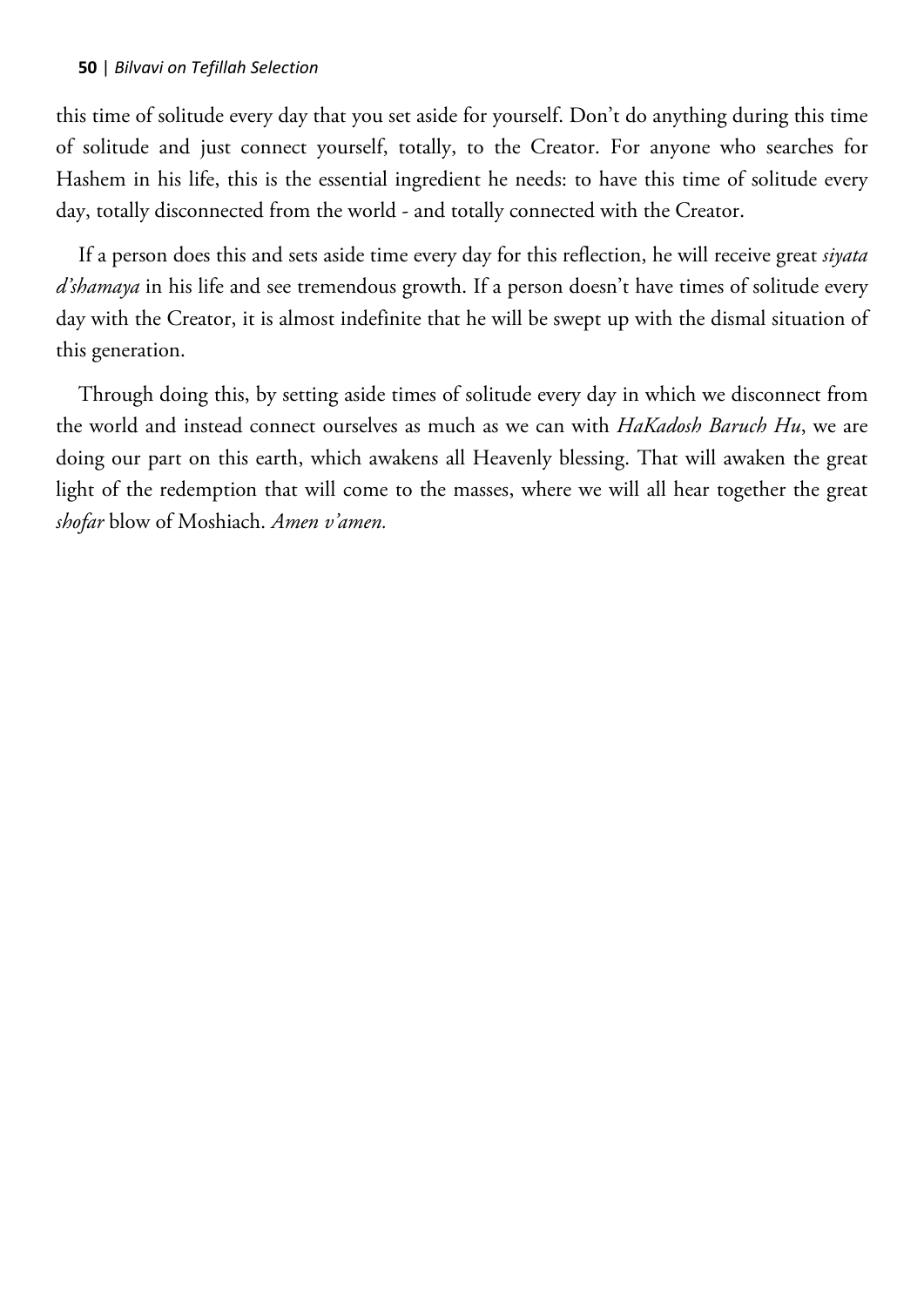# תפילה 093 השיבה.שופטינו *093 | Media Influence*

**כבראשונה שפטינו השיבה** - We ask in *Shemoneh Esrei*, *"Return our judges as they were at first."* As we are in exile, the power of true judgment is lost from us, and so we ask that it be returned to us.

*Chazal* teach us that our soul consists of a "*Nefesh*", a "*Ruach*", and a "*Neshamah*", and that the *Nefesh* is found in our liver, the *Ruach* is found in our heart, and the *Neshamah* is found in one's mind.

The *Nefesh* is in our physical body, and the *Ruach* is in our heart - but most people's hearts are hidden from them, and therefore most people do not access their *Ruach.* When a person has bad *middos*, besides for the problem of negative character, he also is being blocked from his *Ruach*.

Every person has a *Ruach* – a certain force of spirituality – but it is hidden from most people; it is usually concealed from one's consciousness. It is being concealed by a person's unrefined *middos*.

This is also why "*Derech eretz* precedes Torah" – without *derech eretz*, without good *middos,* a person cannot have genuine Torah. Many people learn Torah with much dedication, but because most people haven't yet refined their *middos*, they haven't revealed yet their *Ruach*, and accordingly, they don't reach genuine Torah understanding in their learning.

The Vilna Gaon says that "only a stubborn person is successful" – in other words, only someone who has stubbornly worked on breaking his *middos* will be successful.

The *Neshamah*, which is in one's brain, is not either revealed by most people. People think all day about many various thoughts that go through their minds, and this actually conceals the *Neshamah*, even if they are permissible thoughts. The problem is that people don't realize what their thinking process is supposed to be like. Our thoughts are supposed to be constantly filled with thoughts of Torah, not constant thoughts about worldly matters.

When people receive their thoughts from outer sources, they never learn how to develop their own thoughts.

A person might be someone who learns a lot of Torah, and maybe he even learns Torah "*lishmah*" (for the sake of learning alone), but he also reads the newspapers, and he reads all the opinions of all these people who are writing the articles, and he thinks that these writers must be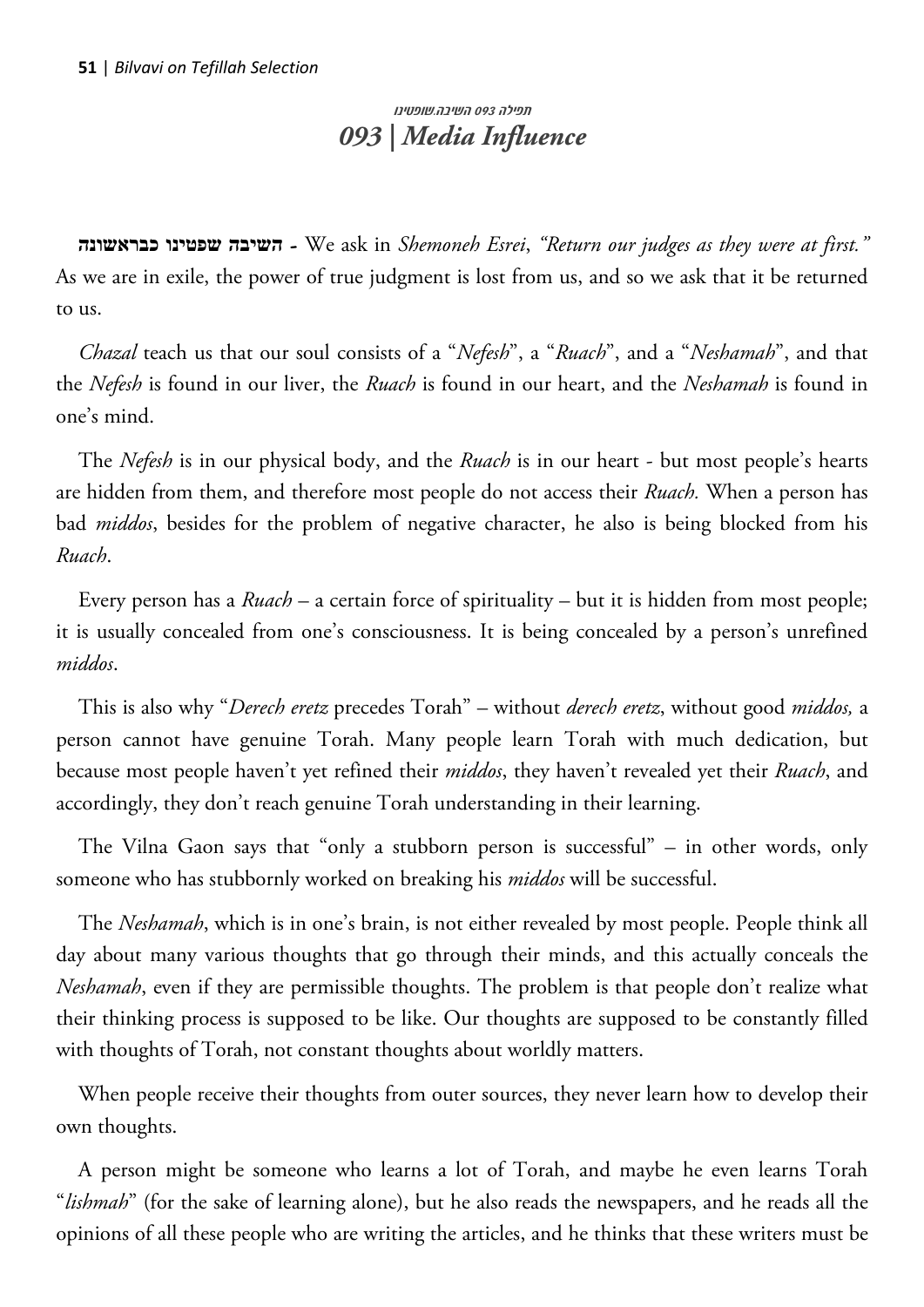smarter people, that these are people who know more about what's going on in the world - while in reality, these writers are attached to worldly matters, gleaning all their opinions from an impure source.

We aren't even speaking about reading forbidden material; even permissible material is a problem. When a person reads so many newspaper\magazine articles, he absorbs thousands of pages of the opinions of this person and that person; a *mabul* (flood) of information enters his head. It's a real *mabul*! All this information comes and confuses a person and ruins his mind.

A person thinks into, let's say, what the army general is thinking. He thinks into what this secular person thinks and into what that secular person thinks (by the way, these people are people who are committing the three cardinal sins, and the reader is thinking into what's going on in their minds...!). If people read and read all these articles, can they ever hope that the Torah they learn will ever enter them?! How will their *Neshamah* ever reveal its light with all this knowledge flooding into the person's mind, where the *Neshamah* resides?

The flood of information entering people's heads today is in enormous amounts. We are asking Hashem to*"Return our judges as they were at first*" because the judges of old were able to take the words of Torah and see reality through the lens of the Torah. But when people read so much of what's going on in worldly matters, how will he ever see through the lens of the Torah, when their minds have been affected so much by all the opinions of so many people? Even if someone reads articles written by *frum* people, it still affects him negatively, because all the words are being drawn from an original secular source.

Even if a person is always learning Torah, he won't see reality through the perspective of the Torah if he's always reading newspaper articles, because the holiness of his mind has been tainted by all that he's reading. There is much Torah today, but there isn't much holy thought going on.

What we must do is cut ourselves off from any connection to the media. Sadly, only a few people today are really cut off from worldly matters and can see the truth about reality in the Torah.

The Jewish judge (*shofet*) in the past was able to see reality through the perspective of the Torah. There are very few like that today, and that is why we *daven* that Hashem return us our judges.

There is a lot of confusion going on today – so many different opinions going on all at once. People read all this and become very confused. Even to read *chareidi* newspapers, on a regular basis, is very detrimental. It doesn't let you learn Torah or *daven* properly.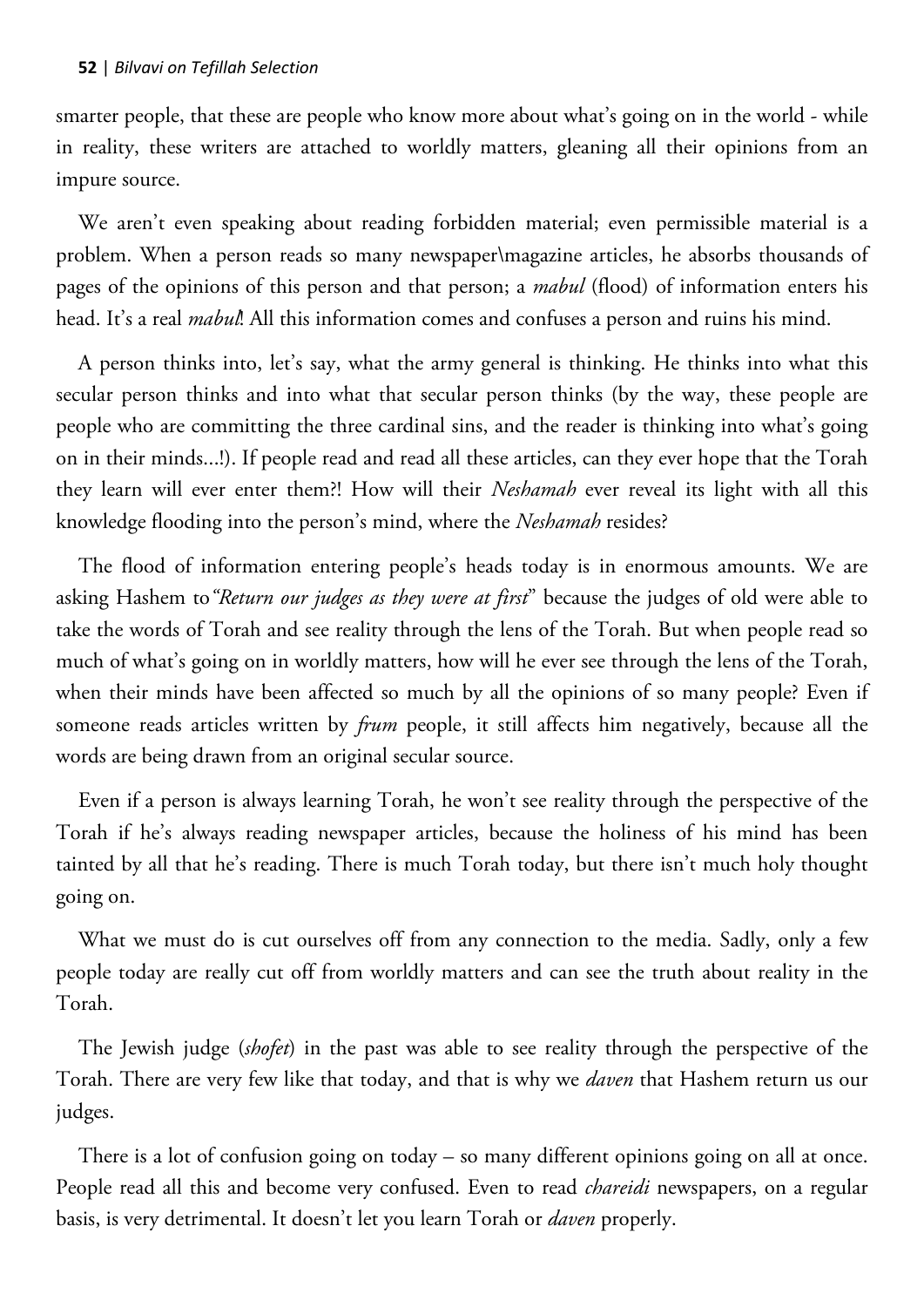For anyone who wants to read an internal kind of life – a life of holiness and purity – know that there are two worlds going on in front of you. There is the outside world (*reshus harabim*), and there is the inside world (*reshus hayachid*). In today's times, there is almost no more *reshus hayachid*, because the outside world has almost totally infiltrated the inside, sheltered world we used to live in. That is one great problem of our times: that there is almost no place today that is totally clean from the outside influence.

A second great problem of our times is that what was on our inside, private world has entered the outside! In other words, people have "gone out" to the outside world and they have left their inner world. People "go out" to the world, and they think that they have to learn how the outside, secular world thinks…

People "go out" to the world for a very good reason; either it is too hard for one to sit and learn, or because he has to go to work to support his family. Everyone has their reasons. But the problem is that people have "gone out" to the outside world and they have learned how "the world" thinks, which is the terrible situation of this exile. There are even people (in the most extreme situations) who go to learn secular law, just to see how they think.

People are learning about matters in the outside world that are rooted in the opposite of Torah, the opposite of the holiness of the Jewish soul.

If a Jew wants to gain the true perspective on things in life, he has to have a pure mind. He has to cut off from all secular media, and from those who are connected to them and their thinking.

### **כבראשונה שופטינו השיבה** -*" Return our judges as they were at first…"*

May we merit to disconnect from all the impurity of the world, and instead merit the light of the holy Torah.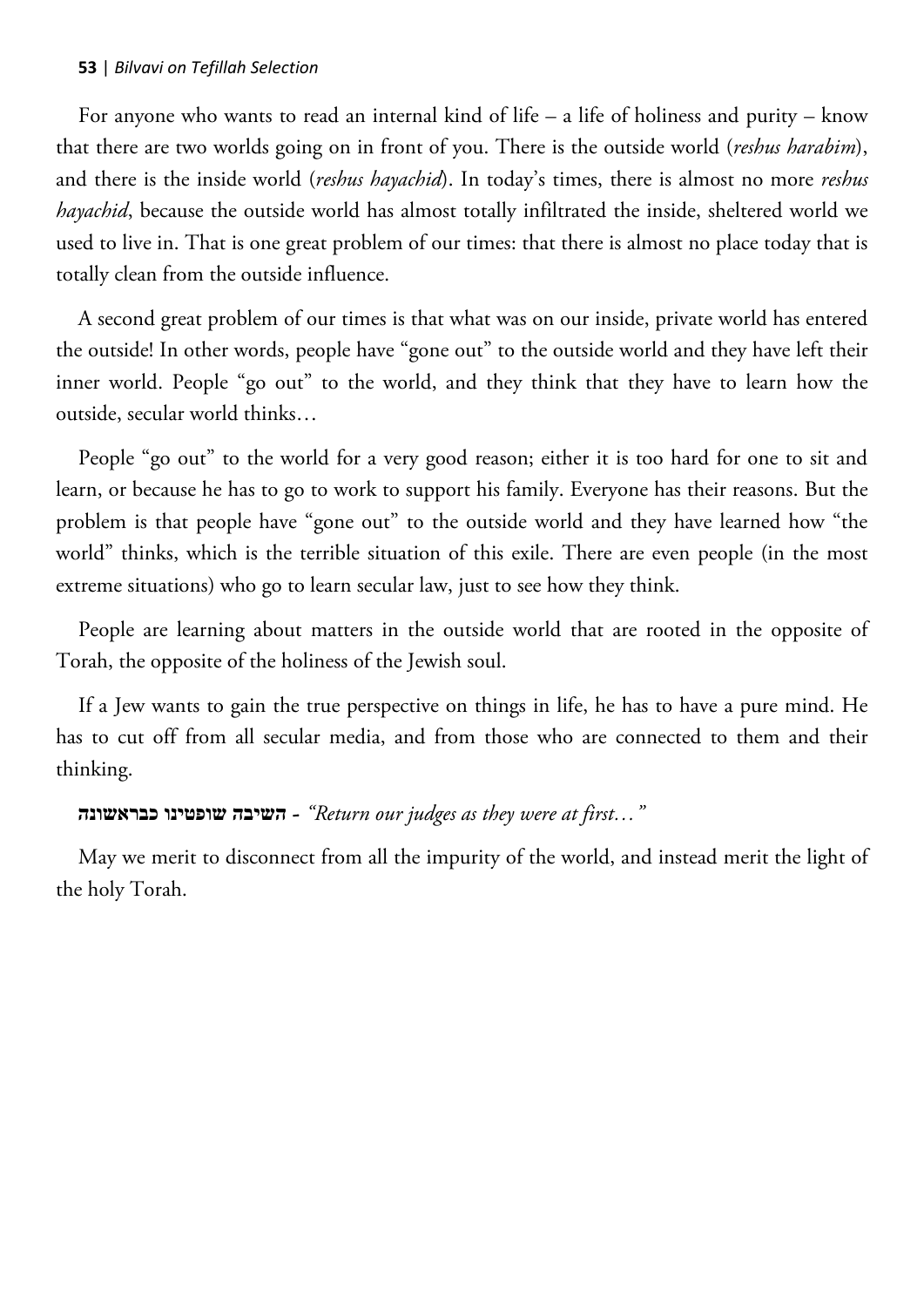# תפילה 100 למלשינים.אל.תהי.תקוה *100 | Yeish Tikvah (There Is Hope)*

# *A Slanderer Is Hopeless*

 **תקוה תהי אל ולמלשינים** –We ask Hashem in this blessing of *Shemoneh Esrei* that slanderers should have no hope.

The *Gemara*<sup>15</sup> recounts how this blessing was added to *Shemoneh Esrei* at a later time, the Jewish people were suffering from disloyal people who were slandering them to the Roman government. This blessing was not part of the original 18 blessings that was established by the Great Men of Assembly; it was a blessing that came entirely due to the spiritual descent of the generations.

The Vilna Gaon explains that we merited the exodus from Egypt due to the fact that we did not change the way we spoke. We recognized that our power of speech is more elevated than the other nations, and thus, we praise Hashem that we became "exalted above all languages" when we departed from Egypt. But someone who slanders another Jew has misuses his power of *lashon,* and in doing so, he has basically extricated himself from the Jewish people. A *malshin* (slanderer) is therefore a *moiser*. He has fallen to the state of being "given over." By slandering another Jew he has disgraced the elevated power of speech in the Jewish people, he has really given himself over to the *sitra achra* Other Side of Evil. In his act of disloyalty, he becomes like "another" person, who is apart from the Jewish people.

The *malshin*/slanderer has reached such a low level that he is considered to be hopeless. Thus, we ask Hashem in this blessing that such a person should not have any hope, because indeed, such a person has sunk so low that he is deserving of hopelessness.

The *Gemara*<sup>16</sup> says that most wicked people that suffer in *Gehinnom* eventually achieve their rectification, and they are purified in *Gehinnom*. But a Jew who became a *malshin* endures an eternal Gehinnom, and he is never rectified. Although there is a rule that the wicked will eventually be rectified in the future, this rule does not apply to slanderers. Slanderers have sunken to such a low level that they have no hope whatsoever, not even in *Gehinnom*.

*The Blessing That Describes The Ultimate Death*

 $\overline{a}$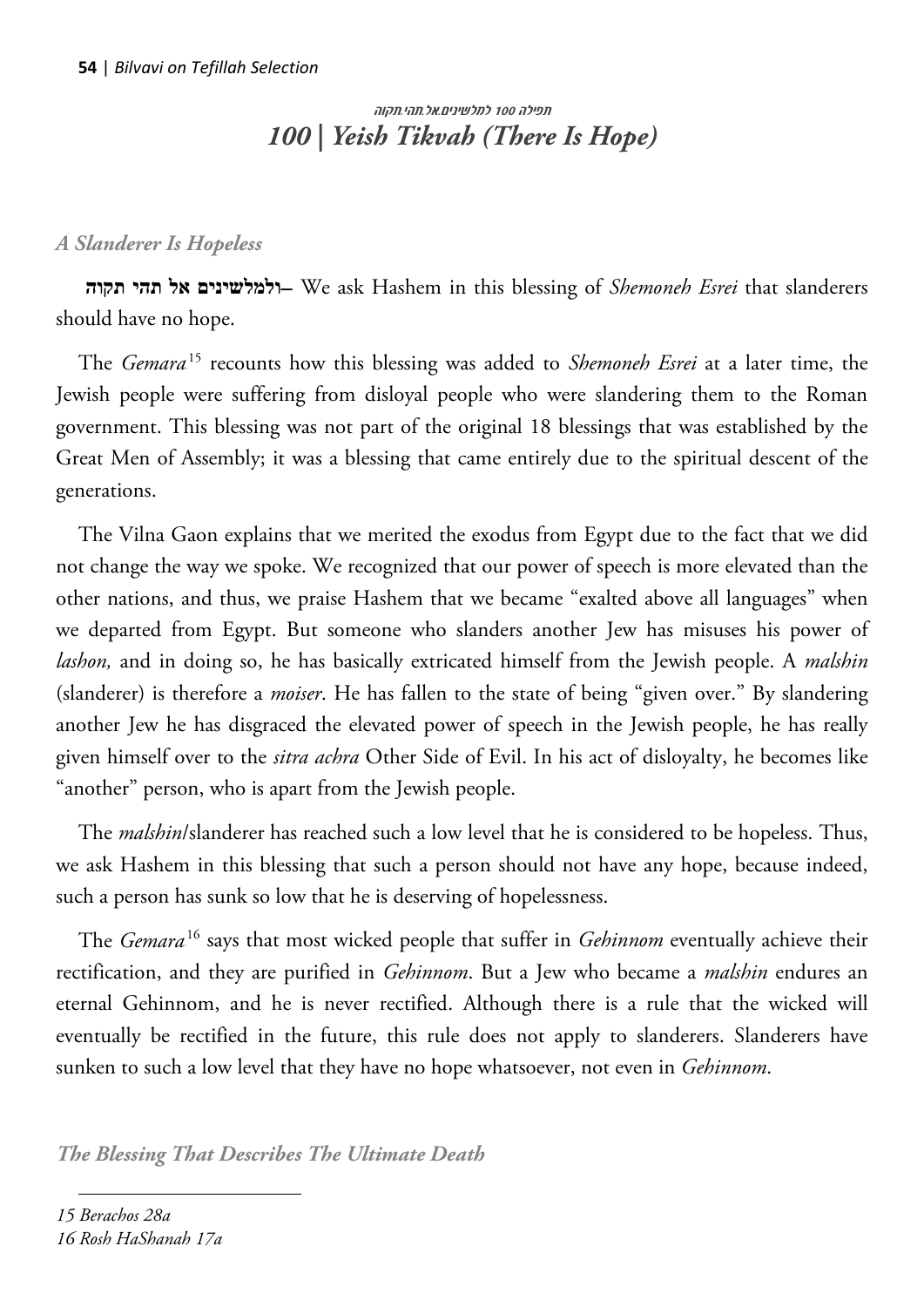This blessing in *Shemoneh Esrei*, ולמשלינים, was not part of the original 18 blessings that were enacted. The 18 original blessings of *Shemoneh Esrei* correspond to the word chai (life) in Hebrew, which has the numerical value in Hebrew of 18. In other words, the 18 blessings of *Shemoneh Esrei* represent life. In the 18 blessings of *Shemoneh Esrei* –whether it is a blessing in which we praise Hashem, or whether it is a blessing in which we make requests of Hashem - we are "standing before the King." We are amidst life. But in the blessing of ולמלשינים we are not amidst the original 18 blessings, thus, we are really standing at a point of death. In this blessing, we do not ask to better our life - we ask Hashem to bring death upon the wicked slanderers. It is a blessing about death.

In the regular 18 blessings of *Shemoneh Esrei*, we are in a state of to "stand before the King." This is because in whatever it is that we go through in our life, we always have hope [we can always "stand before the King", i.e. reconnect to the Creator]. Even when a Jew becomes distanced from the Creator through sins, there is always hope that he can return and once again stand in front of the King. In this blessing, though, we are describing people who have no hope – slanderers. This implies that as long as one is not a slanderer, there is still a hope in the soul to stand in front of the King.

### *The Power of Tikva/Hope*

The power of hope is called *tikvah,* and it is described in the words *Kavei el Hashem* – "Place your hope in Hashem." The Sages expound on this that one should keep placing his hope in Hashem, continuously – *chazor v'kavei*, keep hoping.

What does it mean to place hope in Hashem? It does not just mean that a person hopes that Hashem will provide him with *parnassah* or something else he needs. It is not a hope we have for partial aspects of our life. It is rather referring to a hope that our soul has to return to its root, its Source – a hope to stand in front of the King. This is the soul's entire hope that it longs for.

We all have various hopes in our life, such as hope to earn a living, hope that our health will be fine, etc. But often these are hopes for partial aspects of our life; they are not hopes that use the root power of hope in the soul, *tikvah*. The real power of hope in the soul, *tikvah*, is when we continuously hope to return to our Source, to be able to stand in front of the King, Hashem.

Slanderers will never have this kind of hope. **תקוה תהי אל ולמלשינים**. That is what we mean when we say in this blessing that they have no hope; a slanderer is missing the root power of hope in the soul, because his act of slander shows that he has removed himself from amidst the Jewish people, and thus he is hopeless to return to Hashem.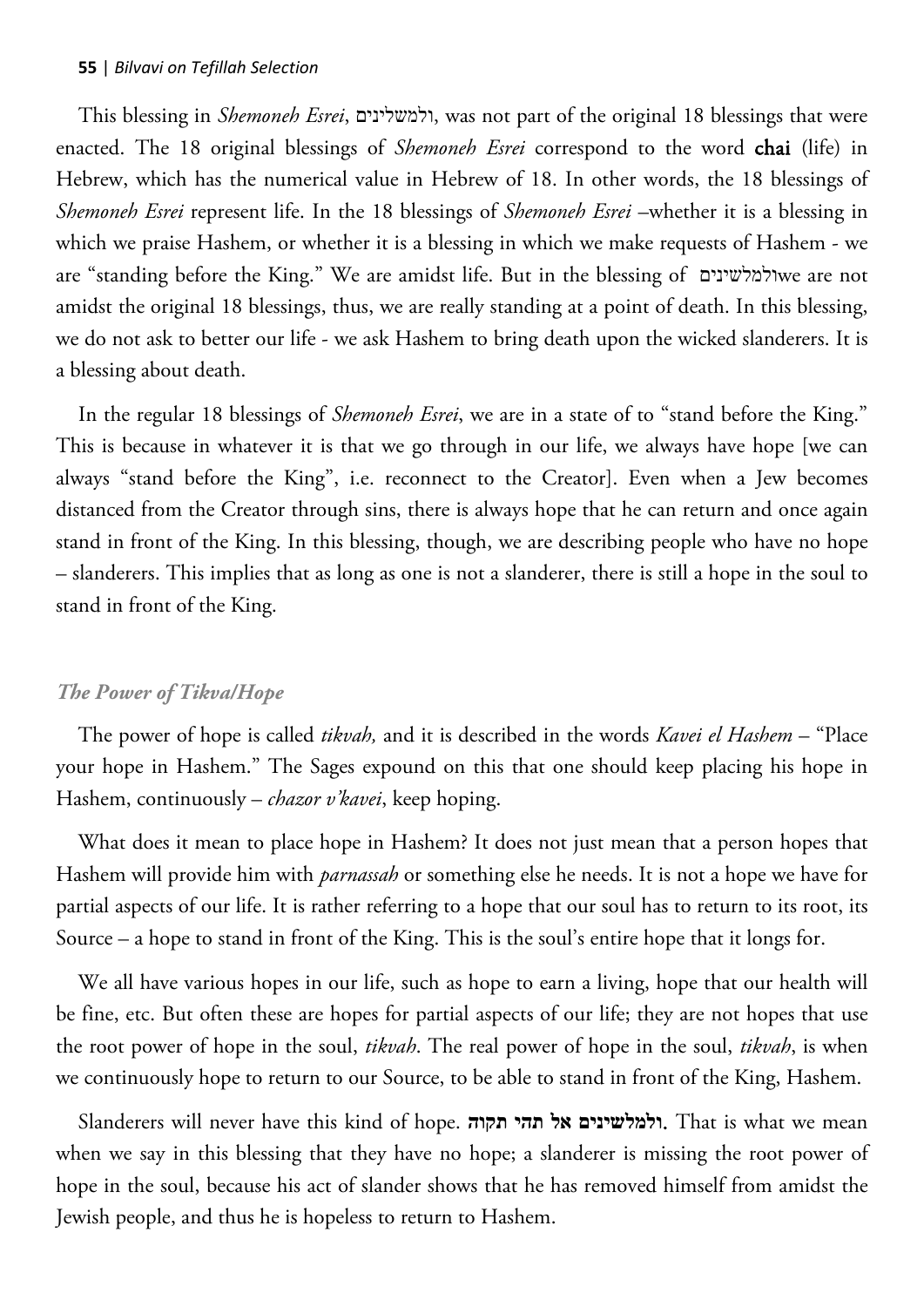In this blessing, the 19th blessing of *Shemoneh Esrei* which got added on due to the low situation of the generation (in which we were suffering from the disloyal), we leave the 18 blessings of *Shemoneh Esrei*, which represent life, and we enter the arena of death. We describe the death that awaits the slanderers, who are hopeless. The depth of this is that when hope a person completely loses hope, his entire life is really lost with it.

Only the slanderers are hopeless. In any other case when a Jew sins, there is always hope for him to return. The sefer *Nefesh HaChaim* writes that when a Jew sins, his soul leaves his body, and he becomes like a dead person, whereupon his body becomes impure. However, there is always hope. A slanderer is the only exception to this rule; he has no hope.

## *Using The Power of Hope*

Now we will expand upon this discussion and sharpen the concept.

There is a Creator, and there is His Creation. What can connect all creations to Hashem? How can a human being have a connection to the Creator, Who is way above our perception? Even the most perfected person in the world is, after all, a mere human being; therefore, how is it possible for man to have a connection with the Creator, a Being completely beyond any human? The answer is: because we have a power called *tikvah*, hope.

*Tikvah* is listed as one of the 70 forces of the soul, according to the Vilna Gaon. However, it is not just another one of the forces in the soul. The *sefarim hakedoshim* write that *tikvah* is the power that can ultimately return a person to his Source, Hashem.

No matter how much a person tries, it is not possible with human effort to get to the Creator. The only way is to keep hoping that you will get there. To have *tikvah* means to continuously hope in Hashem, again and again – *Kavei el Hashem* (Place your hope in Hashem), *chazor v'kavei* (and keep hoping). If a person keeps hoping, again and again, that he *can* have a connection with the Creator - he has hope in getting there.

People have all kinds of hopes in their life for various things. But the root hope in the soul is the hope to return to the soul's source, Hashem.

*Tikvah*/hope is really a power that our *seichel*/intellect cannot understand. Our intellect does not understand the concept of hope, and it rationalizes with you, telling you that there is no point in trying when something doesn't seem possible. But when we use our power of *tikvah*/hope, we can connect ourselves to the point that is beyond our intellect, and then we will be able to see how it really *is* possible…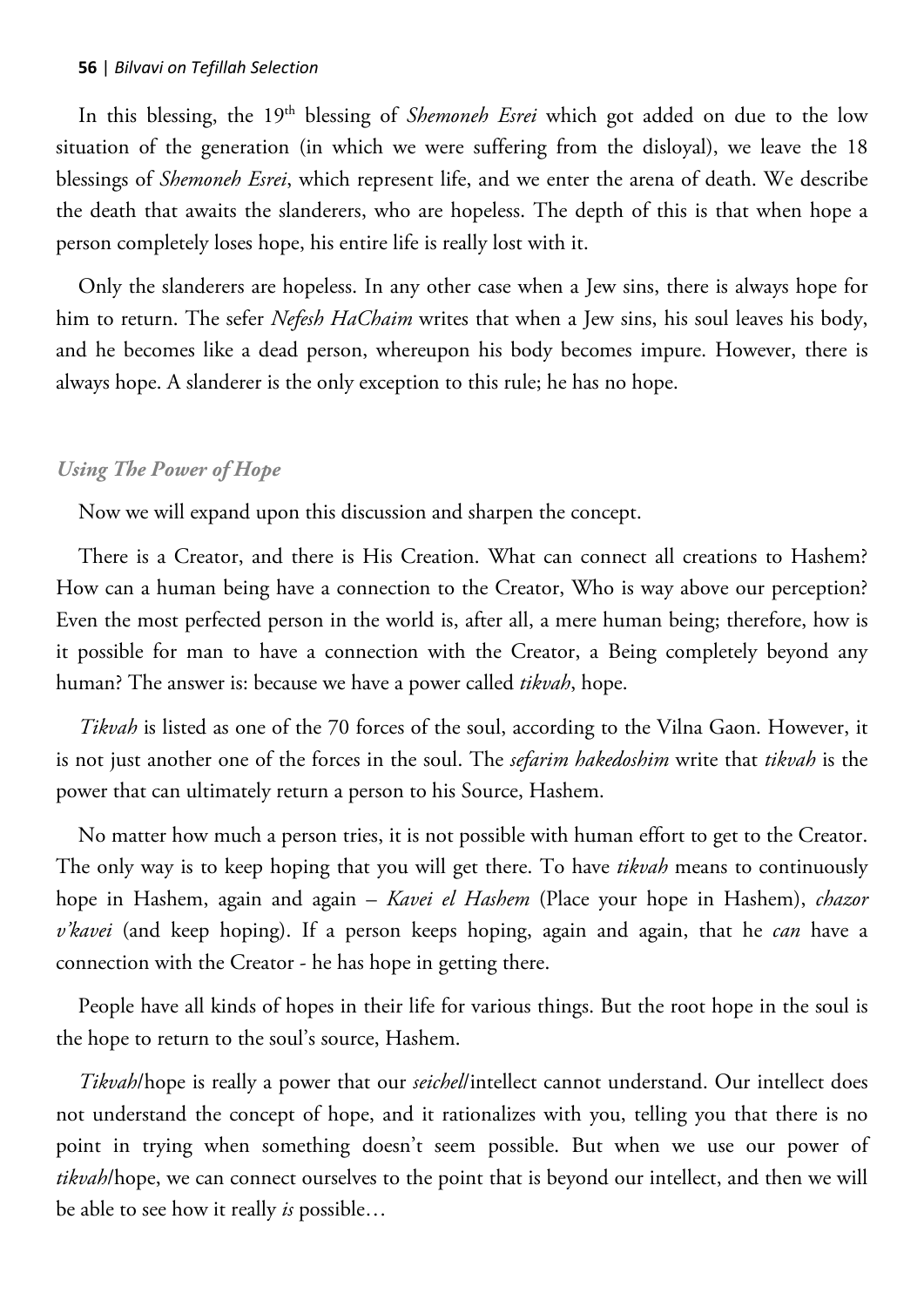For example, one of our 13 principles of faith is that we believe in the coming of Moshiach. Not only do we believe he will come, but we must keep hoping in his arrival, "even though he tarries, I await for him." Our intellect cannot fathom how we can possibly await Moshiach, since he has not come for all these years. But through our power of *tikvah*, we can access our hope that he will come. When a person has *tikvah*, he connects himself to the reality of spirituality – he receives the power to hope in Moshiach, because he places his hope in Hashem, continuously.

When a person doesn't reveal the power of *tikvah* in his life, he has no source from where to draw his vitality from. This is true even if he knows intellectually about the concept of *tikvah,* but he hasn't yet revealed it yet as an active ability in his life.

When a person does not reveal *tikvah*, he is placing himself in the same situation as a slanderer, who does not have hope. Without *tikvah*, a person has no source of vitality in his life; he lives a life that is like death. Similarly, *Chazal* say that the wicked are dead while being alive. It is because the wicked have separated themselves from the true source of vitality, thus, they have no life-sustaining energy, so they are considered to be dead.

Without revealing the power of *tikvah*, a person lives life in one big slumber. A person needs to actually reveal his power of *tikvah,* to draw forth vitality from it.

# *Revealing Hope*

Each of us has two parts to our life – there are things we have, and there are things we don't have. On one hand, *Chazal* say that we need to be *someach b'chelko* – to be happy with our lot, to realize what we have. But on the other hand, we also need to reflect on what we are missing in our life. We need to reflect on the pain we have from our life and what to do about it.

Now, if a person's feelings are deadened, he simply does not reflect at all about his pain that he has in his life. But if someone has even a little bit of feeling still left in him, he feels pain from his life. What should he do about the pain? One must reveal the power of *tikvah* – to place hope in Hashem that Hashem can take you out of any situation.

'Hope' does not just mean that a person simply acts 'hopeful' in his life and he begins to hope for things. Hope is not a purpose unto itself; rather, it is drawn from our hope in Hashem. When we place our hope in Hashem that He can take us out of any situation - that is where we draw forth our power of hope.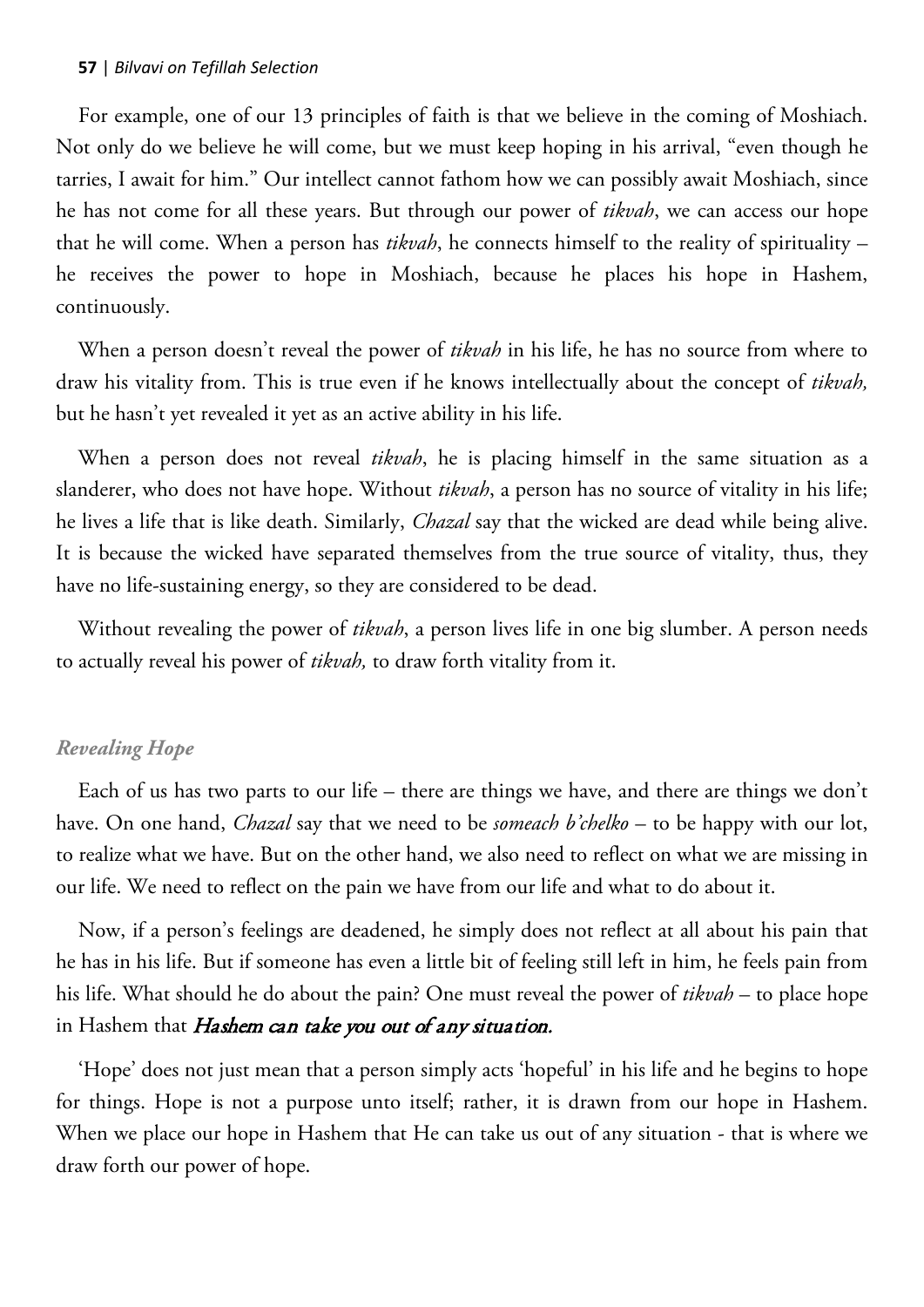Our Rabbis wrote that once a person reveals his power of *tikvah,* he is found with the light of Hashem - *"For In the light of Your face we walk."* Similarly, *Chazal* say that if someone properly mourns Jerusalem, he will merit to see it rebuilt. The depth of this is that when a person has *tikvah* in Hashem, when he truly has *tikvah* in Hashem, he will feel the reality of Hashem more and more, according to the amount of *tikvah* that he revealed.

### *Coming Out of Emptiness*

When a person doesn't access the power of *tikvah*, he remains with a deep empty void in his life, a *chalal* (emptiness). If a person never feels this inner emptiness, then all kinds of "snakes and scorpions" can enter, for when the "pit is empty and there is no water in it", *Chazal* say that "snakes and scorpions" will enter it, a reference to evil influences that can come upon a person when he has a spiritual emptiness in his life.

But if a person is a bit of sensitive, he can feel what's going on inside himself a little, and he feels the emptiness. From that very feeling of emptiness, though, he can awaken his power of *tikvah.* In fact, it precisely because he has discovered his inner emptiness that he can reflect on the spirituality that is lacking in his life, and he will then seek to fill the void.

What does it mean for a person to place his *tikvah* in Hashem? It means that one's *entire* hope should be in Hashem, and not to simply 'hope' for other things to go well. This is the true description of an inner kind of life – that we should place our entire hope in Hashem, and to realize that we have no other source of hope.

The first step is for a person to at least feel how he is somewhat empty inside. After reflecting upon the emptiness, the next step is for a person to focus on how the source of hope is Hashem.

There are people who succeeded to become more hopeful in their life, but they don't reveal that the source of hope is Hashem. They become more hopeful in that they feel that maybe others will be able to help them. But this is not what it means to reveal the power of *tikvah*. Tikvah is only when a person realizes that his only source of hope can come from Hashem. This is because hope is not just another power of the soul. It is the root of how we connect to the Creator.

The word *tikvah* comes from the word *kav*, a "straight line." When a person puts himself on a straight line with Hashem, so to speak, he can move up towards the end of the line and see how the source of his hope is only Hashem.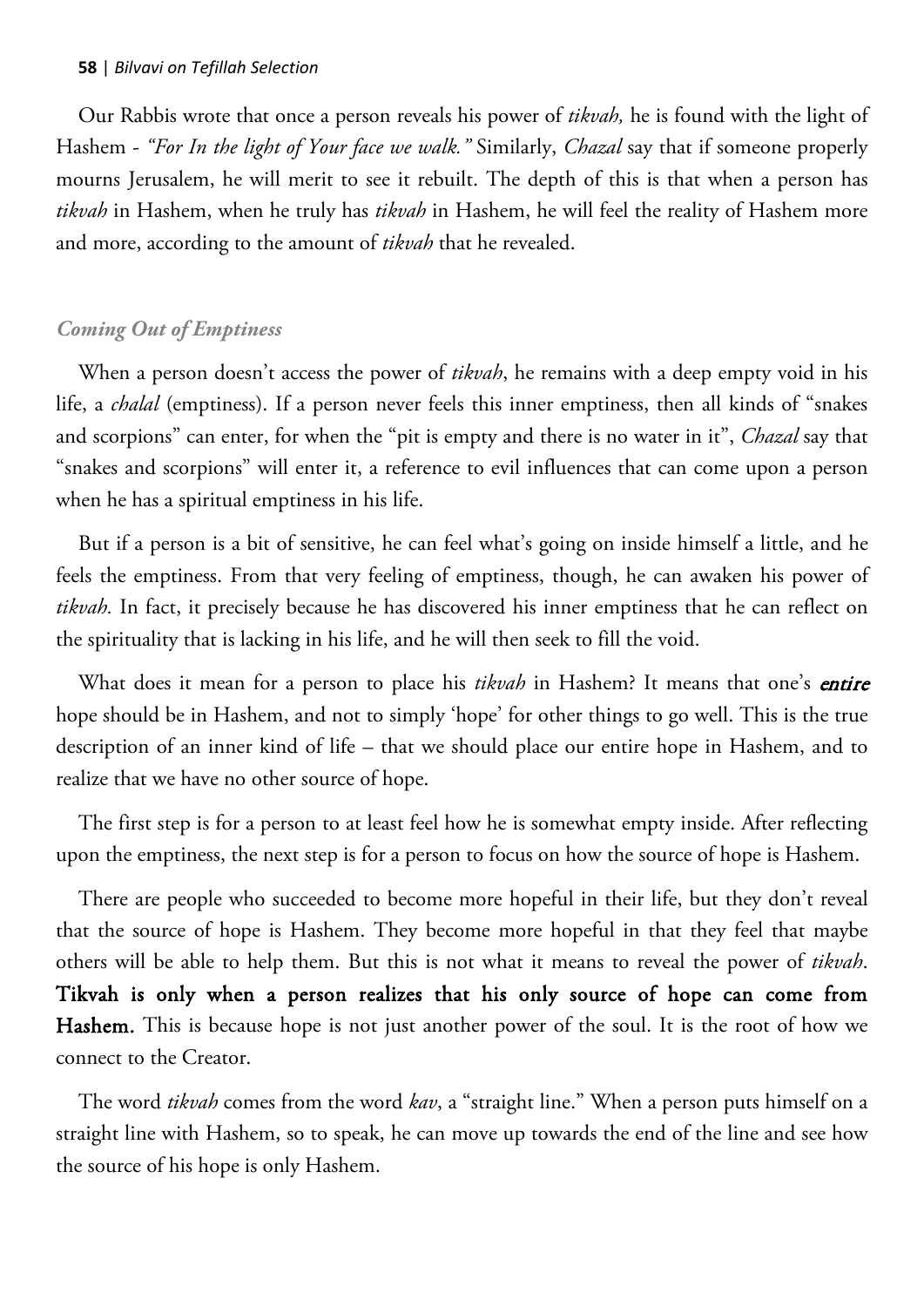### *When We Feel Like We Are Missing Things In Our Life*

If a person ever feels that he's missing something in his life, he should know the following. Whenever we feel lacking in our life, the only thing we are really lacking is to feel Hashem as a reality in our life. Any feeling of lacking in our life can only stem from a lack of feeling Hashem. So if we ever feel like we lack something, it is a reminder that we lack one thing alone: that we need to feel Hashem as a reality in our life. If the reality of Hashem would fill our heart, we would never feel lacking at all about anything.

So when we feel like we are missing something in our life, we need to make a deep reflection and ask ourselves where this feeling is coming from. Why do I feel like I am missing such and such in my life? *It can only be because I am missing the feeling of the reality of Hashem in my life.* After reaching this conclusion, use your power of *tikvah* and place your hope in Hashem that it is only He who can fill the emptiness you are feeling.

The words here are really simple, but at the same time, they are very far from most people in this generation. Most people feel that they are missing things in their life and they feel somewhat empty inside, but they often do not know what the source of the emptiness is. We must be able to feel what the source of all inner emptiness is. The soul inside us is never satisfied with any of the things found on this world, for it comes from Above.

### *In Conclusion*

This is a description of an inner life. The opposite of this are those who are deemed hopeless, the slanderers, whom we *daven* about in *Shemoneh Esrei* that they have no hope – אל ולמלשינים .תהי תקוה

The inner way to live life is to continuously place our hope in Hashem, and only in Hashem. When we continuously place our hope in Hashem, we will then feel Him more and more in our heart. When the reality of Hashem fills the entire heart, one has *d'veykus* (attachment) with Hashem, and it is then that he is truly considered to be alive, as it is written, 'בה הדבקים ואתם .אלוקיכם חיים כולכם היום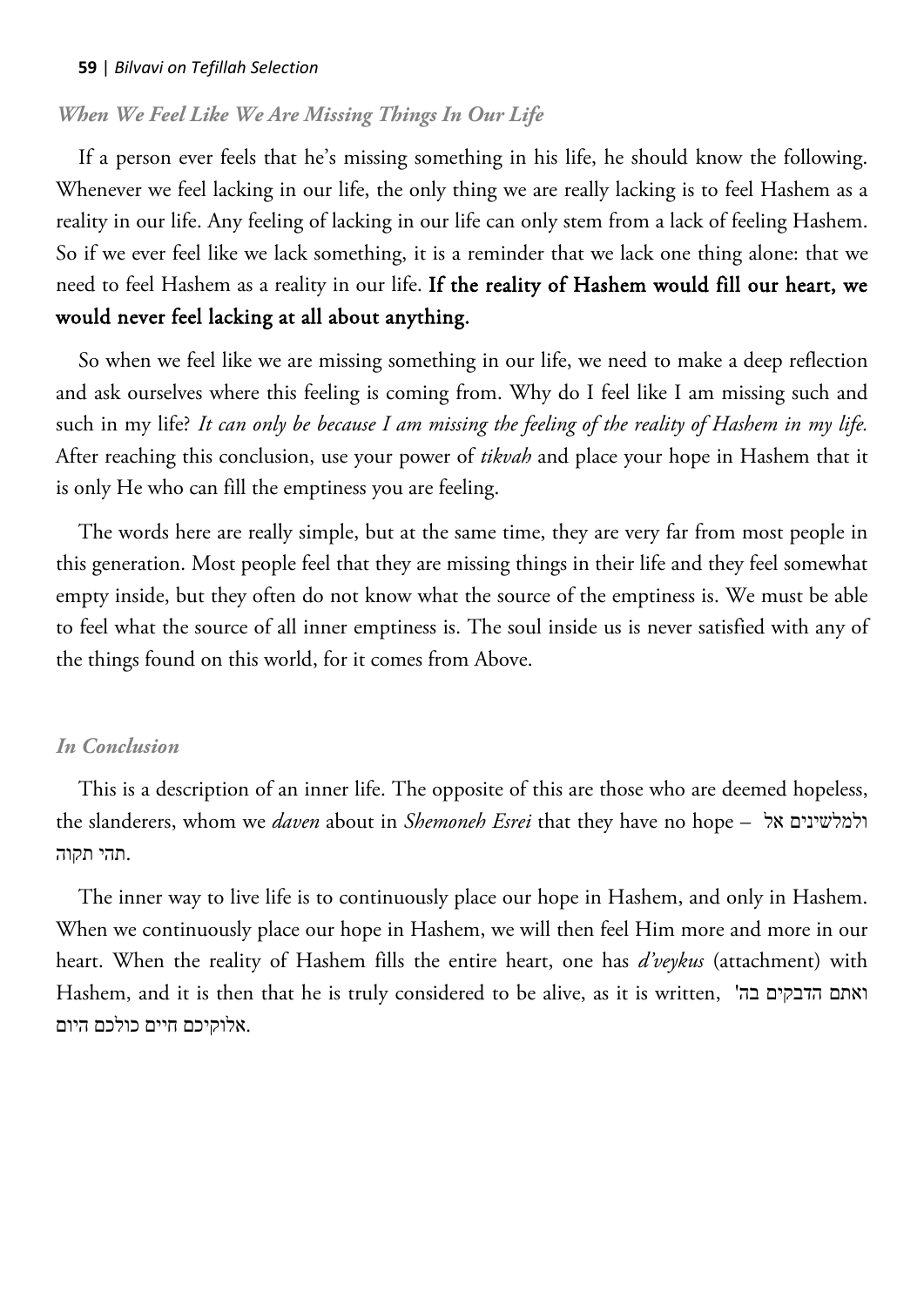# תפילה 101 מינים.כופרים *101 | Living From Our Emunah*

### *Those Who Don't Believe*

We *daven* in *Shemoneh Esrei*, תאבדו כרגע המינים וכל – that those who deny Hashem should be destroyed. Someone who denies Hashem (a *"min*") is liable to the death penalty, and in the times of the Gemara, he would be put to death. On a deeper note, though, someone who denies Hashem is already considered to be dead, because he lives a deathlike kind of existence.

Our whole life-sustaining energy, our *chiyus*, comes from having *emunah*; as it is written, *"And the righteous man shall live by his faith."* We need *emunah* in order to live. Someone who doesn't believe in Hashem not only forfeits his *emunah* – he has basically forfeited his life. Since he has cut himself off from having *emunah*, he has cut himself off from his Source of life. So his death penalty is not a punishment – it is rather a direct result of not having *emunah*.

A person who doesn't believe in Hashem, at his worst level, is called a *min* or a *kofer*, a complete denier of Hashem. Most of us, however, who keep Torah and mitzvos, do not ever sink to such a level as to outright deny Hashem. But, deep down, even those who keep Torah and mitzvos struggle with their *emunah*.

*Chazal* say that Noach was someone who "believed, yet didn't believe." He believed in Hashem, but he was somewhat weak in his *emunah*. This can be applied as well to most of us who keep Torah and mitzvos.

We believe in Hashem, of course; in our minds, we all believe in Him. But often, the knowledge about Hashem in our minds has not yet been internalized in our heart. *"And you shall know today, and you shall return the matter to your heart*." The *emunah* that we know in our mind must become internalized in our heart.

The Ramban says that there are two levels of belief – *Emunah* (faith) and *Bitachon* (reliance). *Emunah* is what we know of Hashem in our minds, and *Bitachon* is when we internalize it in our heart and we actualize our *Emunah*.

If a person does not seek to constantly work on his *emunah* each day of his life, if he does not try to instill *emunah* in his heart, then his *emunah* will be weak. He will be someone who "believes, yet doesn't believe." This is in spite of the fact that he grew up on the knees of Torah and mitzvos. He might know in his mind about Hashem, but he does not necessarily feel that way in his heart….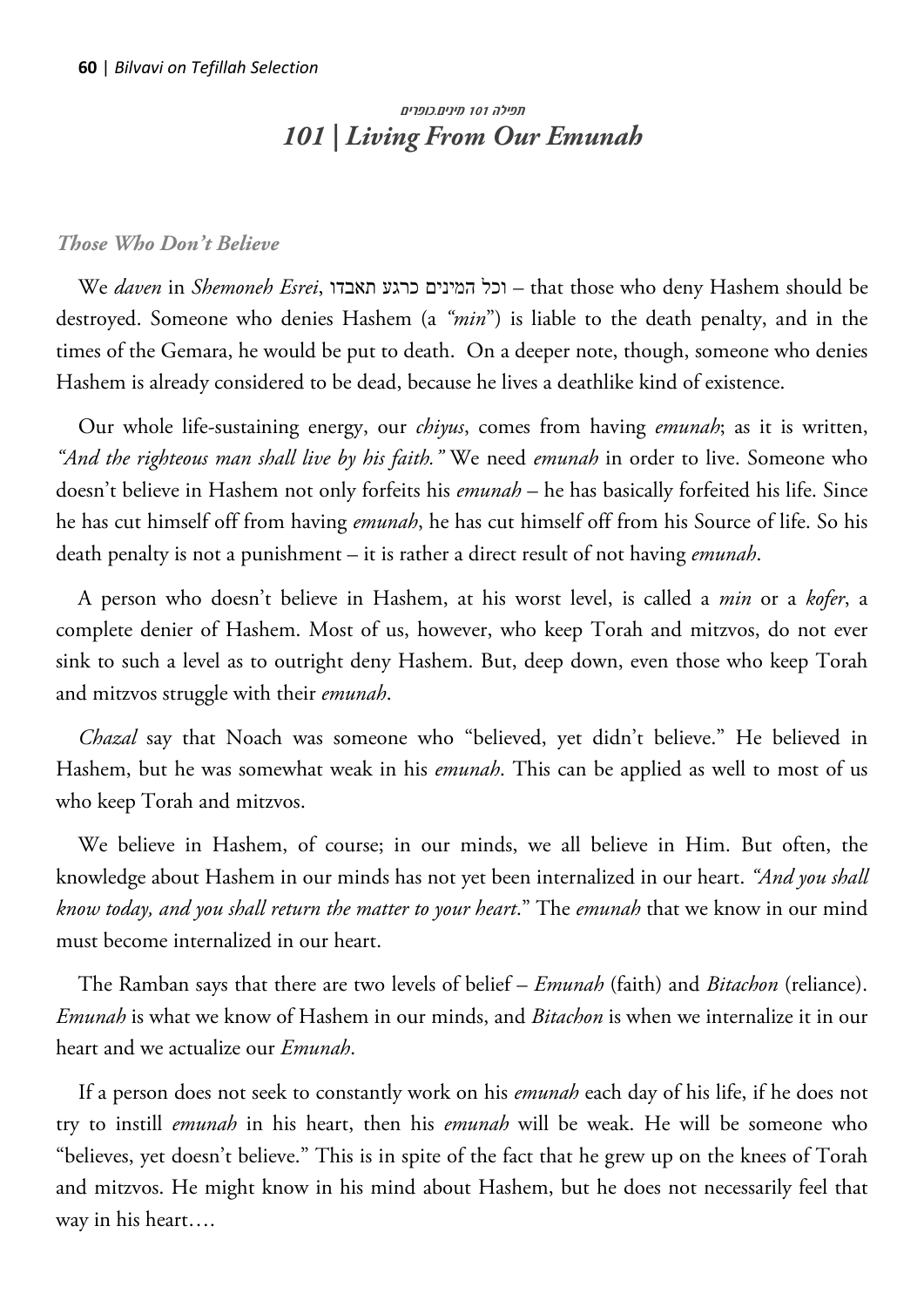### *The Contradiction Inside Us*

If a person really thinks about it deeply, he can discover that there is actually a tremendous contradiction going on between his brain and heart.

For example, a person might know, intellectually, that Hashem is the Provider of the world, yet he still worries about how he will have what to eat tomorrow. *Chazal* say that such a person is of those who are weak in their *emunah*.

A person knows, intellectually, that everything is from Hashem, yet he still can have an angry outburst. *Chazal* say that an angry person is like someone who commits idol worship; what is the connection? It is because someone who gets angry has temporary lost his belief in Hashem, which is the same idea as idol worship, in which a person loses belief in Hashem. No one will become angry directly with Hashem, *chas v'shalom*; usually, when a person gets angry, he doesn't get angry with Hashem. But he doesn't attribute how everything comes from Hashem. In that sense, it is as if he is committing idol worship.

If a person doesn't seek to work on his *emunah* day by day, by default he will naturally encounter contradictions between his mind's knowledge with what he feels in his heart. He won't feel in his heart the *emunah* that he knows of in his mind. A person must make a selfintrospection and become aware of this contradiction going on inside himself. He must realize that although he knows in his mind that Hashem runs the world, his heart doesn't feel that way yet. He does not yet feel his *emunah*; it hasn't yet been internalized.

Of course, we are all *maaminim* (believers), but often it's only in our brains, and we don't feel *emunah* in our hearts. The Steipler zt"l said that there are many levels to *emunah*; there are rooms within rooms to *emunah*.

The first commandment was, *"I am Hashem your G-d."* This commandment was the root of everything; Rav Saadya Gaon says that it contained the entire Torah. It is because *emunah* in Hashem is where we get our vitality in life from. If a person lives from his *emunah*, he lives the level that we were at Har Sinai. He is connected to the level of being at Har Sinai. The Torah that he learns is the kind of Torah that we received at Har Sinai, a Torah connected with *emunah*. But if a person doesn't have *emunah*, even if he always learns Torah, his Torah learning isn't connected with the level of being at Har Sinai.

If a person never reflects, then it's very possible that all of his "*emunah*" is only intellectual. He might even think that *emunah* is just one of the 613 mitzvos, and he doesn't realize how central *emunah* is to our life. He views "*emunah*" as just another fact of life, and he is unaware that *emunah* is the very root of our life-sustaining energy.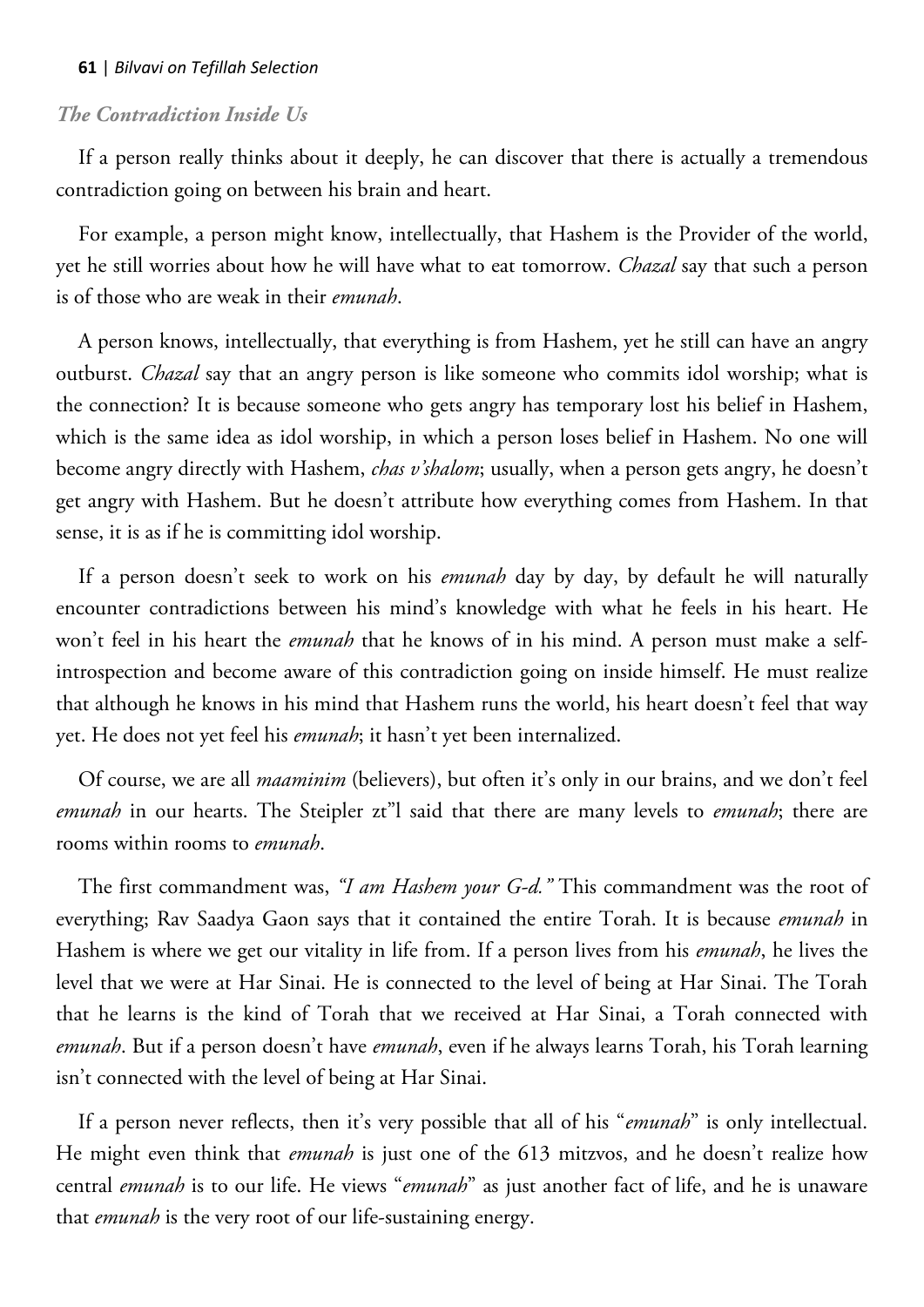We need to work every single day on our *emunah*! *Emunah* cannot just be another random piece of information to us. It is not a side thing. It's the root of everything!

We know that the greatest mitzvah is learning Torah. But does that mean that *Emunah* is not as important? Torah is greater than all the mitzvos, but *Emunah* is the root of the Torah!! Without *Emunah* we do not really have Torah. The Torah that we learn must be connected to Har Sinai, in which we had revealed *emunah*. *Chazal* say that if someone says that Torah is not from heaven, he is a denier of Hashem, in spite of the fact that he learns Torah. Because learning Torah isn't enough. It must be preceded with *emunah*.

### *Working On This Practically*

It must be very clear to you that *emunah* is the very root of all life-sustaining energy. We must each take notice of the contradictions between our brain and heart and see that our heart still doesn't feel the *emunah* that we know of in our brains. And we must seek to instill *emunah* in our heart.

First, clarify to yourself that *emunah* in Hashem is the reality of our life, that it is the root which sustains us.

After that, notice the contradictions going on between your brain and heart. Think into all the situations of your life in which you don't yet feel *emunah* in your heart.

For example, if you get angry, it should bother you that you haven't yet internalized *emunah* in your heart. It should bother you that although you know in your mind that you need to have *emunah*, your heart still doesn't feel *emunah*, and that is why you were able to get angry. But do this in a constructive way: now that you feel bad about it, this can spur you on to improve yourself to work on bringing *emunah* into your heart.

You need to work on how your *emunah* can be felt in your heart. The *emunah* which you should seek is not a brainy, "intellectual" thing, and it is not "inspirational". It is not an "emotional" thing either. Rather, it is what you *internalize* in your heart. When you internalize your mind's *emunah* into your heart, your actions will then reflect what you have internalized.

#### *Where We Get Our Energy From*

There is another point now which we will discuss, and it a point that is even more hidden than what was discussed until now.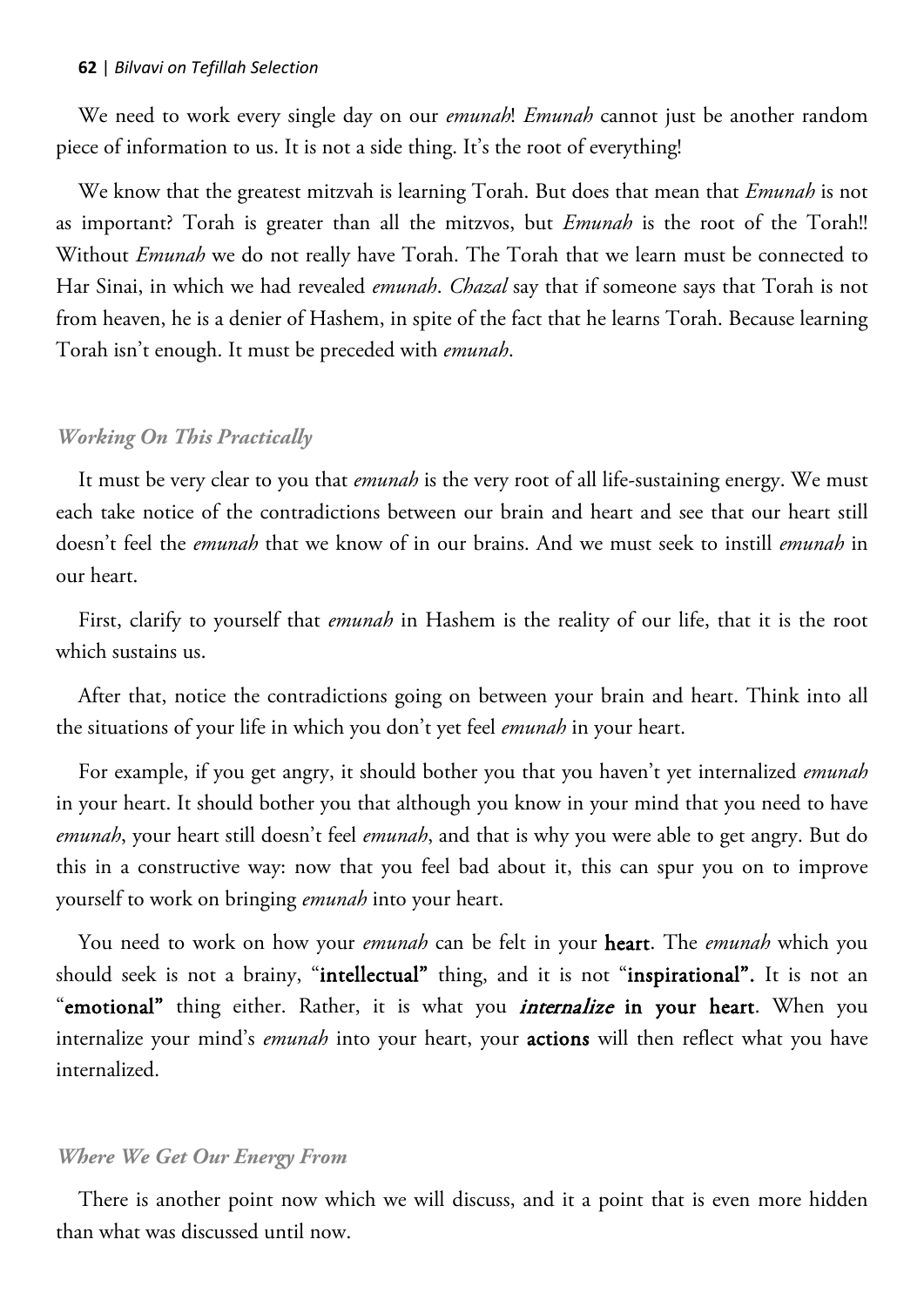Ever since Hashem breathed a spirit of life into man, it has been the nature of man to seek vitality (*chiyus*). Every person has a will to feel alive. All people want to be alive and to feel alive, and in that aspect, we all share a common denominator. But the difference between one person and another is in *how* alive a person is, as well as *from where* he is getting his vitality in life from. Any person who seeks truth should become aware of this concept.

We each have to reflect on where we are getting our *chiyus* from. Understandably, we also have to reflect on how much we are keeping the mitzvos and to make a necessary *cheshbon hanefesh* (self-accounting), but such reflection is still only addressing the outer aspects of our life, our *chitzoniyus* (external layer). The inner kind or reflection we need to make is on our *penimiyus* (inner layer): "From where am I getting my *chiyus* from?"

A person who hears about this might respond, "What kind of question is this? Of course I have *chiyus*. I learn Torah, I *daven*, and I do all the mitzvos. That is where we get our *chiyus* from." But if a person really thinks about it, he can discover from what he truly derives his *chiyus* from in life…

Everyone is getting their *chiyus* from something. Some people are getting their *chiyus* from their cup of coffee in the morning! Others get their *chiyus* from a compliment they received from someone that day, or from hearing a "Good Morning". Others get their *chiyus* from a good meal they enjoyed that day; or from a fiction novel they are reading; or from a nice picture they looked at that day which was pleasing to the eye.

People get their *chiyus* from these things! But this is not true *chiyus*! Most people do not have a real *chiyus* in their life. They get their *chiyus* from various kinds of superficial pleasures. There are others who do seek *chiyus*, but they seek it with pursuing physical gratification or with running after honor. This is also a superficial kind of *chiyus*.

If a person is a bit more spiritual, he gets *chiyus* from his *davening*. This is wonderful, but it's not enough. If a person is even more spiritual, he gets *chiyus* from learning, and if he is even more spiritual, he gets *chiyus* from learning for many hours on end. Maybe he gets his *chiyus* from a penetrating insight that came into his head when he learned in his morning *seder*. All of these things are wonderful, but they are not yet true *chiyus*!

We must derive *chiyus* from keeping the mitzvos, because it is Hashem's will that we do the mitzvos. And we must derive *chiyus* as well from learning Torah, because it is Hashem's Torah. But even if we get *chiyus* from mitzvos and Torah learning, there is a more inner source of *chiyus* which we need. We need to mainly get chiyus from our very emunah in Hashem. *"And the righteous man shall live by his faith."*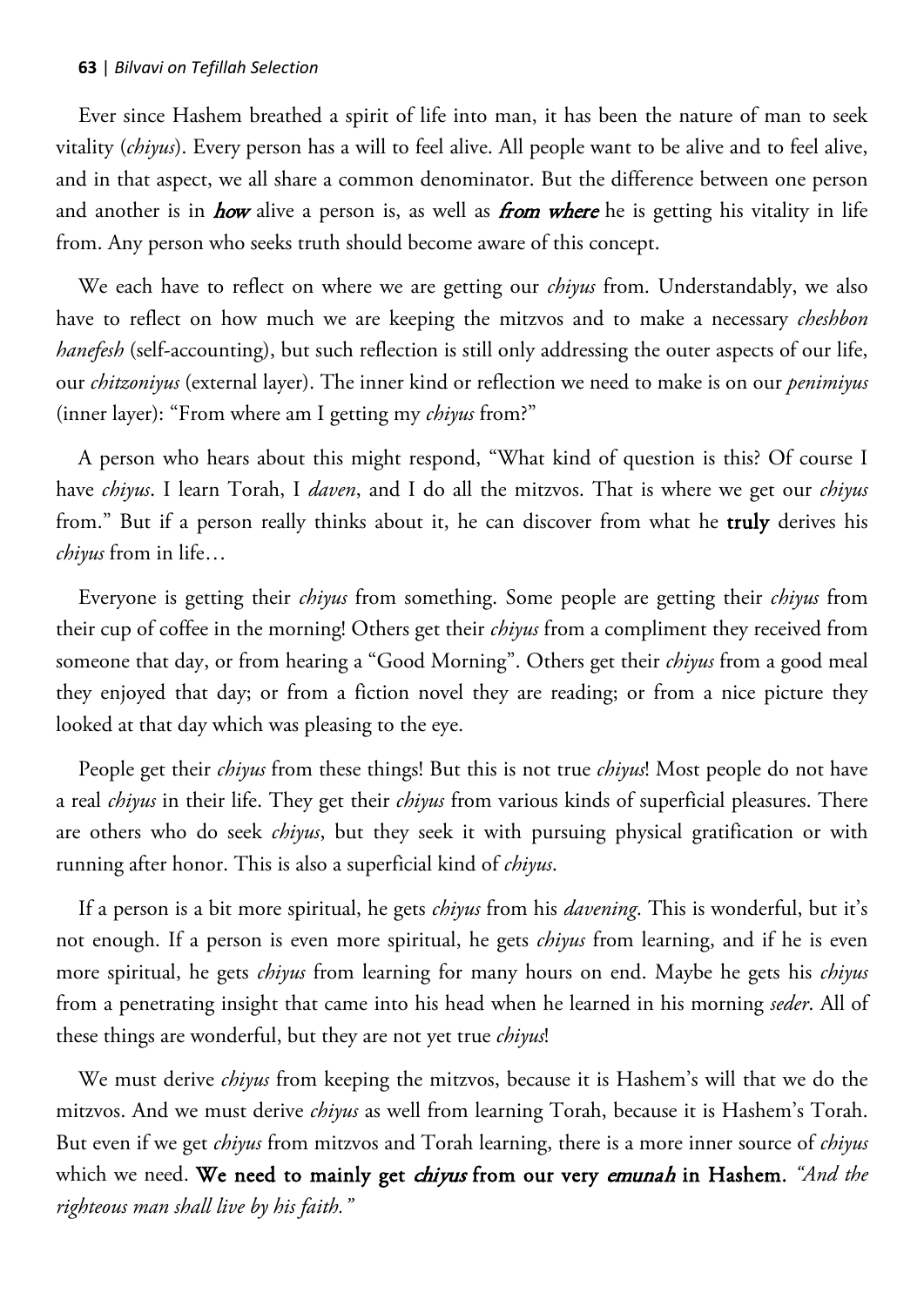We can get *chiyus* from the very fact that there exists a Master of the world. It is very possible that a person lived his whole life and he had *emunah*, but he didn't get *chiyus* from his *emunah*! Even if he believed in his mind about Hashem's existence, and even if he enabled that knowledge to penetrate into his heart, it is still possible that he doesn't derive *chiyus* from his *emunah*.

A person should therefore ask himself: "What makes me feel more alive? If I feel good from eating a certain kind of food I enjoy, or from a nice compliment I receive, or from a song I enjoy listening to, why don't I feel *chiyus* just from hearing the mention of Hashem?" It is written, *"To Your Name and to Your remembrance, my soul desires."* Knowing that Hashem exists is not just a piece of knowledge; it is the source of all our energy!

This is what it all boils down to: if someone derives *chiyus* from knowing about Hashem.

Many people seek spirituality, and there are others who take their spirituality further and they seek to derive *chiyus* from Torah and mitzvos. This is a true kind of search, but, it's very possible that a person is very "spiritual", yet he is missing the main source of *chiyus* to have in life. A person needs to get *chiyus* from his *emunah* - from just knowing that there is a Master of the world.

A person might even be getting his *chiyus* from learning Torah, but he doesn't necessarily get *chiyus* from knowing that there is a Master of the World. This is the meaning of the prophecy, *"[Even] those who hold onto Torah do not know Me."* 

The real way that our life is supposed to look like is, that when a person gets up in the morning, he gets *chiyus* from saying *Modeh Ani*; not just to "know" that there is a Master of the world, but as a knowledge that he can feel and sense. It is a knowledge that gives us pleasure. It is not just an abstract kind of knowledge that a person knows about from learning *sefer Daas Tevunos* of the Ramchal; it is a kind of knowledge that can be very pleasurable to us, and it must become the source of where we get our *chiyus* from.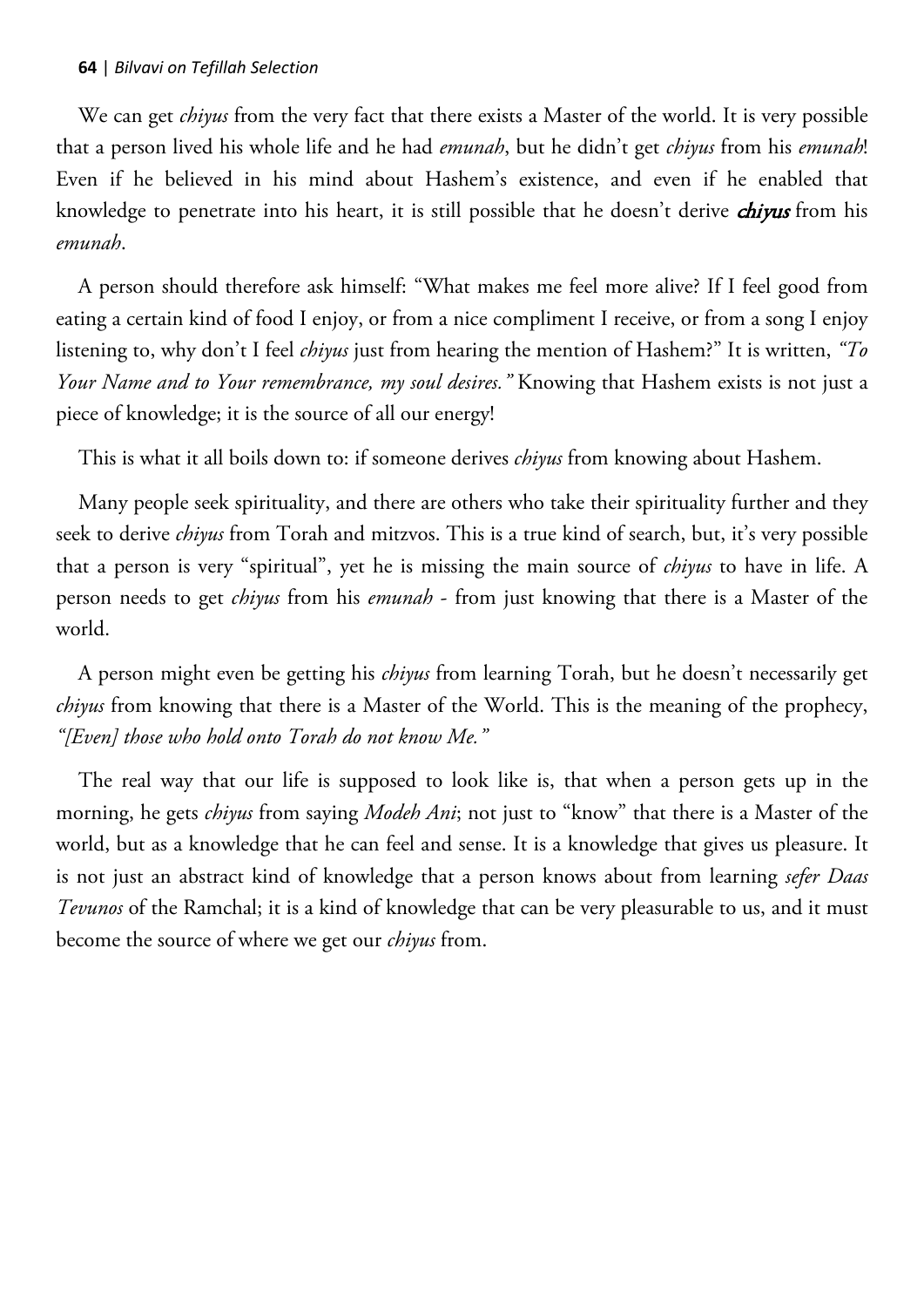# תפילה 107 על.הצדיקים.ועל.החסידים *107 | Your True Identity*

## *The Difference Between A Tzaddik and a Chassid*

**."החסידים ועל הצדיקים על** "- We *daven* here for the protection of the *tzaddikim* (the righteous) and the *chassidim* (the pious).

What is the difference between a *tzaddik* (righteous person) and a *chassid* (pious person)? This is an age-old question, and our earlier *sefarim* give different answers.

The general answer to the question is, that a *tzaddik* does what is required of him according to the *Halacha*, while the *chassid* is person who goes beyond the letter of the law.

The Maharal has a different answer. He answers that a *tzaddik* serves Hashem out of fear, which is *shelo lishmah* (not for the sake of Heaven) while a *chassid* serves Hashem out of love, which is *lishmah* (for the sake of Heaven).

Rav Chaim Vital offers a different approach. He writes that a *tzaddik* still contains some degree of evil in himself, while a chassid is someone who has totally purified himself from any traces of evil, by cleansing himself out from any vestige of bad *middos*.

A similar concept is written about in *Sefer Tanya*, but with slightly different terminology: a perfectly righteous person does not even have to fight his *yetzer hora*, while a more average person still has fights with his *yetzer hora*. The first kind of person is called a *tzaddik* (righteous person) while the second kind of person is called a *beinoni* (average person).

We will focus here on the third approach, the approach of Rav Chaim Vital, which is that a perfectly righteous person is someone who has removed himself from all bad *middos*, and thus he is completely purified of evil, while a person who is not as righteous is someone who still struggles with his bad *middos* and thus still has some traces of evil going on inside himself.

### *Free Will, Above Free Will, and Below Free Will*

This approach of Rav Chaim Vital is explained extensively by Rav Dessler zt"l, in sefer *Michtav M'Eliyahu*, who writes as follows: Every person contains within himself a "*chassid*", a point of total purity, as well as a point of "*tzaddik*", a point which still struggles with evil, and a point in which he usually succumbs to evil.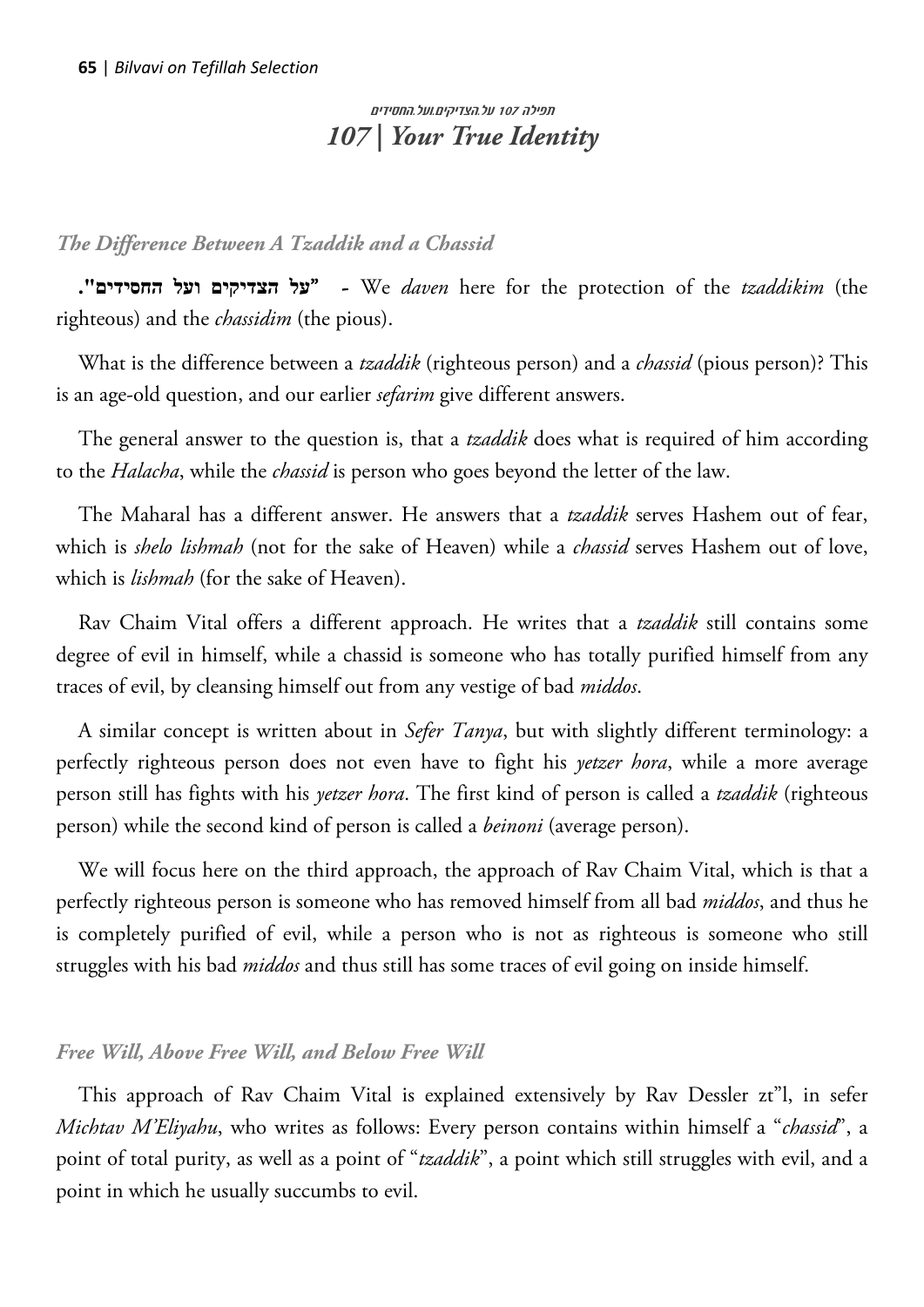Rav Dessler further writes that we have a point of free will in ourselves – the power to choose between good and evil – which is the lower part of our self; and we also contain a higher power in ourselves, the point that is "beyond free will", a point in which we see clearly what the right thing to do is, where we don't have to struggle with evil. Our lower point, our point of free will, is called the "*beinoni*" within us, and our higher point, which is above our point of free will, is called the "*tzaddik*" within.

Rav Dessler continues there that we all have situations in life in which we struggle with making the right choices, and this is where we exercise our point of free will. We also have situations in life in which we never have to "choose" what the right thing is, because we see clearly what the right thing to do is, and it comes to us naturally. Each person has a different situation in life, and therefore, something which is a difficult test to Reuven might not be a test at all to Shimon, while the areas which test Shimon are not a test to Reuven. In addition, we all have a third part of our life, in which evil is mainly dominant, and this is "below" our point of free will, because there are parts in our life which we are naturally drawn towards the evil [and it is almost impossible for us to overcome these areas of evil].

In summary, these are the three parts to our self – our point of free will (in which we have an even struggle between good and evil), our point of above free will (in which we always do the right thing), and our point of below free will (in which we are powerfully drawn towards doing the wrong thing).

### *Nefesh, Ruach, and Neshamah*

In similar terms, man has three layers of his soul – *Nefesh* (the lower part of our soul) *Ruach*  (the middle point of our soul) and *Neshamah* (highest part of our soul).<sup>17</sup>

The *Nefesh* is the part in us in which we experience a pull towards evil, specifically the areas in which we usually succumb to the evil. Our *Ruach* is our point of free will, areas in which we are faced with an equal challenge to either choose good or evil. Our *Neshamah* is our point of total good, the areas in our life in which we never choose evil and we always choose good.

## *The Viewpoint From The Nefesh*

 $\overline{a}$ 

If a person views himself as a Nefesh, then he experiences life through the prism of *Nefesh*. He focuses on the areas in which he always succumbs to evil, and thus he comes to despair, because

*<sup>17</sup> There are also two parts that are "above" the soul, and these are called the Chayah and the Yechidah.*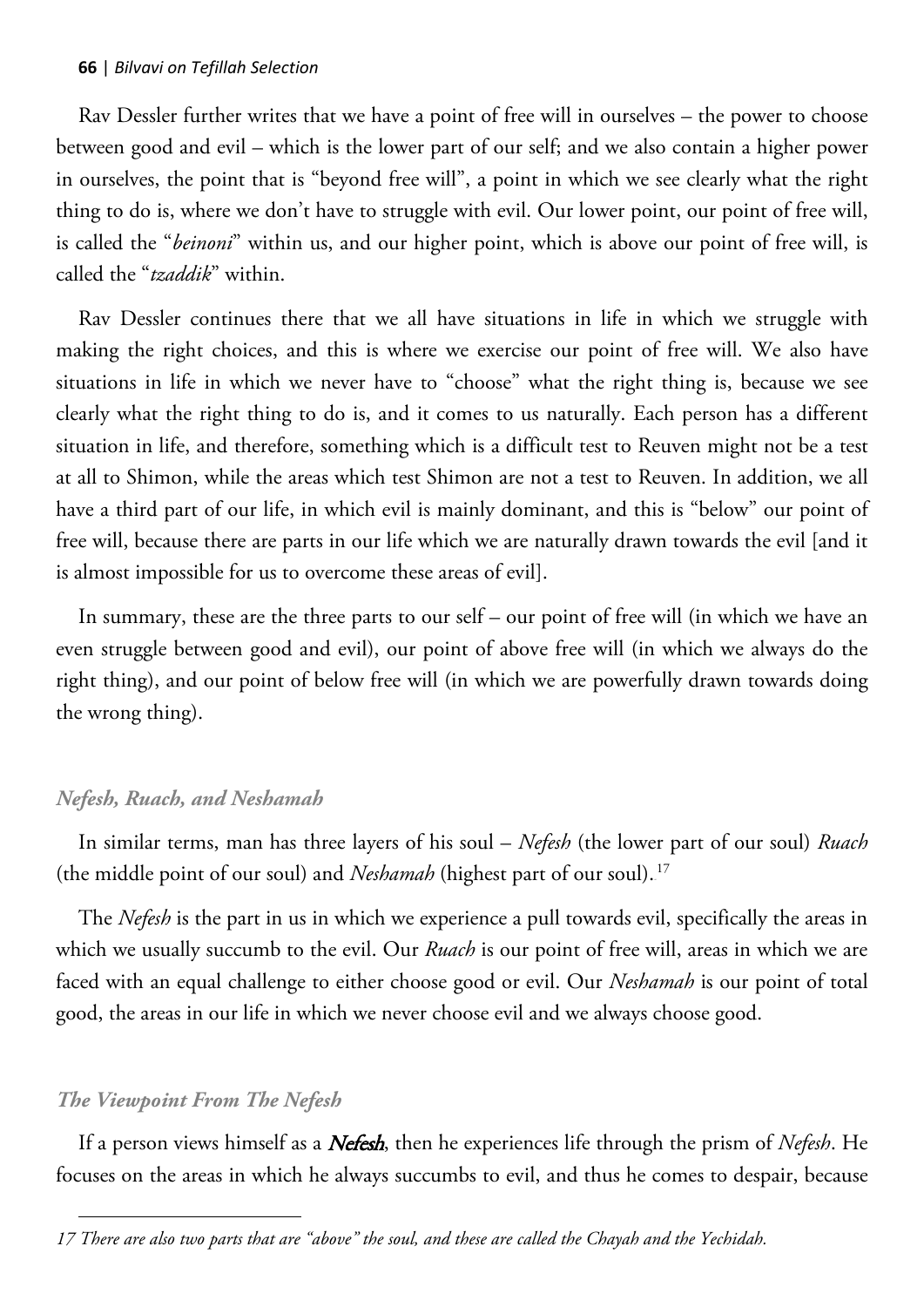all he sees are his spiritual failings. The despair that he feels in his life can either be taking place in his conscious state, or it can be taking place only subconsciously, but either way, he is in a state of total despair towards his spiritual situation, because all he sees are the areas in which he always succumbs to evil.

He identifies himself as a *Nefesh*, and the *Nefesh* cannot free itself from evil temptations that come its way, so what will happen? He gives up on ever overcoming his *yetzer hora*, and he becomes lethargic; he doesn't care anymore, because he knows that he fails so many times anyway. He becomes broken inside and gives up on ever attaining spiritual progress.

This is what happens when a person doesn't know how to identify beyond the level of *Nefesh*. He feels that evil dominates his life, so he becomes hopeless and gives up. He feels like a slave to his temptations, and as *Chazal* say, "A slave does as he pleases." He feels helpless when it comes to trying to fight the various temptations of his *yetzer hora*.

He identifies evil as being his main place in life which he can't get past. Of course, he might be aware, intellectually, that there are higher parts to his soul, such as his *Ruach* and his *Neshamah,* but that doesn't necessarily mean that he identifies himself with those higher parts of himself. In the actual way that he identifies himself, he perceives himself as a "*Nefesh*" – a helpless human being who always succumbs to the evil temptations of the *yetzer hora*.

### *The Viewpoint From The Ruach*

There are also people who identify themselves mainly through the prism of their Ruach, meaning, they are always in touch with their power of free will and they are aware that there is a lifelong battle with the *Yetzer Hora*.

However, the problem with this kind of person is that he cannot go beyond his point of free will. This is a kind of person who is constantly battling his *yetzer hora*; although it is commendable that he fights with his *yetzer hora*, the problem here is that his life is like one long war that never ends. It is wonderful that he keeps accessing his free will to choose good and not listen to his *yetzer hora*, but a person should know that life is not just about fighting the *yetzer hora*. Our life cannot be one long war; we need rest sometimes.

For example, we have the six days of the week, and then we have Shabbos, which is the time for *menuchah*, to be serene. When it comes to time, we understand that there is a time for *menuchah*, which is Shabbos. But what is not so known is that our soul as well needs *menuchah* as well. This is the depth of the statement of *Chazal*, "A Torah scholar is called Shabbos." A true Torah scholar is someone who has an inner peace, a point in his soul in which he can find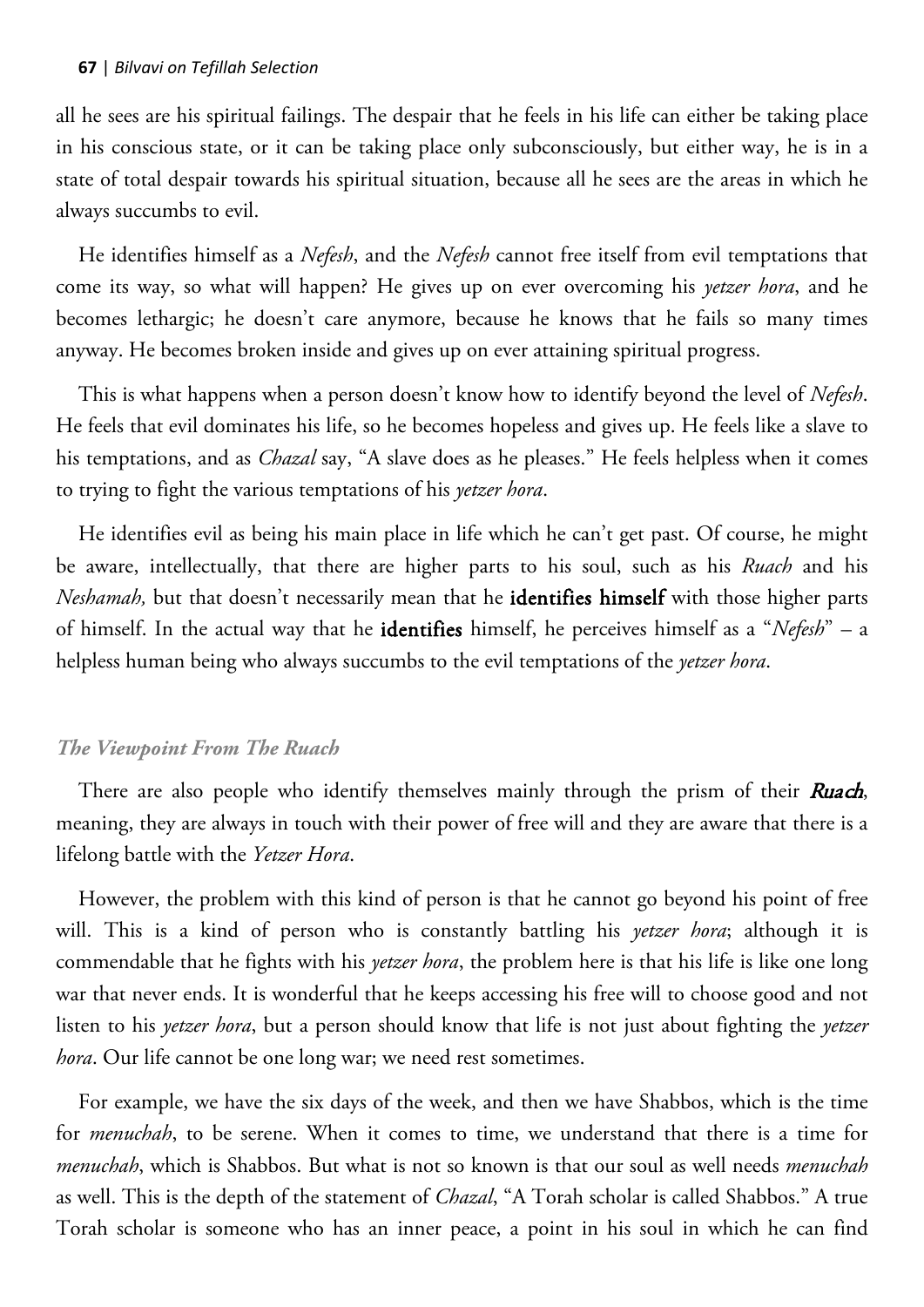serenity from all the troubles of life. It is the inner point in the soul that is called *menuchah*  (serenity).

#### *Attaining Menuchah\Inner Peace*

How indeed do we get *menuchah* (serenity)? Do we get it through going to sleep on a bed…?

We need real *menuchah* on this world. The *Chovos HaLevovos* writes that our life consists of a lifelong battle with our *yetzer hora*. But that doesn't mean that we can never have *menuchah*! We need to find *menuchah* sometimes, so we can rest from our struggles.

*Menuchah* is the power we can receive on Shabbos. But we have a *yetzer hora* too on Shabbos; so how can we get *menuchah* through Shabbos? If someone has never thought about this, then any *"menuchah*" he has from Shabbos is not real *menuchah*; it is just laziness, which is not real *menuchah*.

Let us reflect on this. What, indeed, is the difference between the weekday and Shabbos? How does Shabbos give us *menuchah*?

The truth is that *menuchah* does not come automatically to us just from Shabbos. It is accessed through a deep place in our soul. It is when a person identifies himself with the point above his free will. This is the meaning of the "*Neshamah Yesairah*" (extra soul) we have on Shabbos – it is referring to the secret of *Menuchah*. (Understandably, there are levels to how much one can reach it).

The purpose of Shabbos is to give us *Menuchah*, for a person to identify himself as the pure point in the soul that is above free will. But during the six days of the week, one should not live completely in his point of *Menuchah*; if he does, he is just acting sleeplike, and his *Menuchah* is imaginary. During the week, we must deal with our various struggles. Only on Shabbos are we meant to access the point of *Menuchah,* in which we identify our point of above free will.

What is the *Menuchah* we have on Shabbos? It is not simply so we can sleep in order to have more energy for the rest of the week. That is the superficial outlook, and it is a very, very superficial kind of *Menuchah.* Shabbos is rather the time in which we can connect ourselves and identify ourselves with the point in our soul that is above our free will, the inner point in the soul which is totally pure and always chooses good. On Shabbos, we are able to feel that there is an inner point in our soul which rests from all the spiritual wars that we go through doing the week; we can fee that point in us in which no evil can penetrate, because it is totally good.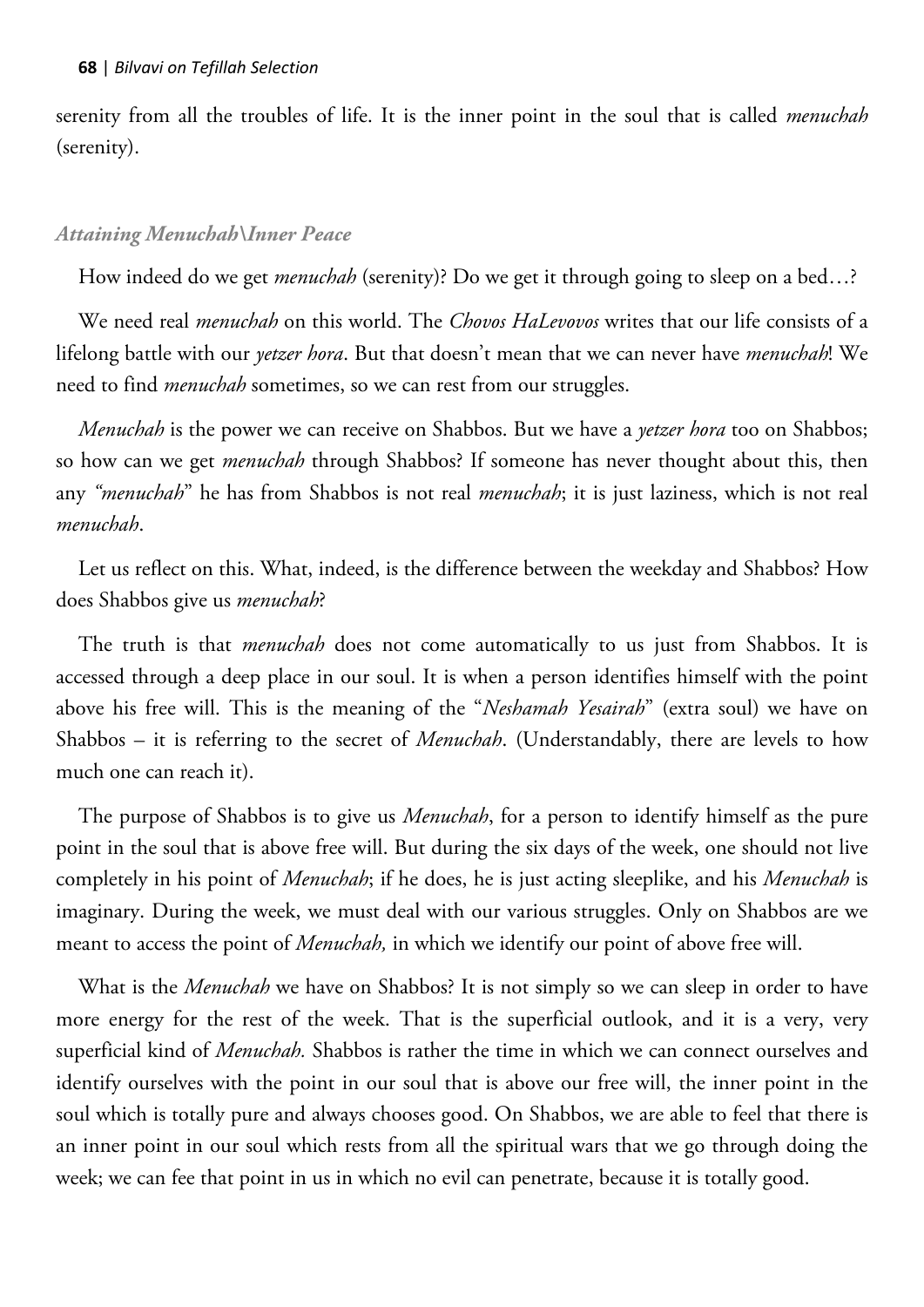However, in order to reach such an inner place in our soul, we need to reflect and identify the three layers of our soul – our *Nefesh*, *Ruach* and *Neshamah*. Reb Yeruchem Levovitz zt"l said that our entire *Avodas Hashem* is based on recognizing the forces in our soul. We must be very clear in the areas of our life in which evil is mainly manifest, the areas in which choose between good and evil, and the areas in which we naturally act good because we don't have to choose.

For example, let's say a person is aware that he has a problem with *gaavah* (haughtiness). If a person identifies himself simply as a *Nefesh*, then he thinks, "I am a *baal gaavah*", and if he comes to feel lowly towards himself about it, he will develop an unhealthy feeling of low selfworth, which is called *shiflus*. Instead, what he should do is become aware of his shortcomings, but he can work on nullifying his ego more and more, and then he will be able to identify himself with the point that is beyond his pull towards *gaavah.*

### *When To Access The Point of 'Menuchah'*

However, we must only access this pure point in our soul of above-free will only at certain times. We must not live in it all day. The general idea is that we need to develop in ourselves a place of *menuchah* in our soul, which we can keep returning to after we encounter any spiritual struggle.

We must realize that although we have a lifelong battle with the *yetzer hora* – as the *Chovos HaLevovos* writes – and each person has his own particular struggles in life with his *yetzer hora* – we must at the same time be able to get in touch with our inner point of *menuchah,* so that we will have a place to "rest" from our battles sometimes.

Shabbos is the main time where we can feel this *menuchah*, but even during the week, we need to access it as well, though not as much. Even during the week, we need to uncover some degree of *menuchah*. This is hinted to when we say each day the *Tefillah* of the "*Yom*": "Today is the first day of the Shabbos." There is some degree of Shabbos which can be found even during the days of the week. It is the point of *menuchah.* The main time to access *menuchah* is Shabbos, but even during the week as well, we need to access it at times.

### *Feel Your Inner Point of Serenity, Every Day*

Practically speaking, every day, we need to have some time aside to feel our inner point of *menuchah* - in which we feel the purity of our *neshamah*, which contains nothing but "*splendor and joy in His palace*."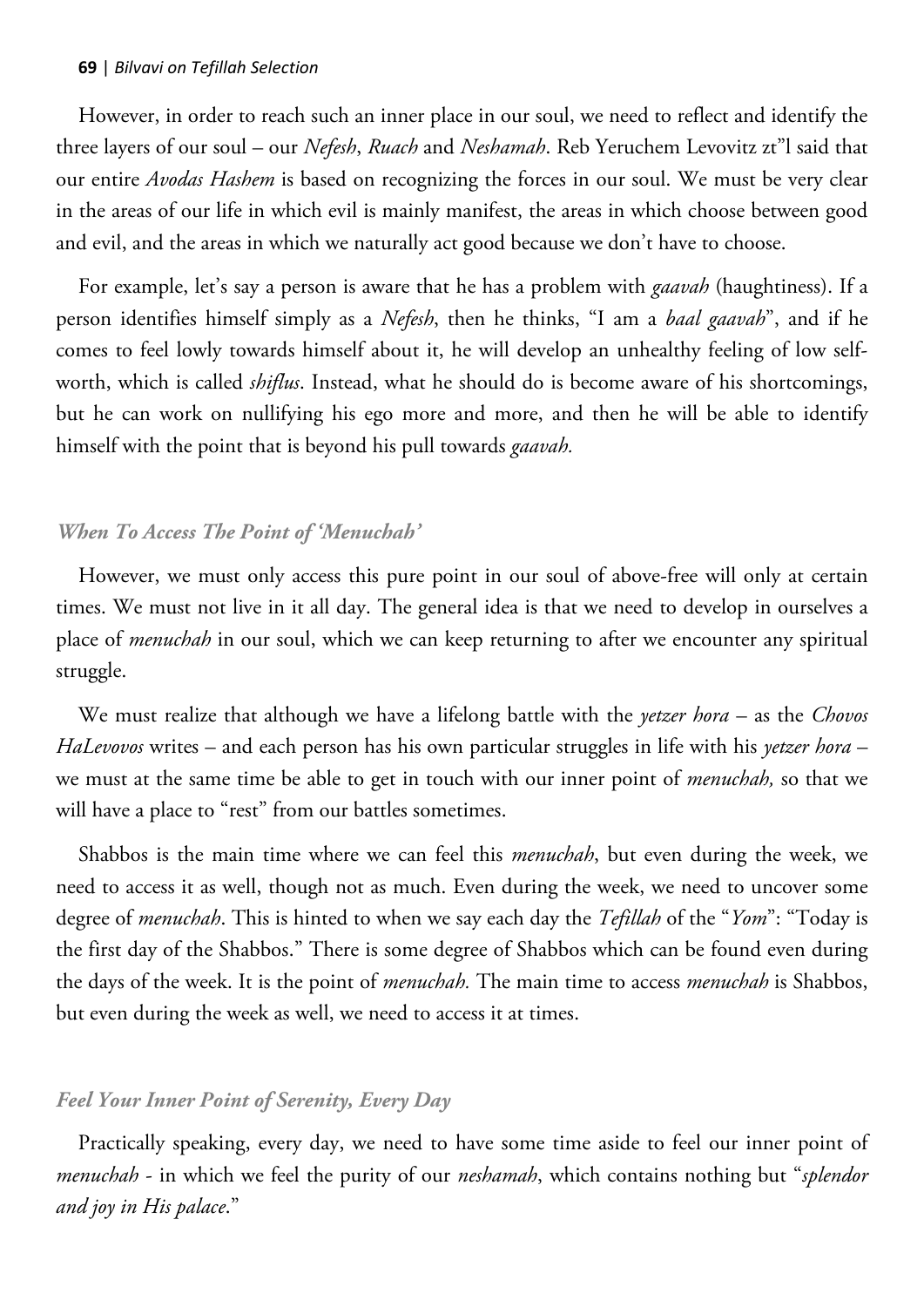Every day, we must be able to connect ourselves somewhat to this inner place in our soul; but as we said, this should not be practiced for the entire day, because there is a concept that the weekday should not be made into Shabbos.

### *Shabbos – The Time of "Rest"*

On Shabbos, we have *menuchah*. People simply understand that *menuchah* on Shabbos means to rest from work, and indeed, this seems to be the implication of *Chazal*, that on Shabbos we have to look at all your work as if it is done. But there is a lot more to the *menuchah* of Shabbos than just physical rest from working.

It is the time in which we can connect to the inner place in our soul, the point in our soul which is completely good – our *Neshamah*, which is above our *Nefesh* and *Ruach*. We must connect, inwardly, to this point in our soul. We can then use that point to nurse from it a deep attachment with Hashem, for all our life.

#### *In Conclusion*

If a person never reflects about these concepts, he lives an animalistic kind of life. We must realize the source of our vitality, mainly on Shabbos, and at times during the week as well. But the point is that we have to realize that life is not just about struggles with the *yetzer hora*. We need some *menuchah* as well from our struggles and wars, and for this we have Shabbos. Our life cannot be one long war that never ceases.

Those who are involved deeply with their *Avodas Hashem* must understand this point very well. Although it is true that "A stubborn person is successful", as the Vilna Gaon says, still, being stubborn in *Avodas Hashem* is not all there is to *Avodas Hashem*. We must all recognize the point in us which is completely good, the point in us which never struggles when it comes to certain areas of spirituality. This point is deep down within each and every one of us.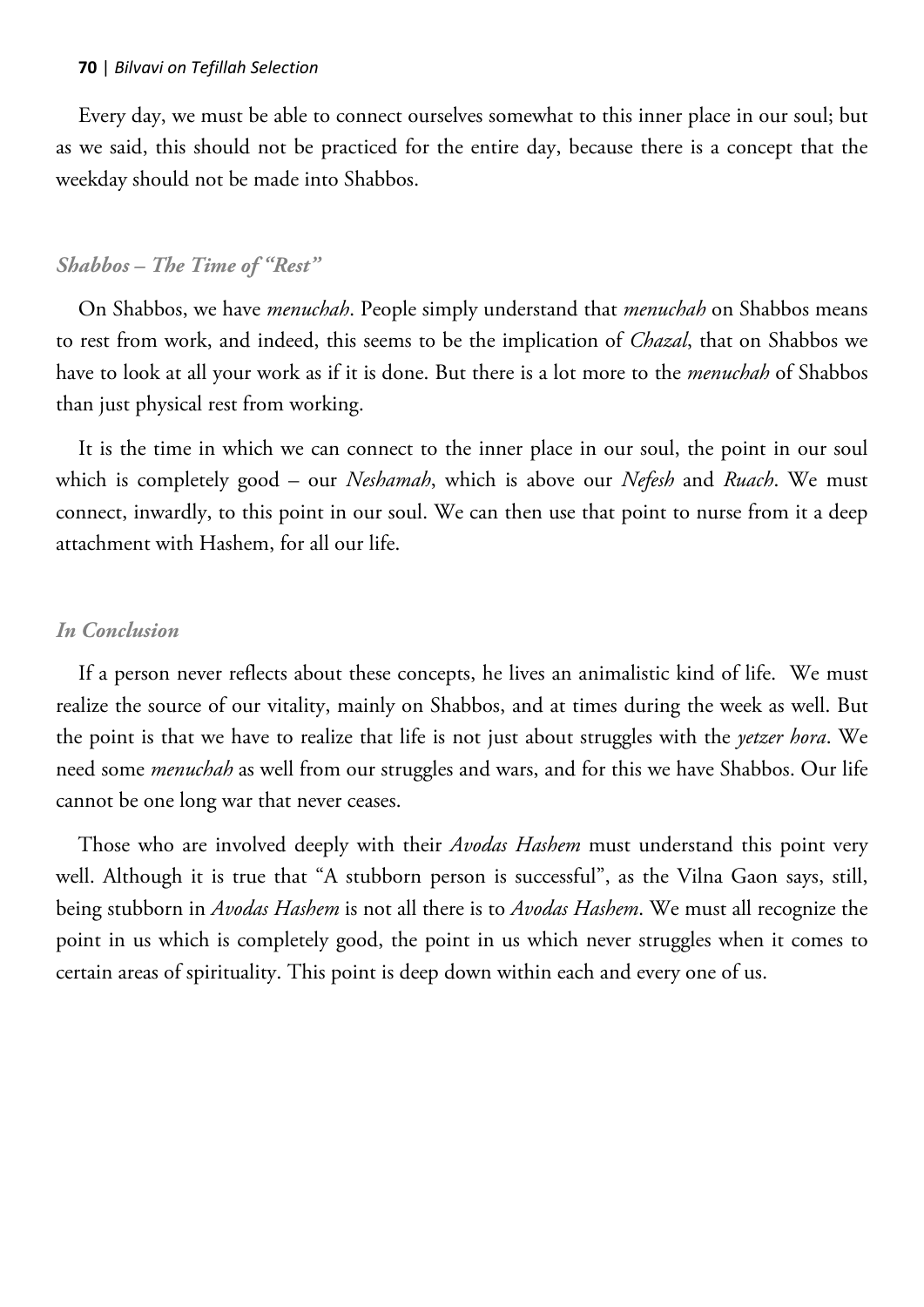# תפילה 118 ירושלים *118 | Yerushalayim In Place, Time and Soul*

## *Yerushalayim In Place, Time and Soul*

**תשוב ברחמים עירך ולירושלים** – We ask Hashem in this blessing to rebuild *Yerushalayim* (Jerusalem).

Mentioning Yerushalayim is one of the pillars that uphold the Jewish people. The Gemara says that when a person *daven*s, he should direct his heart to Eretz Yisrael, and when *daven*ing in Eretz Yisrael, one should face Jerusalem (and to the Beis HaMikdash, and within that, to the Kodesh Kodashim).

# *The Root of Jerusalem is Pesach*

There were three times a year when we would trek to Jerusalem – by the three festivals of Pesach, Shavuos, and Sukkos. Pesach is the root of all festivals, for it was when we first left Egypt. *Targum* says that the first time we sacrificed the *korbon pesach* was in Jerusalem, so our connection to Yerushalayim in time began on Pesach.

Today we have no Beis HaMikdash, but we have the spiritual light of the *Yomim Tovim* (festivals) in its stead. On Pesach, we left Egypt, and that spiritual light is still here, for each year we must imagine that we left Egypt.

We did not just leave Egypt to go to Eretz Yisrael - it was the time when we brought the *korbon pesach* (paschal sacrifice); it was the first time that we connected to the Beis HaMikdash. This is the essence of *Chodesh Nissan,* and specifically the festival of Pesach.

# *Holiness In Place, Time, and Soul*

There is a concept of our Sages called "World, Time and Soul, $^{18}$  that everything exists on three planes – in place, in time, and in our own soul. With regards to reaching holiness, there is holiness in a certain place in the world, as well as in a certain time of the year, and in our own soul.

 $\overline{a}$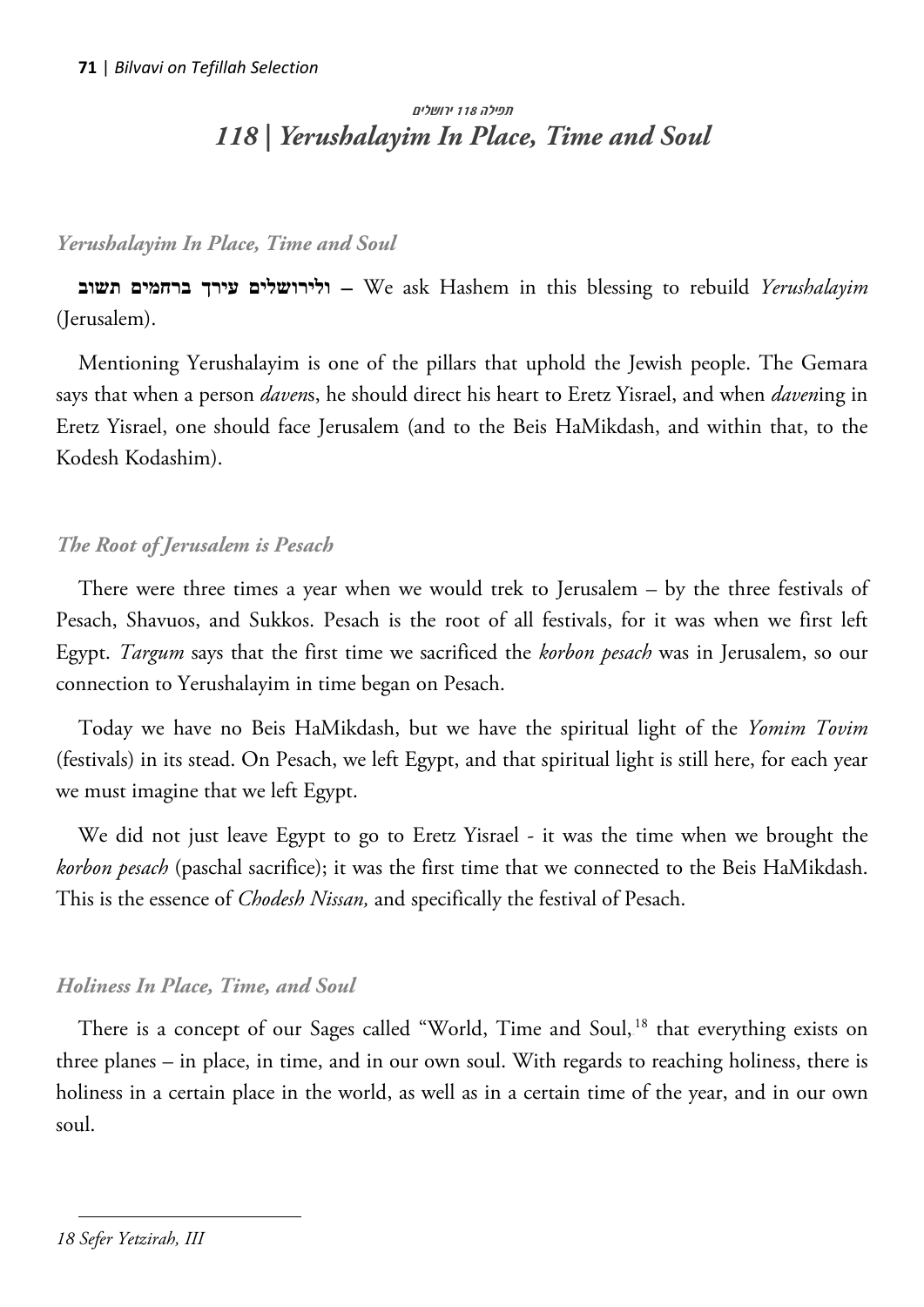The holiest place in the world is the *Kodesh Kodashim* (Holy of Holies) that was in the *Beis HaMikdash.* The time of holiness is found in the festivals. Holiness in our soul is reached when we are in Eretz Yisrael.

Our Sages state that Hashem first created Jerusalem, then Eretz Yisrael, and the rest of the world spread out from there. Jerusalem was the first place that was created. We find this with regards to our own soul as well. The Gemara<sup>19</sup> says that Adam's head was created from Eretz Yisrael, and to be more specific, from Jerusalem (and the rest of his body was taken from Bavel).

We ask Hashem in *Shemoneh Esrei* to rebuild the *Beis HaMikdash*. Just as there can be war on the place that is Yerushalayim - so can there be a 'war' on the Yerushalayim in our soul.

## *Yerushalayim In Disgrace*

The nations of Edom and Yishmael are dominating Yerushalayim today. The city of Hashem lies in disgrace. The nations dominate here and contaminate its holiness!

The place of the *Kodesh Kodashim* itself is taken over by Arabs. And now, in our soul as well, 'Edom\Esav' and 'Yishmael', which are two root forces of evil in Creation, are also dominating our *Kodesh Kodashim* within: the evil is attacking our own souls.

The Sages revealed that there are three openings to Gehinnom. One place is in the desert; another place is in the ocean, which Yonah HaNavi saw. Another opening to Gehinnom is Yerushalayim itself. Yerushalayim is the place that unifies the tribes of Yisrael together, but when it is disgraced through impurity, it becomes the opening to Gehinnom!

This is true in the physical Yerushalayim as well as in the 'Yerushalayim' in time and in soul. Esav and Yishmael are dominating Yerushalayim, and now the 'Erev Rav' is dominating the Yerushalayim in the time, by controlling it and all that surrounds it. And in our soul as well – just as the place of Yerushalayim has become disgraced – so has it become lowered in our soul.

# *Vacations On Pesach – A Disgrace To The Holy Time of the Year*

The three festivals, and especially Pesach, is the 'Yerushalayim' of time. The 'Yerushalayim' of today's times has been lowered and disgraced from the true Yerushalayim that it is supposed to be.

 $\overline{a}$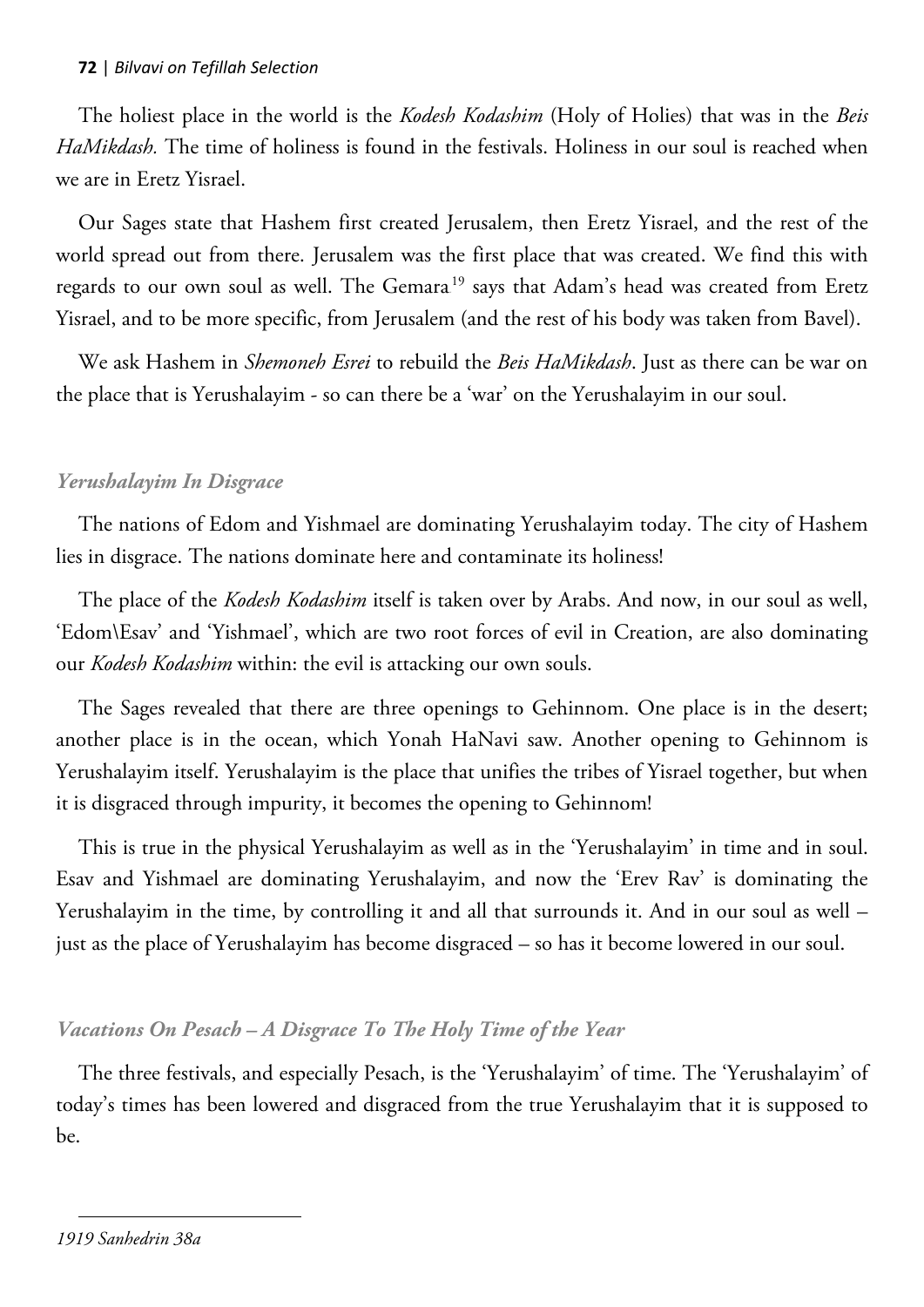It's hard to believe this, but this is the painful reality we are in, when we are in the era preceding Moshiach: people who consider themselves to fear Hashem are using advertisements to sway the world of Torah, *bnei Torah,* to take vacations on Pesach to – to where? To Austria?! And it says there is a *hecsher* there with *mehadrin.* They aren't advertising this to wayward people. They are advertising it to thousands of *bnei Torah.*

This is a total disgrace to our holiness. It is the time of Pesach, when we are supposed to mainly connect to the holiness of Yerushalayim, but now, the holiness of this time has been lowered and disgraced. Only the Angel of Death could devise this! Where is the holiness of the special times going?

## *Remembering 'Yerushalayim'…*

We ask Hashem in *Shemoneh Esrei* to return Yerushalayim to us and rebuild it. One part of this request, which is the simple meaning of it, is to remember the destruction that took place here hundreds of years ago. The other part of this, which is deeper, is to remember the time of the three festivals - which are now being disgraced.

The holiness of this time, even in Eretz Yisrael, is being dominated by the forces of Esav, Yishmael, and Erev Rav. Instead of the rebuilding of Yerushalayim, a *ruach shtus* (spirit of folly) has come here. Anyone with a little *daas* is bothered by how such a thing can happen here.

Our head was created from Yerushalayim. People are basically falling from the head they were created from! The holiness of this place, this place which is the 'beginning' of all holiness, is being totally and utterly disgraced, and in the very month that is called the 'beginning' all the months.

The very place in which holiness manifests has become disgraced. We are being severed from our own heads [on a spiritual level]. The holiness of the three festivals is being concealed, and now we face an opening to *Gehinnom*, right here in Yerushalayim. When Yerushalayim is contaminated from its holiness, it goes from being the holiest place in the world, to become an opening to *Gehinnom*.

The air of Eretz Yisrael makes you grew wise; the wise scholars of Jerusalem were regarded to be the wisest, according to our Sages. But the holiness of Jerusalem, when it is damaged, causes the greatest confusion to our minds - whether it is being destroyed in place, time, or soul.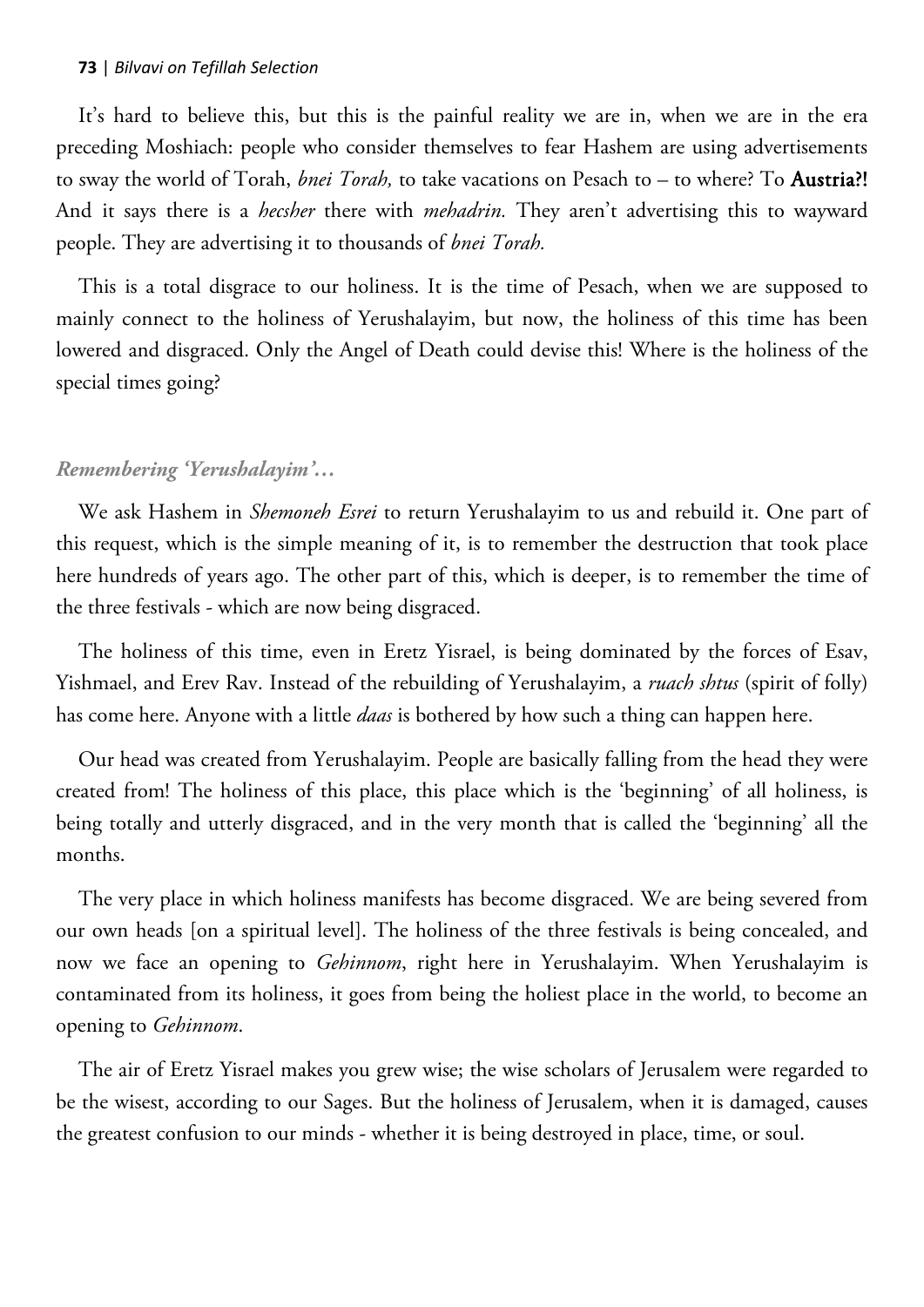We ask Hashem to return Jerusalem to us. This does not mean that we simply want this physical Jerusalem to be rebuilt; there are some people, *rachmana litzlan,* who erroneously think that they have already merited to see the rebuilding of Jerusalem just because they see it.

### *Yerushalayim: A Perfect Place – Or An Opening To Gehinnom*

Yerushalayim is from the word "*yarei shaleim*", one who "fears perfection." The *Ramchal*  describes this as *yiras hasheleimus* – the soul's demand for perfection.

This is what is behind our prayer to rebuild Jerusalem: that perfection be restored. The "Yerushalayim" in our soul is when a person strives to becomes an *adam hashaleim* (spiritually perfected). By mentioning Yerushalayim all the time – not just superficially, but to think about its real concept – that is how we can truly seek *shleimus.*

But when the holiness of Yerushalayim is being lowered, disgraced, and concealed from us, instead, the opposite of *shleimus* comes. It is not just an absence of *shleimus.* Rather, the antithesis to *shleimus* comes here. The holiness of Jerusalem is opposed by the opening to *Gehinnom*, and then all the qualities of Jerusalem fall to the Other Side of Evil and are concealed.

#### *Our Ultimate Choice To Make*

Here we come to the true choice we must make. The main thing we must choose is *yiras shomayim,* for this is our whole *bechirah* (free will); for "everything is in the hands of Heaven except for fear of Heaven." Our Rabbis wrote that in the era preceding Moshiach, the true power of *bechirah* will be revealed.

In previous generations, they didn't have to use *bechirah* as much as we have to today. They didn't face such evil like we are facing today. But now, when Yerushalayim is being disgraced and *shleimus* is concealed, the truth is very covered over from us. Things which were never done here, things which people used to be embarrassed of doing here, nowadays, it has all entered Yerushalayim.

Now comes the true test of *bechirah*. People are swaying *bnei Torah* to disgrace the holy times of the year by going to these foreign places in the world, and now we are being tested with the ultimate choice: what will we choose? Will we really choose Hashem's Will and we seek *shleimus -* or the opposite of this, *rachmana litzlan*?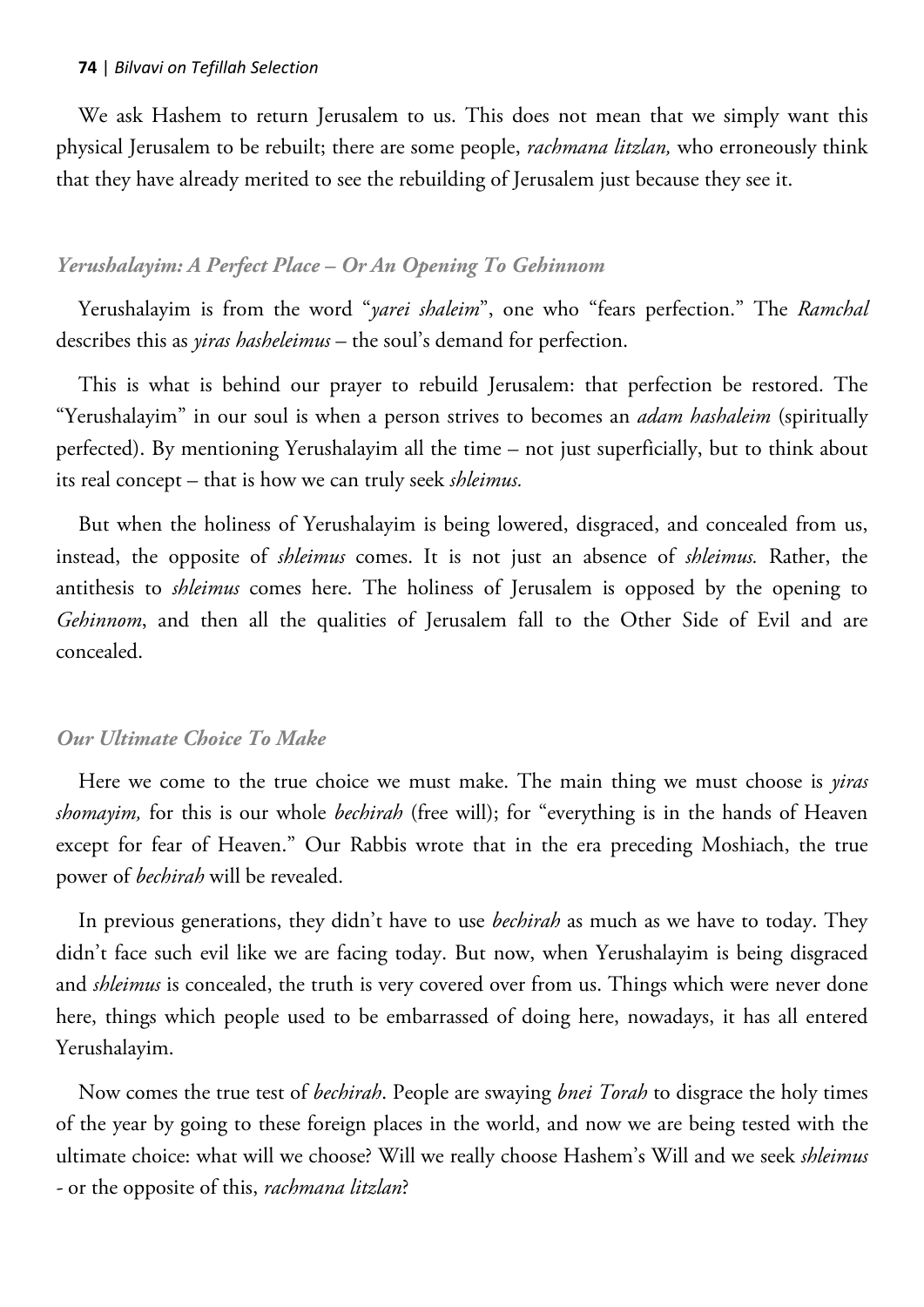The previous generations never had to use *bechirah* like we have today. Today, we are being faced with choosing between good vs. the very *worst* kinds of evil. The depth of our power of free will is if we will choose to use our free will to become a *yarei shaleim –* to seek spiritual perfection; to *long* for it.

This is our inner and real meaning of our request to rebuild "Yerushalayim". May we merit that rebuilding of "Yerushalayim" – speedily in our days. Amen.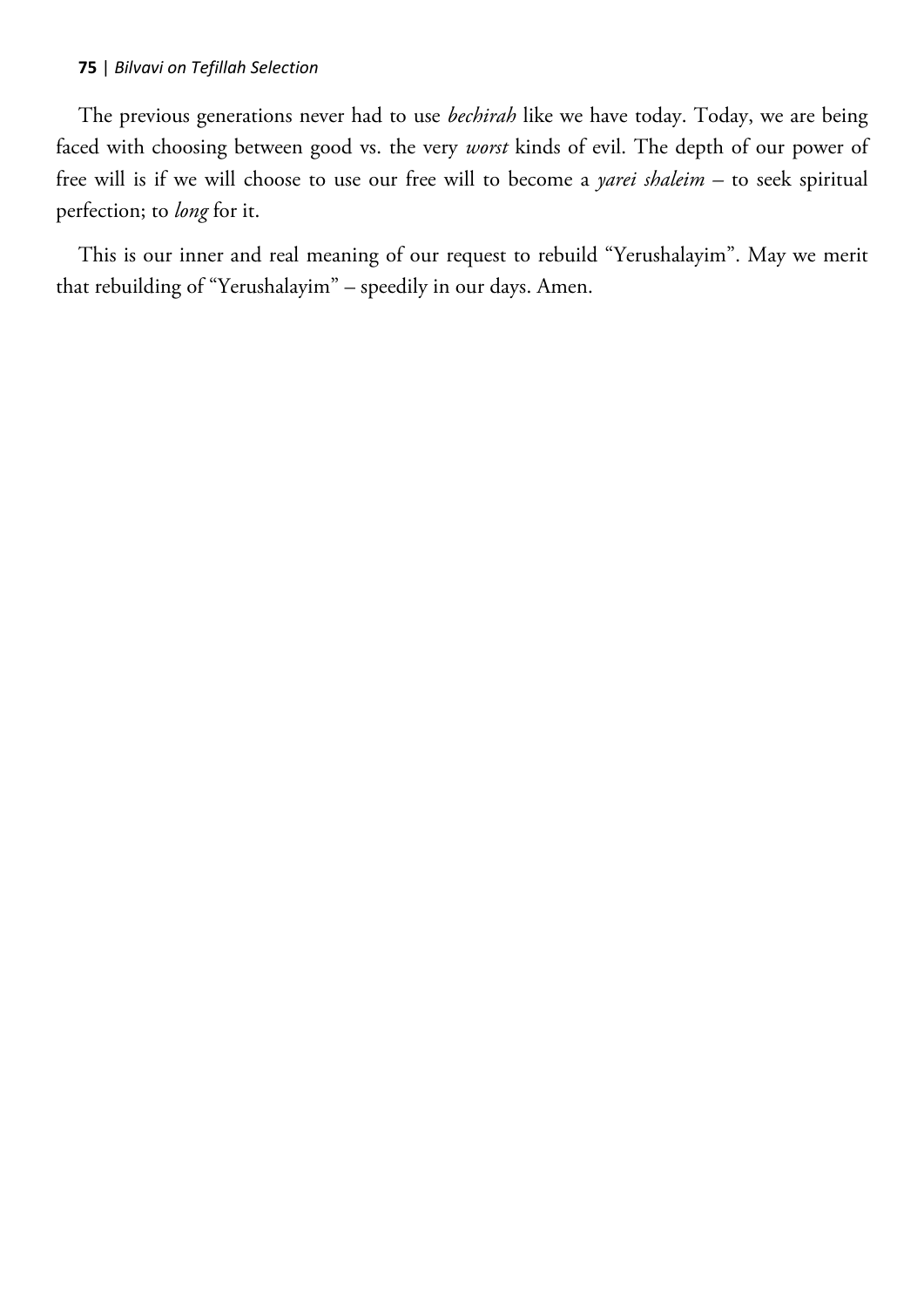# תפילה 126 צמח.דוד *126 | The Sprouting of The Redemption*

# *Mashiach's Name is Tzemach ('Sprouting Forth')*

**תצמיח מהרה עבדך דוד צמח את** – We ask Hashem to herald the coming of Moshiach, who is called "Tzemach" - one of the names of Moshiach.

We will reflect into why Moshiach's name is *Tzemach*. First, we will reflect on the following.

## *Sprouting and Growing Into Greatness*

In Creation, there are four organisms – the non-living, the plants, the animals, and humans. Hashem created everything on the first day of Creation, and He split it up over the course of six days. Everything was initially in a state of *he'elam* (concealment) and then it was brought to its *giluy* (revelation). Hashem told the earth to sprout forth living things, but it was all created on the first day. It is just that on each day of Creation, different creations were revealed from their potential state into their revealed state.

Until Adam, no one was able to *daven* for rain, so nothing was able to sprout from the ground. Although Hashem told the earth on the third day to produce plants, it couldn't actually sprout forth until it received rain, which only came when Adam *daven*ed for it. Everything was already there, in its potential state, but it couldn't all be revealed. That was what the world was like in the original six days of Creation.

But when Adam sinned, he was cursed that he will return to earth. In other words, man fell from the level of the living (*tzomeiach*\living, sprouting organisms) into a lower level of existence – to the level of non-living things (*doimem*).

The lowest level of mankind began as soon as Adam sinned, and once again we returned to it after the sin with the Golden Calf. It appears to us that the lofty levels we used to exist on are unreachable, and that we have to come up with something new in ourselves in order to get those levels. We think that if we exert ourselves in Torah and prayer, perhaps we will be able to acquire new levels. Initially, we think we have to "acquire" greatness, and to work hard at developing new level of existence.

But this is the perspective of the non-living. The higher perspective, which is the perspective of the living, is to reveal our already existing potential.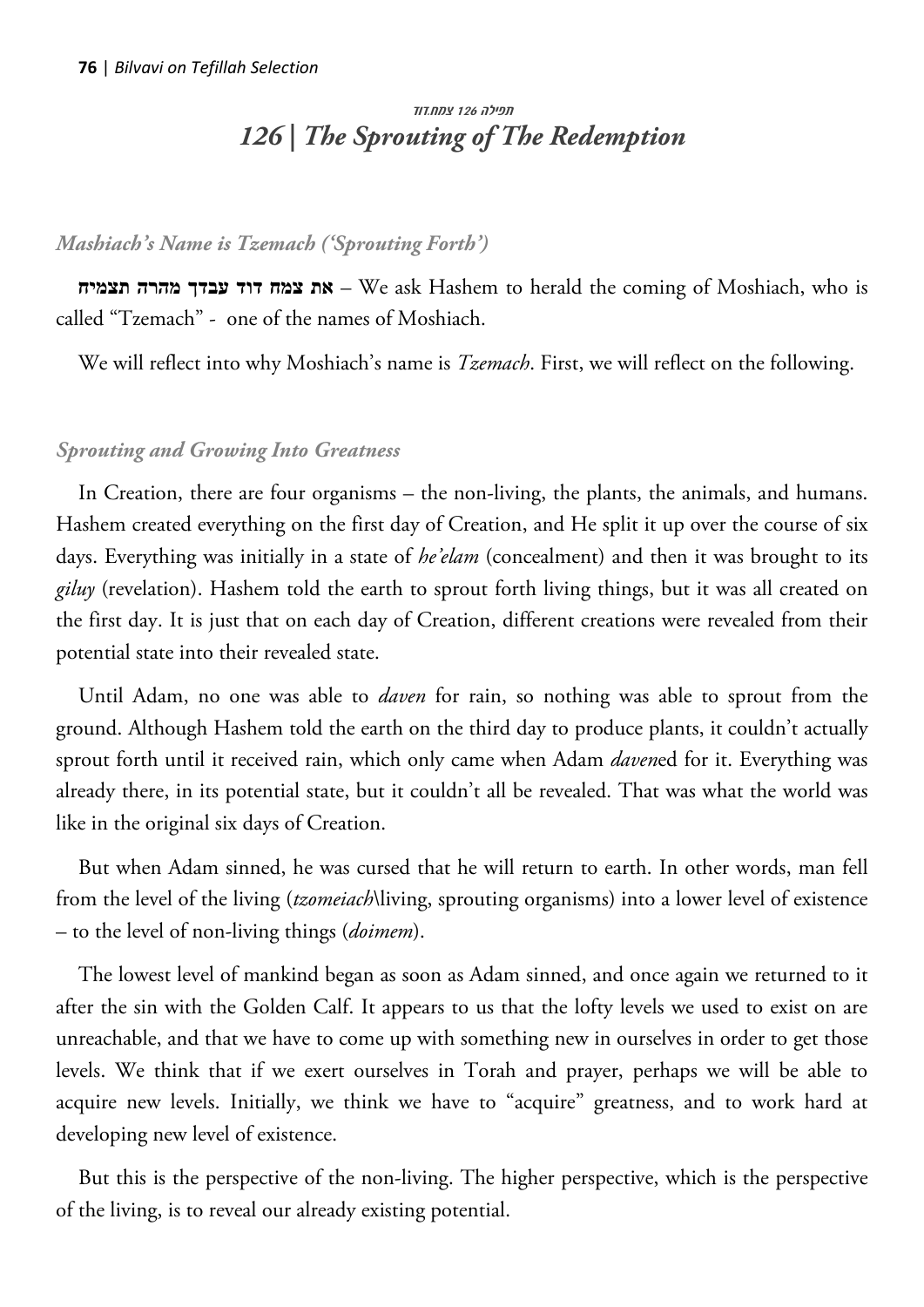The lower perspective is "I don't have humility, purity, holiness, or Torah, so I need to acquire it." This is the perspective of the post-sin state, and it comes from our element of earth which man sunk to after the sin, which causes sadness, which results laziness, and even worse, it causes despair. When a person feels far from the higher levels he knows he is supposed to reach, he becomes sad, and then he becomes lethargic and lazy to try to develop those higher levels, and this causes him to despair from any growth at all.

But the higher perspective to have is to focus on how we are really creatures that grow and sprout (and we used to be that way before the sin, so deep down, we are really like that). Therefore, the perspective is, when we need to reach higher levels, it's not that those levels are far from us and we need to develop them. Rather, they are already in us, and we need to simply reveal our potential.

We are like a coal that already contains some fiery embers, and all we have to do is blow on the flames, where we our inner flame will blaze and then we can reveal all the potential inside us. The Ramchal writes that our Torah learning is like a fiery coal which we need to blow on and allow the fire that's already in us to become bigger.

This doesn't mean, for example, that need to finish more *masechtos* (tractates of Gemara). It is to realize that inside you, there is a fire *already* burning for achievement: to recognize the truth, that all the qualities you can reach are *already* contained in you. They are all there in their potential state - and it is our *avodah* to active them to their full potential.

## *Let Yourself Sprout*

So at first, we look at ourselves as "earth", and we feel that we need to fill our emptiness with Torah, mitzvos, and spiritual growth. This is the lower perspective we start out with. But we can access the higher perspective, which is to view ourselves as living, sprouting beings, which already contain the potential for growth, and all we have to do is to reveal our already existing potential.

To illustrate, when you plant a seed in the ground, it slowly grows more and more, until it becomes a ripe plant. So too, we need to identify ourselves as being closer to a sprouting plant than being a rock. A plant grows slowly, but the entire potential for growth exists in it, and it can slowly become more revealed.

Really, everything is already here. It appears to us that there is much that is missing, but we can compare this to the phases of the moon. At the middle of the month, we only see half the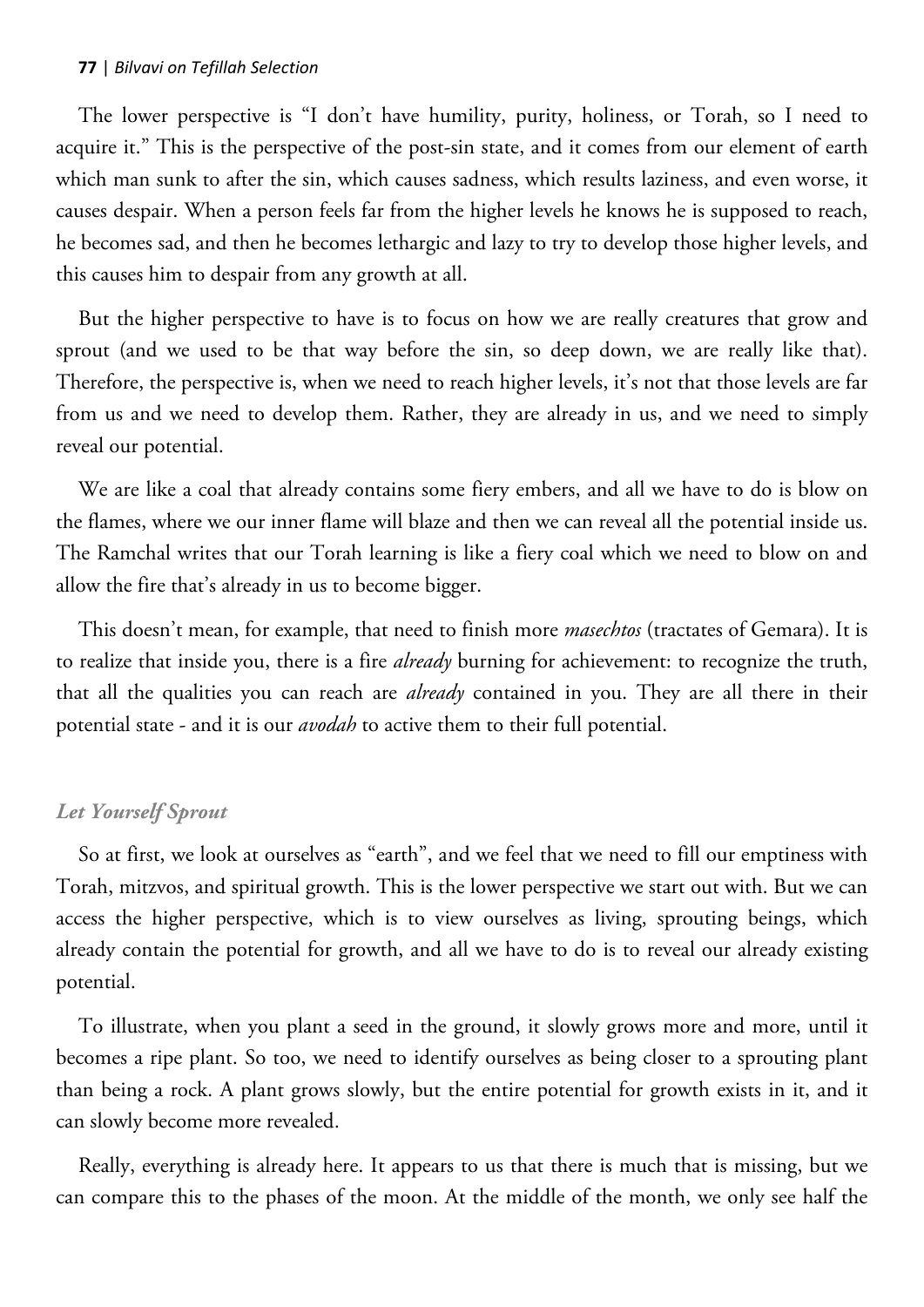moon, and it seems deficient. But it slowly becomes more and more revealed, and then we see it in full. The moon was never missing at all – it was just that we couldn't see it in full.

When the third *Beis HaMikdash* will come down from Heaven, its light will reveal that all is perfect, and that all deficiencies we see is rather like the missing side of the moon, which is not really missing, rather, it is unrevealed.

At first, we can only see what we have and what we are missing. When we see what we're missing, we simply feel that we are missing it. For example, if one hasn't learned Tractate *Zevachim* yet, he feels simply that he is missing *Zevachim*, and if he hasn't learned *Taharos* yet, he feels that he is missing *Taharos*. But the higher perspective a person can have is, all that you want to reach is already in you, in its potential, and you just have to reveal it. There is also an even higher perspective to have, which is that all perfection is really inside you, but it is covered over and you can't see it.

We all identify with the first level of understanding. The higher view, when accessed, is a revelation that Moshiach will reveal.

### *The Redemption – It's Slowly Sprouting*

This is the meaning of **דוד צמח את** - Moshiach's revelation keeps "sprouting" – that is the meaning of why Moshiach is called *Tzemach Dovid*, because the redemption is constantly in the growth process, sprouting more and more. We ask that it come quickly, but even if it doesn't come quickly, *chas v'shalom,* it is still sprouting.

#### *How To View Yourself*

The Sages state that the current world lasts for 6000 years, and the final 2000 years of the world are called "The Era of Moshiach", which we are in. We are very close to the end of the 2000 years of this era. What does it mean that we are in the era of Moshiach during the last 2000 years of this world? It means that everything is already here, in its potential. It is all here, and our *avodah* is to reveal it from its potential state.

But a person is apt to have the lower perspective on himself, which is that "*you are earth*" – the level of the non-living organisms - and he doesn't realize that he is can really be like a plant that keeps sprouting.

All potential is inside us, some more and some less. Anyone who realizes this concept will discover a great inner happiness. Everything is in you! The entire Torah is in you!!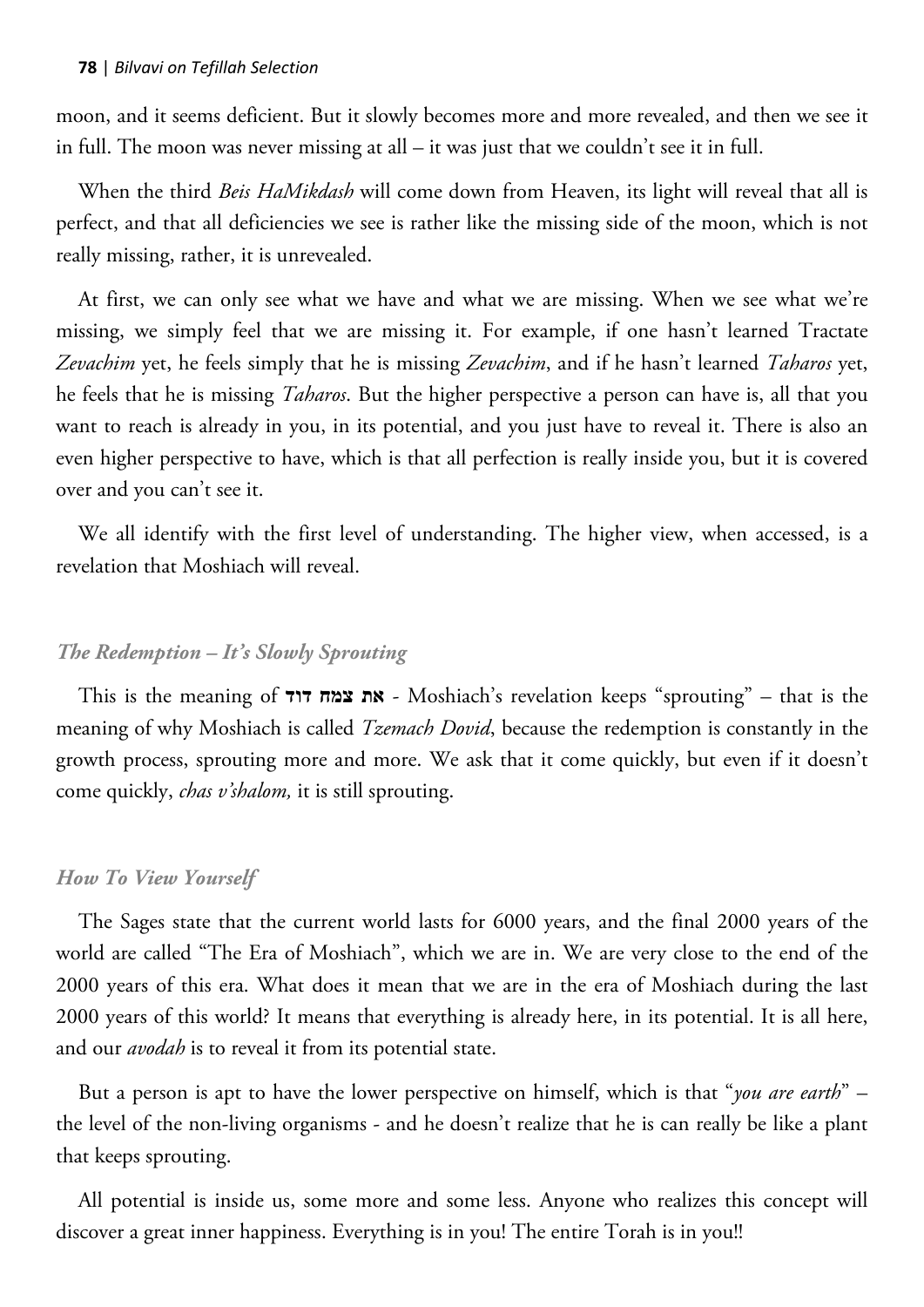To illustrate the concept, a Torah scholar is someone who has revealed the Torah from his dormant state and he has revealed it outward from within himself. Someone who is not a Torah scholar is not missing the Torah – he is just not utilizing his potential, and that is why the Torah isn't being revealed from within himself.

The Sages state, "Who is wealthy? The one who is happy with his lot." There is a great source of inner wealth inside you, and when you recognize it, it changes your entire perspective. Instead of looking at yourself like a poor person who has nothing, you can realize that all perfection is really inside you, waiting to be accessed.

When a person realizes this concept he is connected to perfection. Of course, you will still have to work hard at revealing your potential. But once you realize that everything is potentially inside of you, it will fill you with awesome inner happiness, and it will change your entire perspective towards your avodah, and to how you view the potential that exists in all Jewish souls.

This is the "sprouting of Moshiach" that takes place during this 2000 year era we are in. It keeps sprouting, and the more it sprouts, the more we can reveal our potential. This is actually the reason why there is so much revelation of Torah in the final generations.

#### *The Higher Perspective*

All of what was said so far here applies from the perspective of "before Moshiach". But after Moshiach comes, a third, higher perspective will be revealed [which was mentioned briefly before]: that not only is the redemption slowly sprouting, but it's already here [and you can access this perspective already now].

The revelation of Moshiach will be *pisom*,"sudden" – the depth of this is that at first we thought our potential was slowly sprouting more and more, but when Moshiach comes, our perspective will instantly change. We will then be able to realize that all perfection is really inside us.

It is a much deeper and more truthful perspective than the one mentioned before. Moshiach will "suddenly" reveal that all the sefarim you needed to learn are in you all along! This change of perspective will come very suddenly to us.

"A person is considered to be blind until Hashem opens his eyes." Our Rabbis wrote that even though we did not yet merit the general redemption, a person can still experience a personal redemption in his own soul – and this is unique to souls of the final era, for as the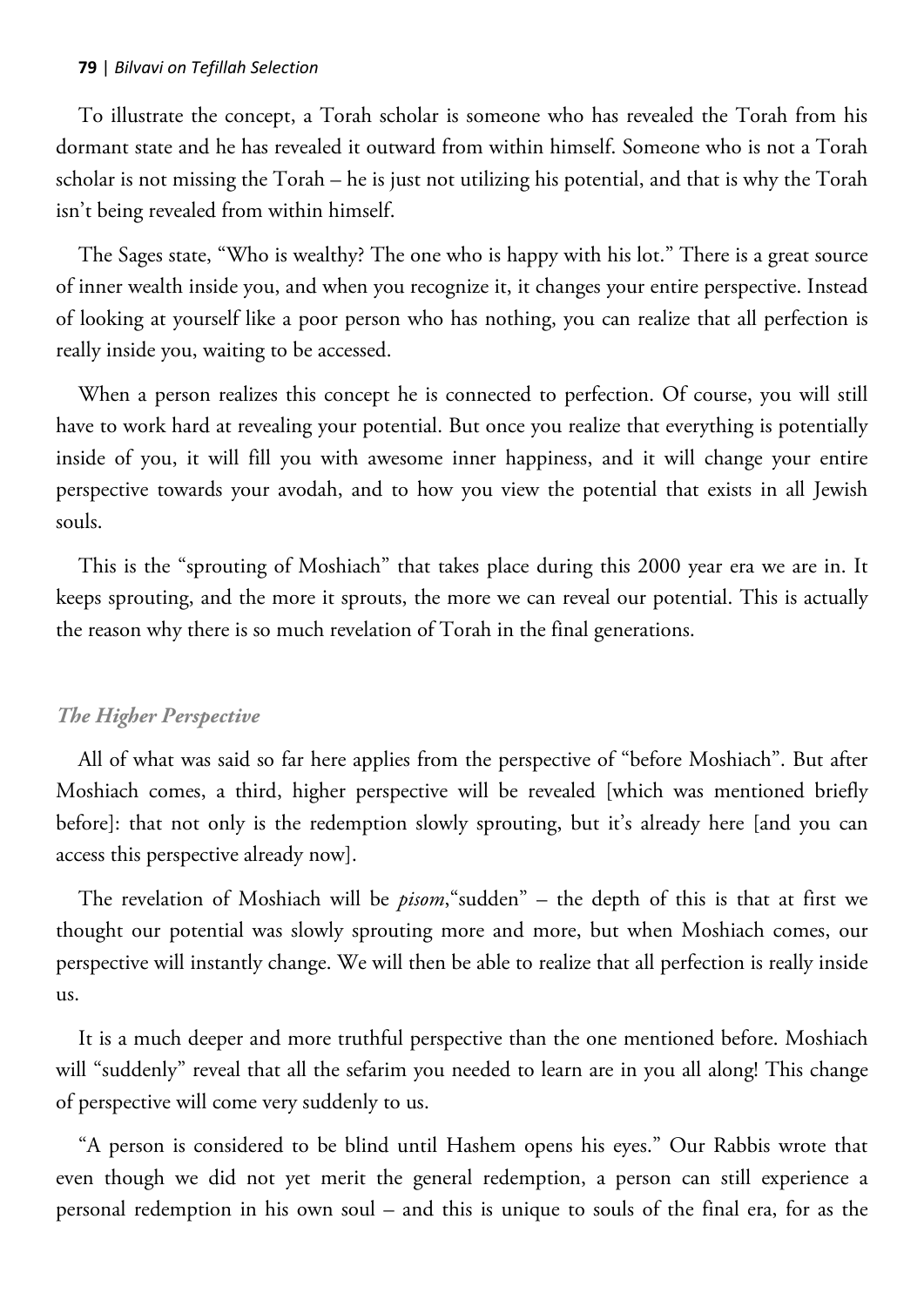redemption draws closer, its light begins to shine more, which means that we can access the light of the redemption in our soul.

If someone doesn't merit a redemption in his soul, he feels far away from Hashem. Hashem is but a '*Keil Mistater'* to him….

But when a person merits the personal redemption in his soul, he feels the meaning of *Es Tzemach Dovid*, that he has the potential for anything. He can feel how Hashem is not just outside of himself or in Heaven, but next to Him, in his heart – even though he hasn't actually gotten there yet fully.

From this perspective, though, when a person learns a *sugya*, he realizes that there are parts he can't understand no matter how much he exerts himself, and he still feels the concealment of Creation.

But when a person reveals the third, highest perspective in his soul, which is the revelation of Moshiach in his soul (it will be revealed fully to the masses in the general redemption, but it can be experienced on a private level as well), one can "suddenly" realize that although we live in a world of *he'elam*, the truth is: Hashem's existence still fills the entire universe. One will then "suddenly" realize that Hashem's existence fills everything - just, it is currently hidden from Creation.

So the inner perspective on redemption is not just to believe that Moshiach will come; he will definitely come, and we believe he will come even though he tarries; the inner perspective is rather that even now he can come, in our own private soul, once we access the perspective of the redemption, because perfection is already here; it is just hidden. It exists, and it is really here.

When Moshiach comes – may he come speedily in our days – he will open up everyone's eyes to see the higher perspective, the perspective we all had before the sin of Adam, and all we will see is *Shechinah*. Not only in death can we see Hashem. Even as we live, we can see the light of Moshiach's revelation, when we feel that everything is already here.

To clarify what this means, this is not to believe that "Moshiach" is really here – it means to believe and feel in the *revelation* that Moshiach will reveal, which is that everything is already here, and it is just hidden from plain sight.

## *In Conclusion*

The words here might seem distant to someone who hears them. But if a person merits to understand the truth of these words, his entire perspective will change, from beginning until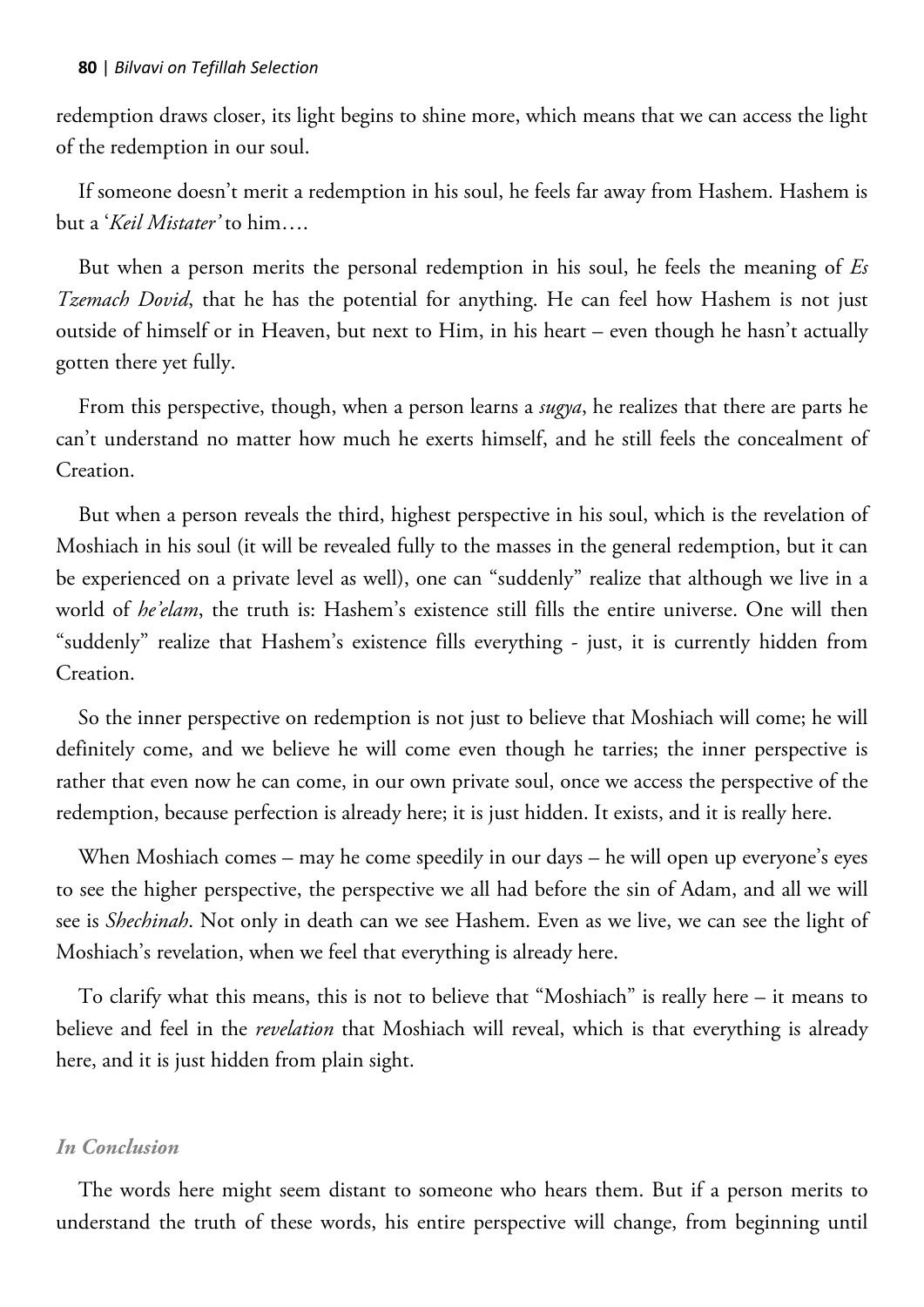end. He will feel like a new being, a personal resurrection from the "earth" he feels entrenched in and instead rise to the level of what it means to be a *tzomeach,* a living and sprouting being.

Even more so, it is not about realizing how the redemption keeps sprouting as we live. It is to realize that all deficiencies we see are like the missing half of the moon, which is not really missing. In the future we will be able to see how nothing is missing, but even now we can realize that nothing is missing at all, for everything is really all her. We cannot see how, but we can definitely conceptualize it.

This is the true way to await Moshiach – a whole different perspective. It is a clearer, truer view, and it is a more accurate way to await the redemption. The most perfected realization our soul can have is to realize how Hashem fills everything, and even though we can't see it, that's only because His revelation is currently hidden from view.

When our soul feels this, it will be filled with endless joy, and then, the soul will bask in the pleasure of Hashem's existence.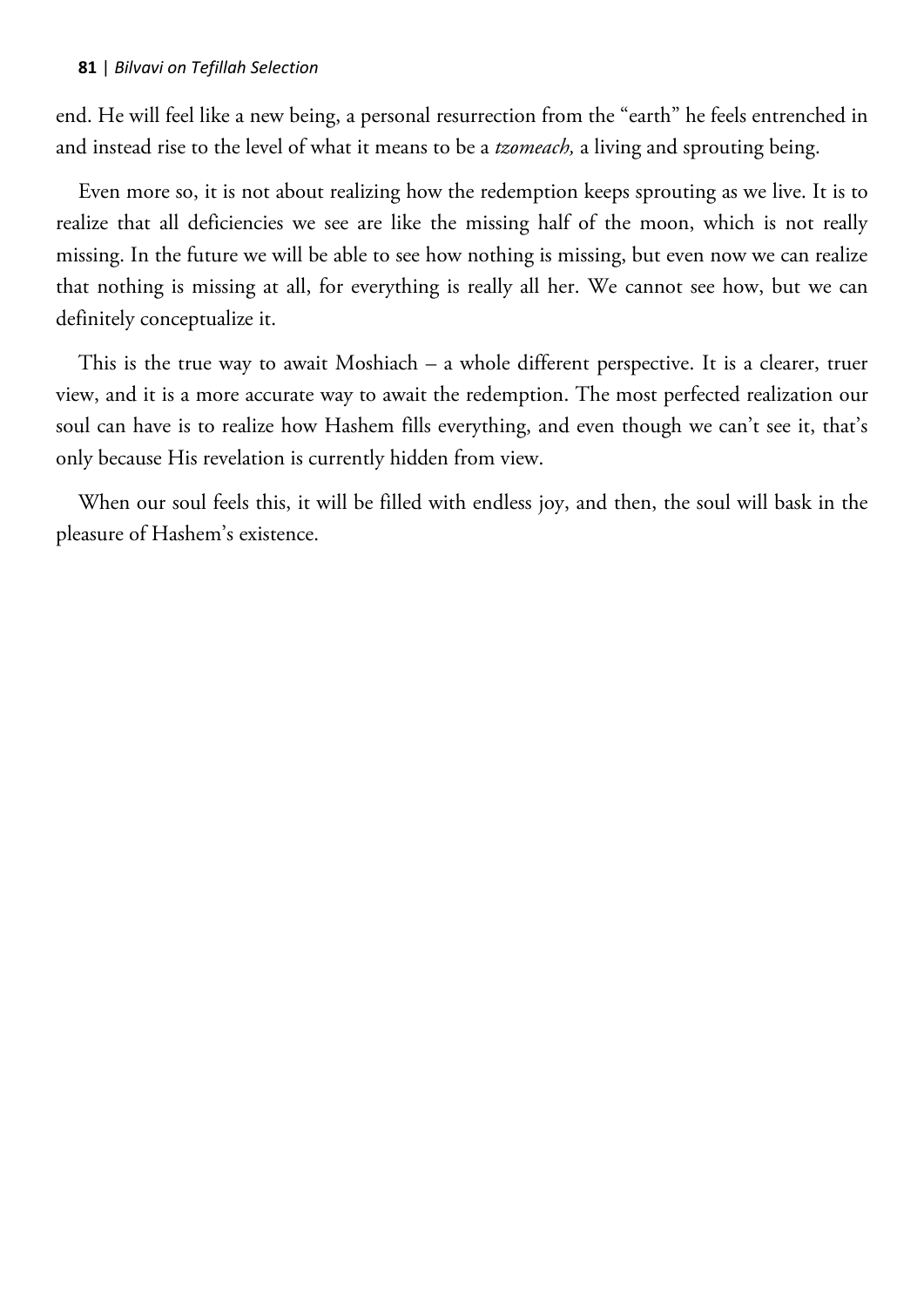# תפילה 131 שמע *131 | The Cure To Loneliness*

# *Hashem Always Hears*

**אלוקינו' ה קולינו שמע) הרחמן אב**" **– (**Hear our voice, Hashem our G-d." We ask Hashem in this blessing of *Shemoneh Esrei* that our voice "be heard" by Hashem when we pray.

It is understandable that we ask Hashem to have mercy on us, as we describe later in this blessing. But why do we *daven* that our prayers should be heard? Hashem knows everything – nothing is hidden from Him. So He is obviously hearing us as we pray. Why then must we *daven* that our voice be heard? Does He not hear us?

Our Sages state that if a person doesn't have merits, his prayers aren't heard. For example, the wicked king Menashe, when he realized he was about to die, began to scream out to Hashem in prayer to be saved. The angels in Heaven argued with Hashem that because he has no merits, he does not deserve to be answered.<sup>20</sup> So it seems that Hashem doesn't always "hear" a prayer, because it depends on the accrual of merits.

However, the issue is not whether Hashem 'hears' the prayer or not. He hears every person praying. The entire issue is: Is a person talking to Hashem as if he would talk to a friend? The *Mesillas Yesharim* says that when a person prays to Hashem, he should talk to Him as when he talks to a friend.

# *Sensing The Existence of Hashem*

 $\overline{a}$ 

Our original state, before the sin, was to talk to Hashem directly with no other calculations, and it was only after the sin that man become deviating and he lost the direct connection with Hashem. Man was created *yoshor,* upright, and after the sin, mankind fell into *cheshbonos rabim*, "many calculations" – we deviated from our original pure state. Our avodah is to return to *seichel hayoshor* (our original straight-mindedness) and leave the *cheshbonos rabim* ("many calculations") we are in.

A person might know, intellectually, that Hashem is everywhere and that He can be reached anywhere through prayer, but it might be entirely intellectual knowledge, and it is not yet a feeling by him that can be sensed.

*<sup>20</sup> Editor's Note: There is a dispute amongst the Sages if Menasheh's teshuvah was accepted or not.*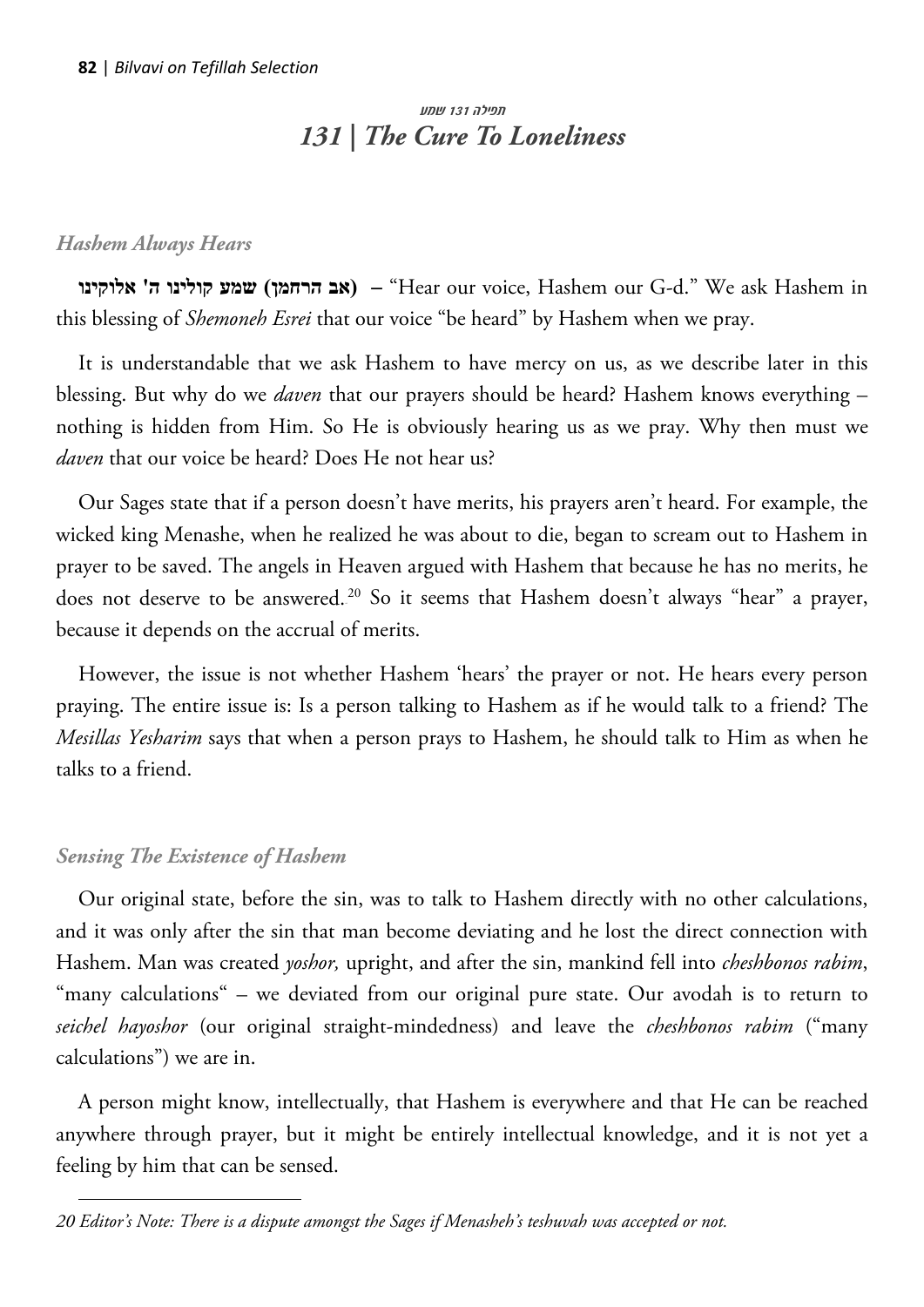To illustrate, when two friends are near each other, they can whisper; when they are far away, they have to call out to each other. When there is closeness, they talk together in a soft tone, even in a whisper, because they can hear each other.

When a person is *davening* to Hashem, he doesn't always realize that he's in front of Hashem. He might know that he's *daven*ing *to* Hashem and be aware of it, but he doesn't know that Hashem is right in front of him. Therefore, he doesn't think that Hashem is hearing him very clearly. He might *daven* louder because he thinks that *daven*ing louder will get Hashem to hear him…

The Kotzker Rebbe zt"l pointed out that the people of Ninveh, who were non-Jews, screamed out to Hashem in order to be saved - whereas a Jew *daven*s silently to Hashem. A Jew is close to Hashem, therefore, he can whisper to Hashem and be heard, whereas a non-Jew, who is not close to Hashem, has to scream out to Hashem in order to be heard. Only a Jew possesses the ability of a silent cry in his prayers to Hashem.

Therefore, a Jew who needs to *daven* loudly to Hashem and doesn't understand that Hashem can always hear him is missing a basic understanding about the essence of a Jew.

Thus, when we ask Hashem that He should hear our prayers, it is not because He doesn't hear and we want to get Him to hear. It is so that we should realize that we are in front of Hashem and feel that Hashem is listening to us. The prayer of "Hear our voice" in *Shemoneh Esrei* is thus meant for *us* to realize that indeed, Hashem is hearing us.

When the light of our soul shines, we can feel Hashem's existence, and we can feel it all the time with more we reveal the light of our soul. This helps us feel that Hashem is hearing our voice.

This understanding is not achieved through intellectually reflecting about it; it is something you can palpably sense. You can reflect about *emunah* with your intellect and you can know what it is conceptually, but you can't feel a sense of Hashem just through your intellect. Rather, only when you feel and sense Hashem can you know what this experience is.

In order to achieve this, we should know that although *tefillah* is called *avodah*, first, we have an avodah to begin to recognize Hashem, and upon that our *tefillos* gain greater meaning. Generally, if we purify our existence through Torah and mitzvos, we reveal the light of our soul upon ourselves, and then we can recognize Hashem as a reality. This is true in the general sense. But besides for this, we must know the following.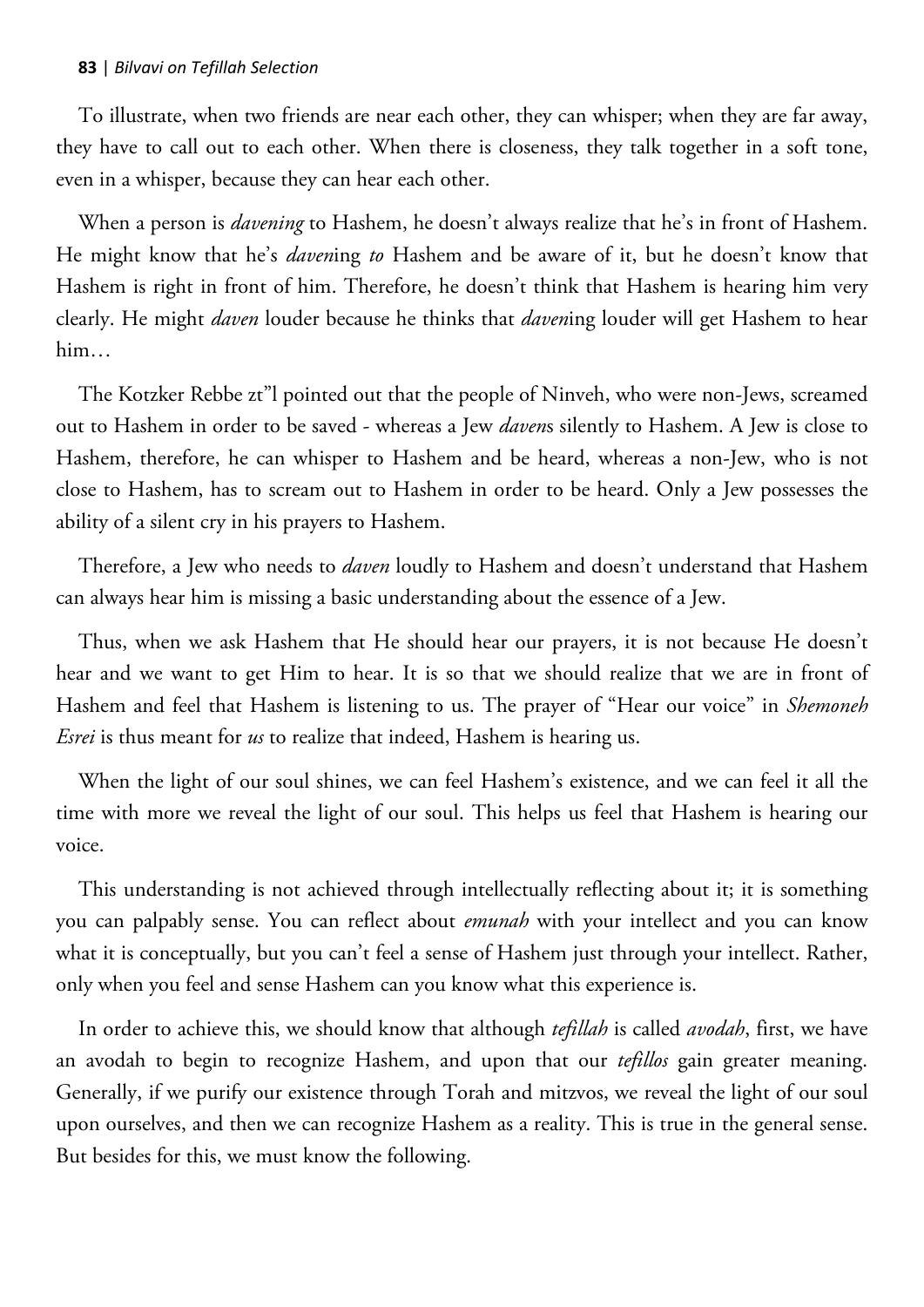## *Talking To Hashem More Often*

One of the Sages said, "If only a person would pray the entire day."<sup>21</sup> What does this mean? It doesn't mean to *daven* 24|7. Even the entire day wouldn't be enough to sing all of Hashem's praise. Rather, it means that although we *daven* three times a day through the three payers that our Sages established, that's not enough to recognize Hashem as a reality - even though we talk to Hashem for three times a day. If a person only talks to Hashem when he *davens* three times a day, what happens? The rest of the day takes away from that state of closeness, and he loses all his gains, just as a person who keeps interrupting his Torah learning, which causes him to lose his Torah learning.

Besides for the three times a day we *daven*, our life is supposed to be filled with talking to Hashem throughout the day. That is the inner kind of life. This is how the entire day becomes filled with *tefillah* – to keep talking to Hashem throughout the day.

When you live with people in the house, you talk to them. So too, we live with Hashem in our life. The more we realize that, the more we can realize that we need to talk to Him all the time, and not just when we *daven* three times a day. Living with Hashem will result in talking to Him all the time. If one gets used to talking to Hashem, in turn, he can feel Hashem's existence more and more. This inner way to live life is hidden from most people. Talking to Hashem doesn't mean to only thank Him or ask Him for things. It means that because we live with Him in our life, that is why we talk to Him. That is how we include Him in all aspects of our life.

Rashi says that the Torah is called *aishes chayil* (woman of valor) because when one exerts himself in Torah, the Torah reveals its secrets, just like a wife tells her secrets to her husband. When a person lives a life of "*Ani L'Dodi V'Dodi Li"* (I am to my Beloved, and my Beloved is to me), he talks to Hashem all the time, because he realizes that he lives with Him in his life.

This entire idea might sound strange to people when they first hear it. But when a person understands the truth of these words, when he absorbs them and internalizes them, he transforms - entirely.

# *Old Age and Loneliness*

How painful it is to see the lonely people on this world. Many people on this world feel terribly lonely; even people who have family and friends still feel lonely inside. People seek more and more friends in the hope of trying to fill their loneliness, and it doesn't help.

 $\overline{a}$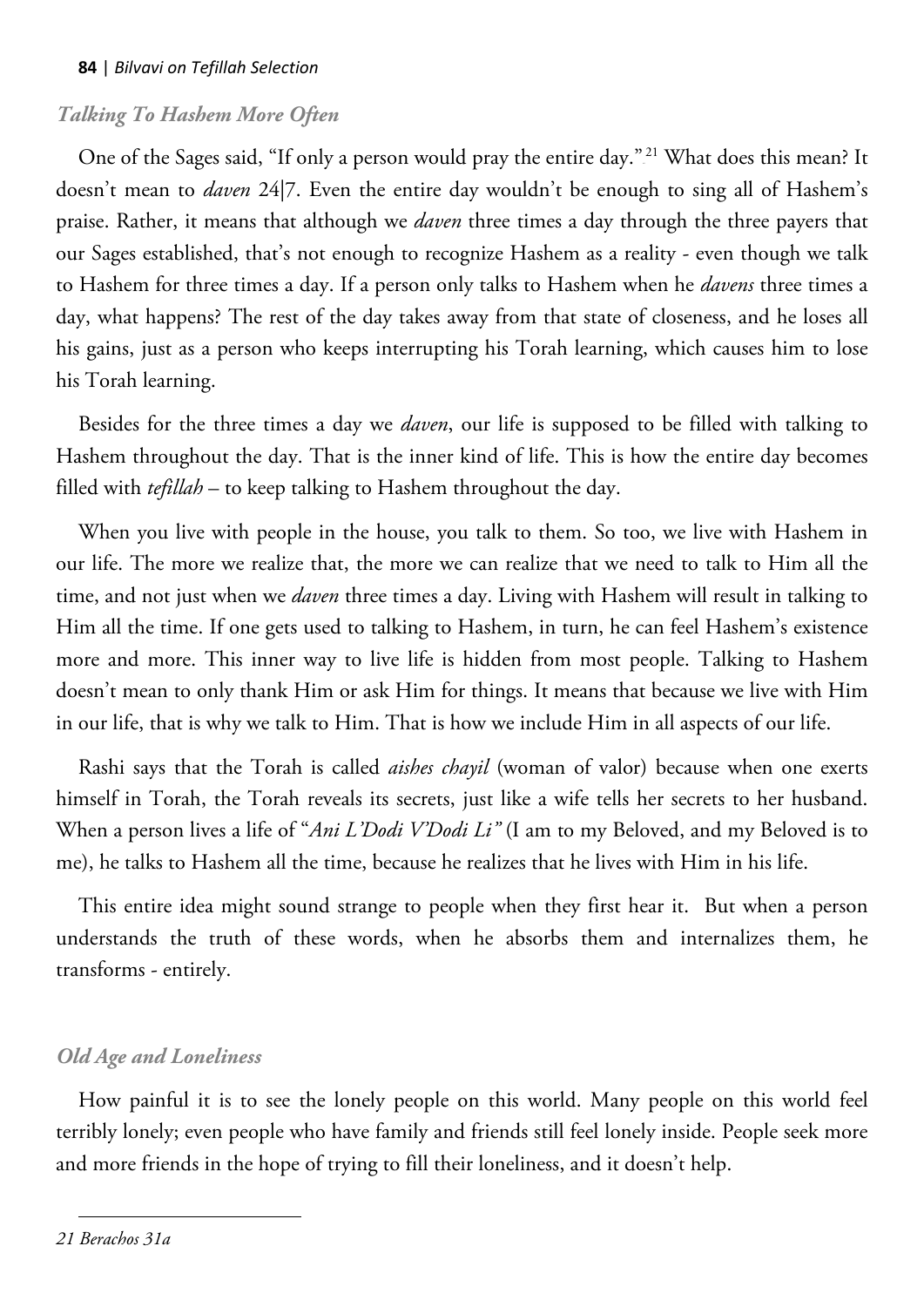In the younger years, most people are very busy in whatever they are involved in – whether it is family or livelihood or health. People are bogged down from all their various responsibilities. But when people get older and the responsibilities of life lessen, and the body grows weak, then people begin to take their minds off the physical troubles of life, and instead, they begin to become more internal, and naturally, they feel lonely.

Older people will often get renewed vitality from their grandchildren who come to visit their house sometimes, or from kind people who come to visit them to cheer them up, but for the most part, they feel lonely all the time. Why is it that so many old people feel lonely all the time? It is because they never lived life correctly until now.

Old age is the greatest testimony to what happens to a person who never developed a relationship with Hashem when he was younger and never regarded Hashem as the main companion to have in life. When they were younger they were busy, so they didn't feel lonely, but when they get older and they have a lot less to do, the loneliness hits them.

Life is not mainly about having friends. It is about making Hashem into your companion – and He is our only true companion. He is the companion who was with us all along, from beginning until end, and He is the companion that we take with us to the grave.

If a person would only realize this, he won't need friends so much. Of course, he will still need to 'schmooze' a little, because the lower part of the soul (the *nefesh habehaimis*\animalistic layer of the soul) has some need to socialize. But a person who spent his time talking to Hashem a lot will *mainly* feel fulfilled from his relationship with Hashem, and he won't suffer from loneliness that much.

When old age comes, his mind will become more settled, as *Chazal* say, that "the minds of Torah scholars become more settled as they get older". His body will weaken of course, but his soul will feel serene inside, because he doesn't suffer from the natural loneliness of old age. He has evaded it.

It is very painful to watch all the old people in this world, generation after generation, who get lonely. The old people get lonely, and their children have to come visit them so that they won't be lonely.

Of course, it's a *mitzvah* for the children to visit them; it is the *mitzvah* of honoring parents, and it is a kindness for them. But we must not think that this is an ideal kind of life for us to want to follow. We need to develop our life in a way that we don't get lonely when we get older.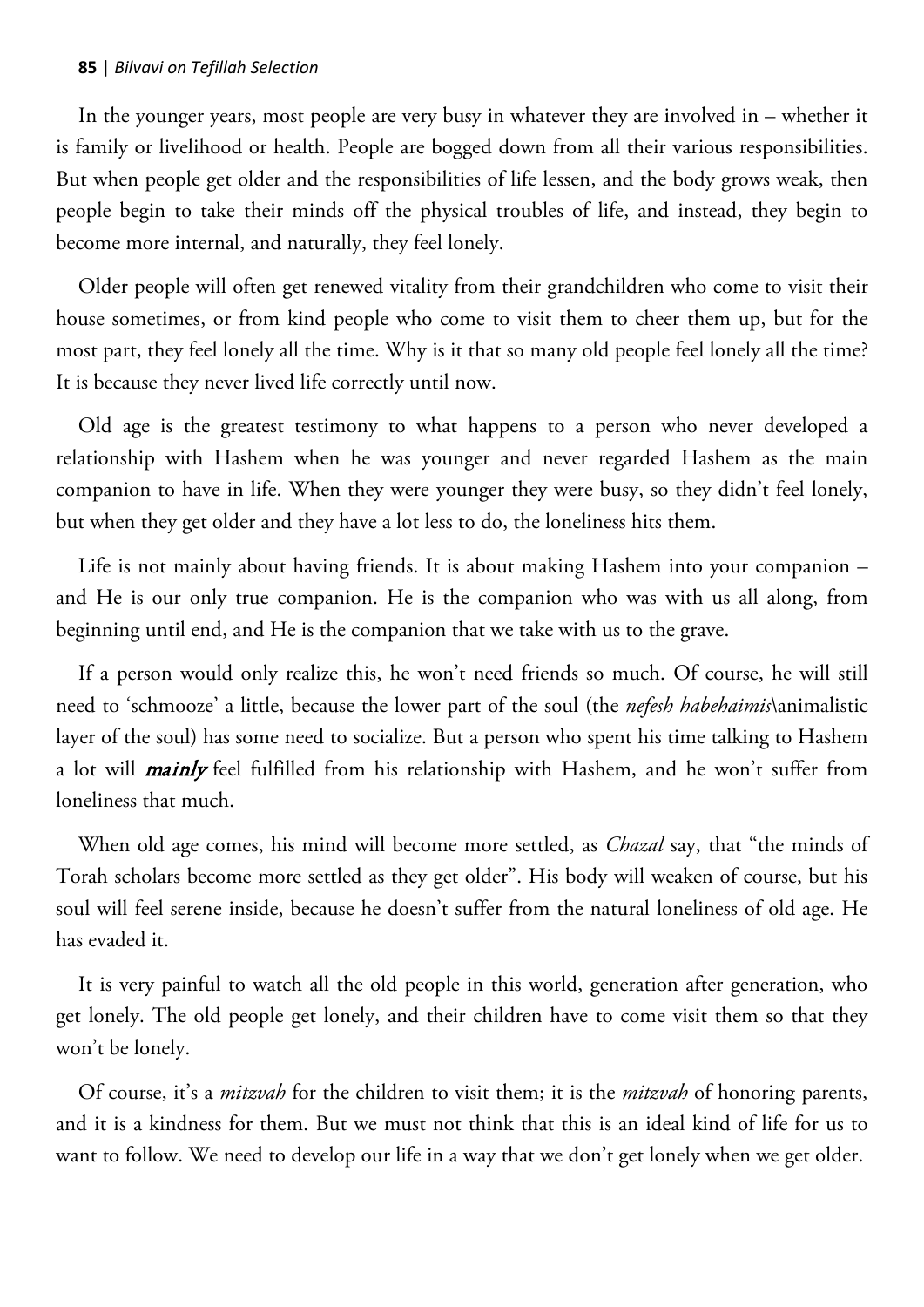## *Beginning To Talk To Hashem More Often*

If a person gets used to talking to Hashem all the time, every day, every hour, at first it will be superficial lip service, but a person can keep doing it and he will find that he is more sincere each time. It is impossible to give exact guidance on how to talk to Hashem.<sup>22</sup> But the general lifestyle should be that a person keeps talking to Hashem throughout the day. When you finish *davening*, talk to Hashem - simply! You can do it mentally or verbally.

Throughout the day, keep talking to Hashem about your problems and your joys. Just like a person includes his closest friend in all his issues, happy or sad, so can a person include Hashem in all aspects of his life, all the time. This chips away at one's loneliness.

Most people in the world are really lonely! Even people who have tons of friends can still be very lonely – deep down, they are lonely. Only someone who forms a deep connection with Hashem and realizes that Hashem is his true companion will be saved from the pain of loneliness.

There are many things a person will gain from talking to Hashem more often throughout the day. It will help a person come out of himself, more and more, and it will help him sense more and more of the existence of Hashem.

Thus, when we *daven* in *Shemoneh Esrei* that Hashem should hear our voice, it is to send ourselves a message, that we must realize that Hashem is our companion - who hears our voice. It is something we must deeply realize.

## *In Conclusion*

 $\overline{a}$ 

Elul until Yom Kippur is 40 days of *tefillah*; Moshe *daven*ed for these 40 days consecutively. How can a person *daven* so much? It means to live a kind of life in which a person includes Hashem in all aspects of life, that he always talks to Him throughout the course of the day. That is how a person can reach forgiveness by the time it comes Yom Kippur, to be purified again and return to his original state, to leave the *cheshonos rabim* and return to the original, purified state of mankind: *yoshor*.

This is the true and inner kind of life – one who deeply connects to Torah, and to Hashem Himself, every day, all the time, in a true and inner way, forming a true bond with the Almighty  $G-d.<sup>23</sup>$ 

*<sup>22</sup> It may be helpful to see Bilvavi Part 5 –"Fundamentals In Avodah".*

*<sup>23</sup> Refer also to the translation of the Rov's commentary on Mesillas Yesharim – "Your True Companion."*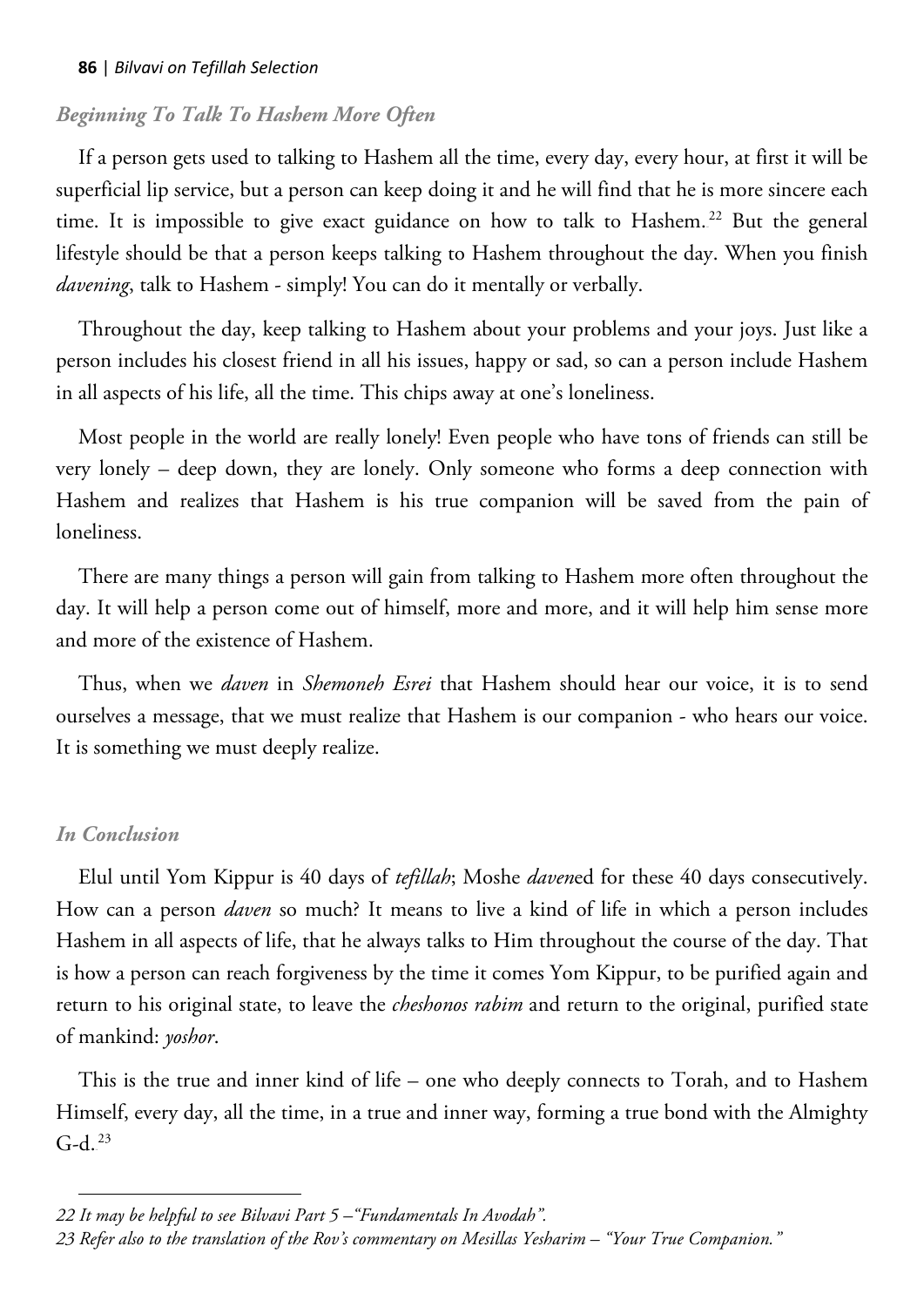# תפילה 138 רצה.בעמך.ישראל *138 | Hashem's Love For Us*

*Hashem Loves Us, Unconditionally*

**ישראל בעמך אלוקינו' ה רצה**" – Desire, Hashem our G-d, Your nation, Yisrael." We ask Hashem that we be desirable to Him.

This needs understanding. [In the *Shemoneh Esrei* of Shalosh Regalim we say:] "You chose us from among the nations, You loved us and desired us." If we are already desired by Hashem, why do we ask in the blessing of **רצה** that Hashem should desire us?

It is understandable that we ask Hashem that our *avodah* and *tefillos* be desirable to Him, as we request later in this blessing. But our very essence as a people is clearly desirable to Hashem. If so, why we do ask Hashem here that He should desire His nation?

The simple understanding is that although Hashem desires us, we still pray for the future, that we always be desired by Hashem.

A more subtle answer, though, is as follows.

The Gemara brings a difference of opinion of when we are called "children of Hashem". According to one opinion, when we do the will of Hashem, we are called children of Hashem, but when we don't do the will of Hashem, we are not called children of Hashem. According to the other opinion of our Sages, we are always called children of Hashem, even when we sin.

The rule is that both opinions of our Sages are always correct; how can we reconcile the two opinions? It is as follows. The first opinion of the Sages is referring to the outer aspect of our relationship. When we sin, we are not called children of Hashem – with regards to the outer aspect of our relationship with Hashem. But in the inner essence of our relationship, we are always called children of Hashem, even if we sin.

Hashem loves us and desires us, but when we sin, the desire that Hashem has for us becomes covered over. It does not go away, *chas v'shalom;* it is just covered over and hidden. For this reason, when a person sins, his soul can feel that he is not called a child of Hashem, because the soul feels the concealment of Hashem's desire for him. Still, Hashem always desires a person, but a person doesn't feel the hidden love.

So in the depths of our relationship with Hashem, we are always called His "children"; He always desires us. It is just that we don't always feel it.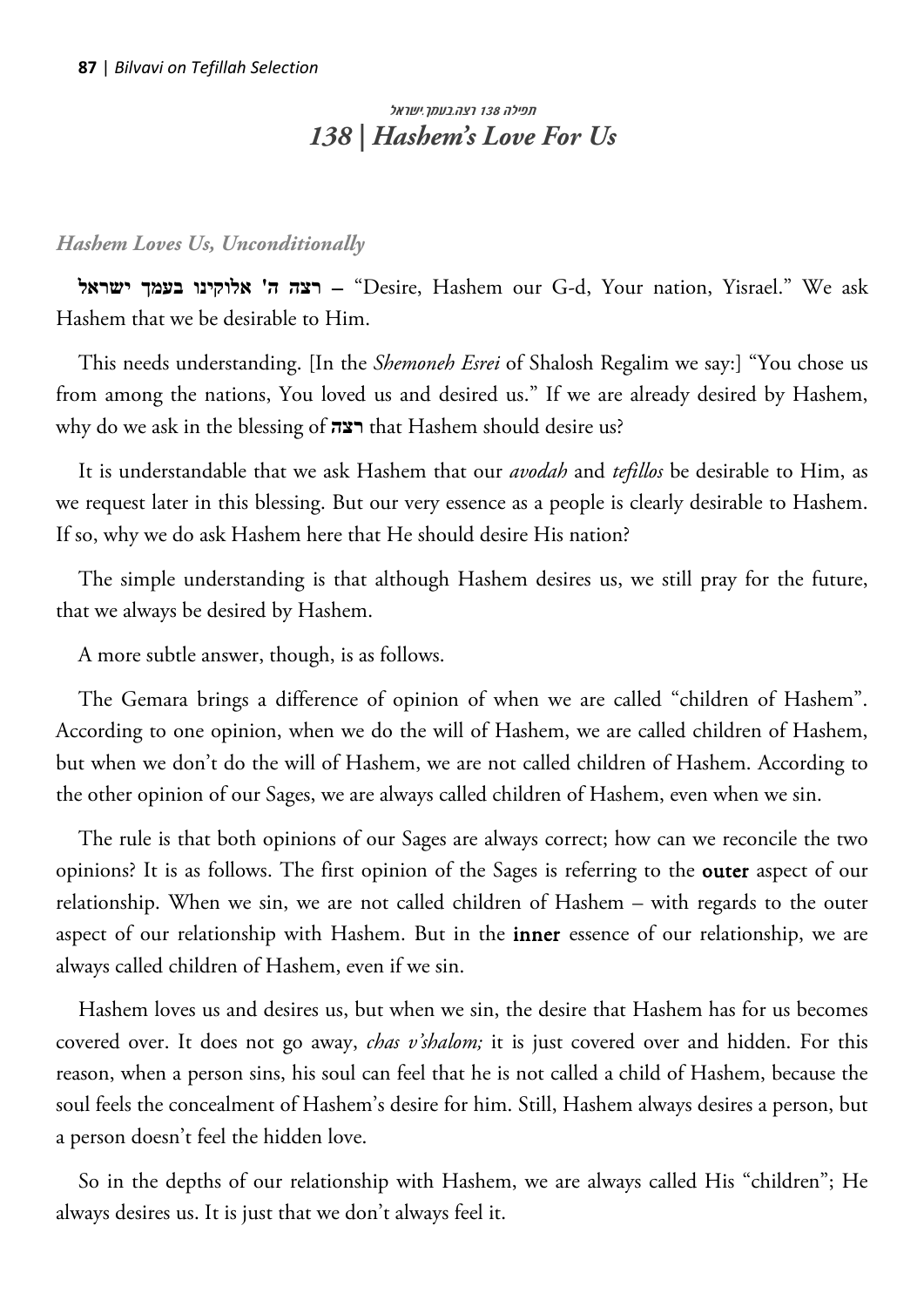When a person sins, when he doesn't do the will of Hashem, he feels the will of Hashem for him has become concealed. This does not mean that Hashem loses His *ratzon* for us; He always has a *ratzon* for us, but it can be covered over and hidden from us.

Thus, we ask Hashem, **ישראל בעמך אלוקינו' ה רצה** – we are asking Hashem that we should always feel His desire for us. We know that He always desires us, but we want to feel it openly, and we don't want to feel that His desire for us has become concealed. Therefore, we ask Hashem to "desire" us in the sense that it not ever be concealed and hidden from us; we want to feel it openly.

#### *To Always Feel Desired By Hashem*

But there is a deeper understanding as well.

There is no Jew who is perfect. Each person contains some area of imperfection; it is written, *"There is no righteous person in the earth who only does good and does not sin."* There is always one area in which a person is never perfect in, and with most people, there are several areas in which we have our shortcomings in. But the point is that there is no person who perfectly does the will of Hashem; this includes our sins, as well as a general lack of perfection to how we do the mitzvos.

When a person realizes that he did not do the will of Hashem, what indeed should he think? What should be going through his mind?

Now, if we are talking about a person who has no *Yiras Shomayim* (fear of Heaven), then he doesn't care if he sins. He doesn't feel bad at all after he speaks *lashon hora* or when he neglects any of the mitzvos, and even when he commits worse sins than this, it doesn't bother him afterwards. This kind of person's feelings towards spirituality are very deadened.

But if someone is a feeling person, if he is sensitive to his spirituality, after he realizes that he did not do the will of Hashem, his natural reaction is that he will fear the punishment of sin.

A deeper kind of person, though, is someone who has a bond with Hashem, and it really pains him after he commits a sin, not because he is worried about the punishment – but because he is upset that he has been disloyal to Hashem, Whom he has a constant bond with.

Of course, fear of punishment is necessary, and it is the very first key to entering Avodas Hashem. But a person who treasures his bond with Hashem, after he realizes that he didn't do the will of Hashem, is much more bothered about the fact that he has been disloyal to Hashem. His life is based on his relationship with Hashem; when he realizes that he did not do the will of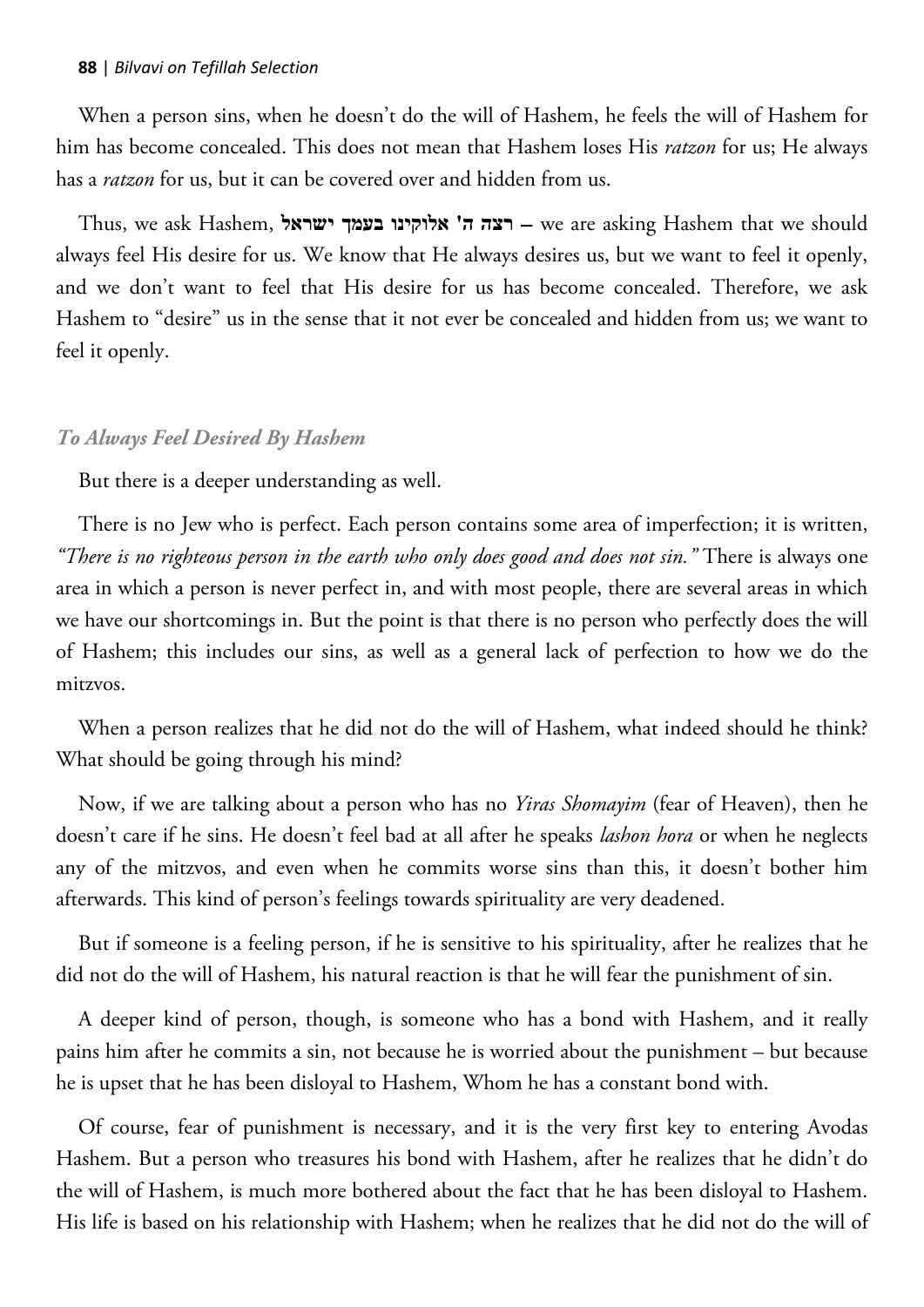Hashem, he feels no rest at this. Surely when he commits an actual sin does he feel that his bond with Hashem has become damaged.

## *How Should A Person React To His Spiritual Failures?*

How, indeed, should a person react after he realizes that he did not do the will of Hashem? What is the proper perspective he needs to have towards this when he realizes it?

(It is true of course that sin creates a spirit of impurity to come upon the person; this is called *timtum halev*, "blockage of the heart". This is especially applicable to a person who eats forbidden foods).

When a person cares about his relationship with Hashem, there are different kinds of reactions he has after he doesn't do the will of Hashem.

One kind of person, after he sins, will feel, "Hashem doesn't want me anymore." This kind of reaction usually does not come to a person who commits a sin he considers to be small. But when a person feels he has done a major sin – especially if it's already 2 or 3 times – he might feel, "Hashem does not want me." This is the deep source of all of a person's downfalls!

If a person feels that "Hashem doesn't like the action that I did", that would be a wonderful reaction. But when a person feels "Hashem doesn't want "me" anymore, now that I've sinned" this kind of thinking will make a person become disconnected from his relationship with Hashem.

Woe to a person who doesn't do Hashem's will and he doesn't feel bad – but woe to the person as well who thinks Hashem doesn't want him anymore after he sins.

After a person sins, *chas v'shalom,* he must feel two things at once. First of all, he must realize that he has gone against Hashem's will, and that Hashem did not desire at all this evil action that he has done. But at the same time, he must also feel, no less and perhaps even more so, that although Hashem didn't want this action he has committed, Hashem still wants him as a person.

These words are irrelevant to a person who doesn't live a life of connection with *Hakadosh Baruch Hu.* But if a person is sensitive to spirituality – either because he was born that way or because he has begun to serve Hashem – he must deeply realize that we are always children of Hashem, even when we don't do the will of Hashem. If a person doesn't realize that Hashem always loves him, he is forfeiting his father-son relationship with Hashem, and then his lifestyle will not be a true Jewish one.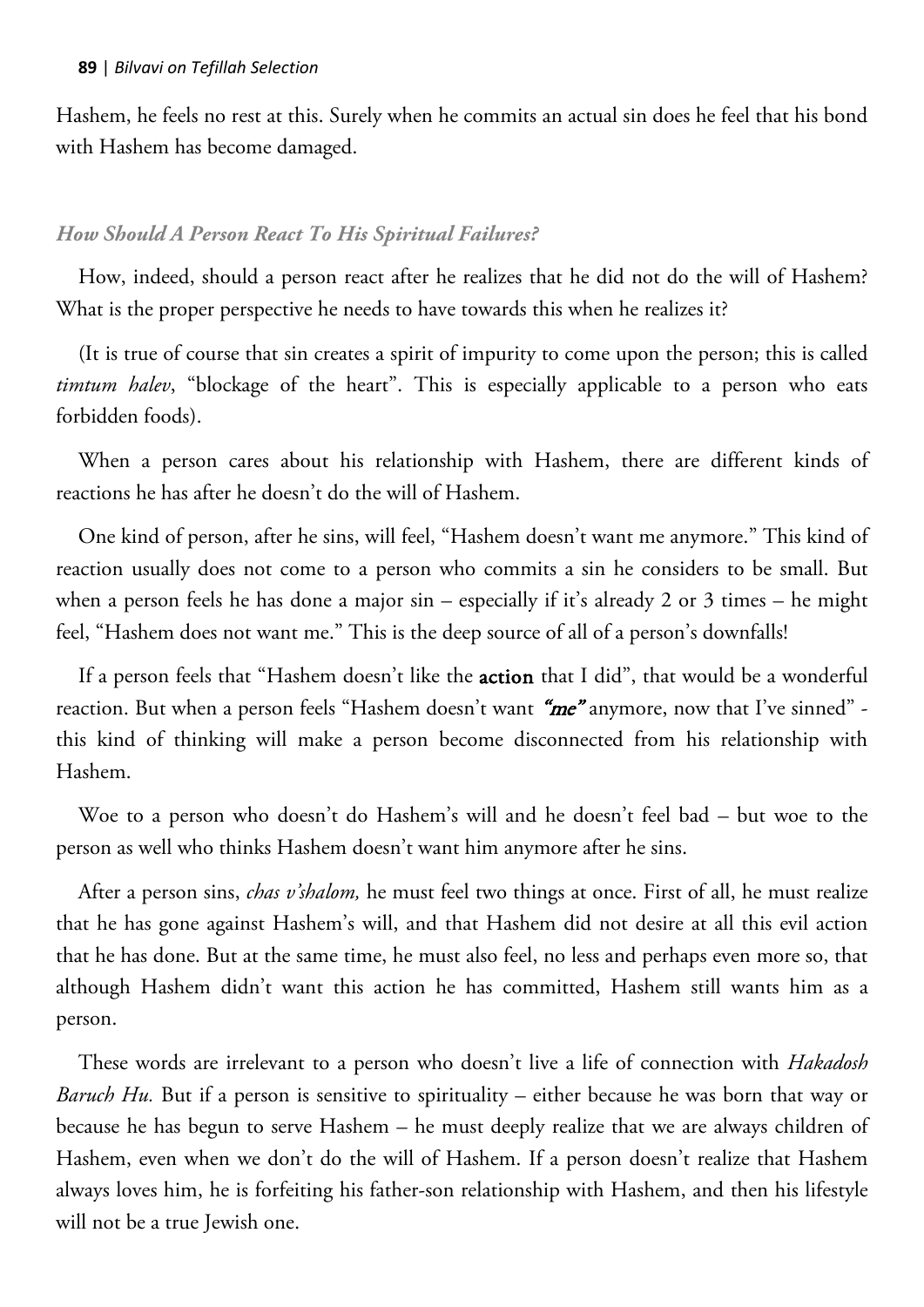## *Misconceptions About Sin*

How disturbing is it to hear from people who express (out of immaturity) words like: "Hashem doesn't love me! Want proof? Because my life is so hard! I don't have parnassah!", or, "Because I don't have a shidduch yet!" or, because "I'm a failure!" A person will come to the conclusion that "Hashem doesn't love me", *rachmana litzlan.* 

One must get rid of this notion totally!

Of course, there is a healthy part in a Jew's soul which feels distanced from Hashem after he sins. But this is the lower part of the soul. The higher part of our soul recognizes the essence of life, which is that our bond with Hashem is inseparable. Surely we must fear sin, and we need to fear it very much. But we must also realize at the same time that our bond with Hashem is not dependent on if we sin or not. We must know that even if a Jew would commit every sin, *chas v'shalom*, Hashem still loves him and desires him.

However, if a person doesn't understand this concept well, then he will go in the other extreme, and he will always feel that Hashem desires him, and it won't bother him when he doesn't do the will of Hashem. So fear of sin is necessary in order for one to avoid sin.

But fear of sin is not all there is to our life. We need to reach the depths of our soul, that we are always children of Hashem. So we need fear of Hashem. We need to fear sin, as well as feel embarrassed from sin.

#### *In Summary*

If *chas v'shalom* a person falls to a sin, he must think two things. Firstly, he should feel ashamed at what he has done. But he also has to feel that Hashem still desires him, no less than before he sinned.

#### *Hashem Is Always With Us*

The truth is that there is no person who does not have failures in his spirituality. Most people are living "either or." Either people don't feel bad after they sin, which means they don't have a bond with Hashem; or they fear sin and feel upset after a sin, but they have no bond with Hashem.

The proper way to live is for a person to build his connection with Hashem all the time. And when a person falls to a sin, even to the worst levels of sin, he must know that Hashem can take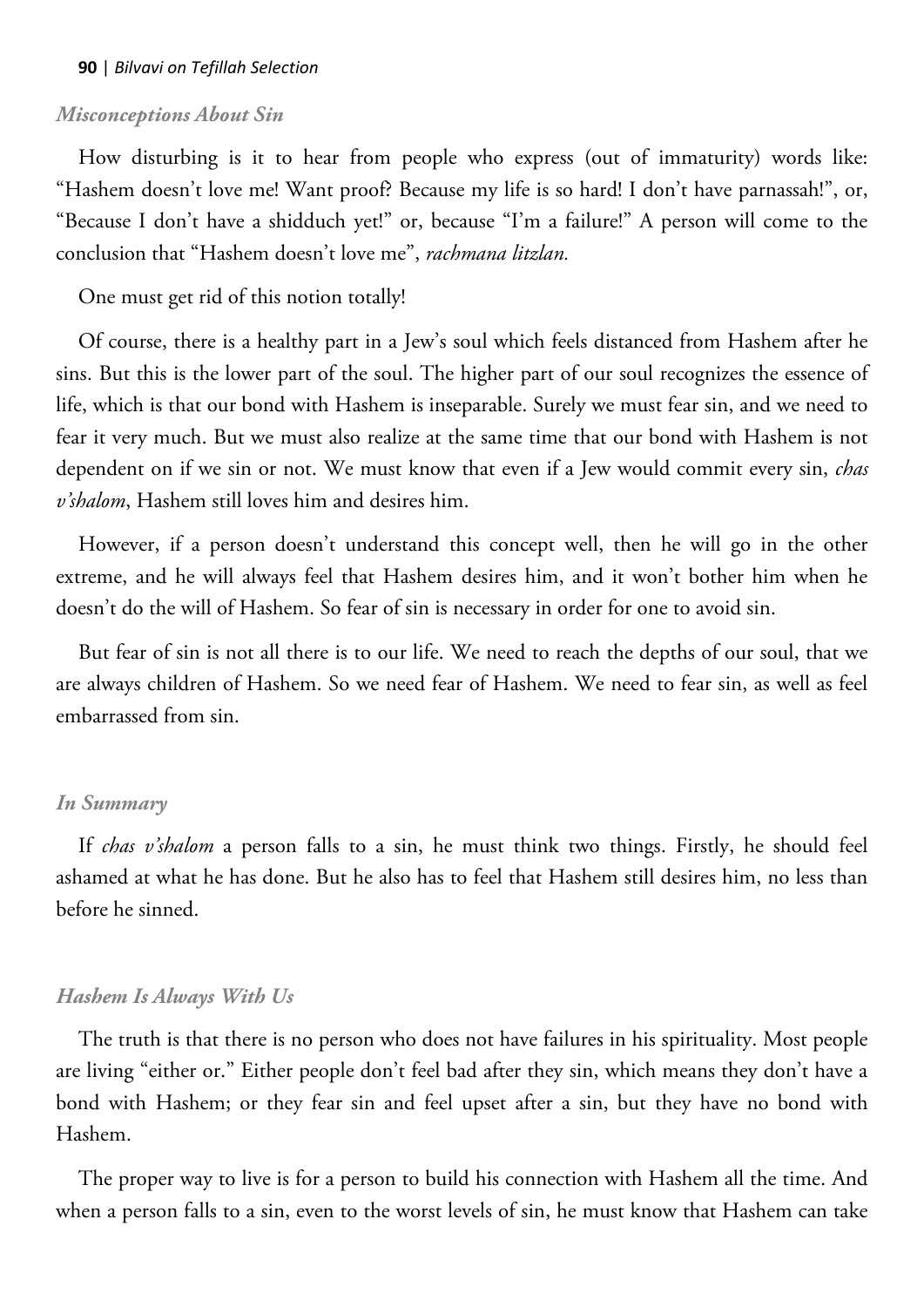him out of there! It is written, *"Hashem dwells among them even amidst their impurity."* A person can feel the reality of Hashem even in the lowest and most depraved levels he falls to.

So on one hand, a person has to strengthen his fear of Hashem and avoid sin, but if he does fall, he must immediately summon forth his bond with Hashem and feel desired by Hashem in spite of what he has done. The more a person feels how Hashem is with him even after he has sinned, his feeling of this reality will deepen, until he begins to feel ashamed to sin when he's tempted, because he feels Hashem's Presence with him.

In the final generation which we live in, we are amongst the lowest levels of impurity possible. We are influenced by our surroundings. We are surrounded by *She'ol*, the lowest levels of spiritual impurity. But even if a person has fallen into the depths of *Sheol,* he must know that he is never disconnected from Hashem! Many people have fallen into sin and believe that they can't come out. But one must know that his bond with Hashem is not conditional.

We must internalize that Hashem always desires us and connect to Him in any situation. This will help us realize that He is everywhere, even when we are in this generation, in which we are surrounded with so much evil. This helps a person gain a bond with Hashem that is unconditional.

One needs to feel how Hashem is always with him, and then he will feel the deep bond with Hashem which is unconditional.

Thus, when we ask Hashem that we always be desired – **ישראל בעמך אלוקינו' ה רצה** - it means that we want to instill in ourselves that we are always called children of Hashem, even when we are in a low spiritual level.

### *Why Do We Do The Mitzvos?*

When these words are understood, a person's approach towards Torah and mitzvos changes completely, for the good. It is to understand that since we are always called children of Hashem, the reason why we must do His will is not so that we should become close to Him, but because we simply have to do His will.

If we are only close to Hashem when we do the will of Hashem and fulfill the mitzvos, that would mean that we should only do the mitzvos on condition that we become close to Hashem. But the depth of life is to understand that we are always found with Hashem, even when we are in the depraved depths of '*sheol'*! We must do Hashem's will even if we wouldn't be close to Him! Because it should be our will to do His will.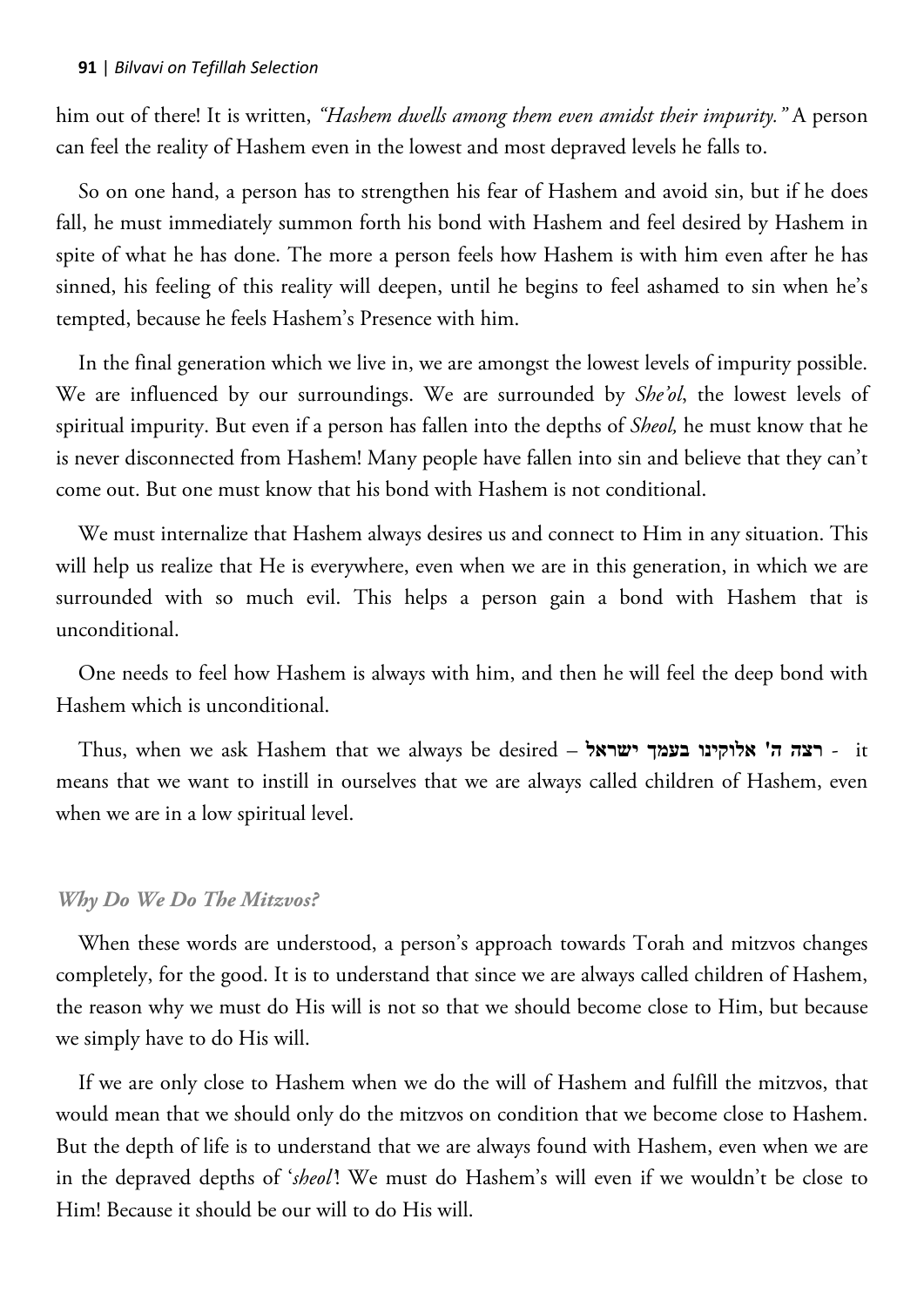Without this perspective, a person does mitzvos only to get close to Hashem, and if not, he wouldn't do the will of Hashem.

True, much exertion in Torah and mitzvos is needed in order to get to this high understanding, but once a person reaches there, the avodah of *lishmah* begins. It is when a person realizes that he must do the will of Hashem - even if he wouldn't be close to Hashem!

Whether one understands or not why he must do the will of Hashem, he can do the will of Hashem, because he feels connected to Hashem no matter what. He does the mitzvos simply because Hashem said to do them - not because he's doing them to get close to Hashem, rather because he is a child of Hashem, no matter what. "It is our will to do Your will."

These are two deep root abilities in our soul: when one sins he can know that he is still a child of Hashem, and when one does the mitzvos, he can do them not in order to get close to Hashem, but because he wants to do them *lishmah*, to do it because Hashem said so.

Of course, when this is done without any thought, a person simply does the will of Hashem because he knows "that's what Hashem commanded", but it can still be coming from his motivations of *shelo lishmah*, and perhaps he's doing it to get reward or for the spiritual bliss of feeling close to Hashem, which is also a kind of *shelo lishmah* (albeit deeper). But when a person is doing the mitzvos *lishmah* – when he knows that we are always children of Hashem, and that is why he does all the *mitzvos* - this is the true way to perform the will of Hashem. It connects a person to Hashem in every situation.

# *Advice For Overcoming Evil Temptation*

This is all the meaning of the verse, "*Yiras Hashem tehorah, omedes lo'ad"* - "Fear of Hashem that is pure lasts forever." This deep perspective towards our life will be the kind of *yiras shomayim* (fear of Heaven) that can save a person from sin when he is tempted: when he remembers Hashem's Presence in front of him even as he's facing evil, for he knows that he is forever bound with Hashem, no matter when and where. $^{24}$ 

 $\overline{a}$ *24 In relation to this shiur, see Tefillah #051- Healthy Self-Improvement*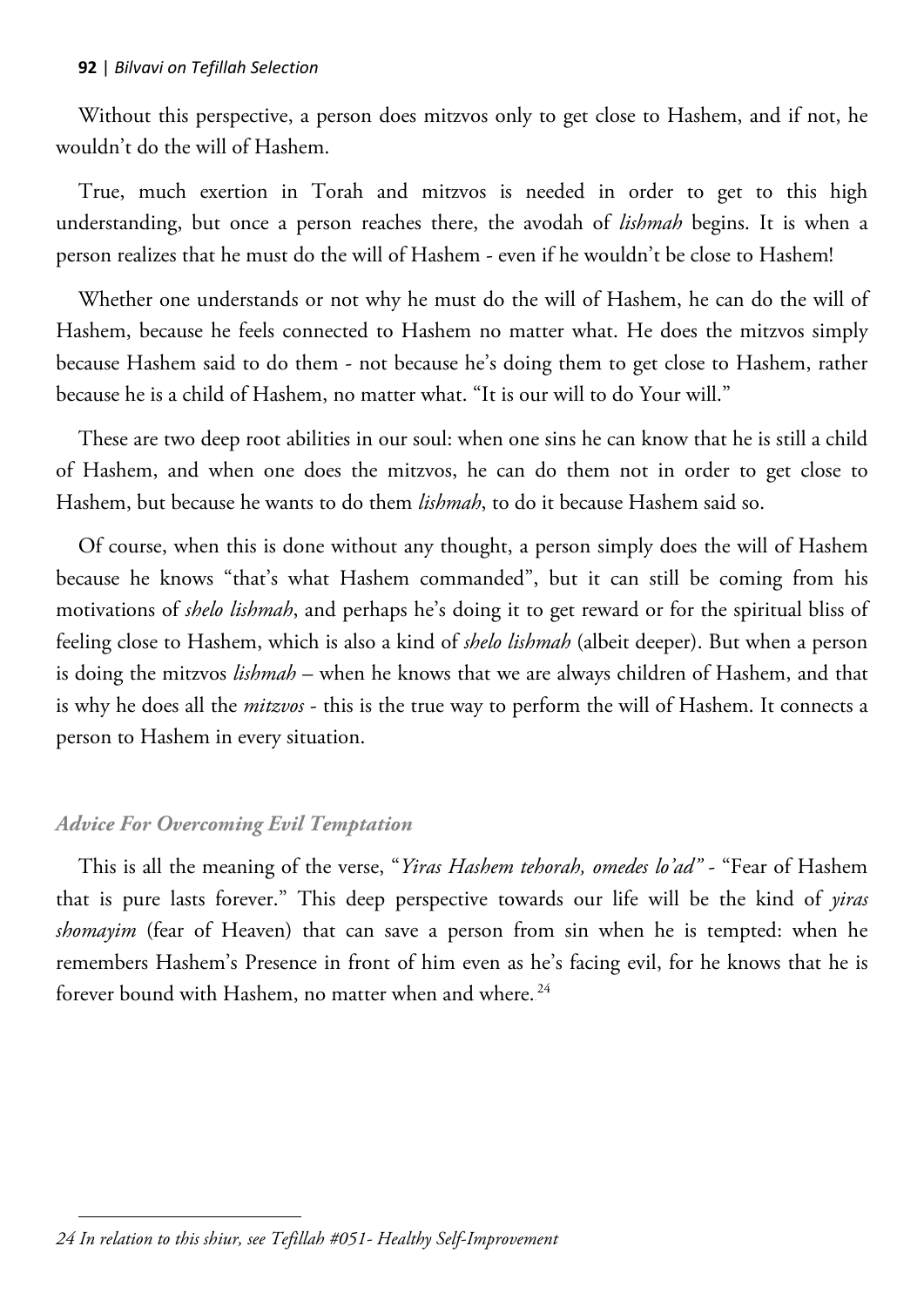# מודים.הודאה 146 תפילה *146 | Hodaah – Being Thankful*

## *Hodaah: The Power To Admit\Thank*

# **אלוקינו' ה לך אנחנו מודים**" – We are thankful to You, Hashem our G-d."

Three aspects are contained in this blessing: (1) The power in our soul to give *hodaah*/thanks, (2) To Whom we are giving thanks to (Hashem), and (3) What we are thanking Him for.

In this blessing of *Shemoneh Esrei*, we give *hodaah* to Hashem, and it is primarily about the very fact that He is our Hashem our G-d. There are also other things we thank Him for in this blessing. Since our soul is able to express gratitude, we are able to give thanks to another and describe what we are thankful for. But it all starts with the very power to have gratitude (*hodaah*) in the first place.

### *Two Kinds of Hodaah*

There are two kinds of *hodaah*, as described in the works of our Sages.

1) One kind of *hodaah* is when one is *"modeh al ha'emes*", to admit to the truth, which we find by Yehudah, who admitted to the truth by the episode with Tamar, in spite of the shame he endured.

2) Another kind of *hodaah* is when one expresses gratitude over something he has received. We learn *hodaah* from Leah, who the Gemara says was the first one to thank Hashem, when she thanked Hashem over the birth of her son Yehudah.

In the blessing of *Modim*, we mainly give *hodaah* to Hashem on what He gives us [which is the second kind of *hodaah*].

### *Obstacles That Prevent Gratitude*

The power of *hodaah* in our soul is opposed by two other forces in our soul. A person doesn't want to admit to truth or be thankful due to *gaavah* (conceit), or due to *bushah* (shame).

A person's *gaavah* (conceit) causes him to avoid admitting to the truth. The Gemara says that it is not the way of the king to give and not receive. So too, when a person has *gaavah,* he considers himself like a sort of "king" who can't take from others.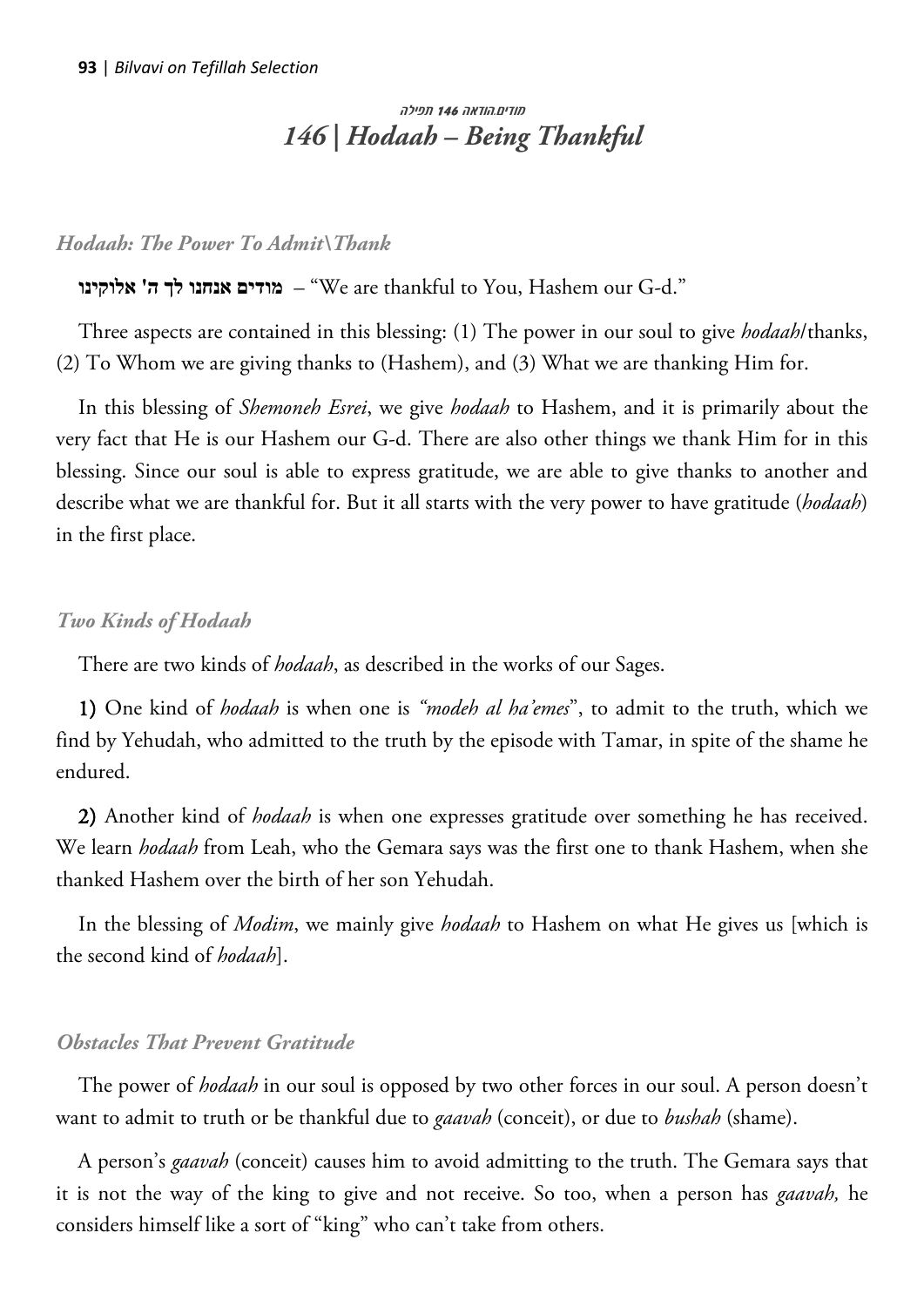Although there is also a holy power in the Jew's soul to feel like a royal king (*malchus*\royalty) - for we are all called "a nation of kings", still, this power can become distorted for evil, whereupon it becomes the evil trait of *gaavah.* 

Another reason why a person can't admit or be thankful that he got something is due to his sense of shame. The Talmud Yerushalmi says one is ashamed to look at one whom he has received good from. Either he will avoid the person whom he received from, or, he will deny the good that he has received and be ungrateful.

To summarize thus far: A person doesn't admit to the fact that he received good because he doesn't like to receive, which can come from being conceited, which is the evil trait of *gaavah*. (It may also be, however, because he is spiritually refined, which is the holy trait of *adinus*\refinement in the soul). A completely different reason why one doesn't admit to the good he received because one might feel ashamed to receive good from others, and that is why he doesn't thank the person he received from.

Some people have the opposite problem: they keep taking from others<sup>25</sup>, and they are not bothered with this at all. Most people, however, do not like to receive from others on a continual basis, and usually this is because one is too conceited to accept the fact that he sometimes needs to receive from others.

# *Being A "Mekabel": Recognizing Our Nature To Receive*

It has been implanted into our nature to be a *mekabel*, a receiver. One must acknowledge this fact, for it is the way Hashem made us. All the people in the world need each other in order to survive. As long as we understand how to use our nature of being a *mekabel* and we use it in its proper limits, there is nothing wrong with being a *mekabel*. To the contrary, it is a holy part of our nature which we need to know how to use.

From the time we are born, we are complete takers. A child keeps taking from those who nourish him, especially from his mother, whom he depends on. A child also does not give to others. Perhaps there's somewhat of an aspect of giving, because he makes others happy when they see him. But for the most part, a child does not give, and it is an entirely a receiver, from its mother.

As a child gets older, he still continues to receive from his parents, but as he gets older and more mature, he learns how to become more of a giver. However, a person starts out life as a

 $\overline{a}$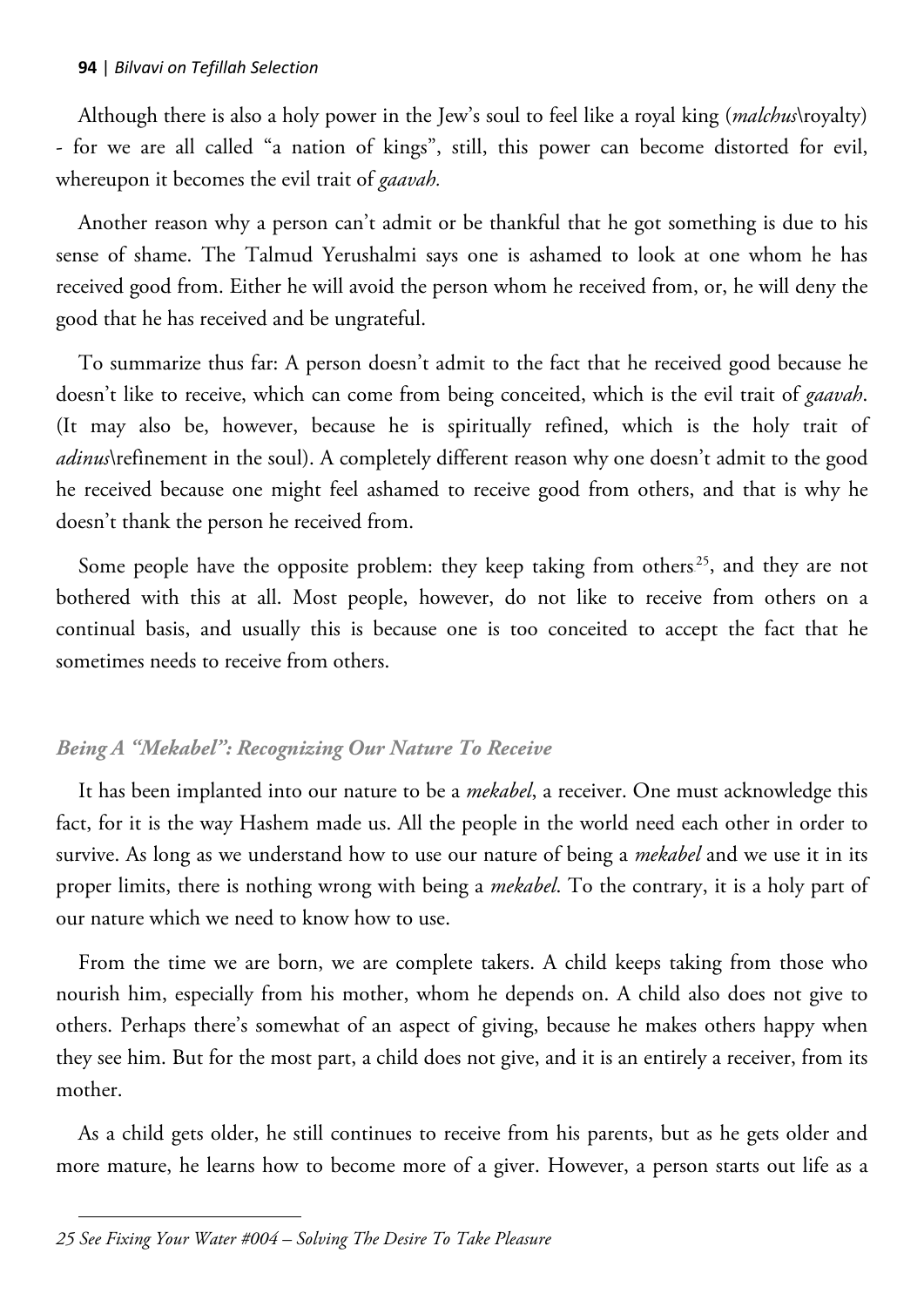$\overline{a}$ 

complete taker. It is not for naught that Hashem made us that way. It is to teach us that we need to understand our nature of being a *mekabel*, a receiver.

On one hand, the nature of taking is the epitome of immaturity. Indeed, a person who uses his receiving aspect to only take from people, and never giving to others, is one who is living at a very immature level. But the holy side to this nature of taking is that Hashem implanted in us a nature to be a receiver, so that we will understand that we do have a need to receive from others [and thus be grateful for what we have received].

Although we need to learn the art of giving as we get older $^{26}$ , we also need to know how to receive in the right way: we always receive from Hashem many kindnesses. It is not only from Hashem that we always receive. We also receive from all people. That is the way Hashem made the world: we all need each other. Thus, all of us inevitably receive from others. So it is just that we need to understand how to use our "receiving" aspect in the right way.

# *How Gaavah\Conceit Prevents Gratitude Towards People*

When a person has too much *gaavah* (conceit), he won't want to receive from others, and he is not prepared to admit to the good that that he receives from others. He wants to feel "independent." But if a person is aware that the design of Creation is that we must receive from others, he will have the proper perspective towards the nature of receiving: instead of viewing himself as a 'king' who does not like to receive from people, he will view another as a 'king' whom he must give royalty to.

In fact, when a person gets to Heaven, one of the questions he is asked is: "*Himchlachta es chaveircha"*?, "Did you treat your friend with royalty?" The way we make others 'royal' is by acknowledging that we have received from them. It is hard for a person to admit to this, because then he has acknowledged that the other is elevated over him, for he is acknowledging that friend was the giver, while he was the receiver. But that is exactly what it means to make others 'royal': to admit it when you receive from them, even though you feel lowlier about yourself in the process. One needs to come to terms with this, feeling humbled and lowered in the process, accepting that his benefactor has the more prominent status than he.

Of course, as we mentioned earlier, there are people who have the opposite problem, of constantly taking from others. They will not identify with the concept here. But when a person has the problem we are describing here, which is *gaavah*, the result is that he will not be

*<sup>26</sup> The concept of "giving" is a famous concept developed by Rav Dessler in Michtav M'Eliyahu (Vol I.): Kuntres HaChessed*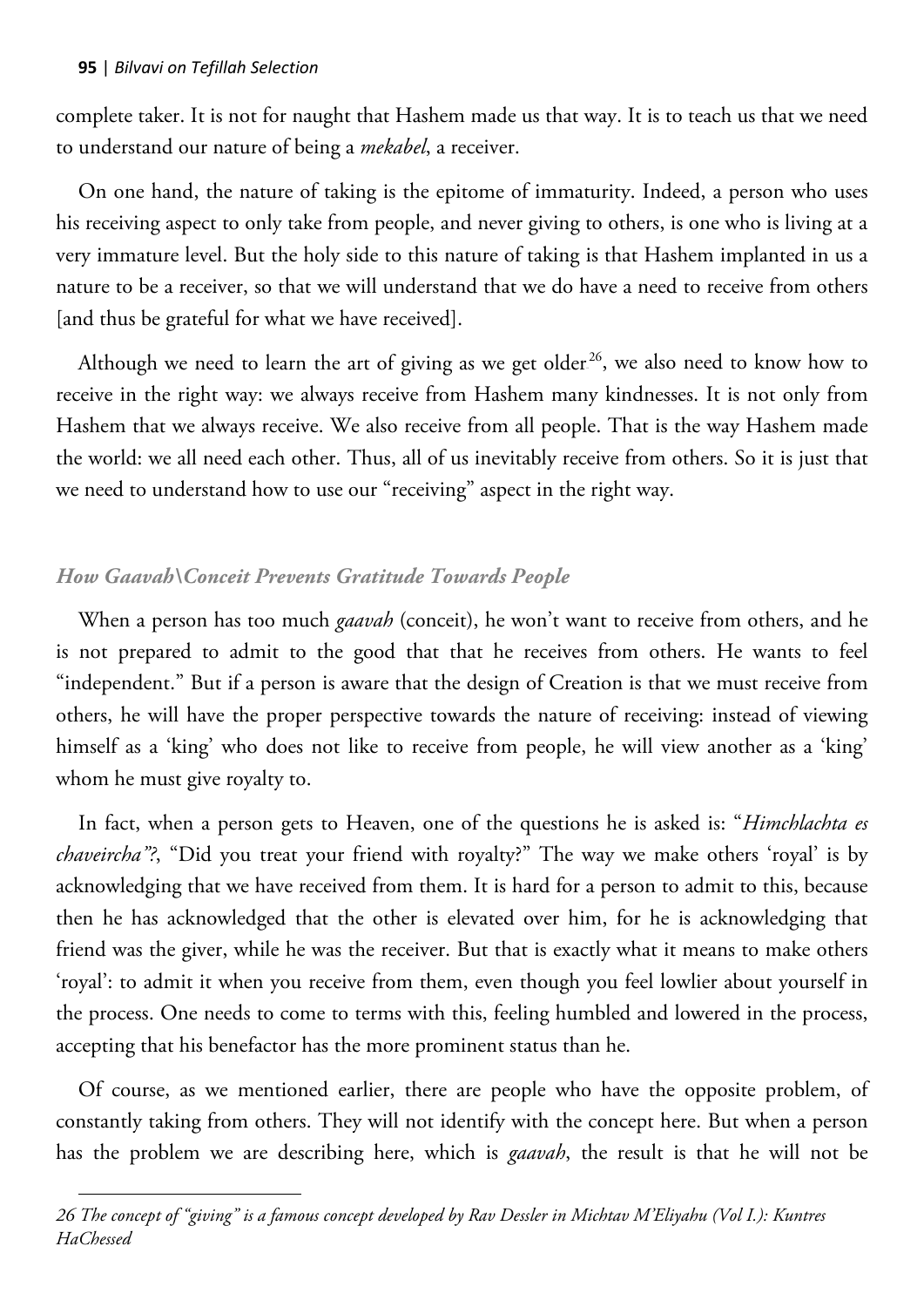prepared to receive from others. He wants to feel independent from others. As for the things he needs to receive, he will deny the fact that he has received good from others, and even if he doesn't deny it, he will not really feel thankful to the other person, because it feels lowering for him to do so - and his *gaavah* won't allow him to lower himself.

If he doesn't want to receive from others because he is refined, that is fine. But if he's refusing to be thankful to others because he has *gaavah,* his *gaavah* won't allow him to accept that he has received from others, because if he will admit it, then he will feel lowered than another, and this will be too hard for him. He can't be thankful, and even if he does manage to mutter a "Thank You" to one who did a favor for him, it will only be said superficially. Deep down, he doesn't want to accept that he has received from another.

Even if he doesn't verbally deny the good he has received from another, and he'll even thank the other in person, deep down in his soul he recoils at the fact of having to receive from another; and as a result, he cannot feel truly thankful to another.

# *The Reason For Lack of Gratitude To Hashem*

So far, we have explained why a person wouldn't want to express gratitude to another person. It is a large part of our task on this world to perfect our interpersonal relationships, as is apparent from the fact that a person will be asked in Heaven if he succeed in giving 'royalty' to his friends. But it is also a problem that can exist between man and Hashem.

A person might have too much *gaavah* in himself and therefore he will feel like he doesn't need Hashem in his life! He wants to feels independent - even from Hashem.

Why is it that people are not used to asking Hashem for their needs? One answer is because many people are simply not used to it. There are also more reasons why. But the inner reason is: Although we all believe in our minds, at least intellectually, that we need Hashem's help, yet, surprisingly, just because a person knows this, that doesn't mean he will actually beseech Hashem for his needs. Why? The answer is because when a person has a lot of *gaavah*, he will want to feel independent, thus he believes that he can manage without Hashem.

Of course, when he gets desperate and he's really suffering, he'll cry out to Hashem, just like any drowning person would. It is written, *"In your suffering, you find Him."<sup>27</sup> But as long as a* person isn't desperate for help, his *gaavah* might be so strong that he doesn't turn to Hashem for

 $\overline{a}$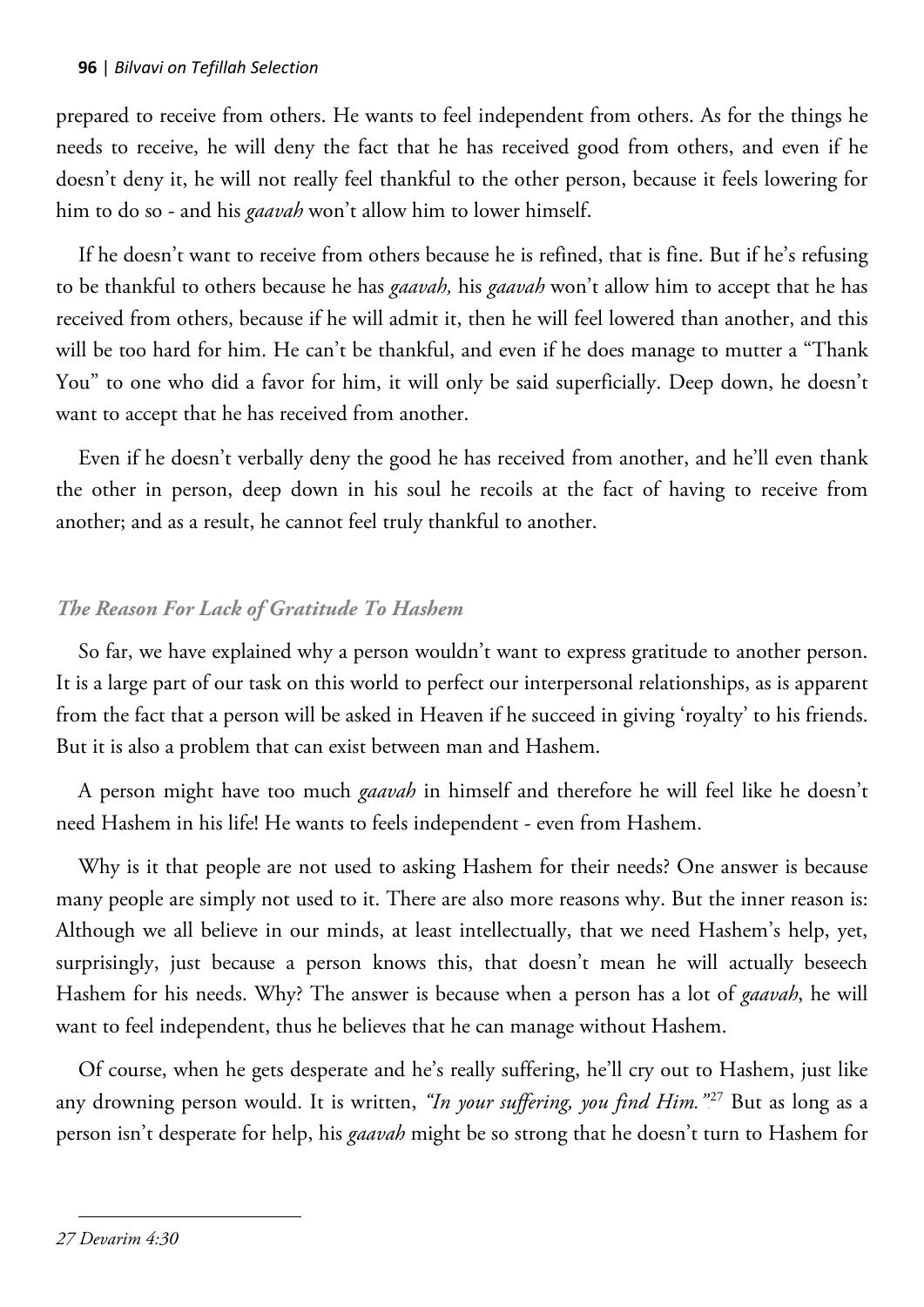help. He might give 150 reasons why he doesn't ask Hashem for help. But the main reason is because he's not aware that it's because of his *gaavah.*

# *The Prerequisite To "Modim"*

The middle 12 blessings of *Shemoneh Esrei* are all requests, in which we acknowledge that we receive from Hashem our many needs. In the blessing of *Modim*, a person begins to thank Hashem. But in order to thank Hashem, one first has to realize that he receives things from Hashem in the first place.

If a person is willing to accept the fact that he receives things from Hashem, then upon that, he will be able to thank Hashem. But if a person is not prepared to accept this fact, he doesn't have the basis of thanking Hashem. Except for when he's desperate, he doesn't want to admit that he needs to receive things from Hashem.

Of course, the other extreme is bad too: those who take from others on a continual basis, because they are so used to taking that they take from others even when they don't need, such as people who take all the time from *gemachim* when it comes Yom Tov time, taking from all of these *chessed* organizations, whether they need it or not. That's a different problem which we are not addressing here.<sup>28</sup>

But when a person has the opposite problem, of not being able to admit that he receives from Hashem, he has a problem of *gaavah*, and he won't be able to thank Hashem either. He doesn't ask Hashem for help, and he has many reasons why not, but it's really because he has *gaavah* towards Hashem.

It's astounding that a person can feel independent even of Hashem! It is because he simply does not want to accept the fact that he needs to receive things.

We are born as receivers, where we keep taking from those around us. The root behind he *mitzvah* of honoring parents is due to the fact that we receive so much good from them, thus we must be grateful to them and honor them greatly in return. Even as we get older, we still need to receive from others; there's no way out of it. Hashem made us like to show us a *mashal* (parable): that we need to recognize how much we receive from Him, in order to be able to thank Him upon that recognition.

In *Borei Nefashos*, we say, *"Borei Nefashos Rabbos V'chesronan"* – "The Creator of many creations and all their deficiencies" - the fact that we are lacking is part of our essence, so that we

 $\overline{a}$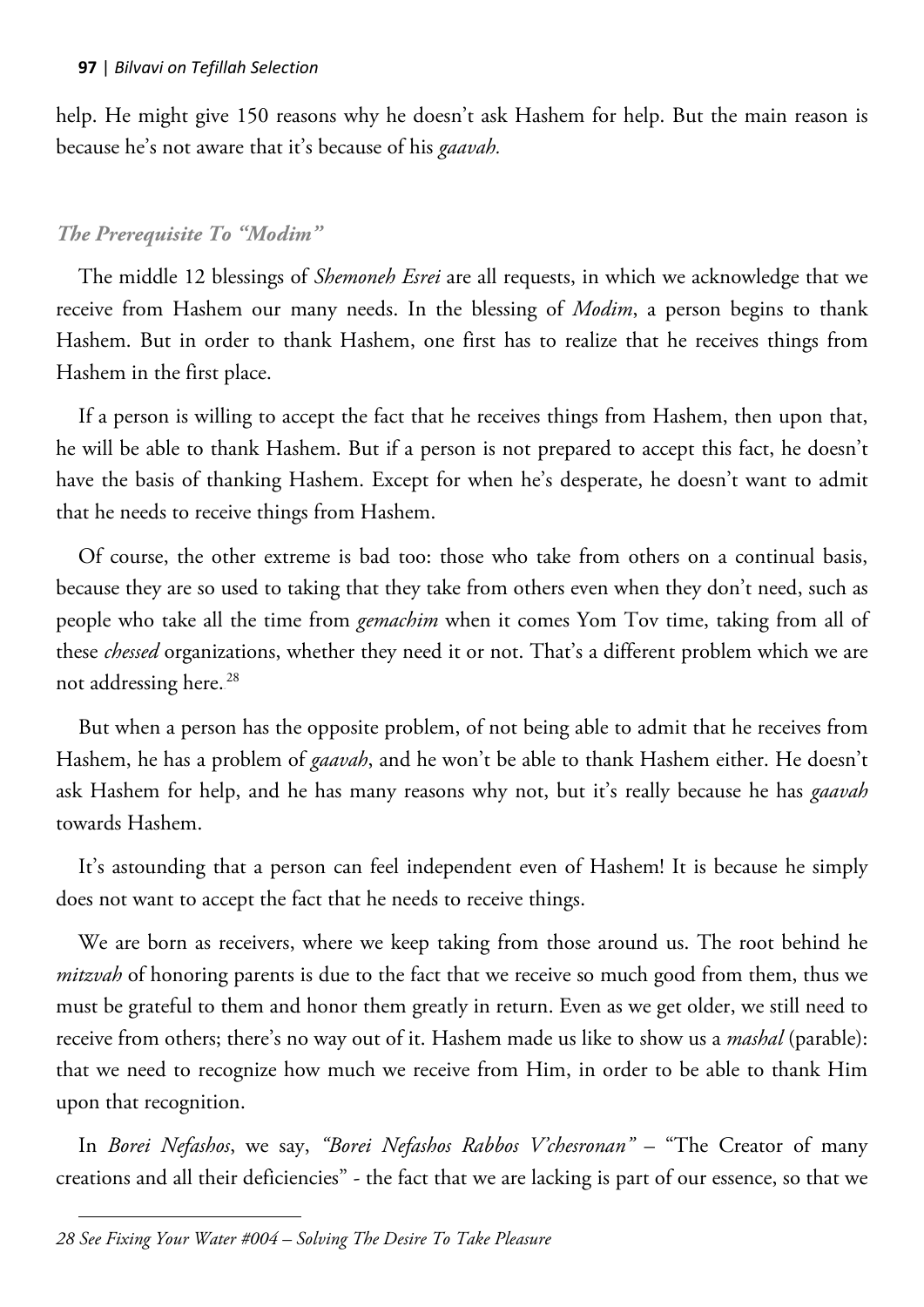can realize how much we need Hashem, for we lack so many things. If we have the proper understanding towards our nature to receive, then we will realize that we need to receive from Hashem, and then we can be able to thank Him. If we realize that we entirely take from Hashem, we can then realize that we must entirely be thankful to Him, for He gives us everything.

So when we take from other people to get what we need, it's a lesson for us to realize how much we need Hashem. In order to really feel thankful to Hashem, we first need to realize that we entirely receive from Him – and then we can thank Him, from that recognition.

### *The Root of the Shame of Receiving*

The second obstacle which prevents us from feeling gratitude which we mentioned is not because of *gaavah*\conceit, but rather, due to *bushah*, shame. Now we will analyze this more deeply.

A person might not want to be thankful to one whom he has received good from, not because he is haughty, but because he is embarrassed to look in the other's eye after receiving from him. *Chazal* say it's more praiseworthy to give private charity then to give it him directly, because when it's given directly, the receiver is ashamed.

Why is one ashamed to receive from others? It is rooted in man's deep nature to give to others. When one receives from another, inwardly he will feel ashamed, because it goes against his own nature to give. As a person matures, he gives more. Thus, he is ashamed when he has to receive, because it goes against his deep nature to give. For this reason, a person might also feel ashamed that he needs to receive from Hashem. The Ramchal writes that our power of free will was given to us so that we won't feel ashamed when we get reward.

What will a person do about the shame he feels when he has to receive good from others? He might avoid the one whom he has received from, because he is ashamed. Or, he will give back good to the other person and express *hakaras hatov* (gratitude). A third, deeper reaction is for him to recognize that good was given to him. This is really the meaning of *hodaah* - to recognize that good was given to you. Upon that recognition, you can feel grateful.

### *The Depth of Straightening Up After Bowing By Modim*

By *Modim* we bow, but we also straighten up after we thank Hashem, because after we recognize the good that Hashem does for us, we can then recognize Hashem. In a deeper sense,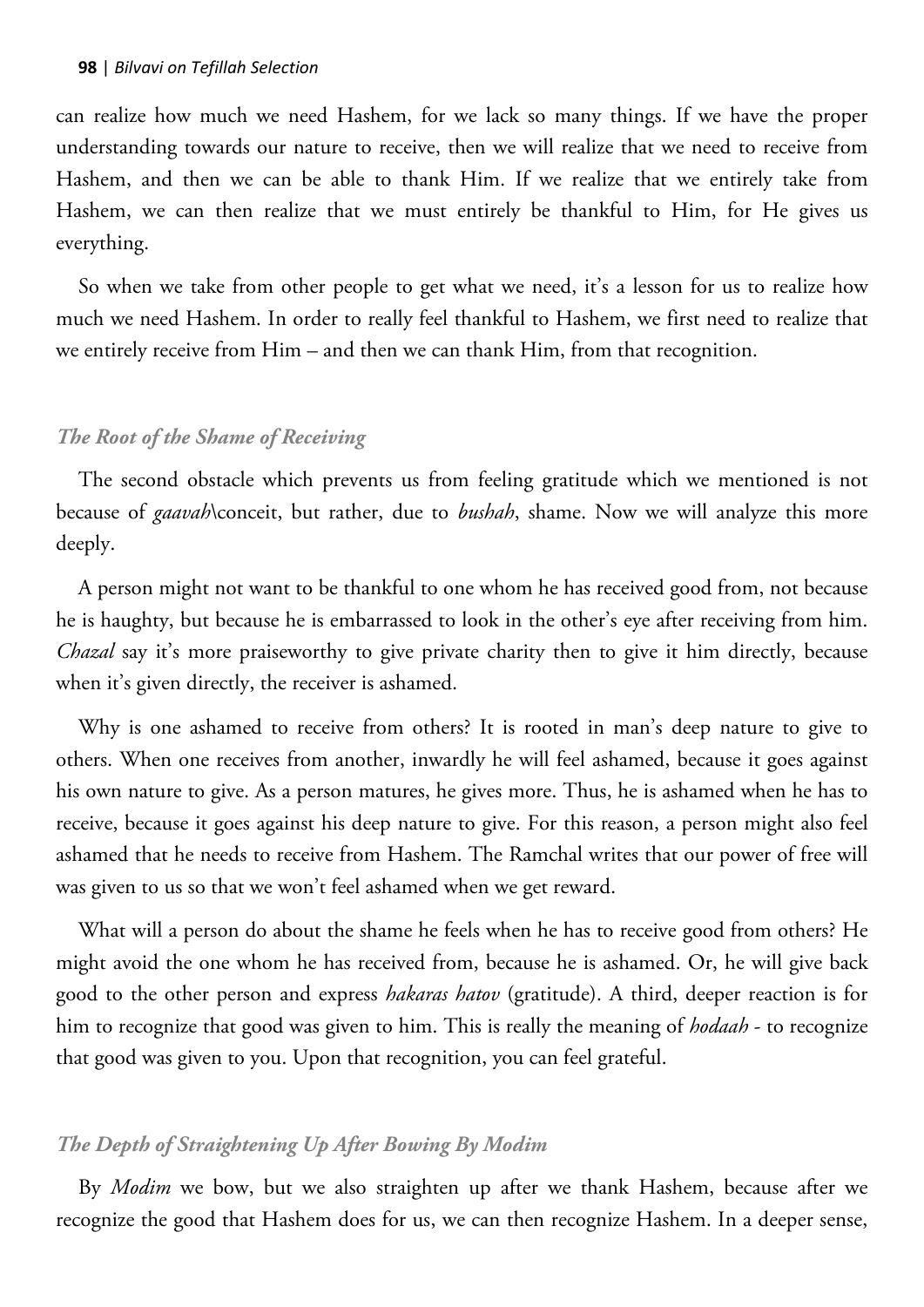this reflects the reward of the future, when after we realize how much Hashem has done for us, we will then be able to truly recognize Hashem - the purpose that will be fully realized in the future.

This is the deeper implication of the concept of *hakaras hatov* (expressing gratitude). It is not just about giving back something to the one whom you received a favor from. It is about recognizing what you have received.

## *How To Be Grateful*

Making this practical, when you receive good from another, you should thank him because you recognize that you have received something from him. From that place in yourself, you can thank someone properly.

So the very first step in gratitude is to first recognize that good was given to you - as opposed to quickly giving something back to the other. This is because in order to thank another, first you need to realize what you have received from another, and to come to terms with this acceptance.

*Chazal* state that Hashem as a treasury of "*matnas chinam*" in His Heavenly storehouses. The deeper meaning behind this is that when we recognize that we need to receive from Hashem, we can then receive all that He can give us.

A true friend is not just someone who gives to his friend; he is ready to accept the fact that he receives good from his friend. When you do receive from another, you should recognize that you have received from him, and then thank him. This trains you to become more sensitive to the concepts of taking and giving. Realize that you have received, but instead of feeling ashamed at this, accept the fact that your friend is now elevated above you, for he has given to you. In that you way, you truly make your friend "royal" and you are honoring him as you should.

Herein lays the key to thanking Hashem. In order to feel grateful to Hashem, we first need to be able to accept that we receive from Him.

# *The Depth of Bowing By Modim*

In *Modim,* the first thing we thank Hashem for is that He is our G-d. What we see from this is that when we recognize that Hashem is our G-d - while we are human beings who receive from Him - that is the basis of how we can be lead to thank Him. So we are not just thanking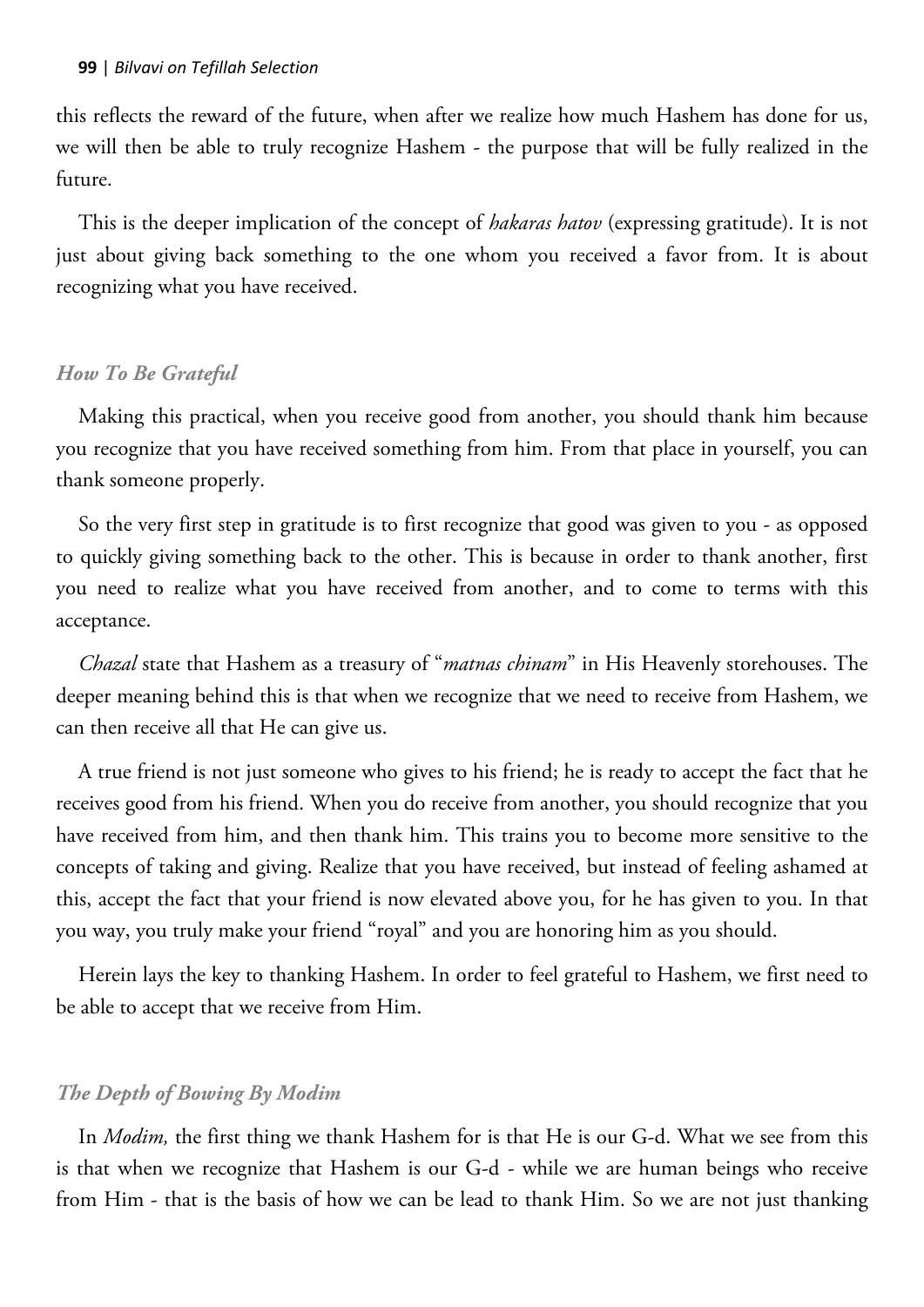Hashem simply that He is our G-d. It is because the basis of thanking Hashem is to first realize that we receive from Him, for He is G-d, whereas we are human and we need Him to survive.

This gives us new depth of understanding in why we bow by *Modim.* One reason is to lower ourselves in humility before Him. We feel ashamed that we have to receive. But according to the deeper understanding that we are explaining here, we bow by *Modim* because in order to thank Hashem, we first need to realize that we are humans who need to receive from Him, the King of all kings, and thus we bow to Him.

### *The Balance Between Giving and Receiving*

One needs to know the balance of how much he should give to others versus how much he should take from others. One has to acknowledge both abilities and validate that each of these is part of our human nature. If a person doesn't want to accept that we are designed this way – the fact that we need to both give as well as to receive – then he is in error about a major part of our human design.

But when one knows the balance between giving and receiving, he understands that each of these is an *avodah*. He needs to give for the sake of giving, and he needs to also realize that he has to receive sometimes. The point we have emphasized here is that one needs to accept the fact that he needs to receive sometimes from others, in order to be able to thank other people and to thank Hashem.

So on one hand, one needs to learn how be more of a giver to others and lessen his amount of taking, but along with this, when one does have to take from others, he should acknowledge that he has received from the other. In this way, he elevates the other and makes the other 'royal', for now he has accepted the fact that his friend is above him, while he is at the lower, receiving end.

### *In Conclusion*

This is the depth the concept of behind the obligation of making another "royal". When you acknowledge that you are on the lower end, and that the other has been elevated above you (for you have received from him, and he has been the giver to you), you acknowledge that you have received from him, and you acknowledge that he is now more elevated than you. You come to terms with it and you accept it, and in that you, you chip away at your conceitedness, and also at your sense of shame of having to receive from others.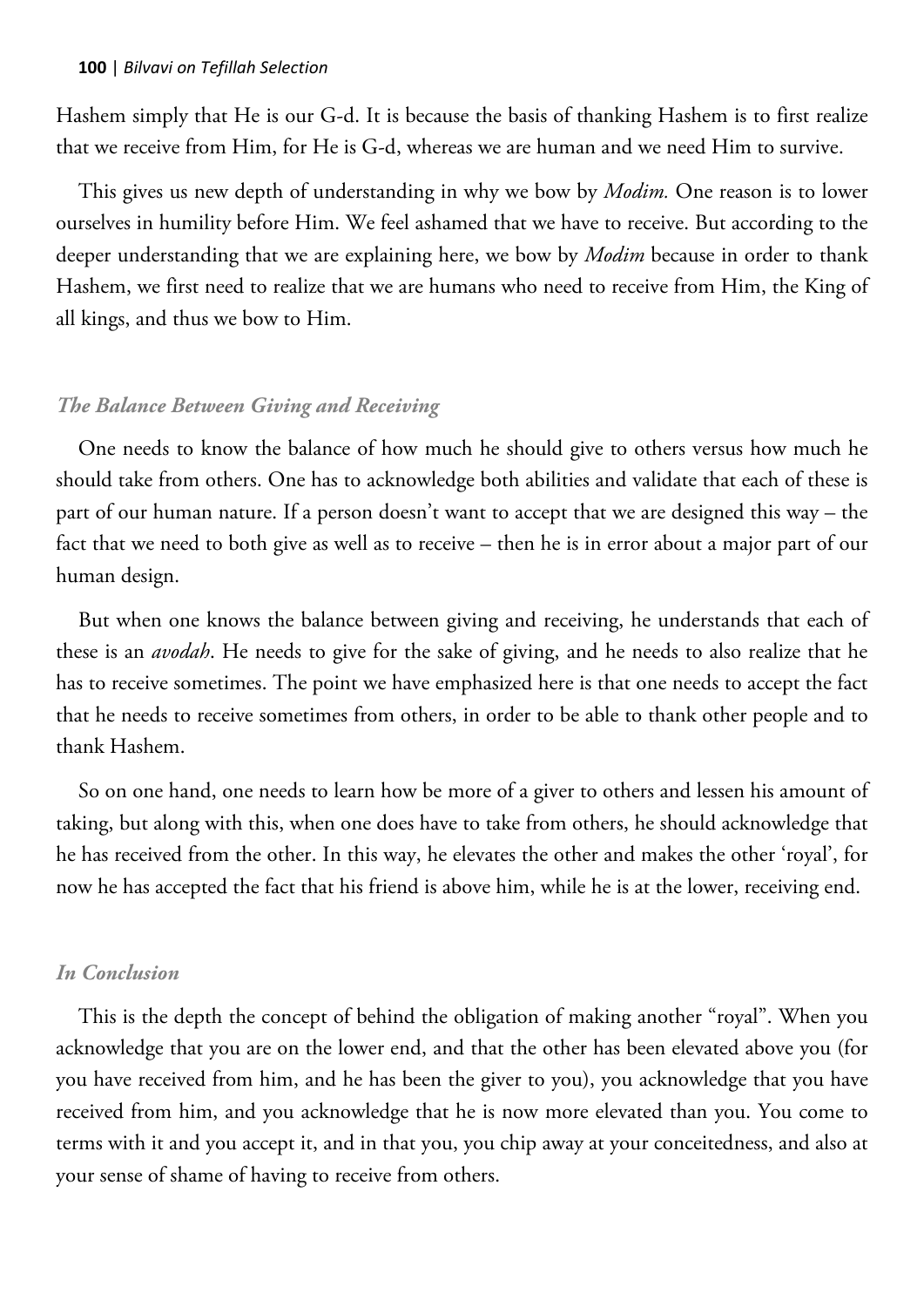All of that pertains to our relationship with others, but the greater lesson we take out of this is the lesson behind the parable, which is to show us how we must relate to Hashem: we receive from Hashem, and we need to acknowledge that.

Besides for the fact that we "give" to Hashem (as it is written "*Give strength to G-d"*), we need to realize and accept that we also receive from Hashem. It is an *avodah* upon a person to accept that we receive from Hashem, and this is what lays behind the words, **לך אנחנו מודים**.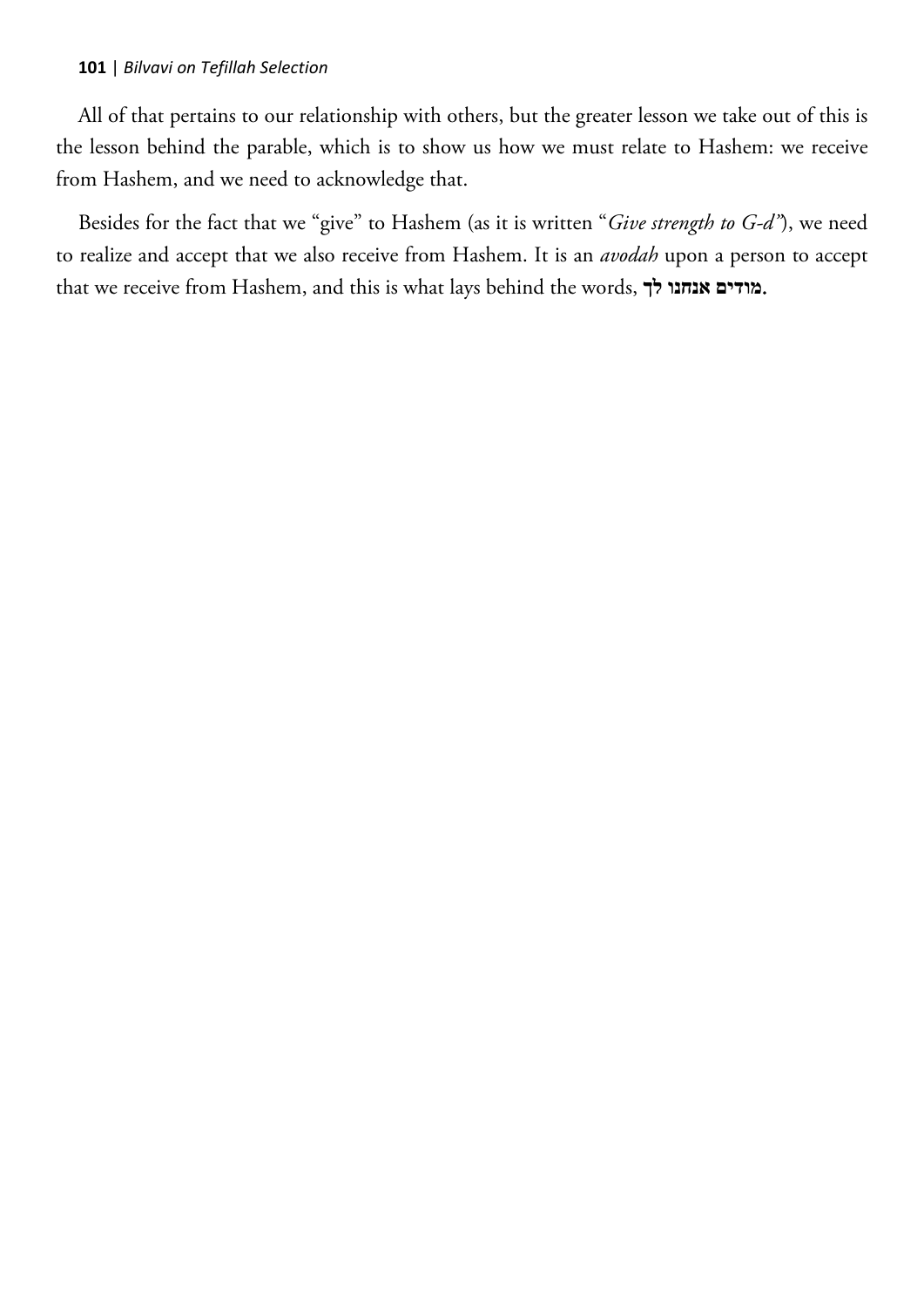# תפילה 164 שים.שלום.שלום *164 | Truth Before Peace*

### *A Prayer For Peace Upon The World*

'**וכו שלום שים** – In the final blessing of *Shemoneh Esrei,* we pray for *shalom*: peace.

This includes [praying for] peace between man and his friend, and peace between husband and wife. *Chazal* state, "Hashem did not find a vessel that can contain blessing, except for *shalom* (peace)." Thus, Hashem wants there to be *shalom* in all of *Klal Yisrael*, not just between man and another and between husband and wife.

Even more so, we find that there must be a concept of *shalom* between the Jewish people and the rest of the world. The Talmud says that there we must do certain things out of "*darkei shalom"* (ways of peace), in order to be at peace with the gentile nations. This is because it is written of the Torah's ways, *"Her ways are ways of pleasantness, and all of her paths are peaceful*", thus the Sages established certain rules out of "*darkei shalom".* The Torah's way is called "*shalom".* 

On a more esoteric level, the power of *shalom* (peace) is the spiritual light that is contained in the Torah, which Hashem looked into when He created the world. The light of peace that is found in the Torah was drawn onto our own world, for the world has been created from the Torah itself, which contains *shalom*.

In the future, there will there be total peace in Creation; it is written of the future that *"the wolf will reside with the lamb".* Nowadays, however, there cannot be total peace with the rest of the world. If we try to make total peace with the nations, it is only dangerous to us.

### *Emes\Truth Vs. Shalom\Peace*

We had two great leaders who led the Jewish nation: Moshe Rabbeinu and Aharon HaKohen (who was in Moshe's stead when he ascended to Har Sinai to receive the Torah). The strong points of Moshe and Aharon were very different. Moshe mainly emphasized *emes* (truth) – as opposed to *shalom* (peace) – whereas Aharon emphasized *shalom* (peace) over *emes* (truth).

Aharon HaKohen is called by our Sages as the one who "pursues peace and loves peace". [Moshe, however, did not relent from the *emes*. When he came down from the mountain and he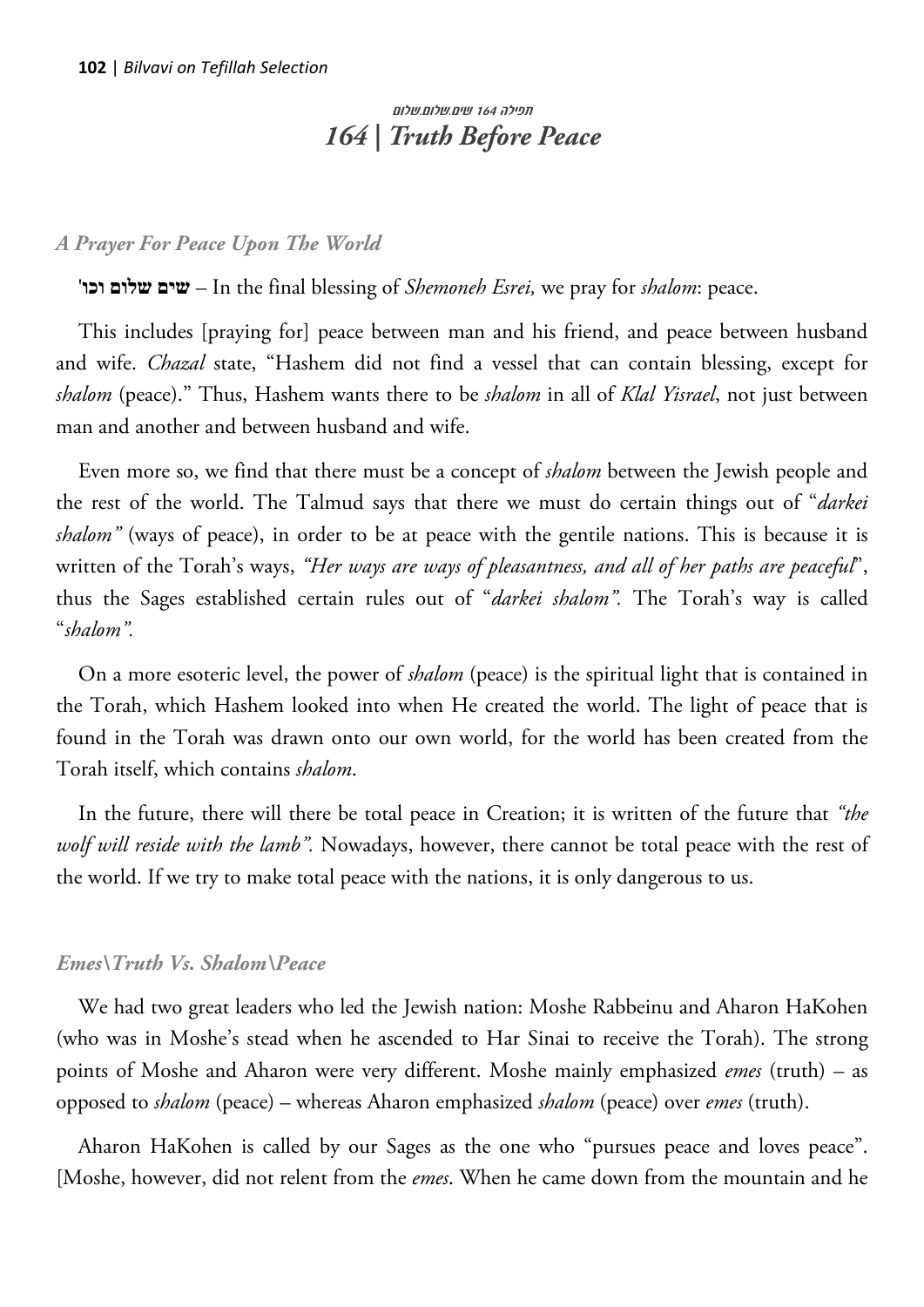saw the people sinning with Golden Calf, he immediately shattered the *Luchos*, for he knew that this is what the *emes* demanded right now.]

*Shalom* (peace) and *emes* (truth) are contradicting forces within our soul. When a person has too much *emes*, he cannot have *shalom*. When one has too much *shalom*, he cannot reach total emes.<sup>29</sup>

# *Emes Is More Important Than Shalom*

We must know that in the world we live in today, our main *avodah* is to emphasize *emes* over *shalom.* If a person today emphasizes *shalom* over *emes*, by trying to be at peace with every person in the world, he is trying to attain the level of the future where there will be peace with the entire world, and this is currently impossible. He will end up connecting himself with those who are far from *emes*, as he tries to "make *shalom*" with all those who behave wickedly.

Making *shalom* with the wicked causes the wicked to negatively influence us. Although the spiritual light of the Torah can influence the wicked and cause them to return – for the power of good can influence evil - so can evil overpower good. Therefore, there is a great danger in trying to make *shalom* with wicked people.

In the times we live in, which are called *ikvesa d'meshicha*, ("the heel of Mashiach"), the Sages said that *emes* will be very concealed.<sup>30</sup> In other words, if one does not connect himself with *emes*, he will not survive the *ikvesa d'meshicha.* (On a deeper note, when *emes* is concealed from us, so is *shalom* concealed from us, because there cannot be true *shalom* unless there is *emes*.)

# *Examining The Sin With The Golden Calf*

We see a time in our history where *shalom* overrode *emes*, and we can see how much destruction it caused; it caused total destruction to the fabric of Creation. This took place by the sin with the *Eigel* (the Golden Calf). When the people saw that Moshe wasn't returning from Heaven, they grew afraid, and they demanded from Aharon that a new god be made. The depth of this is that because Moshe was temporarily gone from the world, the trait of *emes* which he so personified had gone with him, thus the people could not see the *emes*.

It wasn't just Moshe's body who had gone; the *emes* had gone with him. So the *emes* was concealed from them at that time. But Aharon was present with them, and Aharon's trait was

 $\overline{a}$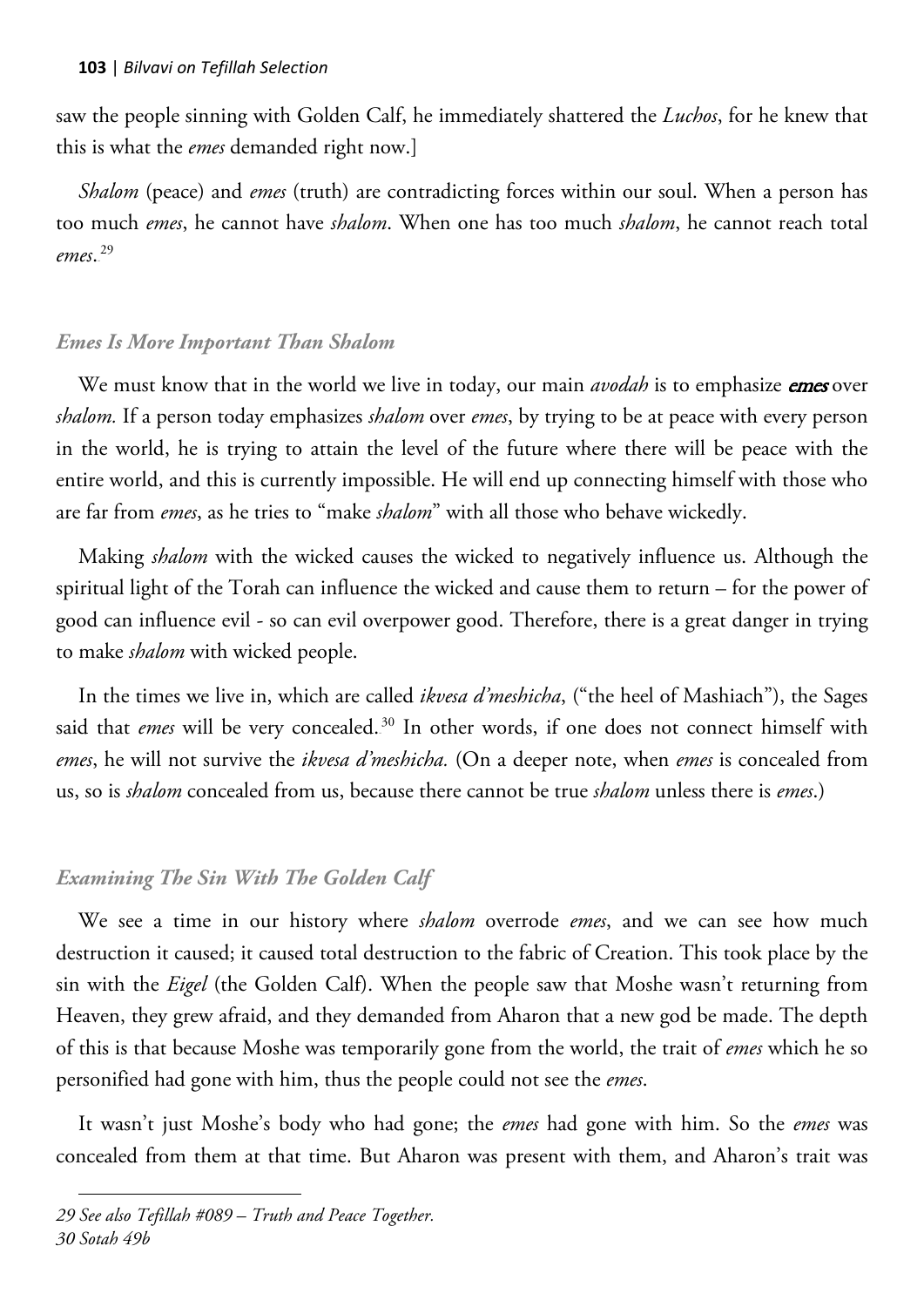*shalom.* They listened to Aharon – meaning, they followed the path of *shalom* rather than follow the *emes*.

Had there been *emes* present there, Aharon could have never have helped with the idea of the Golden Calf. But since Moshe\*emes* was not present, the people ended up being influenced by the "*Eirev Rav"* (the Mixed Multitude) who thought of the idea to make the Calf. Once the people connected with the "*Eirev Rav"*, the sin with the Calf was allowed, which brought so much destruction to Creation for all generations to come.<sup>31</sup>

The most sanctified time in our history was when we stood at Har Sinai. There, *emes* presided over *shalom*. It was clear to all that Moshe was the leader and that Aharon was second in greatness to him; it was clear that *emes* overrides *shalom*. This represents the ideal state of Creation, where *shalom* is connected with *emes*, where Moshe is the leader and Aharon is the mouth who speaks for him; where *shalom* is connected with *emes* and represents it.

But with the sin of the Golden Calf, the people fell from the level of Har Sinai; they fell from the perspective of *emes*, of Moshe, and instead they were led by *shalom*, the trait of Aharon. But this led to a total destruction to the fabric of Creation.

# *Priorities: Placing Emes Before Shalom*

This idea is apparent from our history, but it is also applicable to each personal soul. We are supposed to put *emes* before *shalom*.

The Torah is called *Toras Emes*, a "Torah of truth"; the main trait revealed through Torah is *emes*. The trait of *shalom* is a secondary aspect of Torah, for the Torah's ways are called "ways of pleasantness" and peace". When a person instead gives more importance to *shalom* over *emes*, it is always a catalyst for spiritual destruction. The *emes* becomes concealed, and then people become connected with the dangerous mixture of good and evil that fills Creation.

If we reflect into this deeply, we must understand, that the trait of *shalom*, by itself, must certainly be unlimited. In Heaven, there is total peace, for fire and water are allowed to co-exist there; as we see from the word *"Shomayim"* (Heaven), which is from the words *aish* (fire) and *mayim* (water). So too, we must have a trait of *shalom* in which we have boundless peace toward others. There must be *shalom* with the entire world; that is the very concept of *shalom*.

 $\overline{a}$ *31 For an in-depth explanation of this matter, refer to the shiur of 0129\_אבות פרקי*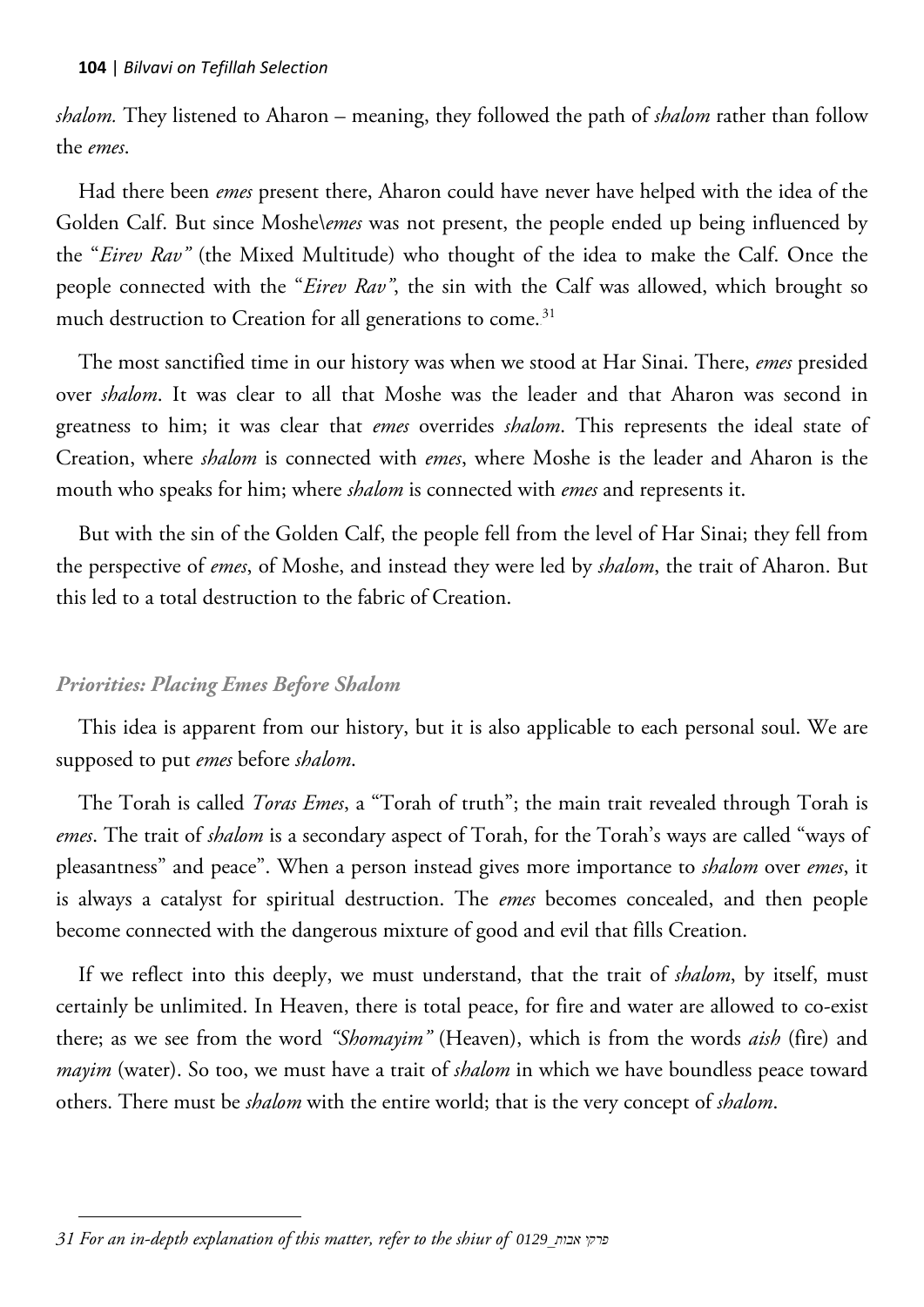When one feels the need for *shalom* from the depths of his soul, he can realize the deep contradiction between *emes* and *shalom* which we are faced with on This World, and how we must decide and choose between *emes* and *shalom*.

But what usually happens with most people is that they are "either, or." Some people do not care much about either *emes* or *shalom*; we won't address this here. But there are people in the world who are very strong when it comes to either *emes* or *shalom* – and usually, this kind of person will act extreme, either when it comes to *emes*, or when it comes to *shalom.*

One kind of person is very passionate when it comes to pursuing *emes*, and because he is so much for the truth, he is far removed from the trait of *shalom*. Instead of "choosing" between *emes* vs. *shalom*, this kind of person won't even consider *shalom* to be an option. His belief is that there must only be *emes,* and that there is no place at all for *shalom.* A person with the opposite kind of personality will have a powerful feeling for *shalom*, but he does not strive for *emes*.

We must clearly understand that we are capable of revealing unlimited *shalom*, and we are also capable of following absolute truth. But only when a person is clear about what the truth is (when it comes to matters of "*hilchos de'os*" – matters of *hashkafah*<sup>32</sup>) can he know how to have *shalom*. The slightest divergence from the truth is already a breach in the way of the Torah. The trait of *shalom* should not be allowed to cause any laxity in the *emes*.

Soon we will explain how we actualize this idea, but the first thing we must know is that we have to first be very strong about what the *emes* is, before we pursue *shalom*.

# *Living In A World of Falsity: Sticking To The Truth*

In the more recent generations, and in especially in this generation, there is a great amount of falsity in the world. Most people do not know what the *emes* is, due to all the confusion that the falsity of the world has caused, a result of this deep exile we are in. But no matter how much falsity fills the world, one must strive to have the proper and truthful perspective towards this world; to know what the *yoisher* (straight and truthful path) is.

Although we are faced with so many things on this world that are not *emes*, we must not allow this to make us think that perhaps we can distort the *emes*. The trait of *emes* doesn't allow for any divergences from truth. Therefore, no matter how much falsity and misconception we see on this world, we must still remain clear about what the truthful perspectives are.

 $\overline{a}$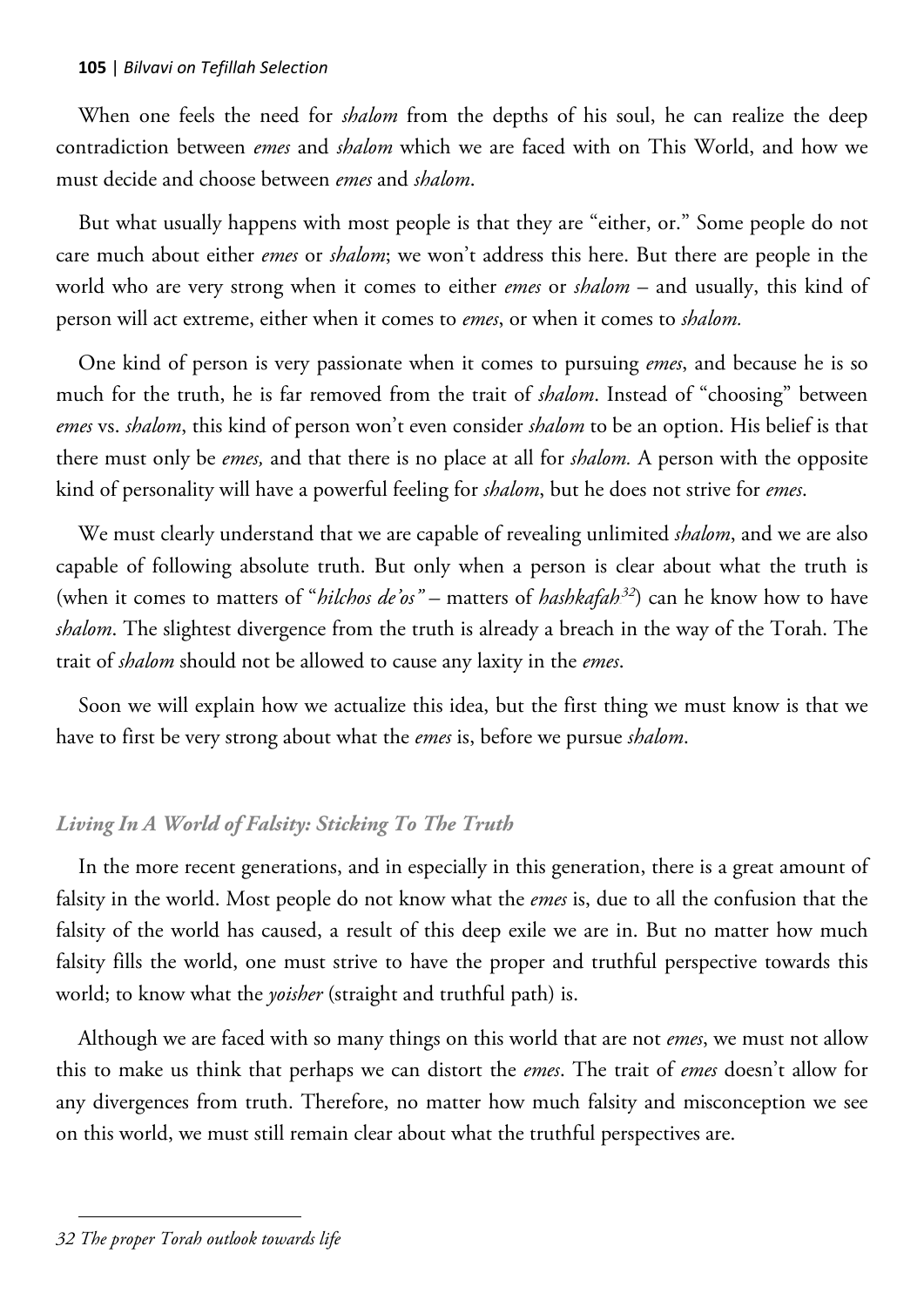Not only are we surrounded by falsity on this world from all sides. There is another misconception we are surrounded with, which is what we are mainly discussing here: there are people who want *shalom* with the world, and they pursue *shalom* so much that *emes* is ignored.

We can see this problem manifest both in the communal sense as well as in the individual sense. Certain communities emphasize '*shalom*' to the point that they are all-embracing, with no bounds. On the individual level, it can manifest as a nature in a person to be leaning towards being all-embracing rather than being truthful.

Nothing should be ever be allowed to make us even slightly diverge from the *emes*, whether it is the falsity that comes from the surroundings, or whether it is a certain good personality trait (including the trait of peace, which is a most praiseworthy trait).

### *The Balance Between Emes and Shalom*

At the same time, one must be able to feel a demand in his soul for *shalom* with all people, to the point that a lack of *shalom* feels painful to him. Although *emes* demands that we not follow *shalom*, we must still feel a demand for more *shalom* in the world. It must bother us whenever *shalom* is sorely lacking, such as when we encounter arguments that are not for the sake of Heaven. Even when *emes* demands that we not give in to *shalom,* we must still wish deep down that there could be *shalom*.

Usually when there is a demand for *shalom*, the *emes* is ignored, and when *emes* is emphasized, *shalom* is ignored. This is because the power of *emes* must be firmly developed before we exercise *shalom*, and then these two abilities will function properly and be in balance with each other. There will still be issues of *emes* vs. *shalom* even after this, but first we must make sure that our *emes* is developed, before we pursue *shalom*. When desiring that there be *shalom* in the world, we should wish for a kind of *shalom* that fills the whole world; a boundless and unlimited kind of peace.

When one feels a demand for *emes* as well as for *shalom* – when he feels a desire for absolute truth and he also wishes there could be peace throughout the world – it is then that a person arrives at a very great contradiction of the soul: *emes* vs. *shalom*.

*Emes* must dominate over *shalom*, as we said. That is the first step. But we must be aware that in the future, *shalom* will rule over *emes*. Why? Because in the future, the falsity of the world will vanish, thus there will be no problem with a dominance of *shalom*.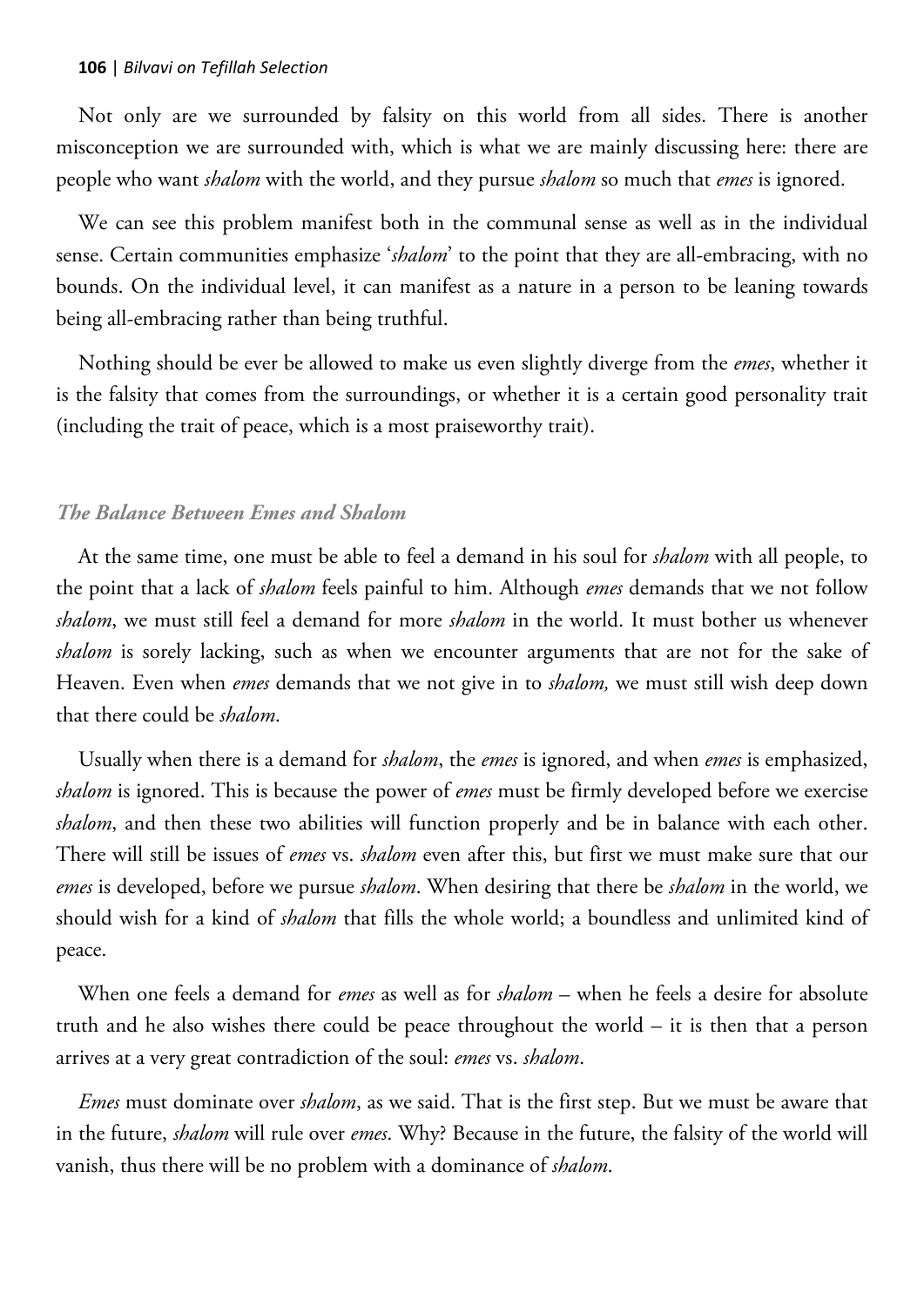In the world we live in today, if *shalom* would rule over *emes*, the falsity of the world would be total. There would be absolutely no kernel of truth, and then Creation would not survive, for Creation depends on the existence of *emes*, the trait of Moshe Rabbeinu, who was the emissary that gave to us his "*Toras Emes"*.

But in the World To Come, where the spirit of impurity will be removed from the world and falsity will vanish, we will be left with just *emes* and *shalom*. The *emes* will demand that there be division in the world, and the *shalom* will demand that there be *achdus* (unity) in the world. This is the depth of *"On that day, Hashem will be One and His Name will be one."* The power of *echad* (oneness) will be fully revealed upon Creation and it will overpower all disparity. It is another angle of understanding how *shalom* will preside over *emes*.

This is the general difference between our current world and the future, the World To Come.

## *Emes and Shalom In The World Today*

In the world we live in today, where *emes* must come before *shalom*, the issue we face is: How far should *emes* go and how far should *shalom* go? What are the limitations of *emes* and *shalom*?

Again, as we said, we first need to develop a strong *emes* before we wonder about how to use the power of *shalom*. But after we have developed a strong sense for *emes*, the question is: In the actual sense, when should we let *emes* dominate, and when should we let *shalom* dominate?

It is a matter which depends one one's personal *shoresh haneshamah* (soul root). Some souls are closer in their soul root to *emes*, and others are closer in their soul root to *shalom*. This is a general answer. But what is the clear answer to this issue? As long as following *shalom* will cause a person to diverge from *emes*, it is forbidden to engage in trying to make *shalom*. If we can pursue *shalom* in a way that won't take away from the *emes*, from the mitzvos of the Torah, then *shalom* can be pursued. But if pursuing *shalom* will cause even one iota of divergence from the *emes*, such *shalom* should not be pursued.

When *emes* and *shalom* are balanced together properly, this is a proper way of life which many of the great leaders of our past lived. Other leaders of our past were rooted more in *emes*, and they emphasized the *emes* over *shalom*. But in any case, there was never a place to allow *shalom* where it will take away from the *emes*. Today there are misconceptions when it comes to the concept of *shalom*. Those who are of the Torah world must not try to make *shalom* with the outside, secular world. The proper and inner way to approach life is to make sure that we never budge from the Torah as we pursue *shalom*.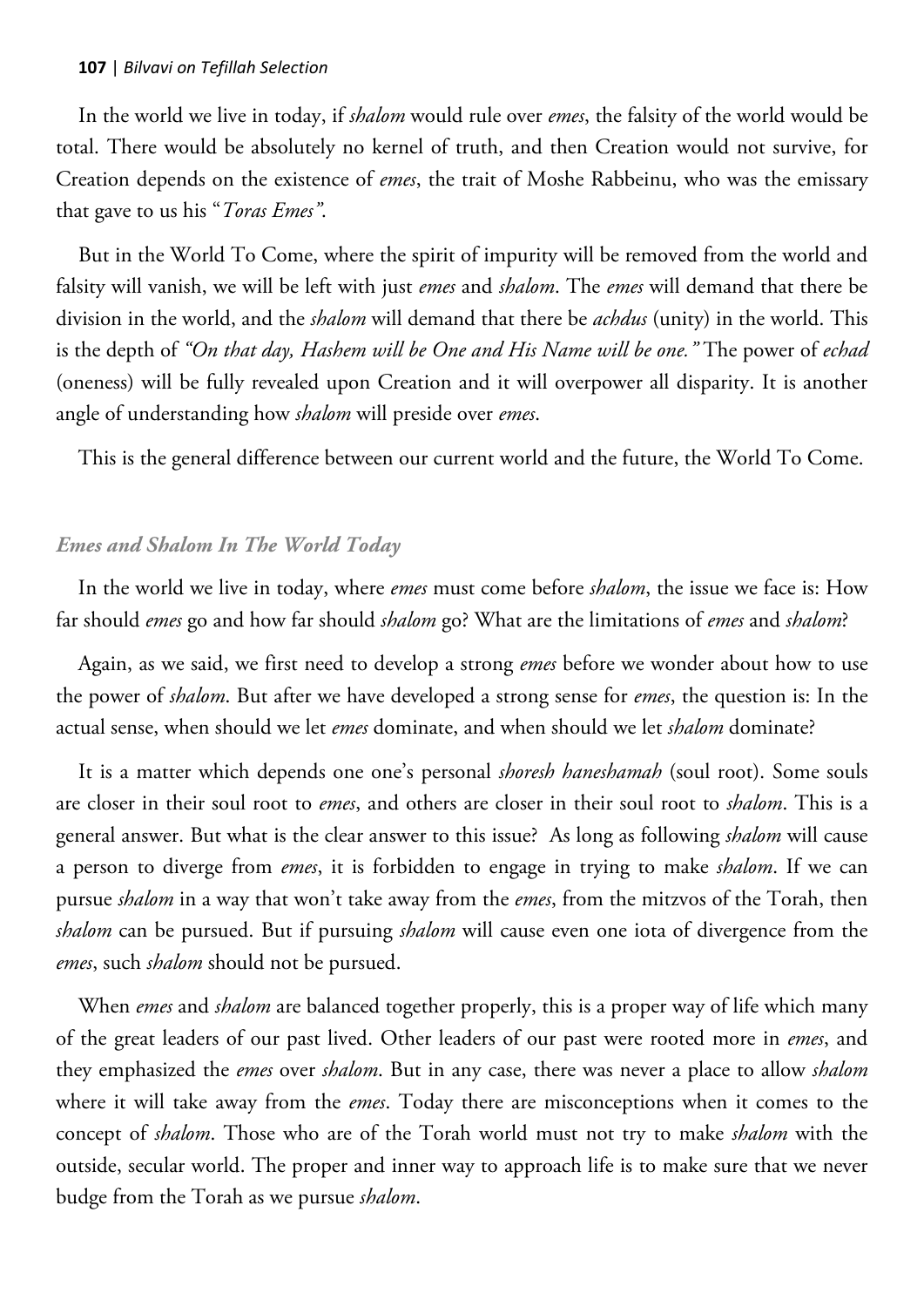## *Strife and Falsity In The End of Days*

If pursuing *shalom* will result in a breach of the *emes*, perhaps this can be allowed temporarily, such as in a situation of making marital peace or in making peace with others, where there is some room for *shalom* over *emes*. But even then, it is spiritually dangerous, because once the *emes* is pushed aside in favor of *shalom*, the *shalom* will overpower the *emes*, and then we are left with no *emes,* and eventually with no *shalom*.

The results will be nothing but *machlokes* (strife) and *sheker* (falsity) on this world, two evil forces of mankind which will band together in the End of Days. It all starts from a breach in *emes*, all in the name of "*shalom*". The pursuit of *emes* becomes weakened as time goes on, getting weaker and weaker, and instead strife overpowers peace. Then peace and truth become concealed totally, and then we find ourselves in the prophecy of our Sages mentioned in the end of *Tractate Sotah* in the Talmud<sup>33</sup>: the truth becomes concealed.

Along with this concealment of truth comes strife and wars in the world. The Sages state that in the generation where the son of David will come, there will be wars in the world; strife between daughter-in-law and mother-in-law; and strife between son and father. This is a complete opposite of the situation of *shalom*: a situation of total *machlokes* (strife), and *lashon*  hora (gossip), which "still dances among us<sup>"34</sup> - which caused the destruction of the second *Beis HaMikdash*.

## *Praying For Peace: Heralding The Future, and Surviving In The Now*

Thus, now we can understand the request of **שלום שים**.

There are two requests contained in this. It is the final blessing of *Shemoneh Esrei*, and it represents the finale of our history which we are amidst: the End of Days. It is also a request about the level of the future.

We are praying for peace, for the peace of the future, where *"the wolf shall reside with the lamb.*" This will be accomplished through *Mashiach*, who will come to reveal *shalom* upon the world; he will connect the kingdoms of Yosef and Yehuda together, and he will connect all the sides together who argue and who have differences with each other; and on the larger scale of things, he will connect the Jewish people together with the nations of the world.

 $\overline{a}$ 

*<sup>33</sup> Sotah 49a*

*<sup>34</sup> Yoma 9b; see also the hakdamah to sefer Chofetz Chaim*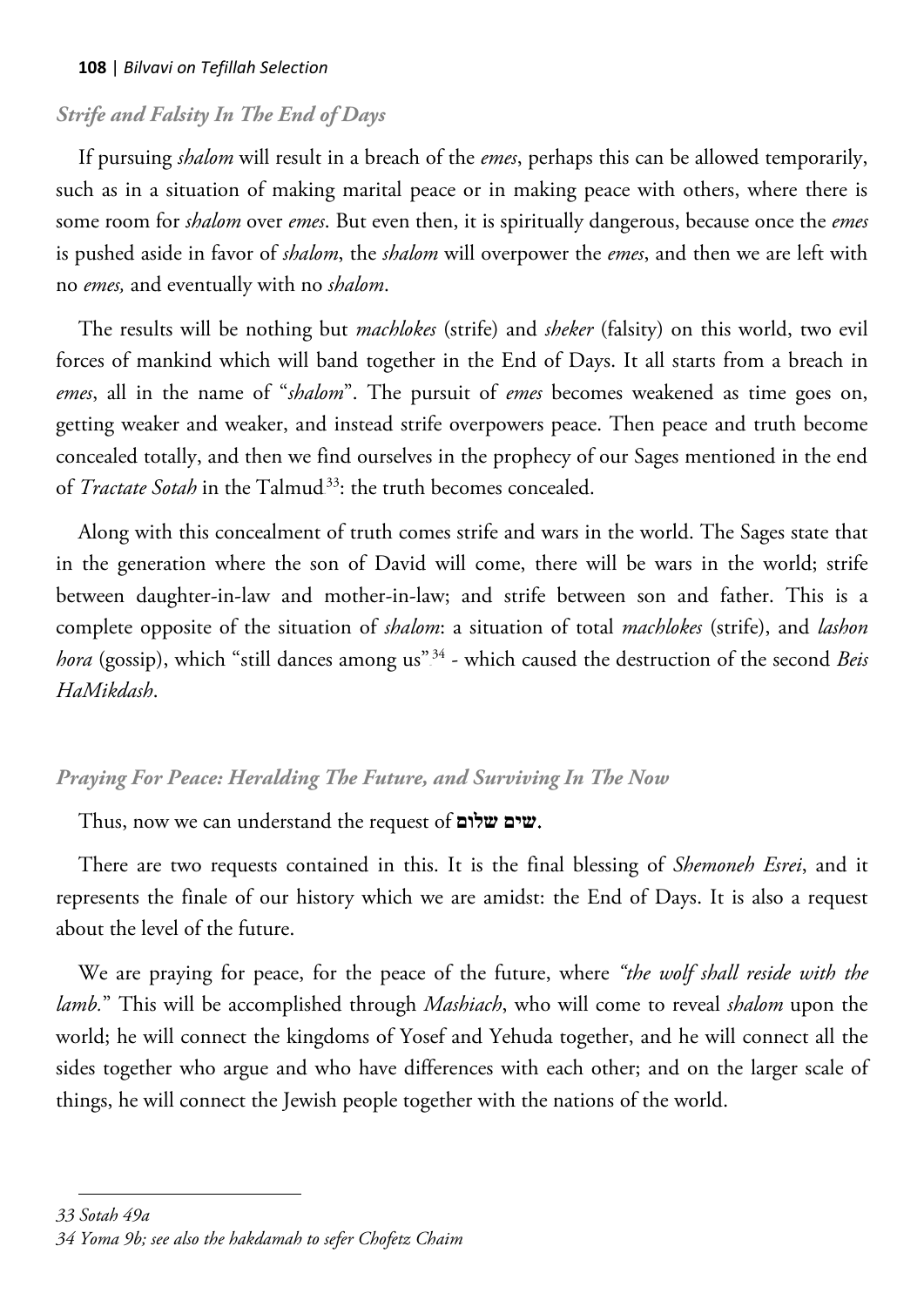The prayer of **שלום שים** is specifically at the end of *Shemoneh Esrei,* for it is describing the End of Days, in which we are in great need of peace upon the world. We are praying in this blessing for the time in the future where *shalom* shall prevail over *emes*, for that will be the time where falsity is removed from the world. The depth of this is because the power of *achdus* (unity) will ultimately prevail over all the *pirud* (disparity).

All of that concerns the future, however. But in the current time we live in, where we have not yet merited the coming of *Mashiach*, we pray for peace within this world. What kind of peace do want in our current times? We cannot have total peace in the world, for this is not yet possible. We are asking here for more "good", and for more "blessing"; we are not asking here for total peace with Creation, for this is currently impossible, being that impurity fills the world. For as long as there is evil in the world, there cannot be total *shalom* on this world.

Anyone who tries to have total *shalom* on this world right now will not succeed, for it will only cause him to bond with the wicked, and the Sages state that this is not a real bond. Trying to bond with evil does not stem from pursing *shalom*; it stems from the trait of *chanufah*  (flattery). Only when a person feels a burning desire for truth can he reveal real *shalom*; a kind of *shalom* which does not compromise on the *emes*. This is the trait of the trait of *shalom* which the righteous possess, and it is also the depth of how "Torah scholars increase peace on the world."<sup>35</sup> Why specifically Torah scholars? It is because only a Torah scholar, who learns the Torah on a regular basis, in the "Torah of truth", is one who can reveal *shalom* on the world, for genuine *shalom* can only come from this pure and truthful place.

By contrast, when *shalom* is not stemming from a place of *emes* in oneself, it will not be genuine. It will become a disguise for seeking flattery with the wicked.

#### *In Conclusion*

Thus, the request of *Sim Shalom* is not only a request to herald the future, where there will be total peace in the world; it is also a request for this current dimension we are in, that we should be a proper balance between truth and peace together.

For the time being, though - until the coming of *Mashiach*, may he come speedily in our days - we must strive to make *emes* at the forefront, so that when the *shalom* of the future does come, we will be able to experience it as a kind of *shalom* that is of 'good' and 'blessing'; **טובה שלום שים** .**וברכה**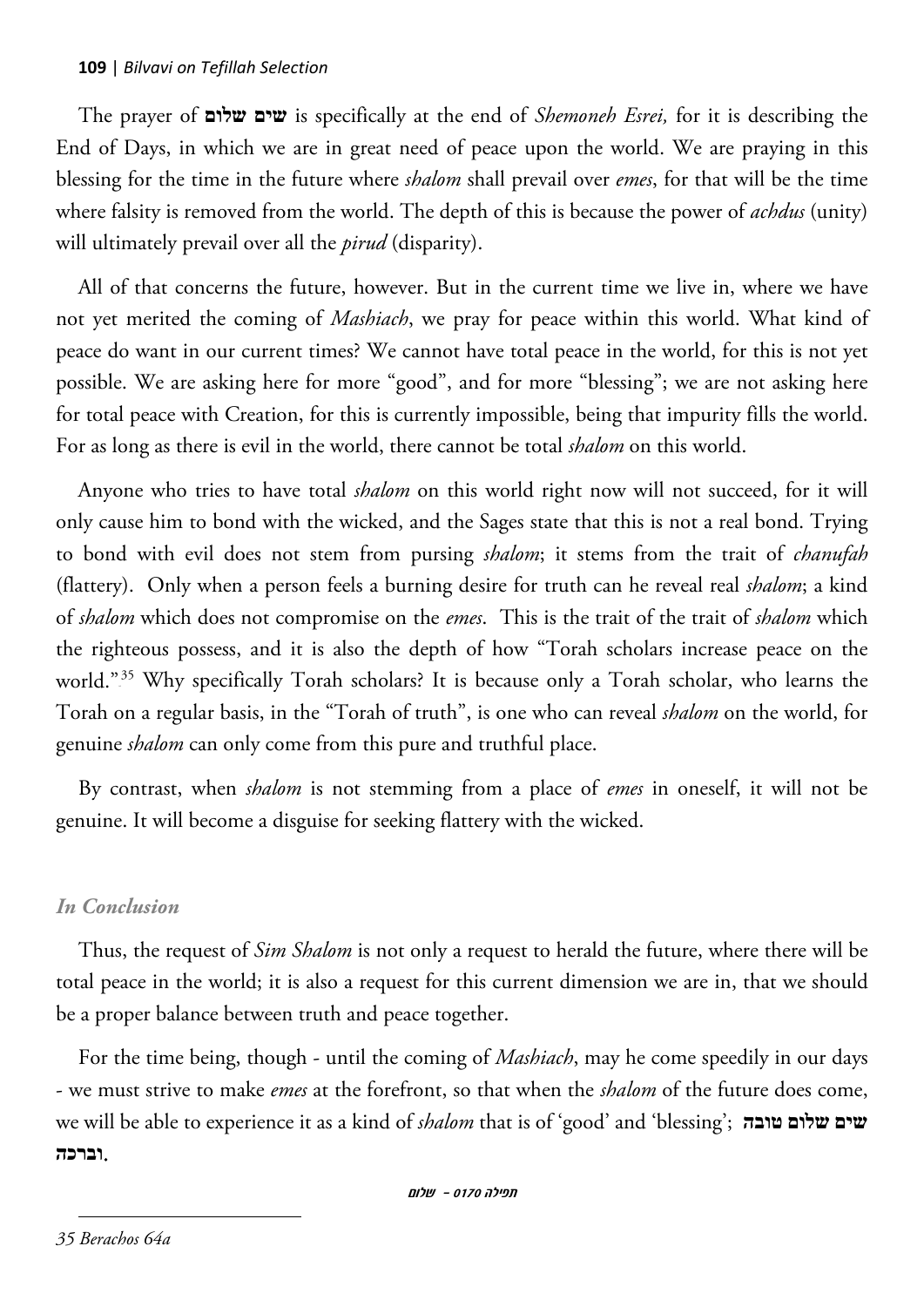# *170 | Peace*

#### *The End of Shemoneh Esrei: Praying For Peace*

**וטוב יהי' לברכנו ולברך את כל עמך ישראל בכל עת ובכל שעה בשלומיך, ברוב עוז ושלום, ברוך אתה ה', המברך את עמו בשלום ישראל** – The conclusion of the *Sim Shalom* blessing, and the end of the *Shemoneh Esrei,* concludes with the words, *"And may be it good to bless us, and to bless all of Your nation Yisrael, at every time and every moment, with Your peace, with much abundance of splendor and peace; Blessed are You, Hashem, Who blesses His nation Yisrael in peace."*

The beginning of the blessing was about *shalom* (peace), and the end of the blessing is also about *shalom*\peace. The blessing of the *Kohanim,* which immediately precedes *Sim Shalom,* is also a blessing for peace. The very last words of *Shemoneh Esrei* are also about peace: *"He Who makes peace in His high abode, will make peace upon us."*

#### *Peace and The Beis HaMikdash*

Concerning the days we are in - the Nine Days, where we mourn the destruction of both the first and second *Beis HaMikdash* - the Gemara<sup>36</sup> states that at a time when there is peace, there is joy in Yisrael, and the fast of the "fourth and fifth month" (the fasts of the 17<sup>th</sup> of Tamuz and *Tisha B'Av*) will be turned into joy and festivity. The mourning and sadness of the Nine Days is only an expression of its external layer. The inner essence of these days is the *avodah* upon us to transform them into days of joy. *Rashi<sup>37</sup>* says that when there will be a time of peace, when the nations of the word are not attacking the Jewish people, these days will be transformed from days of mourning and sadness to days of *simcha*.

"*Yerushalayim*" is rooted in the words "*yarei shalem"* (awe of perfection\completion), which is also rooted in the word "*shalom".* The Jewish people are called "*Shulamis"*, which is also from the word "*shalom"*. The first *Beis HaMikdash* was built by Shlomo, whose name is also from the word "*shalom"*. The Sages state that Shlomo is called so because he was like "the King whom peace belongs to." The Sages also state that in the time that King Chizkiyahu lived, the *Beis HaMikdash* could not be destroyed, because it was a time of *shalom*.

Thus, it is *shalom* that upkeeps the *Beis HaMikdash*. The root of the *Beis HaMikdash* began with *shalom* ("Shlomo\*shalom*"), and it was kept existent through *shalom*. Chazal say that *sinas*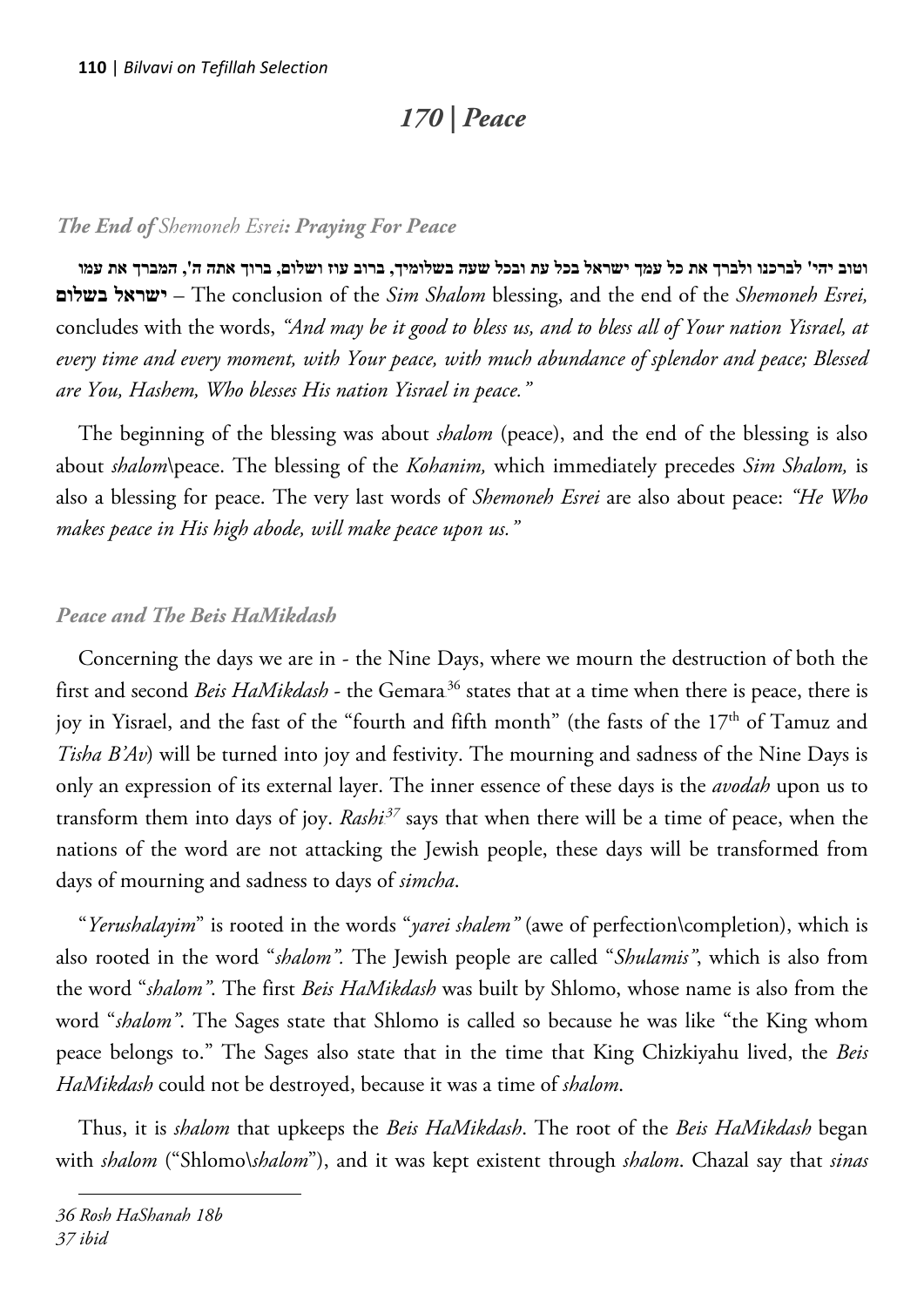chinam (baseless hatred) destroyed the second *Beis HaMikdash*,<sup>38</sup> and this is all stemming from a lack of *shalom.* The sin of *lashon hora*, which is very rampant in our times, is entirely an offshoot of *sinas chinam*<sup>39</sup>, and *sinas chinam* is rooted in the absence of *shalom* in our times.

## *The Two Roots of Strife*

There is a *Midrash* that says that before Hashem create the word, *shalom* (peace) requested of Hashem, "Do not create the world, for the world is entirely a place of *machlokes* (strife) and dissension.

Why, indeed, is there so much *machlokes* (strife) in the world? There are two main obstacles that prevent *shalom* in the world.

One obstacle to *shalom* is when there are "*chilukei de'os*", difference of opinions. Two people think differently and they can get into an argument about something. This kind of argument is rooted in the *"de'os"*, the opinions and beliefs, which are located in our brain. They are more intellectual arguments in their nature.

Another root of arguing and strife stems from the various unfixed *middos* (character traits) that are present in our heart.

# *Mental Bribery*

Most of the strife rampant in today's times are stemming from the second reason: a lack of refined *middos*. The Sages state that in Heaven, there is no strife, for there is no jealousy or any other negative character traits amongst the angels. This implies that it is negative *middos* which are the source of strife; therefore, we, who live on this world, are affected by strife, for we do have a struggle with negative *middos*.

Many people get into arguments simply because they have a degree of low self-worth about themselves. But there are also many arguments which break out due to various *middos* that lay dormant in the heart, which end up bribing the brain's thoughts and thereby form various beliefs, which eventually lead to entering into arguments and dissension with others.

There is a concept of bribery in our own psyche (*shochad*). The Torah forbids giving any form of shochad (bribery) to a judge; once a judge takes the bribe, even if he is very wise, his brain

*<sup>38</sup> Yoma 9b*

*<sup>39</sup> (Editor's Note: See Sefer Chofetz Chaim – Hakdamah)*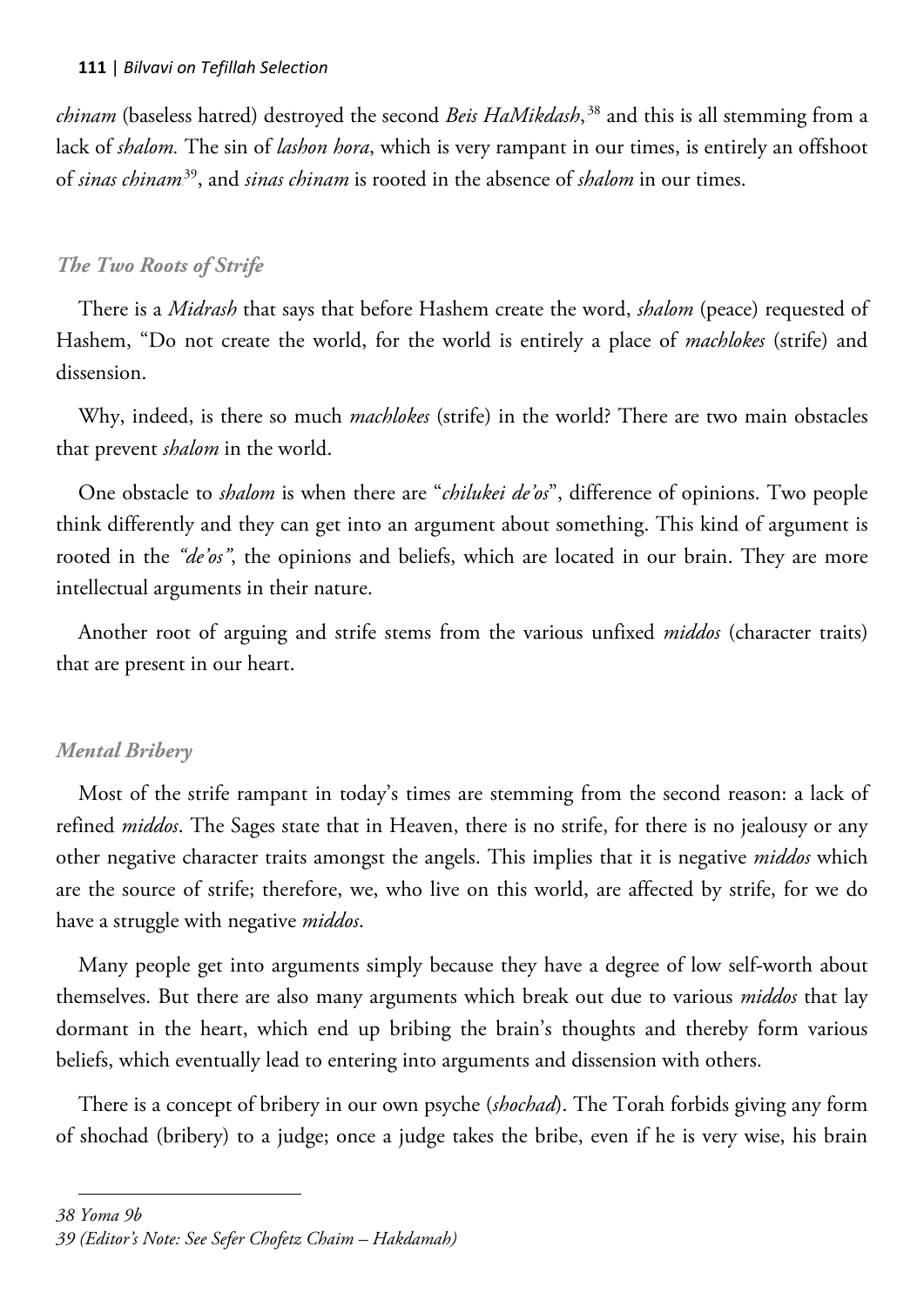becomes a bit warped, and it sways him from thinking honestly. Just like there can be monetary bribery, so can there be 'mental' bribery. One might have jealousy or hatred in his heart towards someone, and this can sway his mind, causing him to adapt certain beliefs and to allow himself to fight with others.

So the justification for entering into an argument with another is usually stemming from something unrefined in one's heart, which passes into his brain, where the brain's thoughts develop new thought patterns that follow these newly formed "*de'os*" (beliefs). One then comes up with all kinds of seemingly "logical" arguments against others as his many "*de'os*" are formed. All of these "*de'os"* are not actual "*de'os";* rather, they are stemming from a bribed psyche, from unrefined *middos* that lurk in the heart.

Most of the strife and fights that go on today (both in the outside world as well as within our own sheltered society) are not stemming from a difference in *de'os*; rather, they stem from unrefined *middos*.

There is a big difference, however, between the kinds of arguments that break out within the Jewish people, with the arguments that take place amongst members of other nations of the world. Those who are not of the souls of the Jewish people don't care at all about having good *middos*, so they see no problem in getting into strife with others. The souls of the Jewish people (all except for the '*Erev Rav*'), by contrast, are in essence pure, and therefore we have the Divine gift implanted in us from Hashem to be able to fix and purify our *middos*. This applies to every single Jewish soul.

It is just that sometimes, there is a little bit of jealousy or some other bad *middah* that remains unfixed in the external layer of a Jew's soul, and this can cause inner bribery to his psyche, which leads him to form various erroneous beliefs and thereby justify getting into fights with others.

#### *Difference of Opinion*

A second root of strife stems from a problem in the very *de'os.* This is less common than the above-mentioned reason discussed until now, and it is almost always never the reason that motivates people to enter into *machlokes*, because as we explained, it is usually unrefined *middos* that cause a person to enter into *machlokes*. But we will discuss it here anyway, so that we can have a fuller picture of this topic.

If one gets into an argument due to a difference in *de'os*, the argument can only be conducted properly if it stays at the level of *de'os* and doesn't become personal. Such an argument is the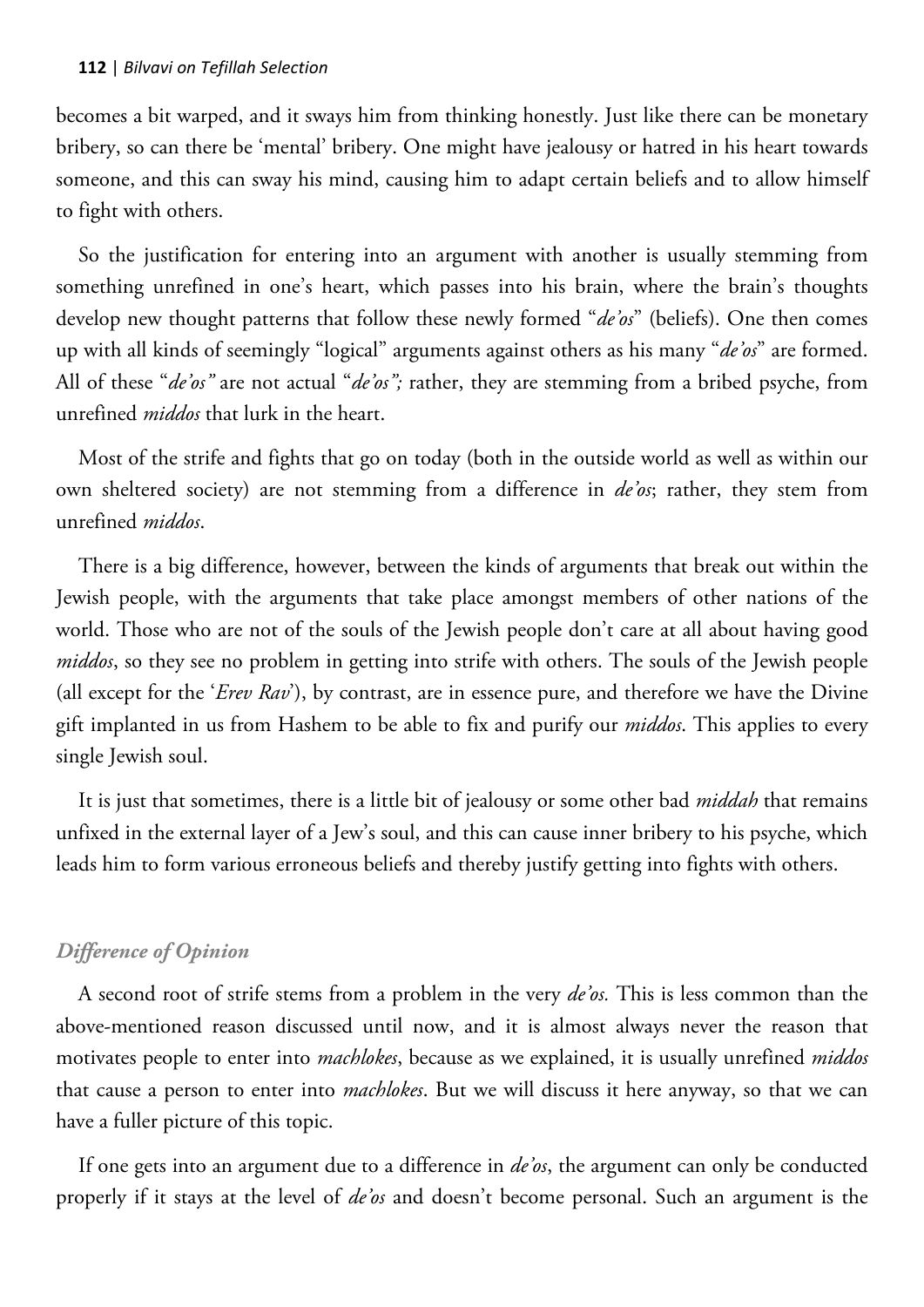kind of argument which the Sages describe as an "argument for the sake of Heaven", which can be effective. However, even when this is the case, it often ends up becoming personal.

The Gemara<sup>40</sup> says that normally, the mitzvah to help another unload his donkey takes precedence to the mitzvah of helping another load the donkey, because unloading the donkey alleviates the donkey from *tzaar baalei chaim.* However, the Gemara says that if one sees his friend about to unload his donkey, and he also sees his enemy about to load his donkey, he should go help the enemy first, so that he can overcome his natural will.

*Tosafos* asks: What kind of enemy are we talking about? We aren't talking about a person whom a person simply hates, because this is prohibited. *Tosafos* answers that we are speaking about an "enemy" that one is permitted to hate, such as a person who sins deliberately in public and he doesn't accept rebuke. But *Tosafos* asks, if this is an enemy whom we have a mitzvah to hate, why must a person overcome his hatred towards him? *Tosafos* answers because although the person hated him originally because there was a *mitzvah* to hate him, by now it has become personal hatred. Therefore, there is a *mitzvah* upon the person to overcome this natural hatred that has developed, and deliberately help the enemy.

In other words, the hatred has spread past his *de'os* and it has by now entered the realm of his *middos*. In this case it was a *mitzvah* to hate the person, yet even a motivation that stems from a *mitzvah* can turn into a bad *middah*.

This shows us the depth that is behind strife, fighting, and war. Most of the arguments in the world are due to a problem in the *middos*, not in the *de'os*. Very few arguments are due to a difference of *de'os.* Even when the argument originally stems from a difference in *de'os,* it usually bribes the mind's thinking patterns, and then it simply becomes bad *middos*.

Thus, we can now understand the depth of the *Midrash* that peace requested of Hashem that the world not be created, for the world is entirely strife.

#### *Checking Your Motivations*

Anyone who finds himself getting involved in a fight or argument with others needs to clarify: Is this an argument stemming from my *de'os* (beliefs), or is it perhaps an issue of *middos*? Usually, upon some reflection, a person can discover that it was a lack of refined *middos* which prompted him to get into a heated argument with others, and not simply his *de'os.* After all, who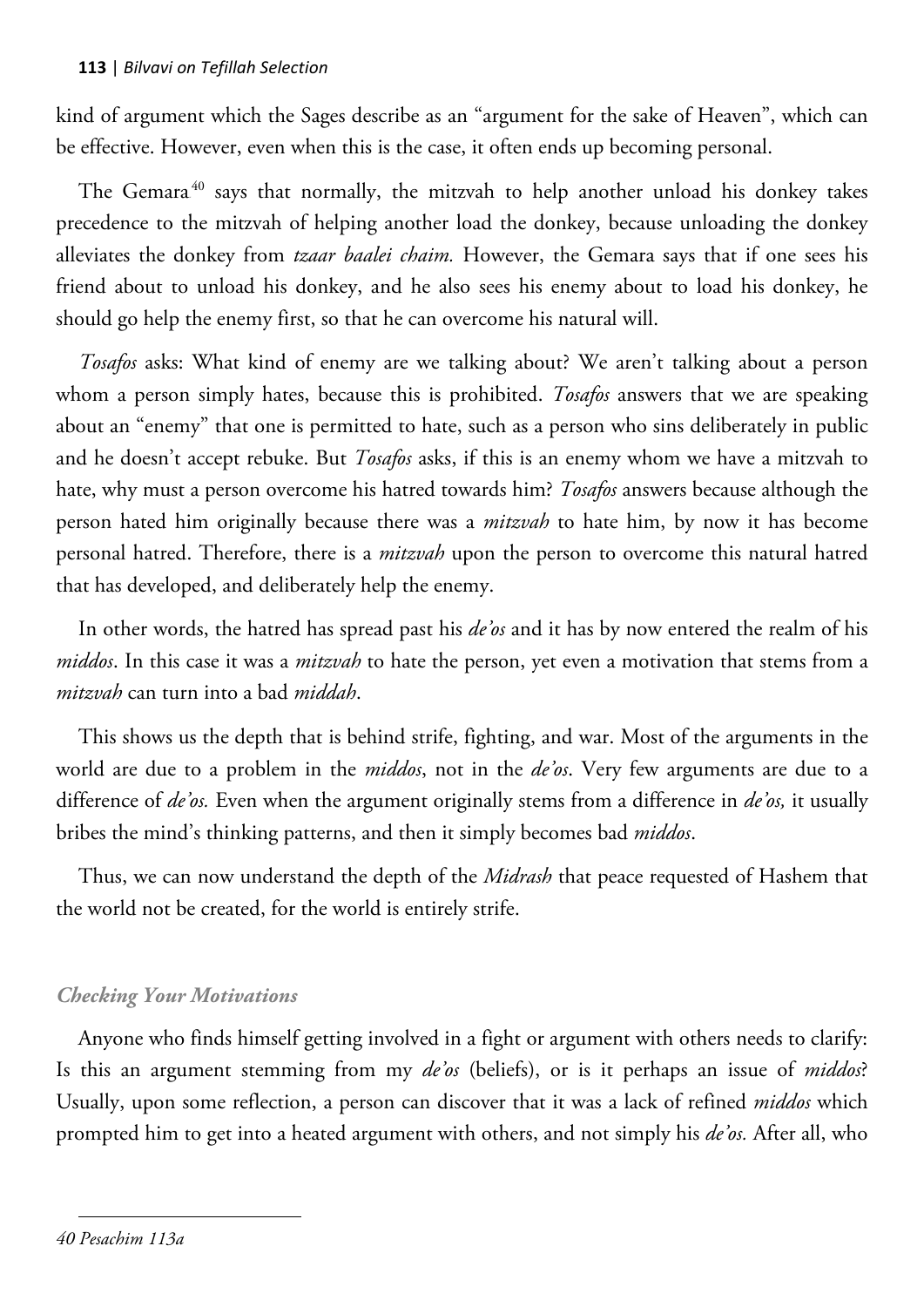#### **114** | *Bilvavi on Tefillah Selection*

can say he is so pure that all of his arguments with others are entirely due to *de'os* and not to his *middos….*?

When a person allows himself to stay in a *machlokes* and keep passionately to his beliefs as he argues his points with others, this usually gets out of hand, causing him to lose both this world and the next - like what happened with Korach and his assembly, who lost everything, because they couldn't let go and leave the *machlokes*.

Only a very great and purified person can enter a *machlokes* and retain his good *middos*. Ordinary people are not strong enough in their souls to be unaffected by *machlokes*. Even when a *Gadol* has to be involved in a *machlokes*, he keeps checking himself to see if it's affecting his *middos*; he doesn't stop suspecting himself of ulterior motives.

A truthful person keeps suspecting himself of his motives. Even if he knows that his opinion was right, he suspects that perhaps by now it is becoming more personal.

Hashem knows what's going on in each person's heart when he argues with others. There is almost no one in the generation who is fitting to enter a *machlokes* without getting affected by bad *middos* along the way, therefore, it is forbidden for anyone to enter a *machlokes*!

The deeper and more truthful a person is, he is aware of the subconscious motives, and surely his conscious motives. If one discovers that his bad *middos* are fueling his desire for *machlokes*, he must step back from the *machlokes*. When one realizes what we are saying here, he runs from *machlokes* as if it's a fire. This is no exaggeration; it is reality to anyone who realizes this.

There is almost no one in the generation who can fight purely for the sake of Heaven. Although we see a lot of misguided hotheads who don't listen to these rules, that doesn't make it right. One must realize that *machlokes* is a total contradiction to our pure essence. Since most of us do not know if the desire to enter the *machlokes* is stemming from *de'os* or *middos,* we must assume that it stems from bad *middos*, and thus stay away totally from the *machlokes*.

Even if we have to choose sides in a *machlokes,* that should only be in the actions we do. We have no choice when it comes to this part; we have to act like one of the sides. But even when this is the case, in our own heart, we need to feel separate from the entire *machlokes* and that we have absolutely no connection to it.

And even if a person enters a *machlokes* due to a difference of *de'os* (which it is almost never the case, as we explained), he must suspect himself that it has festered and that it has become bad *middos;* unless he is on the level of Dovid HaMelech who said *"My heart is emptied from within me."* Even if it is a *machlokes* towards a wicked person whom it is a *mitzvah* to hate (which is not such a simple matter in our times), if the *machlokes* is allowed to simmer and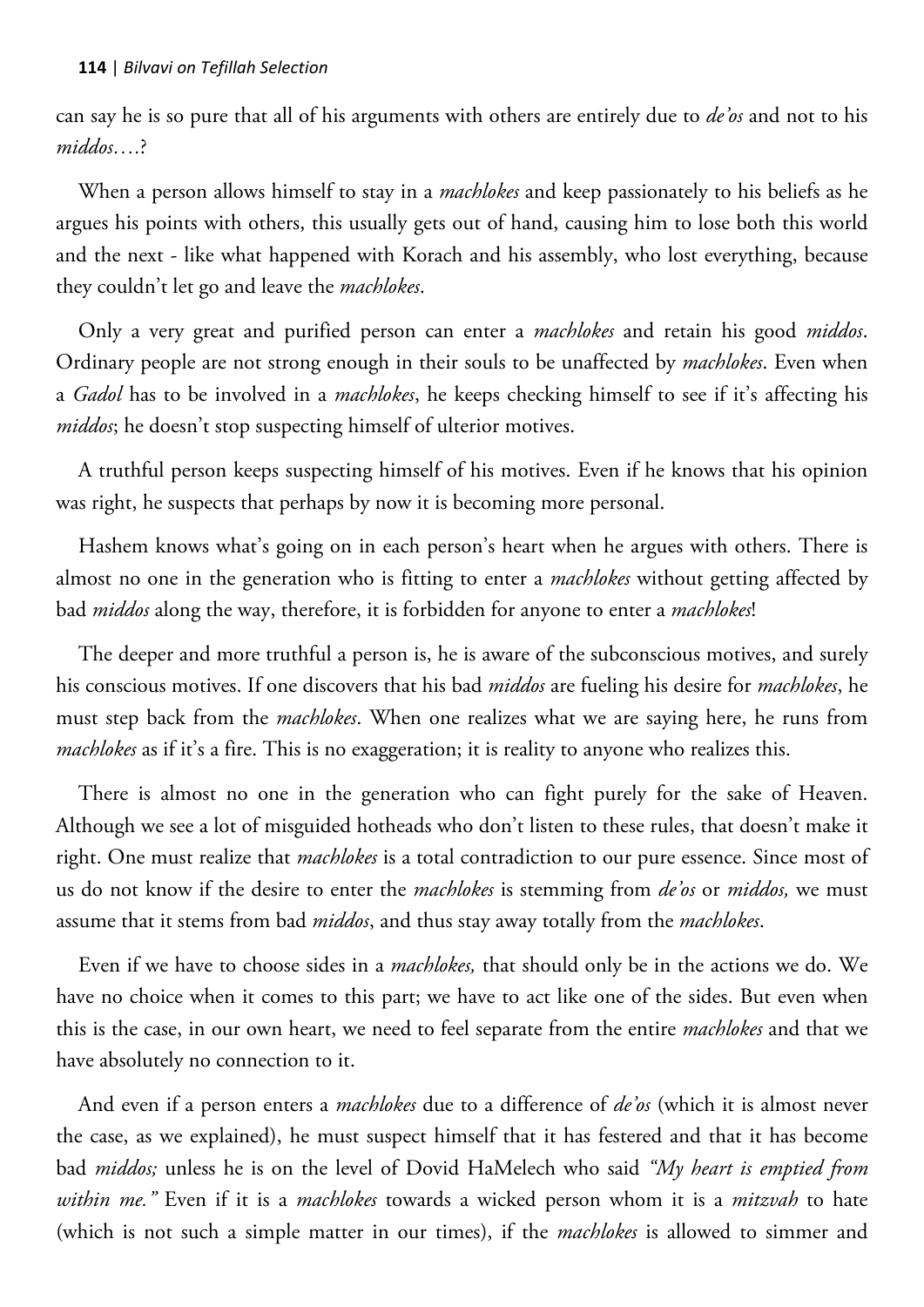fester, it eventually becomes bad *middos*. What started out as a difference of opinion becomes strife and hatred.

If one who is totally clear that his differences with another comes from *de'os* and he is very afraid that it will lead to bad *middos* and he makes sure to keep checking his motivations, he is one who fears Heaven, and he is the kind of person who can maybe survive a *machlokes* and remain unscathed. Anyone who is not like this should stay away from *machlokes*, and that is the case with most people in the world.

#### *Increasing Our Love For The Jewish People*

It doesn't matter what kind of Jew we are dealing with and which type of community he comes from and what his background is: we must make sure we don't allow ourselves to enter strife.

Don't enter a communal *machlokes,* and stay away from even private *machlokes*. Always suspect yourself of bad *middos* motivating you. It takes much wisdom and prayer to enter a *machlokes* and come out unaffected. Even if staying away from *machlokes* will make you lose money or your status or your honor, be prepared to lose it, rather than enter a *machlokes* and lose both worlds.

Instead, awaken your *ahavas Yisrael* (love of the Jewish people) towards every Jewish soul. Don't only love Jews in your community, who represent your beliefs and whom you see eye-toeye with. Rather, you must love every single Jew, without exception, whether it is a truthful Jew or a misguided Jew, whether it is an observant Jew or whether he is off the *derech*, or whether he's half-*frum* or three-quarters *frum* or a quarter-*frum* or whether he's totally far from our *derech*. Whether you agree with him or whether you don't agree with him, love him in your heart.

If one can do that, he can survive this generation, and if not, he will almost definitely lose both this world and the next. In today's times, strife is filling every place in the world; it affects every community and every corner, *rachmana litzlan* (may G-d have mercy). Therefore, one must keep awakening *ahavas Yisrael* towards all other Jews, even towards those who are on a totally different side.

Make sure that you never fall into the pit of bad *middos*. Keep remembering the words of our Sages that peace didn't want the world to be created due to all its strife. The world we live in is an "*alma d'piruda"*, a "world of disparity", and in the End of Days which we are in, where we at